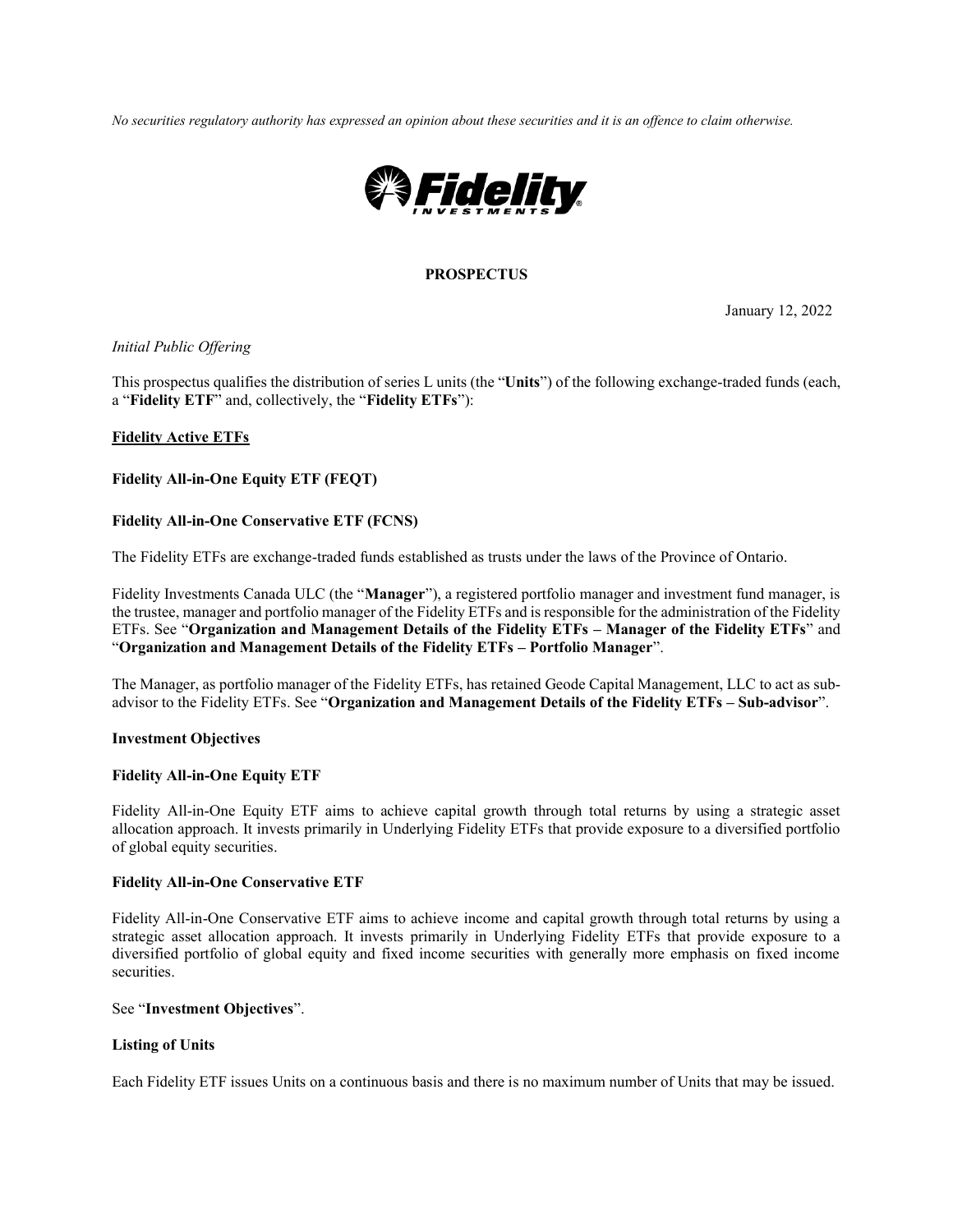The NEO Exchange Inc. (the "**NEO Exchange**") has conditionally approved the listing of the Units of the Fidelity ETFs. Listing is subject to the Fidelity ETFs fulfilling all of the NEO Exchange's listing requirements, including the minimum distribution requirement.

A Unitholder may incur customary brokerage commissions in buying or selling Units. No fees are paid by a Unitholder to the Manager or the Fidelity ETFs in connection with the buying or selling of Units on the NEO Exchange or another exchange or marketplace. Unitholders may redeem Units in any whole number for cash for a redemption price per Unit of 95% of the closing price for the Units on the NEO Exchange on the effective day of the redemption, subject to a maximum redemption price of the applicable NAV per Unit (defined below), or may exchange a minimum of a Prescribed Number of Units (defined below) (and any additional multiple thereof) for, in the discretion of the Manager, securities and cash or only cash. Unitholders are advised to consult their brokers or investment advisers, and their tax advisers, before redeeming Units for cash. See "**[Redemption](#page-40-0) of Units**".

The Fidelity ETFs will issue Units directly to Designated Brokers and Dealers (each defined below).

The base currency of the Fidelity ETFs is Canadian dollars.

# **Additional Considerations**

**No Dealer or Designated Broker has been involved in the preparation of the prospectus or has performed any review of the contents of the prospectus and, as such, the Dealers and the Designated Brokers do not perform many of the usual underwriting activities in connection with the distribution by the Fidelity ETFs of their Units under this prospectus.**

For a discussion of the risks associated with an investment in Units of the Fidelity ETFs, see "**[Risk Factors](#page-22-0)**".

Registration of interests in, and transfer of, the Units will be made only through CDS Clearing and Depository Services Inc. Beneficial owners will not have the right to receive physical certificates evidencing their ownership.

Each Fidelity ETF is a mutual fund under the securities legislation of certain provinces and territories of Canada.

The Units are not and will not be registered under the U.S. *Securities Act of 1933*, as amended. Subject to certain exceptions, the Units may not be offered or sold in the U.S. or offered or sold to U.S. persons. The Fidelity ETFs are not and will not be registered under, and the Manager is not registered under, the U.S. *Investment Company Act of 1940*, as amended.

## <span id="page-1-0"></span>**Documents Incorporated by Reference**

Additional information about each Fidelity ETF is available in the most recently filed ETF Facts, the most recently filed annual financial statements, if any, any interim financial statements filed after those annual financial statements, the most recently filed annual management report of fund performance ("**MRFP**"), if any, and any interim MRFP filed after that annual MRFP. These documents are incorporated by reference into, and legally form an integral part of, this prospectus. These documents are publicly available on the Manager's website at www.fidelity.ca and may be obtained upon request, at no cost, by calling 1-800-263-4077 or by contacting a registered dealer. These documents and other information about the Fidelity ETFs are also publicly available at www.sedar.com. See "**[Documents](#page-63-0)  [Incorporated by Reference](#page-63-0)**" for further details.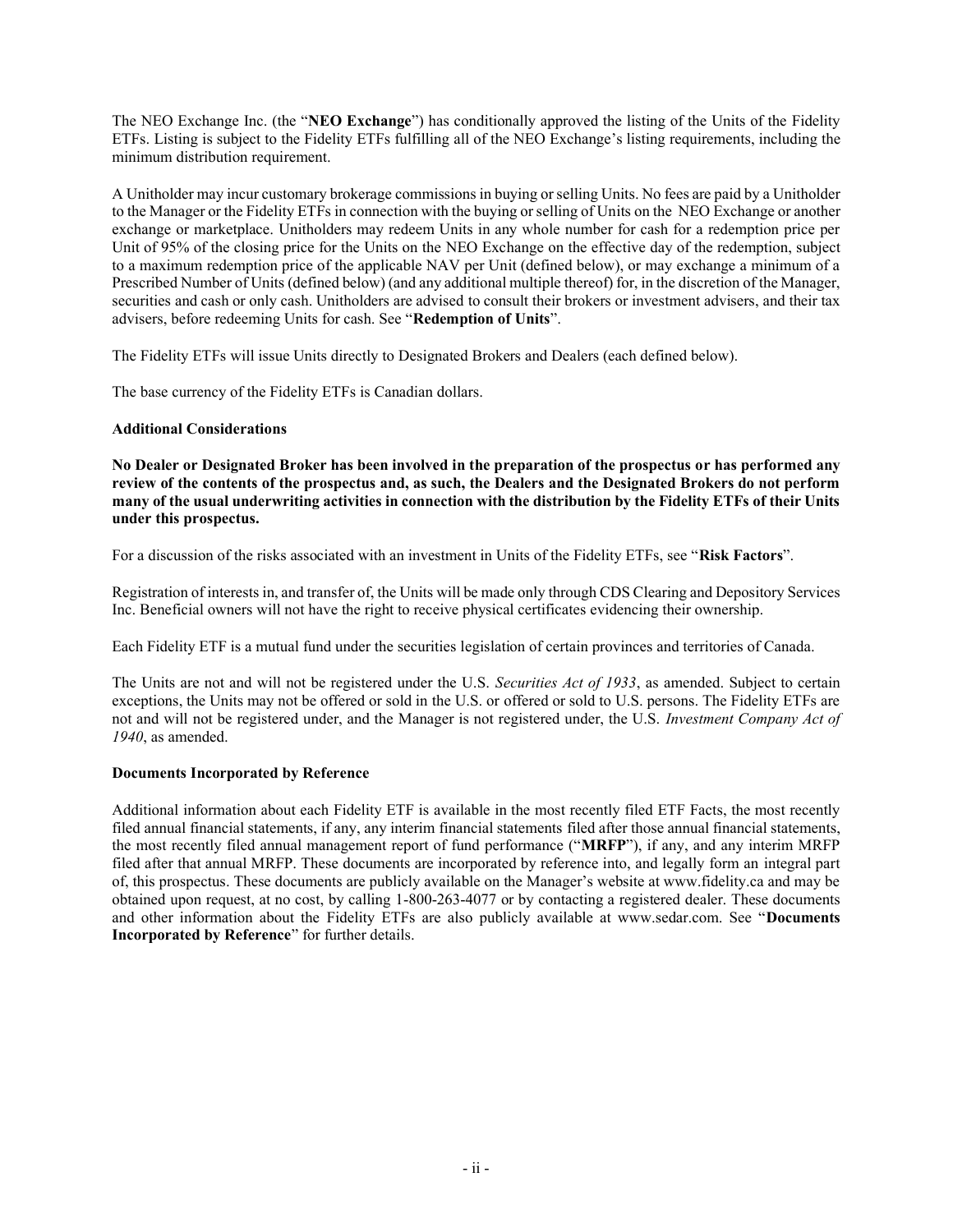# **TABLE OF CONTENTS**

| SUMMARY OF FEES AND EXPENSES10     |  |
|------------------------------------|--|
| OVERVIEW OF THE LEGAL STRUCTURE    |  |
|                                    |  |
|                                    |  |
|                                    |  |
| OVERVIEW OF THE SECTORS IN WHICH   |  |
|                                    |  |
|                                    |  |
|                                    |  |
|                                    |  |
|                                    |  |
|                                    |  |
|                                    |  |
| INCOME TAX CONSIDERATIONS40        |  |
| INTERNATIONAL INFORMATION          |  |
|                                    |  |
|                                    |  |
| ORGANIZATION AND MANAGEMENT        |  |
| DETAILS OF THE FIDELITY ETFS44     |  |
| CALCULATION OF NET ASSET VALUE 53  |  |
|                                    |  |
|                                    |  |
| TERMINATION OF THE FIDELITY ETFS58 |  |
| RELATIONSHIP BETWEEN THE FIDELITY  |  |
|                                    |  |
| PRINCIPAL HOLDERS OF SECURITIES OF |  |
|                                    |  |
| PROXY VOTING DISCLOSURE FOR        |  |
|                                    |  |
|                                    |  |
| LEGAL AND ADMINISTRATIVE           |  |
|                                    |  |
|                                    |  |
|                                    |  |
| PURCHASERS' STATUTORY RIGHTS OF    |  |
|                                    |  |
| DOCUMENTS INCORPORATED BY          |  |
|                                    |  |
|                                    |  |
| CERTIFICATE OF THE FIDELITY ETFS.  |  |
| THE TRUSTEE, MANAGER AND           |  |
|                                    |  |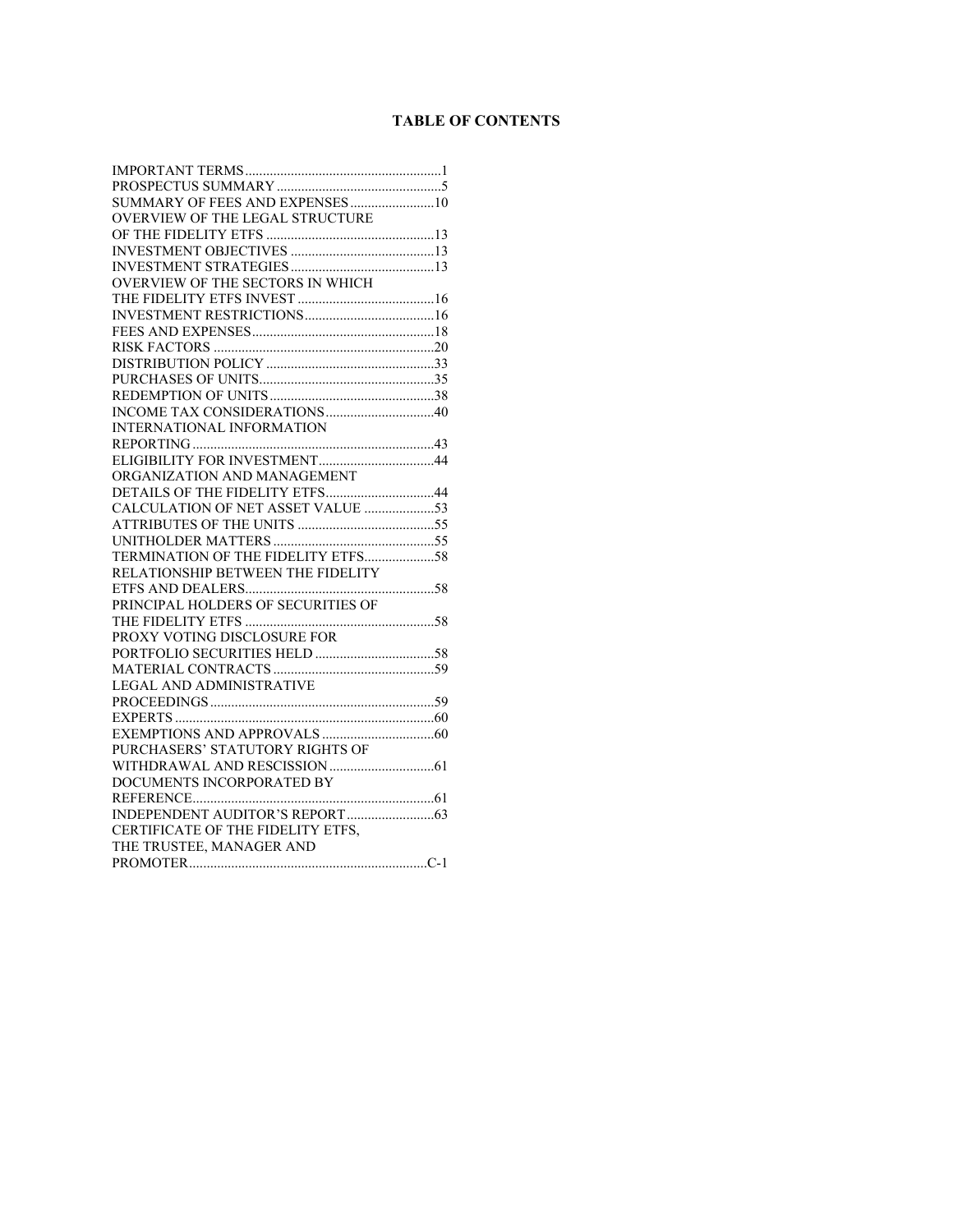#### **IMPORTANT TERMS**

<span id="page-3-0"></span>Unless otherwise indicated, all references to dollar amounts in this prospectus are to Canadian dollars and all references to times in this prospectus are to Toronto time.

*Accounting and Administrative Services Agreement* – the accounting and administrative services agreement dated August 31, 2018, between the Manager and the Fund Administrator, as the same may be amended or restated from time to time.

*ADRs* – American depository receipts.

*Basket of Securities* – (A) a group of securities selected by the applicable Sub-advisor from time to time that collectively reflect the constituents of, and their weightings in, the portfolio of the Fidelity ETF, or (B) a group of securities selected by the applicable Sub-advisor from time to time.

*business day* **–** any day other than a Saturday, Sunday or a statutory holiday in Ontario, Canada.

*Canadian securities legislation* – the securities legislation in force in each province and territory of Canada, all regulations, rules, orders and policies made thereunder and all multilateral and national instruments adopted by the securities regulatory authorities, as the same may be amended, restated or replaced from time to time.

*Capital Gains Refund* – has the meaning ascribed thereto under "**Income Tax Considerations – Taxation of the Fidelity ETFs**".

*CDS* – CDS Clearing and Depository Services Inc.

*CDS Participant* – a registered dealer or other financial institution that is a participant in CDS and that holds Units on behalf of beneficial owners of Units.

*China A-Shares* - securities that are listed and traded on the Shanghai Stock Exchange or Shenzhen Stock Exchange through Stock Connect programs.

*Commodity ETFs –* exchange-traded funds that trade on a stock exchange in Canada or the U.S. the securities of which do not qualify as index participation units, as defined in NI 81-102, and that have exposure to one or more physical commodities, including, but not limited to, gold and silver on an unlevered basis.

*Constituent Issuers* **–** in relation to a particular Index, the issuers that are included from time to time in that Index as selected by the Index Provider.

*Constituent Securities* – in relation to a particular Index, the specific class or series of securities of the Constituent Issuers included in that Index, and may include ADRs, GDRs and other negotiable financial instruments that represent such securities.

*CRA* – the Canada Revenue Agency.

*Custodian* – State Street Trust Company Canada or its successor.

*Custodian Agreement* – the master custodial services agreement dated November 16, 2012, between, among others, the Fidelity ETFs, Fidelity Capital Structure Corp., the Custodian and State Street Bank and Trust Company, as the same may be amended or restated from time to time.

*Cut-Off Time* – in relation to each issuance or exchange of Units of a particular Fidelity ETF, the applicable time set out under "**[Purchases of Units](#page-37-0) – [Issuance of Units](#page-37-1)**".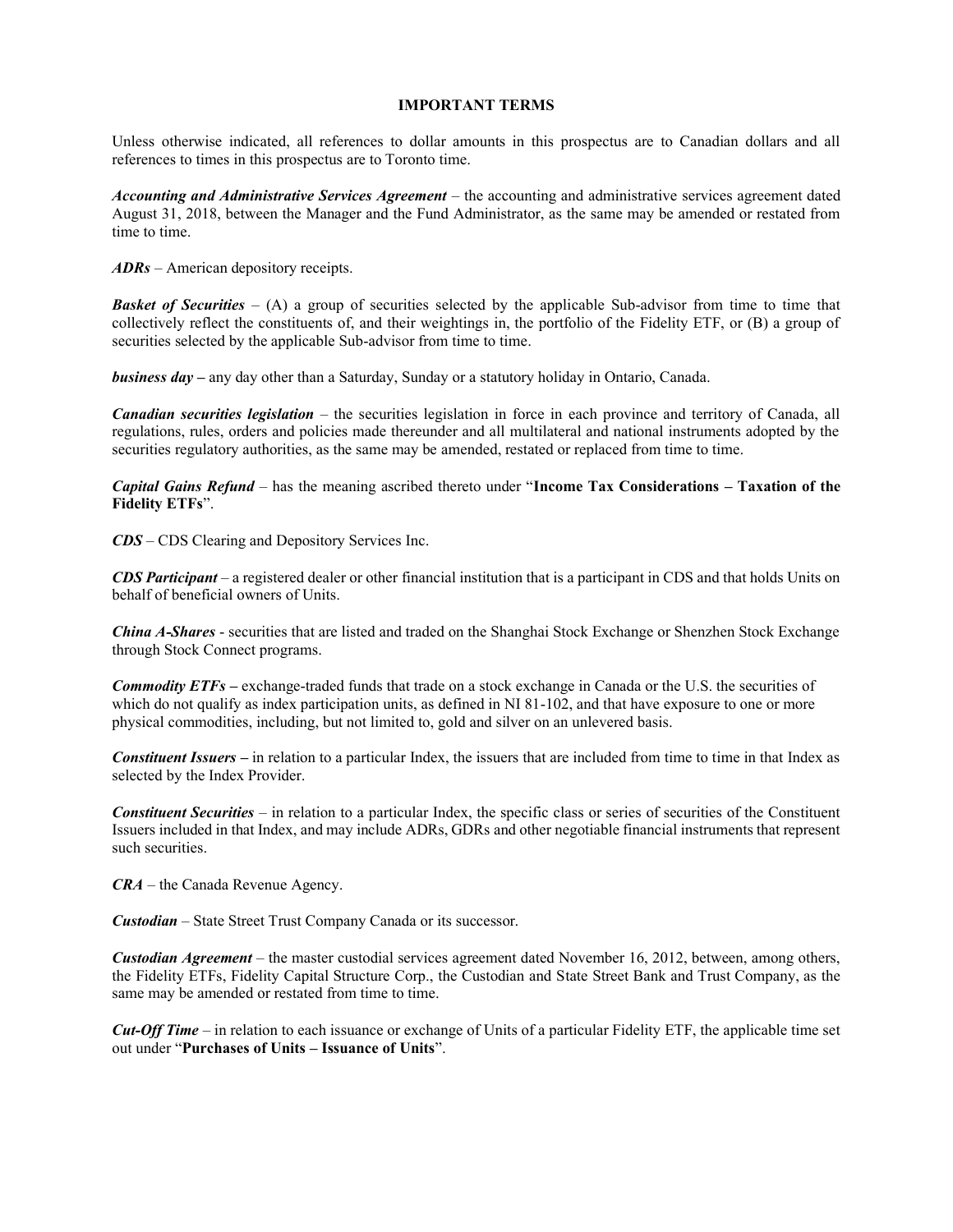*Dealer* – a registered dealer (that may or may not be a Designated Broker) that has entered into a continuous distribution dealer agreement with the Manager, on behalf of one or more Fidelity ETFs, and that subscribes for and purchases Units from such Fidelity ETFs as described under "**[Purchases of Units](#page-37-0) – [Issuance of Units](#page-37-1)**".

*Declaration of Trust* – the amended and restated master declaration of trust establishing, among others, the Fidelity ETFs dated November 22, 2021, as the same may be further amended or restated from time to time.

*Designated Broker* – a registered dealer that has entered into a designated broker agreement with the Manager, on behalf of one or more Fidelity ETFs, pursuant to which the Designated Broker agrees to perform certain duties in relation to those Fidelity ETFs.

*distribution payment date* – a date, which is no later than the tenth business day following the applicable distribution record date, on which a Fidelity ETF pays a distribution to its Unitholders.

*ESG –* refers to environmental, social and governance.

*distribution record date* – a date designated by the Manager as a record date for the determination of Unitholders entitled to receive a distribution from a Fidelity ETF.

*ETF Facts* – a document that summarizes certain features of Units of a Fidelity ETF.

*Fidelity ETFs* – the exchange-traded funds listed from time to time on the front cover of this prospectus, each established as a trust under the laws of Ontario pursuant to the Declaration of Trust.

*Fidelity Fixed Income ETFs* – the Underlying Fidelity ETFs that invest their assets in fixed-income securities.

*Fidelity Index ETFs* **–** the Underlying Fidelity ETFs that invest their assets based on an index.

*Fund Administrator* – State Street Trust Company Canada or its successor.

*GDRs* – global depository receipts.

*Geode* – Geode Capital Management, LLC.

*Geode Sub-advisory Agreement* – the sub-advisory agreement dated August 31, 2018, between the Portfolio Manager and Geode, as the same may be amended or restated from time to time.

*GST/HST* – the taxes exigible under Part IX of the *Excise Tax Act* (Canada) and the regulations made thereunder.

*IFRS* – International Financial Reporting Standards.

*Index/Indices* – a benchmark or index, provided by the Index Provider, that is used by a Fidelity Index ETF in relation to the Fidelity Index ETF's investment objective and includes, as required, a replacement or alternative benchmark or index that applies substantially similar criteria to those currently used by the Index Provider for the benchmark or index and/or a successor index that is generally comprised of, or would be generally comprised of, the same Constituent Securities as the benchmark or index.

*Index License Agreement* – the agreement pursuant to which the Manager licenses the Indices from the Index Provider for use by the Fidelity Index ETFs.

*Index Provider* **–** Fidelity Product Services LLC, which has assumed the obligations of FMR Co., Inc. effective December 31, 2019, with whom the Manager has entered into the Index License Agreement to use the Indices and certain related data in connection with the operation of the Fidelity Index ETFs.

*IRC* – the Independent Review Committee of, among others, the Fidelity ETFs.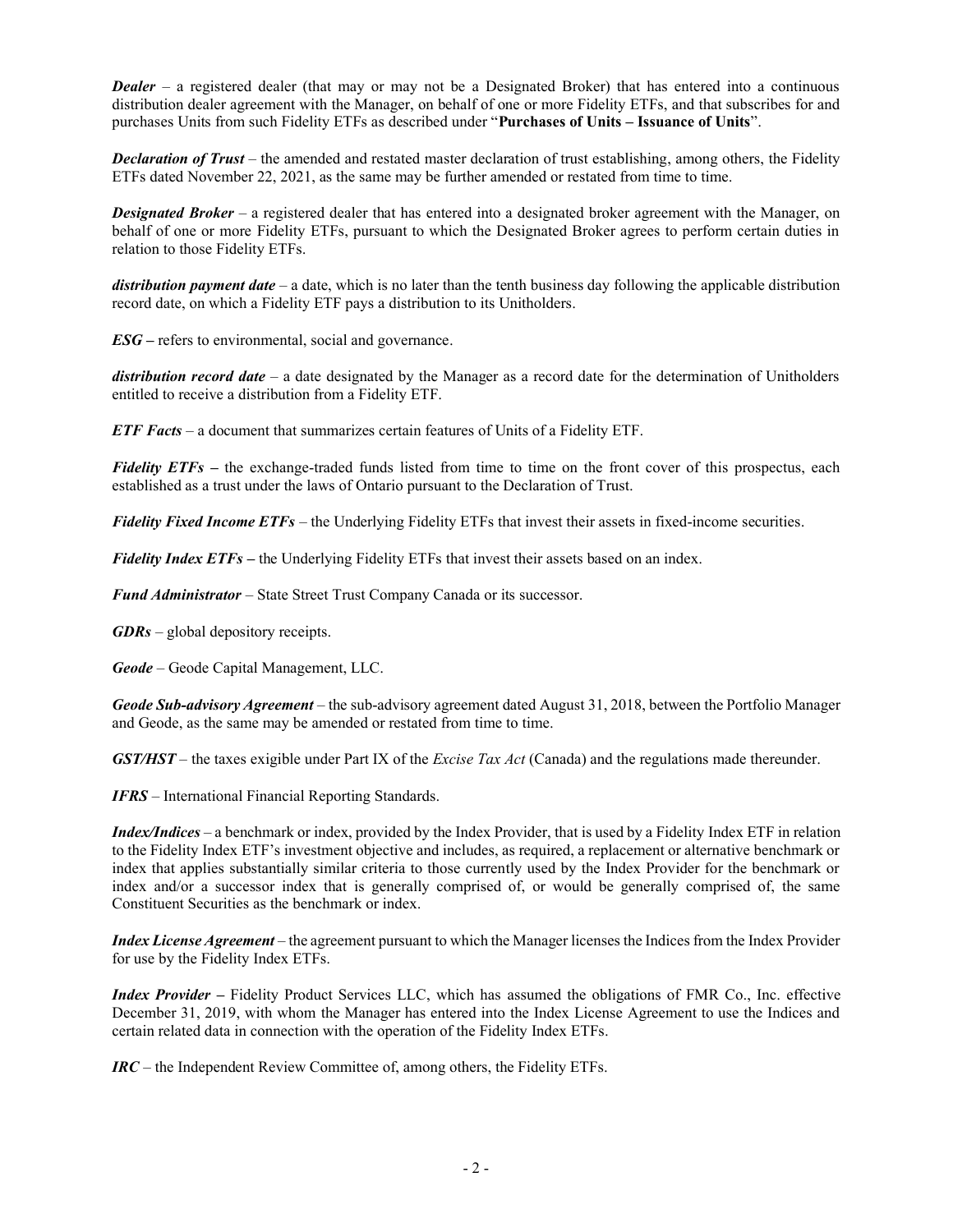*Management Agreement* – the master management and distribution agreement dated November 22, 2021 between Fidelity Investments Canada ULC, as trustee of, among others, the Fidelity ETFs, and the Manager, as the same may be amended or restated from time to time.

*Management Fee Distributions* – has the meaning ascribed thereto under "**Fees and Expenses Payable by the Fidelity ETFs – Management Fee Distributions**".

*Manager* – Fidelity Investments Canada ULC, a corporation continued under the laws of Alberta, or its successor.

*MRFP* – management report of fund performance, as defined in NI 81-106.

*NAV* and *NAV per Unit* – in relation to a particular Fidelity ETF, the aggregate net asset value of the Units of the Fidelity ETF and the net asset value per Unit, respectively, calculated by the Fund Administrator as described in "**[Calculation of Net Asset Value](#page-55-0)**".

*NEO Exchange* – the Neo Exchange Inc.

*NI 81-102* – National Instrument 81-102 – *Investment Funds*, as the same may be amended, restated or replaced from time to time.

*NI 81-106* **–** National Instrument 81-106 – *Investment Fund Continuous Disclosure*, as the same may be amended, restated or replaced from time to time.

*NI 81-107* – National Instrument 81-107 – *Independent Review Committee for Investment Funds*, as the same may be amended, restated or replaced from time to time.

*Plan Agent* – State Street Trust Company Canada or its successor, as the plan agent under the Reinvestment Plan.

*Plan Participant* – a Unitholder that participates in the Reinvestment Plan.

*Plan Units* – additional Units acquired in the market by the Plan Agent under the Reinvestment Plan.

*Portfolio Manager* – Fidelity Investments Canada ULC, a corporation continued under the laws of Alberta, or its successor.

*Prescribed Number of Units* – in relation to a particular Fidelity ETF, the number of Units determined by the Manager from time to time for the purpose of subscription orders, exchanges, redemptions or for other purposes.

*Registered Plans* – registered retirement savings plans, registered retirement income funds, registered education savings plans, tax-free savings accounts, deferred profit sharing plans and registered disability savings plans.

*Registrar and Transfer Agent* – State Street Trust Company Canada or its successor.

*Reinvestment Plan* – means the distribution reinvestment plan offered by the Manager for the Fidelity ETFs.

*Securities Lending Agent* – State Street Bank and Trust Company or its successor.

*Securities Lending Agreement* – the agreement between, among others, the Fidelity ETFs, the Manager and the Securities Lending Agent, as the same may be amended or restated from time to time.

*securities regulatory authorities* – the securities commission or similar regulatory authority in each province and territory of Canada that is responsible for administering the Canadian securities legislation in force in such province or territory.

*SIFT trust* – a specified investment flow-through trust within the meaning of the Tax Act.

*SSGA* – State Street Global Advisors, Ltd.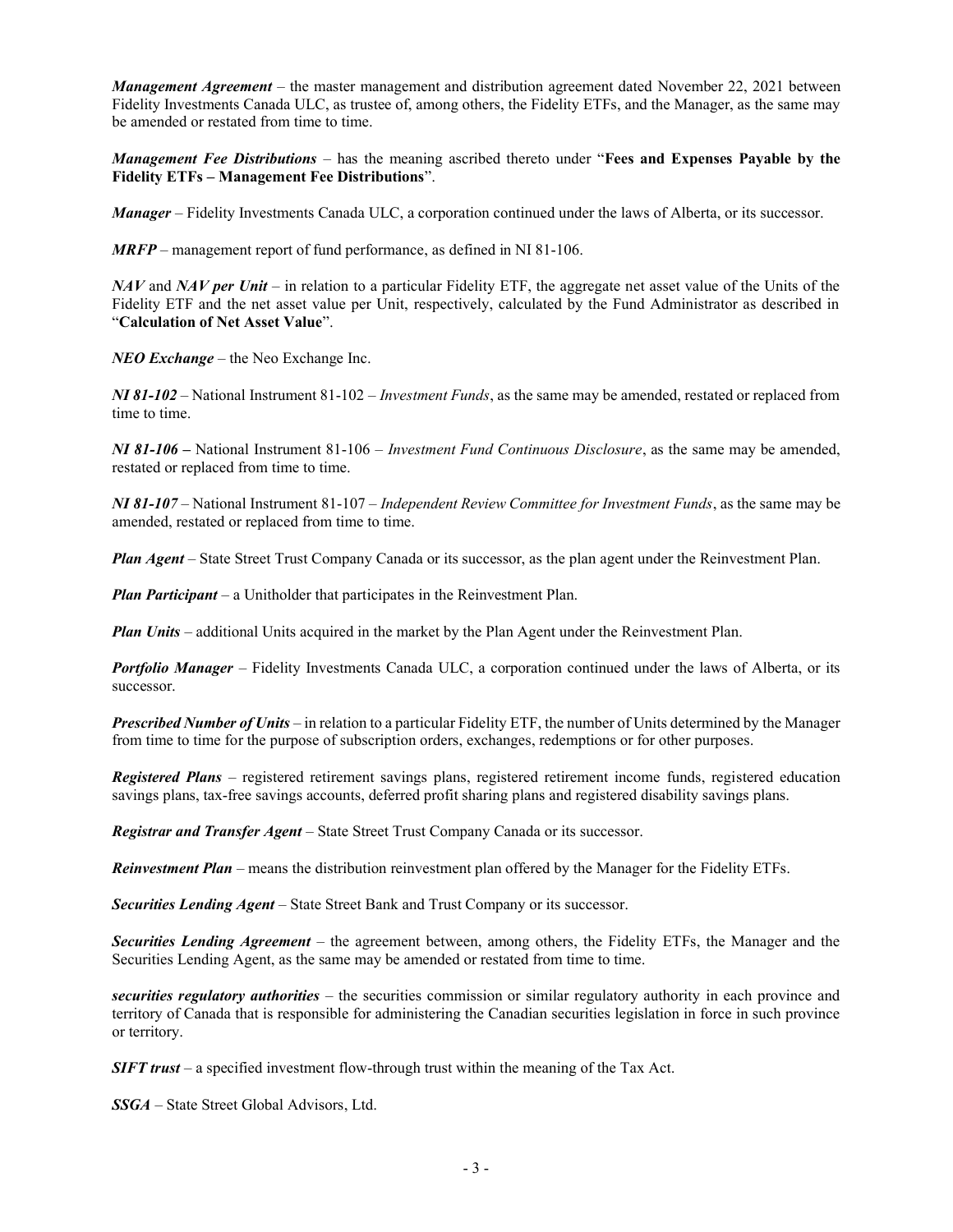*Stock Connect* - the Shanghai-Hong Kong Stock Connect and the Shenzhen-Hong Kong Stock Connect programs, which are securities trading and clearing linked programs that allow international investors to trade China A-Shares listed on the Shanghai Stock Exchange or Shenzhen Stock Exchange.

*Sub-advisory Agreement* – the Geode Sub-advisory Agreement.

*Sub-advisor* – Geode, or its successors.

*Tax Act* – the *Income Tax Act* (Canada) and the regulations issued thereunder, as amended from time to time.

*third-tier funds* **-** funds in which Underlying Fidelity ETFs may hold directly or indirectly more than 10% of their net assets, including ETFs managed by other Fidelity entities and other funds managed by Fidelity.

*Trading Day* – means, for each Fidelity ETF, unless otherwise agreed by the Manager, a day on which (i) a session of the exchange on which the Units of the Fidelity ETF are listed is held; (ii) the primary market or exchange for the securities held by the Fidelity ETF is open for trading; and (iii) in the case of a Fidelity Index ETF, the Index Provider calculates and publishes data relating to the Index of the Fidelity Index ETF.

*Underlying Fidelity ETFs* – exchange-traded funds managed by Fidelity or an affiliate that are held by one or more other Fidelity ETFs.

*Unit* – in relation to a particular Fidelity ETF, a redeemable, transferable series L unit of a Fidelity ETF, which represents an equal, undivided interest in that series' proportionate share of the assets of the Fidelity ETF.

*Unitholder* – a holder of one or more Units of a Fidelity ETF.

*Valuation Date* – each business day and any other day designated by the Manager on which the NAV and NAV per Unit of a Fidelity ETF is calculated.

*Valuation Time* – 4:00 p.m. (Toronto time) or such other time that the Manager deems appropriate on each Valuation Date.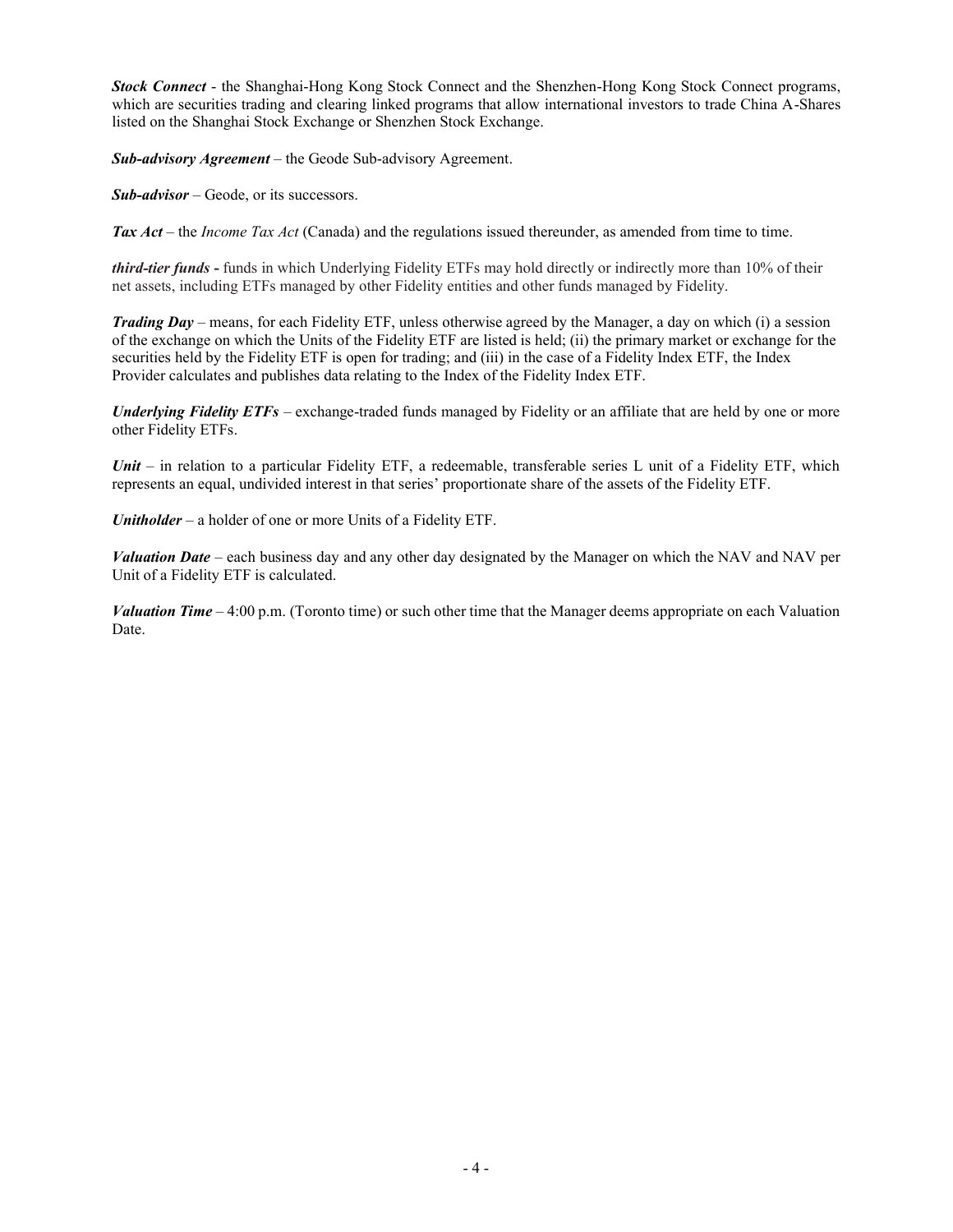# **PROSPECTUS SUMMARY**

<span id="page-7-0"></span>The following is a summary of the principal features of the Units of the Fidelity ETFs and should be read together with the more detailed information and statements contained elsewhere in this prospectus or incorporated by reference in this prospectus.

| <b>Issuers:</b>                    | <b>Fidelity ETFs</b>                                                                                                                                                                                                                                                                                                                                                                                                                        |                                                                                                                                                                                                                                                                                                                                                                             |  |  |
|------------------------------------|---------------------------------------------------------------------------------------------------------------------------------------------------------------------------------------------------------------------------------------------------------------------------------------------------------------------------------------------------------------------------------------------------------------------------------------------|-----------------------------------------------------------------------------------------------------------------------------------------------------------------------------------------------------------------------------------------------------------------------------------------------------------------------------------------------------------------------------|--|--|
|                                    | Fidelity All-in-One Equity ETF (FEQT)                                                                                                                                                                                                                                                                                                                                                                                                       |                                                                                                                                                                                                                                                                                                                                                                             |  |  |
|                                    |                                                                                                                                                                                                                                                                                                                                                                                                                                             | Fidelity All-in-One Conservative ETF (FCNS)                                                                                                                                                                                                                                                                                                                                 |  |  |
|                                    | ETFs.                                                                                                                                                                                                                                                                                                                                                                                                                                       | Each Fidelity ETF is an exchange-traded fund established as a trust under the laws of Ontario.<br>Fidelity Investments Canada ULC is the trustee, manager and portfolio manager of the Fidelity                                                                                                                                                                             |  |  |
| <b>Units:</b>                      |                                                                                                                                                                                                                                                                                                                                                                                                                                             | Each Fidelity ETF offers series L Units under this prospectus (the "Units").                                                                                                                                                                                                                                                                                                |  |  |
| Continuous<br><b>Distribution:</b> | Units of the Fidelity ETFs are being offered on a continuous basis and there is no maximum<br>number of Units that may be issued.                                                                                                                                                                                                                                                                                                           |                                                                                                                                                                                                                                                                                                                                                                             |  |  |
|                                    | The NEO Exchange has conditionally approved the listing of the Units of the Fidelity ETFs.<br>Listing is subject to the Fidelity ETFs fulfilling all of the NEO Exchange's listing<br>requirements, including the minimum distribution requirement.                                                                                                                                                                                         |                                                                                                                                                                                                                                                                                                                                                                             |  |  |
|                                    | A Unitholder may incur customary brokerage commissions in buying or selling Units. No fees<br>are paid by a Unitholder to the Manager or the Fidelity ETFs in connection with the buying or<br>selling of Units on the NEO Exchange or another exchange or marketplace, as applicable.<br>Unitholders may trade Units in the same way as other securities listed on the NEO Exchange,<br>including by using market orders and limit orders. |                                                                                                                                                                                                                                                                                                                                                                             |  |  |
|                                    | The Fidelity ETFs will issue Units directly to Designated Brokers and Dealers. The initial<br>issuance of Units of a Fidelity ETF to the Designated Broker will not occur until the Fidelity<br>ETF has received, in aggregate, subscriptions sufficient to satisfy the original listing<br>requirements of the NEO Exchange.                                                                                                               |                                                                                                                                                                                                                                                                                                                                                                             |  |  |
|                                    | See "Purchases of Units - Issuance of Units" and "Purchases of Units - Buying and Selling<br>Units".                                                                                                                                                                                                                                                                                                                                        |                                                                                                                                                                                                                                                                                                                                                                             |  |  |
|                                    |                                                                                                                                                                                                                                                                                                                                                                                                                                             |                                                                                                                                                                                                                                                                                                                                                                             |  |  |
| Investment                         | <b>Fidelity ETF</b>                                                                                                                                                                                                                                                                                                                                                                                                                         | <b>Investment Objectives</b>                                                                                                                                                                                                                                                                                                                                                |  |  |
| Objectives:                        | Fidelity All-in-One<br><b>Equity ETF</b>                                                                                                                                                                                                                                                                                                                                                                                                    | Fidelity All-in-One Equity ETF aims to achieve capital growth<br>through total returns by using a strategic asset allocation approach.<br>It invests primarily in Underlying Fidelity ETFs that provide<br>exposure to a diversified portfolio of global equity securities.                                                                                                 |  |  |
|                                    | Fidelity All-in-One<br>Conservative ETF                                                                                                                                                                                                                                                                                                                                                                                                     | Fidelity All-in-One Conservative ETF aims to achieve income and<br>capital growth through total returns by using a strategic asset<br>allocation approach. It invests primarily in Underlying Fidelity<br>ETFs that provide exposure to a diversified portfolio of global<br>equity and fixed income securities with generally more emphasis on<br>fixed income securities. |  |  |
|                                    | See "Investment Objectives".                                                                                                                                                                                                                                                                                                                                                                                                                |                                                                                                                                                                                                                                                                                                                                                                             |  |  |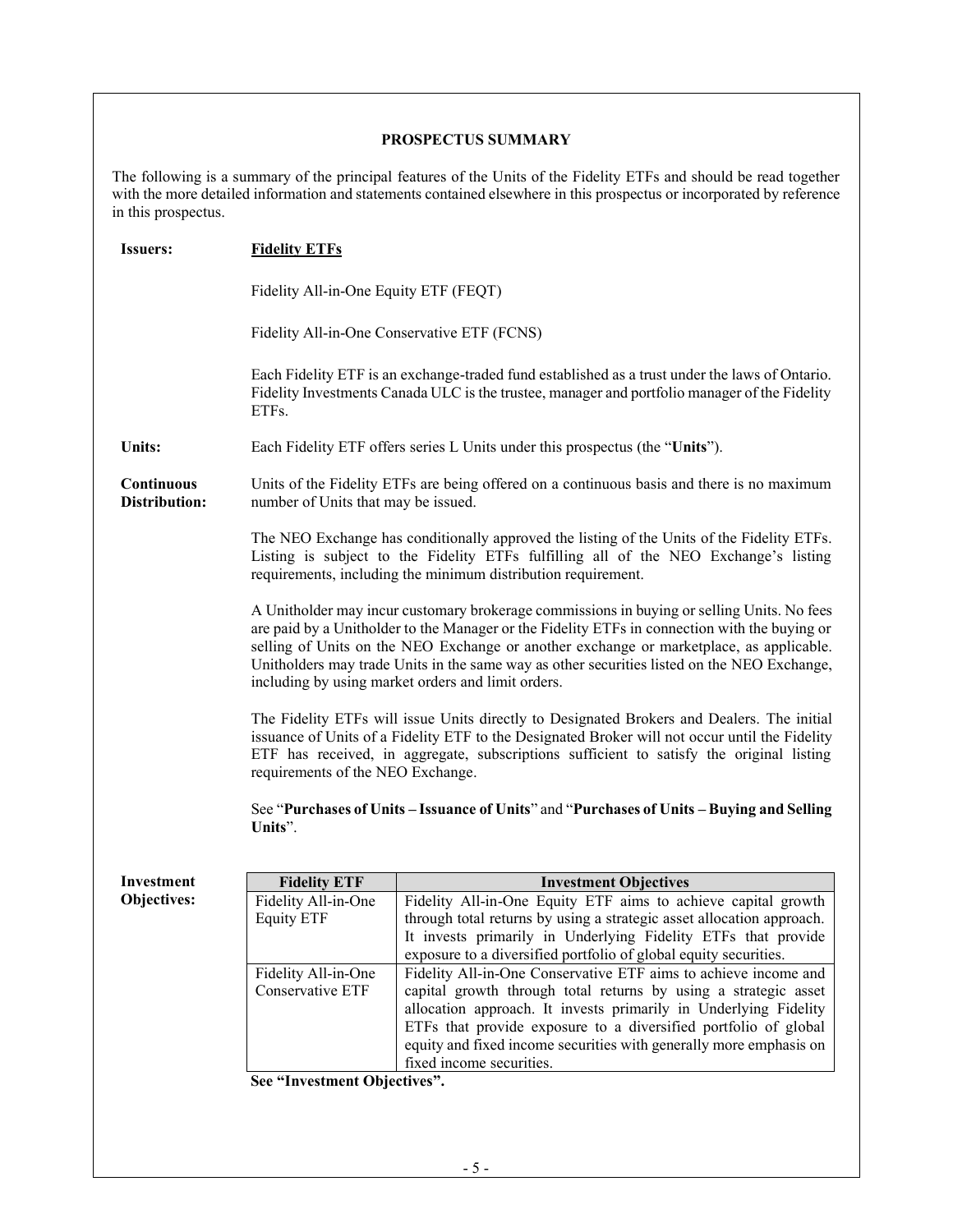| In order to achieve its investment objective, the Sub-advisor of Fidelity All-in-One Equity ETF<br>generally follows a neutral mix guideline of approximately 97% global equity securities and<br>approximately 3% cryptocurrencies. The portfolio will be rebalanced annually. Additionally,<br>if the portfolio deviates from its neutral mix by greater than 5% between annual rebalances, the<br>portfolio will also be rebalanced. Such rebalancing activity may not occur immediately upon<br>crossing that threshold but will occur shortly thereafter. Based on market activity, the portfolio<br>may deviate from its neutral mix.<br><b>Fidelity All-in-One Conservative ETF</b><br>In order to achieve its investment objective, the Sub-advisor of Fidelity All-in-One<br>Conservative ETF generally follows a neutral mix guideline of approximately 40% global<br>equity securities, approximately 59% global fixed income securities and approximately 1%<br>cryptocurrencies. The portfolio will be rebalanced annually. Additionally, if the portfolio<br>deviates from its neutral mix by greater than 5% between annual rebalances, the portfolio will<br>also be rebalanced. Such rebalancing activity may not occur immediately upon crossing that<br>threshold but will occur shortly thereafter. Based on market activity, the portfolio may deviate<br>from its neutral mix.<br>See "Investment Strategies". |  |
|--------------------------------------------------------------------------------------------------------------------------------------------------------------------------------------------------------------------------------------------------------------------------------------------------------------------------------------------------------------------------------------------------------------------------------------------------------------------------------------------------------------------------------------------------------------------------------------------------------------------------------------------------------------------------------------------------------------------------------------------------------------------------------------------------------------------------------------------------------------------------------------------------------------------------------------------------------------------------------------------------------------------------------------------------------------------------------------------------------------------------------------------------------------------------------------------------------------------------------------------------------------------------------------------------------------------------------------------------------------------------------------------------------------------------------------|--|
|                                                                                                                                                                                                                                                                                                                                                                                                                                                                                                                                                                                                                                                                                                                                                                                                                                                                                                                                                                                                                                                                                                                                                                                                                                                                                                                                                                                                                                      |  |
|                                                                                                                                                                                                                                                                                                                                                                                                                                                                                                                                                                                                                                                                                                                                                                                                                                                                                                                                                                                                                                                                                                                                                                                                                                                                                                                                                                                                                                      |  |
|                                                                                                                                                                                                                                                                                                                                                                                                                                                                                                                                                                                                                                                                                                                                                                                                                                                                                                                                                                                                                                                                                                                                                                                                                                                                                                                                                                                                                                      |  |
|                                                                                                                                                                                                                                                                                                                                                                                                                                                                                                                                                                                                                                                                                                                                                                                                                                                                                                                                                                                                                                                                                                                                                                                                                                                                                                                                                                                                                                      |  |
| The provisions of the so-called "early warning" reporting requirements in Canadian securities<br>legislation do not apply if a person or company acquires 10% or more of the Units of a Fidelity<br>ETF. The Fidelity ETFs have obtained exemptive relief to permit Unitholders to acquire more<br>than 20% of the Units of any Fidelity ETF without regard to the takeover bid requirements of<br>applicable Canadian securities legislation.<br>See "Purchases of Units - Special Considerations for Unitholders".                                                                                                                                                                                                                                                                                                                                                                                                                                                                                                                                                                                                                                                                                                                                                                                                                                                                                                                 |  |
| There are certain general risk factors inherent in an investment in the Fidelity ETFs, including:                                                                                                                                                                                                                                                                                                                                                                                                                                                                                                                                                                                                                                                                                                                                                                                                                                                                                                                                                                                                                                                                                                                                                                                                                                                                                                                                    |  |
| illiquidity risk;<br>(i)<br>concentration risk;<br>(ii)<br>large-capitalization investing risk;<br>(iii)<br>mid-capitalization investing risk;<br>(iv)<br>large transaction risk;<br>(v)<br>(vi)<br>absence of active market risk;<br>(vii)<br>trading price of Units risk;<br>fluctuations in NAV risk;<br>(viii)<br>borrowing risk;<br>(ix)<br>commodity risk;<br>(x)<br>legislation risk;<br>(xi)<br>securities lending risk;<br>(xii)<br>derivatives risk;<br>(xiii)<br>taxation risk;<br>(xiv)<br>cease trading of securities risk;<br>$\left( xy\right)$<br>halted trading of Units risk;<br>(xvi)<br>cyber security risk;<br>(xvii)<br>series risk; and<br>(xviii)<br>(xix)<br>Unit split and Unit consolidation risk.<br>In addition to the general risk factors, the following additional risk factors are inherent in an<br>investment in one or more of the Fidelity ETFs as indicated in the table below.                                                                                                                                                                                                                                                                                                                                                                                                                                                                                                                |  |
|                                                                                                                                                                                                                                                                                                                                                                                                                                                                                                                                                                                                                                                                                                                                                                                                                                                                                                                                                                                                                                                                                                                                                                                                                                                                                                                                                                                                                                      |  |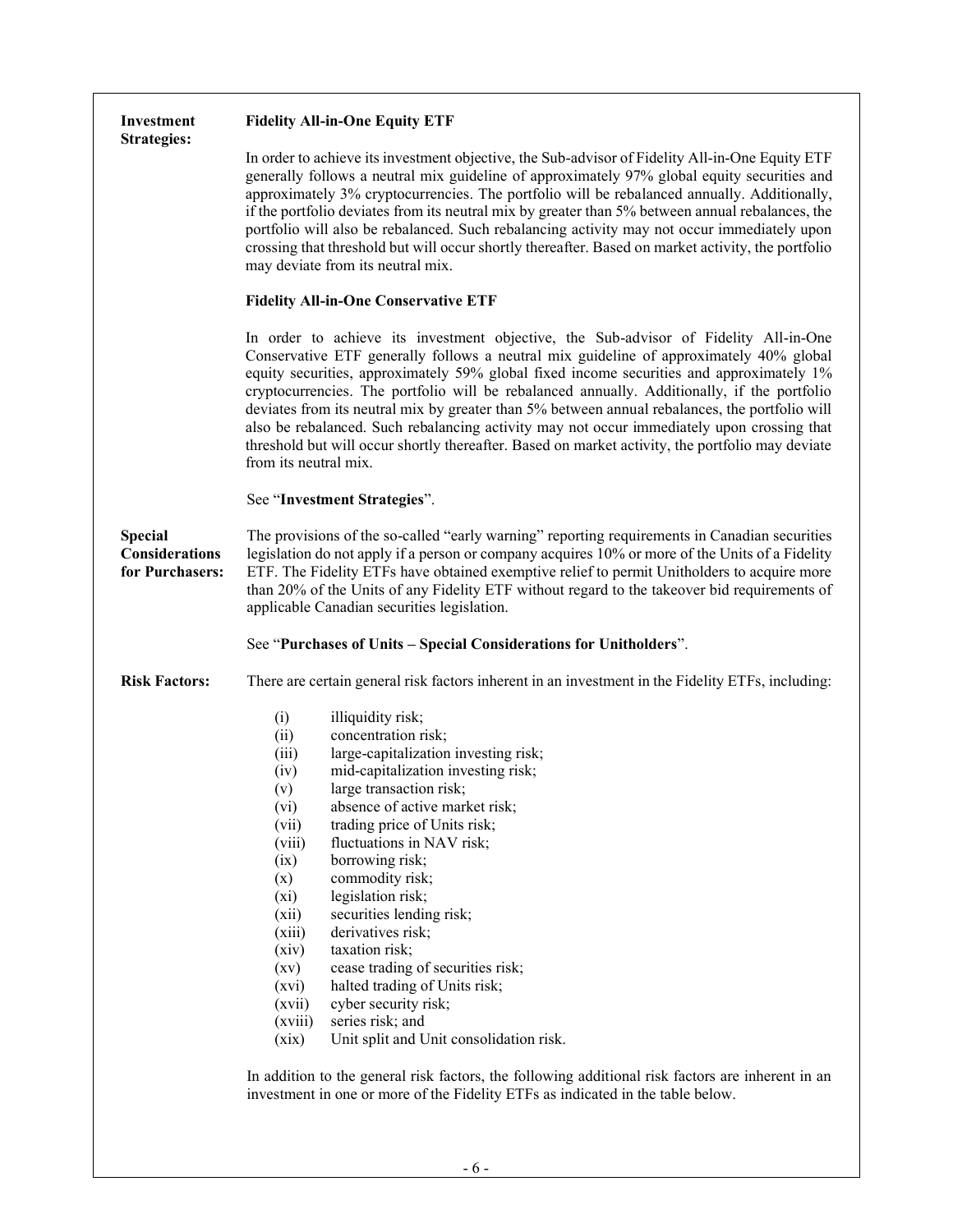| <b>Fidelity ETF</b>                     | <b>Additional Risks</b>                                                                                                                                                                                                                                                                                                                                                                                                                                                                                                                  |
|-----------------------------------------|------------------------------------------------------------------------------------------------------------------------------------------------------------------------------------------------------------------------------------------------------------------------------------------------------------------------------------------------------------------------------------------------------------------------------------------------------------------------------------------------------------------------------------------|
| Fidelity All-in-One Equity ETF          | alternative mutual fund risk; calculation<br>and<br>termination of the Indices risk; cease trading of<br>Constituent Securities risk; cryptocurrency ETF risk;<br>currency risk; equity risk; exchange-traded fund risk;<br>foreign investment risk; index investment strategy risk;<br>portfolio management risk; rebalancing<br>and<br>subscription risk; sampling methodology risk; tracking<br>error risk                                                                                                                            |
| Fidelity All-in-One Conservative<br>ETF | alternative mutual fund risk; asset-backed securities<br>and mortgage-backed securities risk; calculation and<br>termination of the Indices risk; cease trading of<br>Constituent Securities risk; credit risk; cryptocurrency<br>ETF risk; currency hedging risk; currency risk; equity<br>risk; exchange-traded fund risk; foreign investment<br>risk; index investment strategy risk; interest rate risk;<br>management risk; rebalancing<br>portfolio<br>and<br>subscription risk; sampling methodology risk; tracking<br>error risk |

See "**[Risk Factors](#page-22-0)**".

**Income Tax Considerations:** Each year a Unitholder who is an individual (other than a trust) resident in Canada and who holds Units as capital property (all within the meaning of the Tax Act) will generally be required to include in computing income for tax purposes the amount of any income and the taxable portion of any capital gains of a Fidelity ETF distributed to the Unitholder in the year (including any Management Fee Distributions), whether such amounts are paid in cash or reinvested in additional Units. Any other non-taxable distribution (other than the non-taxable portion of any capital gains of the Fidelity ETF), paid or payable to a Unitholder in a taxation year, such as a return of capital, reduces the Unitholder's adjusted cost base of the Unitholder's Units. A Unitholder will generally realize a capital gain (or loss) on the sale, redemption, exchange or other disposition of a Unit to the extent that the proceeds of disposition for the Unit exceed (or are less than) the total of the adjusted cost base to the Unitholder of the Unit and any reasonable costs of disposition.

> Each investor should satisfy himself, herself, or itself as to the tax consequences of an investment in Units of a Fidelity ETF by obtaining advice from their tax advisor.

See "**[Income Tax Considerations](#page-42-0)**".

**Exchanges and Redemptions:** In addition to the ability to sell Units on the NEO Exchange or another exchange or marketplace, as applicable, Unitholders may (i) redeem Units in any whole number for cash for a redemption price per Unit of 95% of the closing price for the Units on the NEO Exchange on the effective day of the redemption, subject to a maximum redemption price of the NAV per Unit, or (ii) exchange a minimum of a Prescribed Number of Units (and any additional multiple thereof) for, in the discretion of the Manager, a Basket of Securities and cash, only cash or other securities and cash.

See "**[Redemption](#page-40-0) of Units**".

**Distributions** Cash distributions on Units of the Fidelity ETFs will be paid annually.

The Manager may, in its discretion, change the frequency of cash distributions, and will issue a press release if such a change is made. Cash distributions are expected to consist primarily of income but may, at the Manager's discretion, include capital gains and/or returns of capital.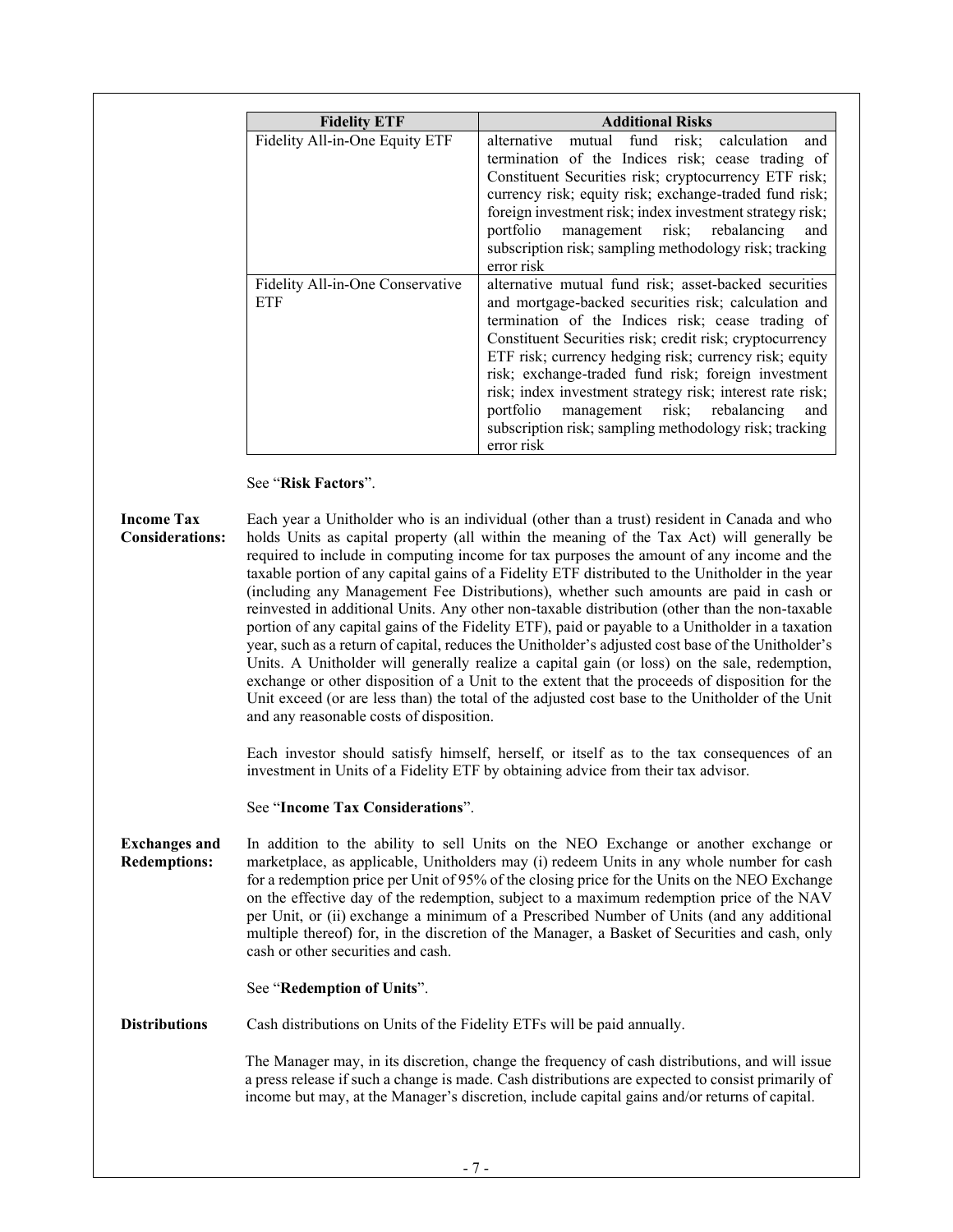Each Fidelity ETF distributes a sufficient amount of its net income and net realized capital gains to Unitholders for each taxation year so that the Fidelity ETF will not be liable for ordinary income tax. To the extent that a Fidelity ETF has not otherwise distributed a sufficient amount of its net income or net realized capital gains, it will pay a distribution to Unitholders at the end of the year and that distribution will be automatically reinvested in additional Units. Immediately following such reinvestment, the number of Units outstanding will be consolidated so that the NAV per Unit following the distribution and reinvestment is the same as it would have been if the distribution had not been paid. These reinvested distributions may be subject to withholding tax. The tax treatment to Unitholders of distributions is discussed under the heading "**[Income Tax Considerations](#page-42-0)**". See "**[Distribution](#page-35-0) Policy**". **Distribution Reinvestment:** The Manager has implemented a Reinvestment Plan for the Fidelity ETFs under which cash distributions are used to acquire Plan Units in the market, which are then credited to the account of the Plan Participant through CDS. A Unitholder may elect to participate in the Reinvestment Plan by contacting the CDS Participant through which the Unitholder holds his, her or its Units. See "**[Distribution](#page-35-0) Policy – [Reinvestment Plan](#page-36-0)**". **Termination:** The Fidelity ETFs do not have a fixed termination date but may be terminated by the Manager upon not less than 60 days' written notice to Unitholders. See "**[Termination of the Fidelity ETFs](#page-60-0)**". **Documents Incorporated by Reference:** Additional information about each Fidelity ETF is available in the most recently filed ETF Facts, the most recently filed annual financial statements, if any, any interim financial statements filed after those annual financial statements, the most recently filed annual MRFP, if any, and any interim MRFP filed after that annual MRFP. These documents are incorporated by reference into, and legally form an integral part of, this prospectus. These documents are publicly available on the Manager's website at www.fidelity.ca and may be obtained upon request, at no cost, by calling 1-800-263-4077 or by contacting a registered dealer. These documents and other information about the Fidelity ETFs are also publicly available at www.sedar.com. See "**[Documents Incorporated by Reference](#page-1-0)**". **Eligibility for Investment:** The Units of a Fidelity ETF will be a "qualified investment" under the Tax Act for a Registered Plan at any time that the Fidelity ETF qualifies or is deemed to qualify as a "mutual fund trust" under the Tax Act or that the Units are listed on a "designated stock exchange" within the meaning of the Tax Act, which includes the NEO Exchange. The Manager, on behalf of the Fidelity ETFs, has applied to list the Units of the Fidelity ETFs on the NEO Exchange. Investors should consult their own tax advisers for advice on whether Units of a Fidelity ETF would be a "prohibited investment" under the Tax Act for their Registered Plan. See "**[Eligibility for Investment](#page-46-2)**". **ORGANIZATION AND MANAGEMENT OF THE FIDELITY ETFS Manager:** Fidelity Investments Canada ULC is the manager of the Fidelity ETFs and is responsible for managing the overall business of each of the Fidelity ETFs, including selecting the portfolio management team for each Fidelity ETF's portfolio, providing each Fidelity ETF with accounting and administration services and promoting sales of each Fidelity ETF's securities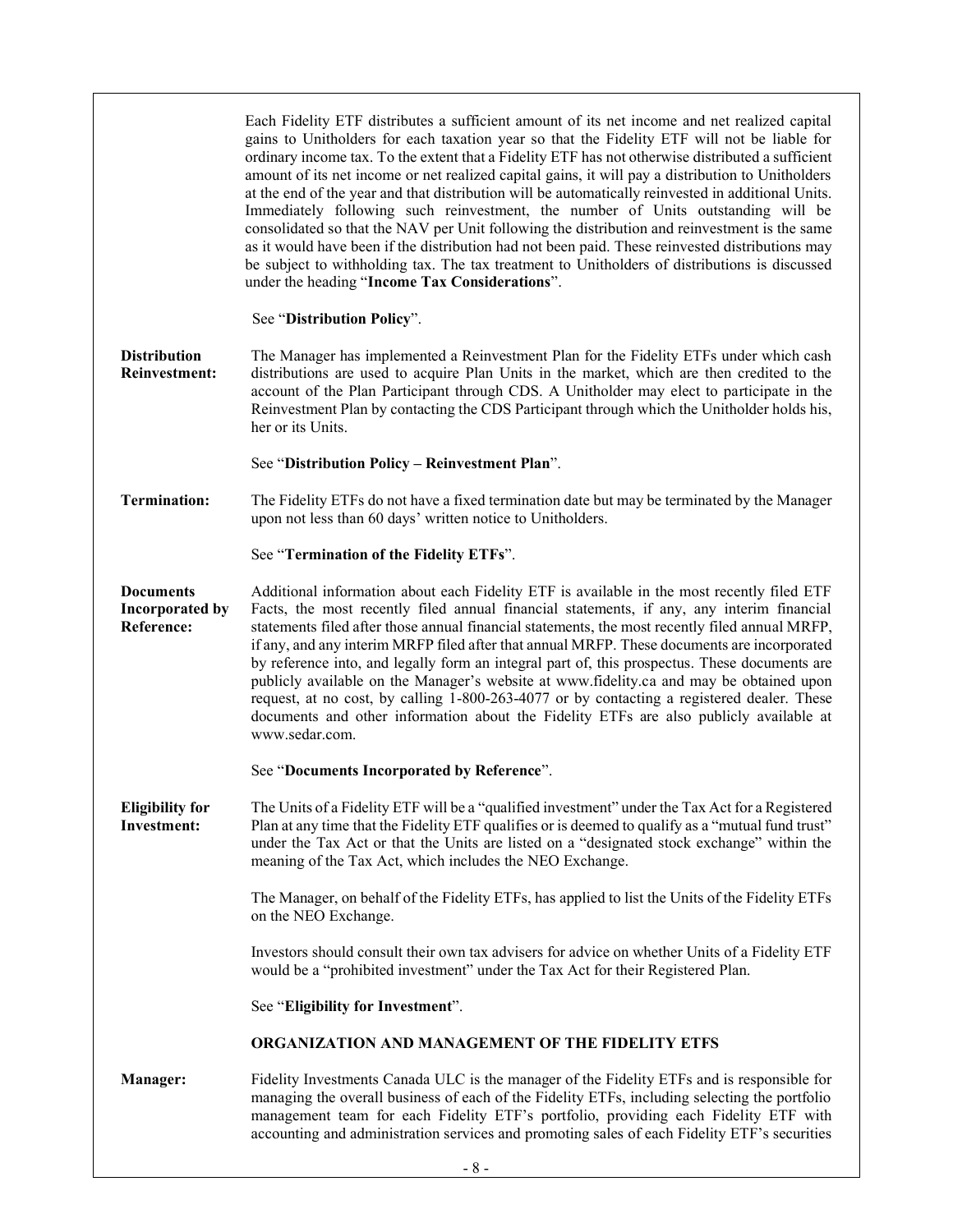|                                                | through financial advisers in each province and territory of Canada. The head office of the<br>Fidelity ETFs and the Manager is located at 483 Bay Street, Suite 300, Toronto, Ontario M5G<br>2N7.                                                                                                                                                                                                                                                 |
|------------------------------------------------|----------------------------------------------------------------------------------------------------------------------------------------------------------------------------------------------------------------------------------------------------------------------------------------------------------------------------------------------------------------------------------------------------------------------------------------------------|
|                                                | See "Organization and Management Details of the Fidelity ETFs - Manager of the<br><b>Fidelity ETFs".</b>                                                                                                                                                                                                                                                                                                                                           |
| <b>Trustee:</b>                                | Fidelity Investments Canada ULC is the trustee of each Fidelity ETF pursuant to the<br>Declaration of Trust and holds title to the assets of each Fidelity ETF in trust for the<br>Unitholders.                                                                                                                                                                                                                                                    |
|                                                | See "Organization and Management Details of the Fidelity ETFs - Trustee".                                                                                                                                                                                                                                                                                                                                                                          |
| Portfolio<br>Manager:                          | Fidelity Investments Canada ULC has been appointed portfolio manager to the Fidelity ETFs.<br>The Portfolio Manager provides investment management services with respect to the Fidelity<br>ETFs. The Portfolio Manager has the authority to appoint sub-advisors to provide investment<br>management services in respect of the Fidelity ETFs. The Portfolio Manager is responsible for<br>the investment advice provided by the Sub-advisor.     |
|                                                | See "Organization and Management Details of the Fidelity ETFs - Portfolio Manager".                                                                                                                                                                                                                                                                                                                                                                |
| Sub-advisor:                                   | Fidelity Investments Canada ULC, acting as portfolio manager of the Fidelity ETFs, has<br>retained Geode Capital Management, LLC to act as sub-advisor to the Fidelity ETFs. Geode<br>is a registered investment adviser in the United States with offices based in Boston,<br>Massachusetts. Geode manages the investment portfolios of these Fidelity ETFs, provides<br>analysis and makes investment and, if applicable, rebalancing decisions. |
|                                                | The Portfolio Manager is responsible for the investment advice that Geode provides to the<br>Fidelity ETFs. As Geode is resident outside of Canada, and all or a substantial portion of its<br>assets are situated outside of Canada, there may be difficulty in enforcing any legal rights<br>against it.                                                                                                                                         |
|                                                | See "Organization and Management Details of the Fidelity ETFs - Sub-advisor".                                                                                                                                                                                                                                                                                                                                                                      |
| Promoter:                                      | Fidelity Investments Canada ULC has taken the initiative in founding and organizing the<br>Fidelity ETFs and is, accordingly, the promoter of the Fidelity ETFs within the meaning of<br>securities legislation of certain provinces and territories of Canada.                                                                                                                                                                                    |
|                                                | See "Organization and Management Details of the Fidelity ETFs - Promoter".                                                                                                                                                                                                                                                                                                                                                                         |
| Custodian:                                     | The Manager has retained the services of State Street Trust Company Canada, at its principal<br>offices in Toronto, Ontario, to act as the custodian of the assets of the Fidelity ETFs and to<br>hold those assets in safekeeping.                                                                                                                                                                                                                |
|                                                | See "Organization and Management Details of the Fidelity ETFs – Custodian".                                                                                                                                                                                                                                                                                                                                                                        |
| <b>Securities</b><br><b>Lending Agent:</b>     | The Manager has retained the services of State Street Bank and Trust Company to act as the<br>securities lending agent of the Fidelity ETFs.                                                                                                                                                                                                                                                                                                       |
|                                                | See "Organization and Management Details of the Fidelity ETFs - Securities Lending<br>Agent".                                                                                                                                                                                                                                                                                                                                                      |
| <b>Registrar and</b><br><b>Transfer Agent:</b> | The Manager has retained the services of State Street Trust Company Canada to act as the<br>registrar and transfer agent for the Units of the Fidelity ETFs and to maintain the register of<br>registered Unitholders. The register of the Fidelity ETFs is kept in Toronto, Ontario.                                                                                                                                                              |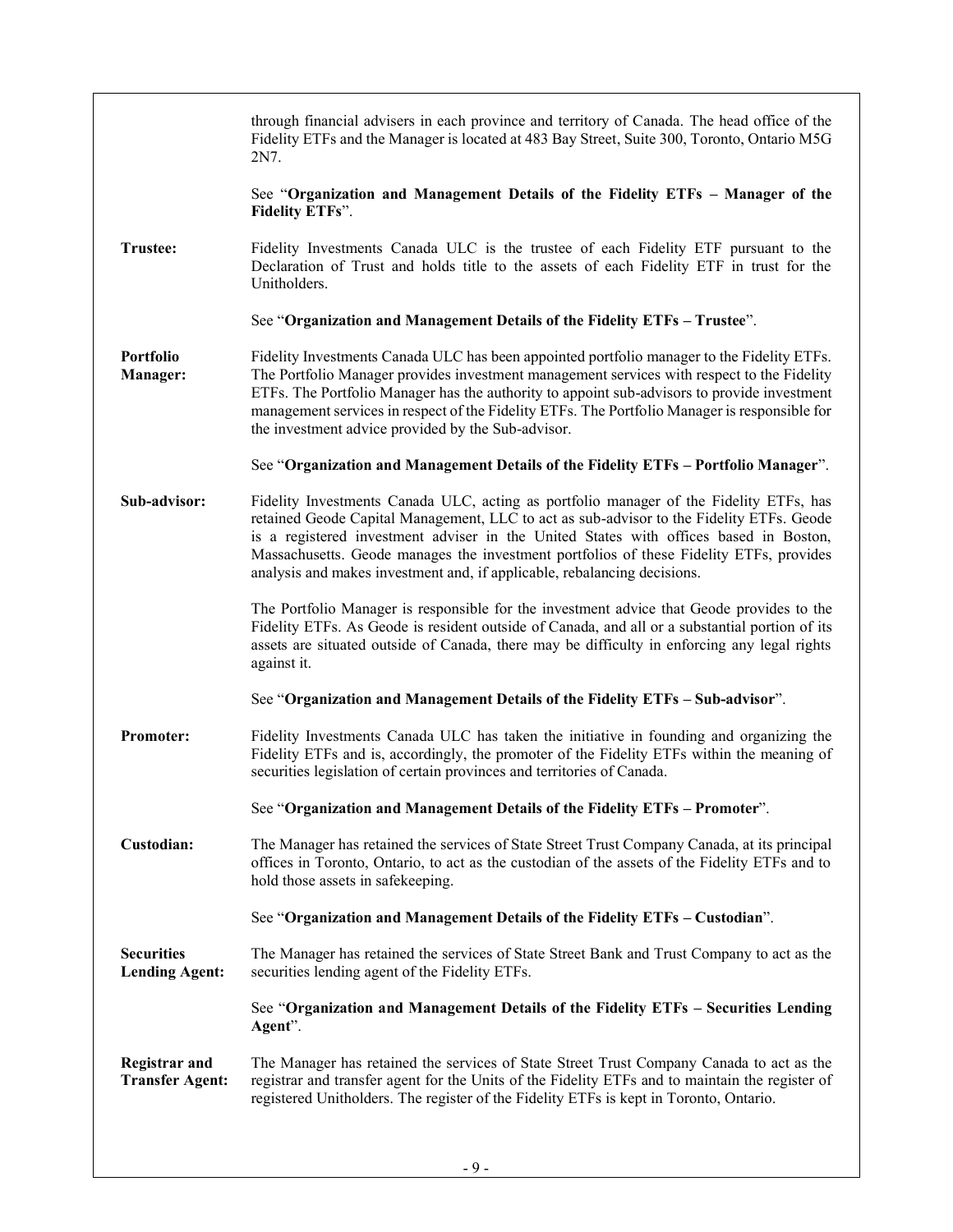# See "**[Organization and Management Details of the Fidelity ETFs](#page-46-0) – [Registrar and](#page-54-3)  [Transfer Agent](#page-54-3)**".

**Auditor:** PricewaterhouseCoopers LLP, at its principal offices in Toronto, Ontario, is the auditor of the Fidelity ETFs. The auditor audits each Fidelity ETF's annual financial statements and provides an opinion as to whether they present fairly the Fidelity ETF's financial position, financial performance and cash flows in accordance with International Financial Reporting Standards. The auditor is independent of the Manager.

See "**[Organization and Management Details of the Fidelity ETFs](#page-46-0) – [Auditor](#page-54-4)**".

**Fund Administrator:** The Manager has retained the services of State Street Trust Company Canada, at its principal offices in Toronto, Ontario, to act as the fund administrator. The Fund Administrator is responsible for certain aspects of the day-to-day administration of the Fidelity ETFs, including NAV calculations, accounting for net income and net realized capital gains of the Fidelity ETFs and maintaining books and records with respect to each Fidelity ETF.

See "**[Organization and Management Details of the Fidelity ETFs](#page-46-0) – [Fund Administrator](#page-55-2)**".

## **SUMMARY OF FEES AND EXPENSES**

<span id="page-12-0"></span>The following sets out the fees and expenses that a Unitholder may have to pay if the Unitholder invests in the Fidelity ETFs. A Unitholder may have to pay some of these fees and expenses directly. The Fidelity ETFs may have to pay some of these fees and expenses, which will therefore reduce the value of an investment in the Fidelity ETFs.

See "**[Fees and Expenses](#page-20-0)**".

F**ees and Expenses Payable by the Fidelity ETFs**

**Type of Fee Amount and Description** 

**Management Fee:** The management fees directly payable to the Manager by each Fidelity ETF are nil. However, the Underlying Fidelity ETFs held by the Fidelity ETFs will pay management fees and will incur trading expenses.

> The management fee covers certain of the Manager's fees and costs associated with acting as the manager and the portfolio manager of the applicable Fidelity ETF, the fees paid to the applicable Sub-advisor(s) and the other expenses described below that are payable by the Manager in connection with each Fidelity ETF. See "**[Fees and Expenses](#page-22-1)  [Payable Directly by the Manager](#page-22-1)**".

> Based on the management fees of the Underlying Fidelity ETFs set out under "**Investment Strategies**", and the initial anticipated weightings in each of Fidelity Allin-One Equity ETF and Fidelity All-in-One Conservative ETF, it is expected that the effective, indirect management fee incurred will be approximately 0.38% and 0.34%, respectively (in addition to the indirect management fee, the Fidelity ETFs will also pay indirectly the operating expenses of the Underlying Fidelity ETFs). The actual effective, indirect management fee will differ from that based on the performance of each Underlying Fidelity ETF within a Fidelity ETF, rebalancing events initiated by the Subadvisor and changes to the strategic allocation, including the replacement, of the Underlying Fidelity ETFs. Actual indirect management fees will be reflected in the management expense ratio (in addition to applicable taxes and expenses listed below) of each Fidelity ETF, posted semi-annually.

> Subject to the disclosure below under "**Certain Expenses**", the Manager pays all of the operating and administrative expenses incurred by the ETFs. As a result, each Fidelity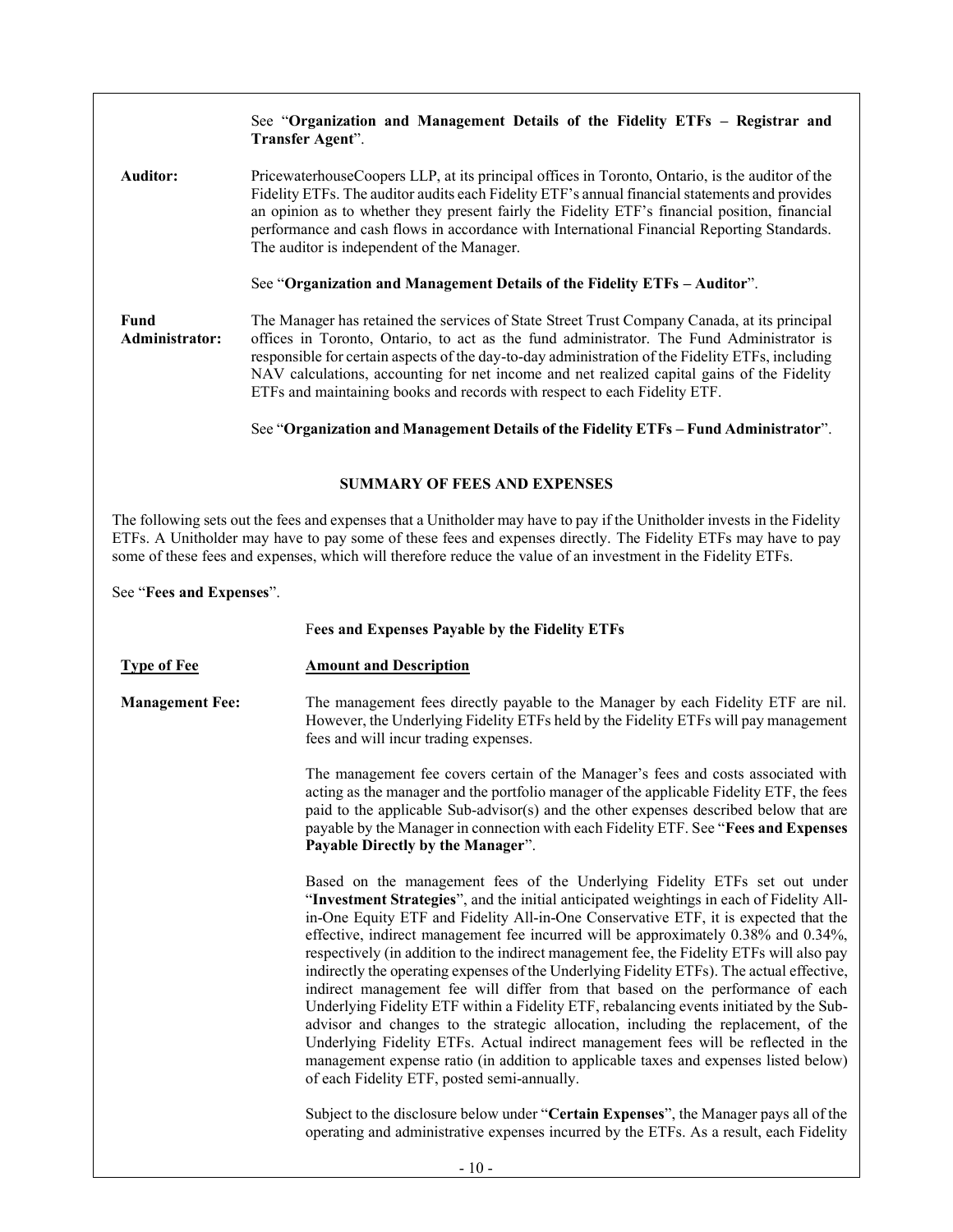|                          | ETF will incur a management expense ratio that is a proportionate blend of the<br>management expense ratios of the Underlying Fidelity ETFs.                                                                                                                                                                                                                                                                                                                                                                                                                                                                                                                                                                                                                                                                                                                                                                                                                                                                                                                                                                                                                                                                                                                                                                                                                                                                                                                                                                                                           |
|--------------------------|--------------------------------------------------------------------------------------------------------------------------------------------------------------------------------------------------------------------------------------------------------------------------------------------------------------------------------------------------------------------------------------------------------------------------------------------------------------------------------------------------------------------------------------------------------------------------------------------------------------------------------------------------------------------------------------------------------------------------------------------------------------------------------------------------------------------------------------------------------------------------------------------------------------------------------------------------------------------------------------------------------------------------------------------------------------------------------------------------------------------------------------------------------------------------------------------------------------------------------------------------------------------------------------------------------------------------------------------------------------------------------------------------------------------------------------------------------------------------------------------------------------------------------------------------------|
| <b>Certain Expenses:</b> | In addition to the applicable management fee, the only expenses payable by each<br>Fidelity ETF are: (i) the fees and expenses relating to the operation of the IRC; (ii)<br>portfolio transaction costs, including brokerage commissions and other securities<br>transaction related expenses, including the costs of derivatives and foreign exchange<br>transactions; (iii) interest and borrowing costs; (iv) any new fee related to external<br>services that is not commonly charged in the Canadian exchange-traded fund industry<br>as of the date of creation of the Fidelity ETF; $(v)$ the costs of complying with any new<br>regulatory requirement, including any new fee introduced after the date of creation of<br>the Fidelity ETF; and (vi) any applicable taxes, including income, withholding or other<br>taxes, and also including applicable GST/HST on expenses.                                                                                                                                                                                                                                                                                                                                                                                                                                                                                                                                                                                                                                                                |
|                          | The Manager may decide, in its discretion, to pay some of these expenses, rather than<br>having the Fidelity ETFs incur such expenses. The Manager is under no obligation to<br>do so and, if any expense is reimbursed by the Manager, it may discontinue this practice<br>at any time.                                                                                                                                                                                                                                                                                                                                                                                                                                                                                                                                                                                                                                                                                                                                                                                                                                                                                                                                                                                                                                                                                                                                                                                                                                                               |
| <b>Fund of Funds:</b>    | A Fidelity ETF may, in accordance with applicable securities laws, invest in Underlying<br>Fidelity ETFs, other investment funds managed by the Manager or its affiliates and other<br>exchange-traded funds managed by third parties. With respect to such investments, no<br>management or incentive fees are payable by the Fidelity ETF that, to a reasonable<br>person, would duplicate a fee payable by the other investment funds for the same<br>service. Where a Fidelity ETF invests in an Underlying Fidelity ETF or other investment<br>fund managed by the Manager or its affiliates, such other fund pays a management fee<br>to the Manager or its affiliates in respect of such investment and the Fidelity ETF does<br>not pay any additional management fees to the Manager. As Fidelity All-in-One Equity<br>ETF and Fidelity All-in-One Conservative ETF do not pay any management fees<br>directly to the Manager, no management fees payable by Fidelity All-in-One Equity<br>ETF and Fidelity All-in-One Conservative ETF would duplicate a fee payable by the<br>Underlying Fidelity ETF for the same service. Fidelity All-in-One Equity ETF and<br>Fidelity All-in-One Conservative ETF will each pay the applicable management fees<br>and applicable expenses of the Underlying Fidelity ETFs that each owns. As a result,<br>the actual aggregate management fees indirectly payable to the Manager in respect of<br>Fidelity All-in-One Equity ETF and Fidelity All-in-One Conservative ETF will be<br>greater than nil. |
|                          | Where a Fidelity ETF invests in an exchange-traded fund or other investment fund that<br>is not managed by the Manager or its affiliate, the fees and expenses payable in<br>connection with the management of that exchange-traded fund, including management<br>and incentive fees, are not duplicative and are in addition to those payable by the Fidelity<br>ETF. No sales or redemption fees are payable by the Fidelity ETF in relation to any<br>purchase or redemption of the securities of such investment funds. Commissions may<br>apply to the purchase or sale of exchange-traded fund securities.                                                                                                                                                                                                                                                                                                                                                                                                                                                                                                                                                                                                                                                                                                                                                                                                                                                                                                                                       |
|                          | Fees and Expenses Payable Directly by the Manager                                                                                                                                                                                                                                                                                                                                                                                                                                                                                                                                                                                                                                                                                                                                                                                                                                                                                                                                                                                                                                                                                                                                                                                                                                                                                                                                                                                                                                                                                                      |
| <b>Type of Fee</b>       | <b>Amount and Description</b>                                                                                                                                                                                                                                                                                                                                                                                                                                                                                                                                                                                                                                                                                                                                                                                                                                                                                                                                                                                                                                                                                                                                                                                                                                                                                                                                                                                                                                                                                                                          |
| Other Expenses:          | Other than the expenses payable by the Fidelity ETFs, as described above, the Manager<br>is responsible for all of the other costs and expenses of the Fidelity ETFs. These costs<br>and expenses include, but are not limited to: (i) transfer agency fees; (ii) legal, audit and<br>custodial fees; (iii) administrative costs and trustee services relating to Registered Plans;<br>(iv) filing, listing and other regulatory fees; and (v) the costs of preparing and<br>distributing the Fidelity ETFs' financial reports, prospectus, ETF Facts and the other                                                                                                                                                                                                                                                                                                                                                                                                                                                                                                                                                                                                                                                                                                                                                                                                                                                                                                                                                                                    |
|                          |                                                                                                                                                                                                                                                                                                                                                                                                                                                                                                                                                                                                                                                                                                                                                                                                                                                                                                                                                                                                                                                                                                                                                                                                                                                                                                                                                                                                                                                                                                                                                        |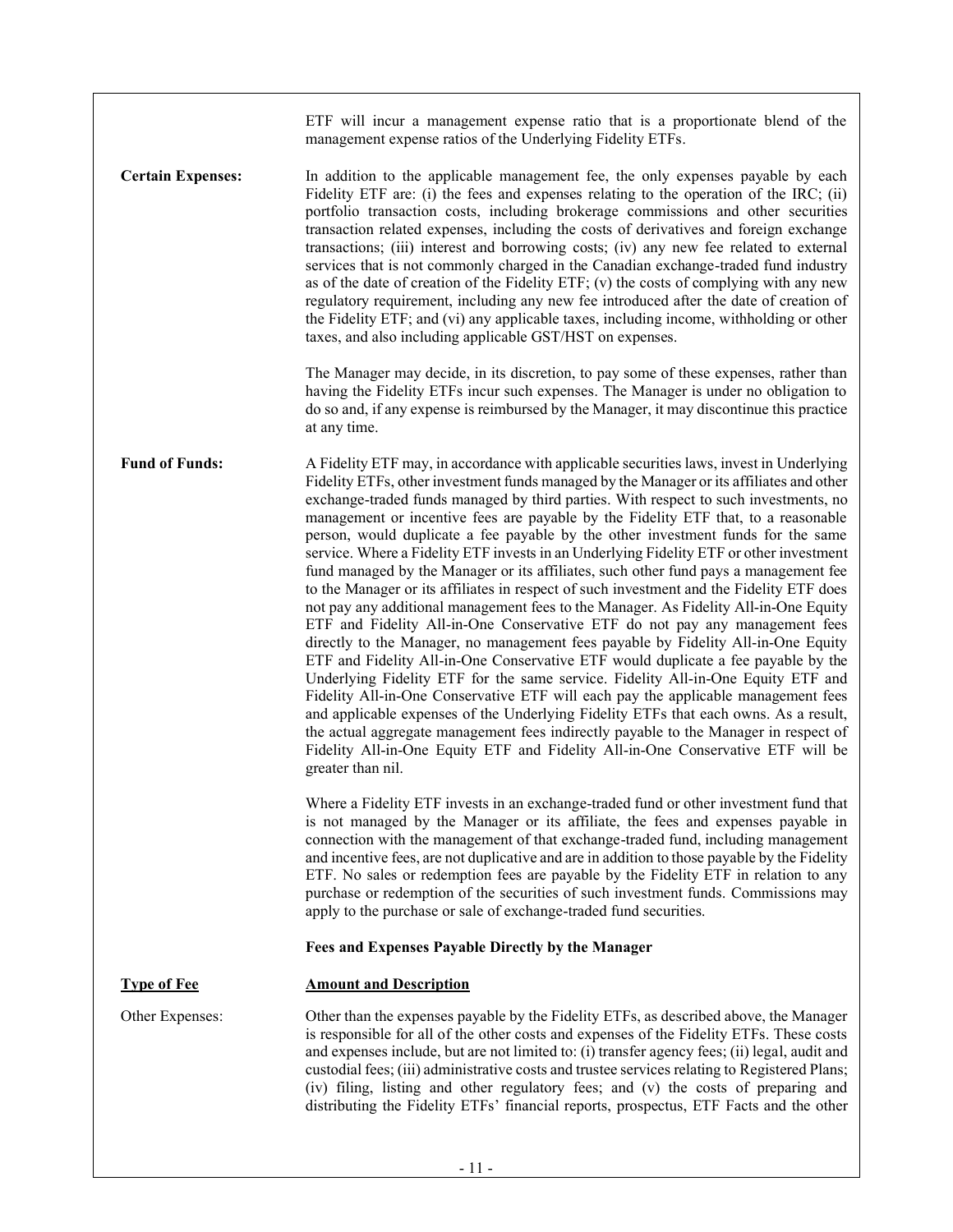investor communications that the Manager is required to prepare to comply with applicable laws.

# **Fees and Expenses Payable Directly by Unitholders**

# **Type of Fee Amount and Description**

**Other Charges:** An amount may be charged to a Designated Broker or Dealer to offset certain transaction and other costs associated with the listing, issue, exchange and/or redemption of Units of a Fidelity ETF. This charge, which is payable to the applicable Fidelity ETF, does not apply to Unitholders who buy and sell their Units through the facilities of the NEO Exchange or another exchange or marketplace. See "**[Purchases of](#page-37-0)  [Units](#page-37-0)**" and "**[Redemption](#page-40-0) of Units**".

See "**[Fees and Expenses](#page-20-0)**".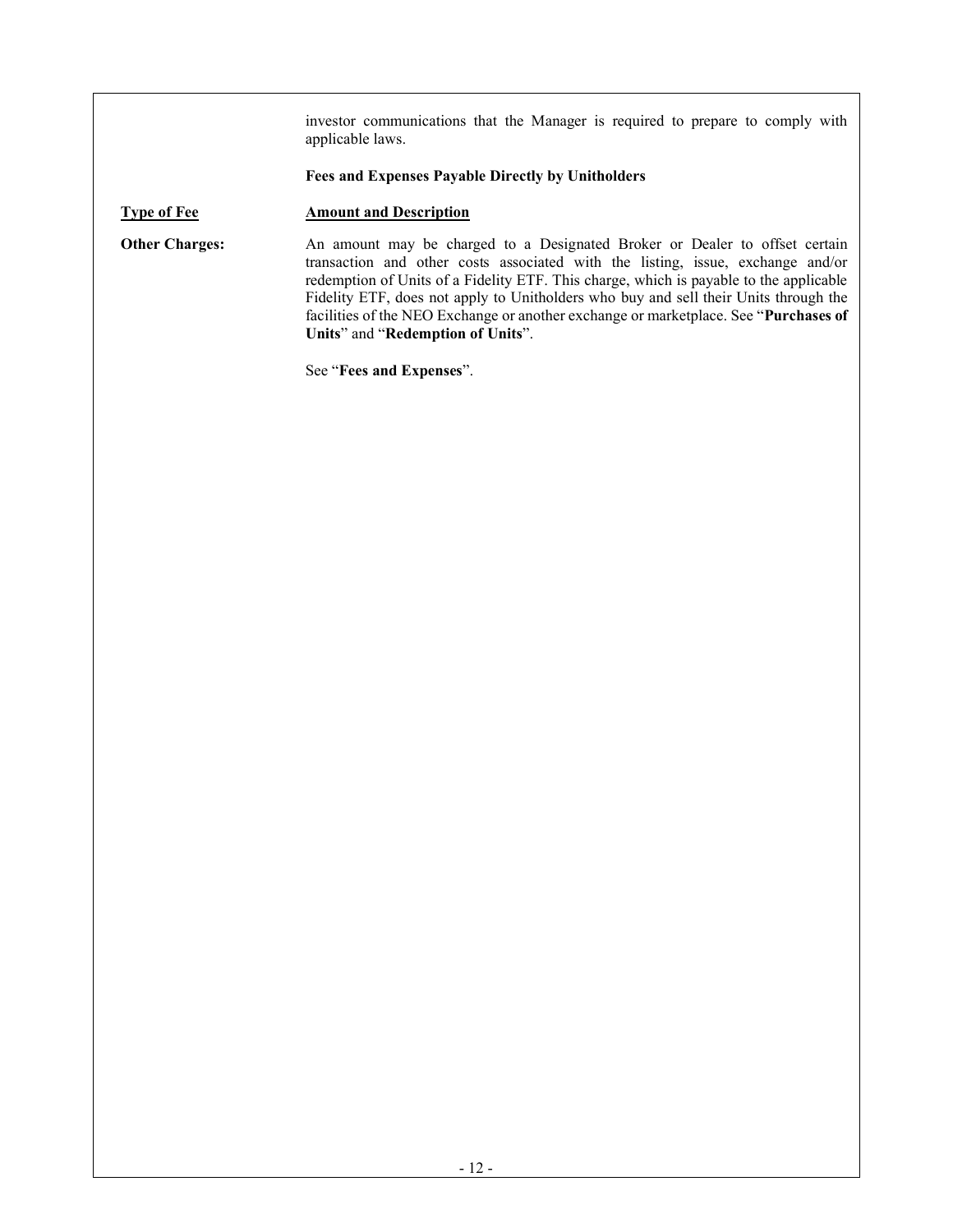# **OVERVIEW OF THE LEGAL STRUCTURE OF THE FIDELITY ETFS**

<span id="page-15-0"></span>The Fidelity ETFs are exchange-traded funds established as unit trusts under the laws of the Province of Ontario. The Fidelity ETFs have been established pursuant to the Declaration of Trust.

While each Fidelity ETF is a mutual fund under the securities legislation of certain provinces and territories of Canada, each Fidelity ETF has obtained exemptive relief from certain provisions of Canadian securities legislation applicable to conventional mutual funds.

The head office of each of the Fidelity ETFs and the Manager is located at 483 Bay Street, Suite 300, Toronto, Ontario M5G 2N7.

## **INVESTMENT OBJECTIVES**

#### <span id="page-15-1"></span>**Fidelity All-in-One Equity ETF**

Fidelity All-in-One Equity ETF aims to achieve capital growth through total returns by using a strategic asset allocation approach. It invests primarily in Underlying Fidelity ETFs that provide exposure to a diversified portfolio of global equity securities.

#### **Fidelity All-in-One Conservative ETF**

Fidelity All-in-One Conservative ETF aims to achieve income and capital growth through total returns by using a strategic asset allocation approach. It invests primarily in Underlying Fidelity ETFs that provide exposure to a diversified portfolio of global equity and fixed income securities with generally more emphasis on fixed income securities.

## **INVESTMENT STRATEGIES**

#### <span id="page-15-2"></span>**Fidelity All-in-One Equity ETF**

In order to achieve its investment objective, the Sub-advisor of Fidelity All-in-One Equity ETF generally follows a neutral mix guideline of approximately 97% global equity securities and approximately 3% cryptocurrencies. The portfolio will be rebalanced annually. Additionally, if the portfolio deviates from its neutral mix by greater than 5% between annual rebalances, the portfolio will also be rebalanced. Such rebalancing activity may not occur immediately upon crossing that threshold but will occur shortly thereafter. Based on market activity, the portfolio may deviate from its neutral mix.

The Fidelity ETF invests in Underlying Fidelity ETFs, including Fidelity Index ETFs that offer exposure to North American and developed international equities. The Fidelity ETF may also obtain cryptocurrency exposure, initially by investing in Fidelity Advantage Bitcoin ETF, which offers exposure to bitcoin.

The Underlying Fidelity ETFs may each invest more than 10% of its net asset value in other underlying funds managed by Fidelity. These other underlying funds are third-tier funds for the Fidelity ETF. The Sub-advisor of the Fidelity ETF may change the Underlying Fidelity ETFs invested in, or the percentage of this Fidelity ETF's assets invested in, any particular Underlying Fidelity ETF at any time. The sub-advisors of the Underlying Fidelity ETFs may change the third-tier funds invested in, or the percentage of the Underlying Fidelity ETFs' assets invested in, any particular third-tier fund at any time.

Portfolio management responsibility regarding the selection of any third-tier funds and other assets held by the Underlying Fidelity ETFs is at the level of the Underlying Fidelity ETF. Portfolio management responsibility regarding the selection of the assets held by the third-tier fund is at the level of any third-tier fund.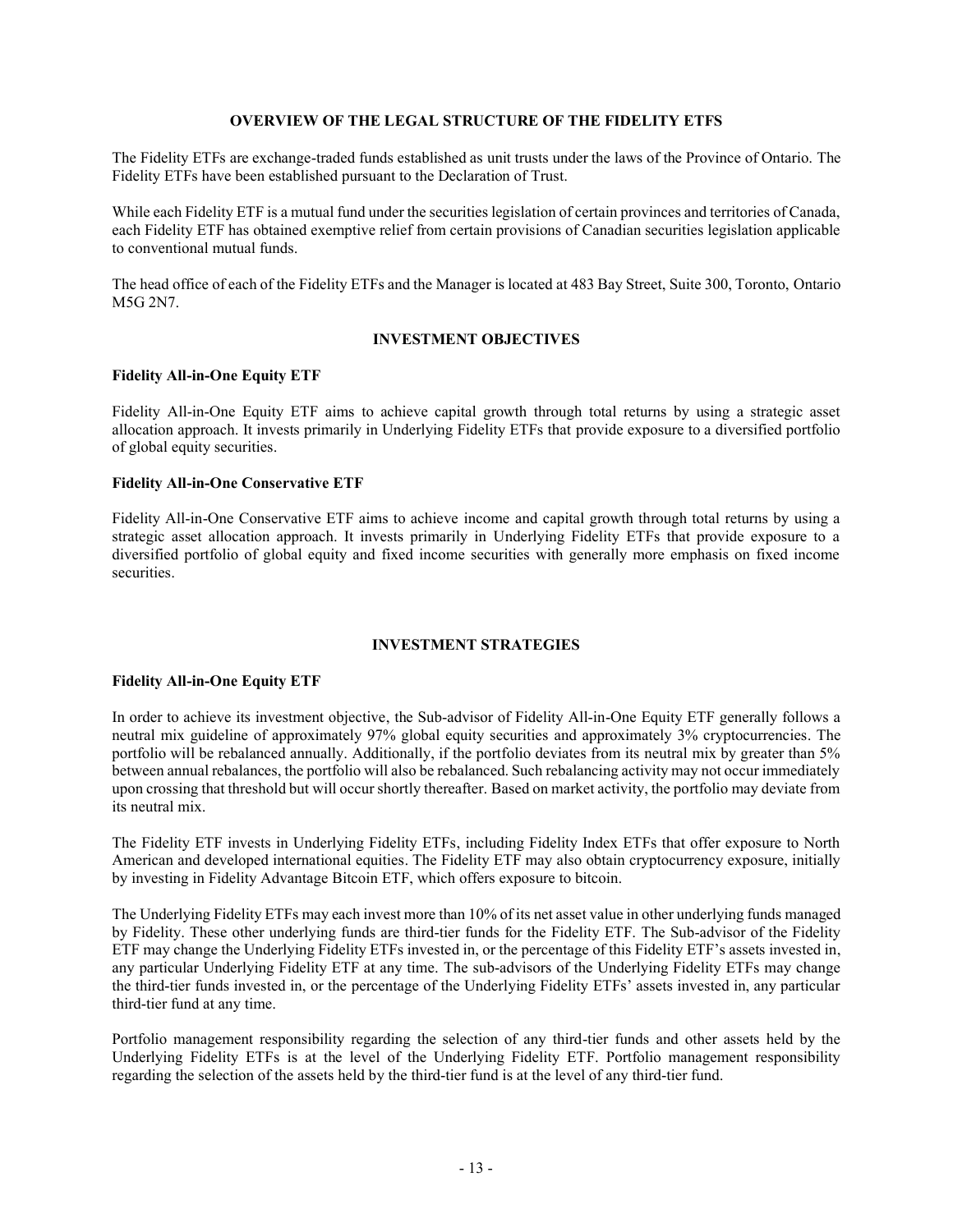This Fidelity ETF, any Underlying Fidelity ETFs, and any third-tier funds may depart from their investment objectives or strategies by temporarily investing all or a portion of their assets in cash or fixed income securities issued or guaranteed by a Canadian or U.S. government, government agency or company. The Sub-Advisor of the Fidelity ETF may take this action in the event there is a cease-trade order against it or an Underlying Fidelity ETF.

# **Fidelity All-in-One Conservative ETF**

In order to achieve its investment objective, the Sub-advisor of Fidelity All-in-One Conservative ETF generally follows a neutral mix guideline of approximately 40% global equity securities, approximately 59% global fixed income securities and approximately 1% cryptocurrencies. The portfolio will be rebalanced annually. Additionally, if the portfolio deviates from its neutral mix by greater than 5% between annual rebalances, the portfolio will also be rebalanced. Such rebalancing activity may not occur immediately upon crossing that threshold but will occur shortly thereafter. Based on market activity, the portfolio may deviate from its neutral mix.

The Fidelity ETF invests in Underlying Fidelity ETFs. The equity portion will include Fidelity Index ETFs that offer exposure to North American and developed international equities. The fixed income portion will include Fidelity Fixed Income ETFs that offer exposure to a wide variety of fixed income securities, including Canadian and global investment grade fixed income securities, high yield securities and floating rate debt instruments. The Fidelity ETF may also obtain cryptocurrency exposure, initially by investing in Fidelity Advantage Bitcoin ETF, which offers exposure to bitcoin.

The Underlying Fidelity ETFs may each invest more than 10% of its net asset value in other underlying funds managed by Fidelity. These other underlying funds are third-tier funds for the Fidelity ETF. The Sub-advisor of the Fidelity ETF may change the Underlying Fidelity ETFs invested in, or the percentage of this Fidelity ETF's assets invested in, any particular Underlying Fidelity ETF at any time. The sub-advisors of the Underlying Fidelity ETFs may change the third-tier funds invested in, or the percentage of the Underlying Fidelity ETFs' assets invested in, any particular third-tier fund at any time.

Portfolio management responsibility regarding the selection of any third-tier funds and other assets held by the Underlying Fidelity ETFs is at the level of the Underlying Fidelity ETF. Portfolio management responsibility regarding the selection of the assets held by the third-tier fund is at the level of any third-tier fund.

This Fidelity ETF, any Underlying Fidelity ETFs, and the third-tier funds may depart from their investment objectives or strategies by temporarily investing all or a portion of their assets in cash or fixed income securities issued or guaranteed by a Canadian or U.S. government, government agency or company. The Sub-Advisor of the Fidelity ETF may take this action in the event there is a cease-trade order against it or an Underlying Fidelity ETF.

# *The Fidelity ETFs*

Each of the Fidelity ETFs will initially invest in the following Underlying Fidelity ETFs:

|                                                 | <b>Management</b> fee | Approximate<br><b>Allocation</b> | <b>Strategic</b> |
|-------------------------------------------------|-----------------------|----------------------------------|------------------|
|                                                 |                       | <b>FEQT</b>                      | <b>FCNS</b>      |
| Fidelity Canadian Low Volatility Index ETF      | $0.35\%$              | $6.06\%$                         | 2.48%            |
| Fidelity U.S. Low Volatility Index ETF          | $0.35\%$              | 12.13%                           | 4.95%            |
| Fidelity International Low Volatility Index ETF | 0.45%                 | 6.06%                            | 2.48%            |
| Fidelity Canadian High Quality Index ETF        | 0.35%                 | $6.06\%$                         | 2.48%            |
| Fidelity U.S. High Quality Index ETF            | $0.35\%$              | 12.13%                           | 4.95%            |
| Fidelity International High Quality Index ETF   | 0.45%                 | 6.06%                            | 2.48%            |
| Fidelity Canadian Value Index ETF               | 0.35%                 | $6.06\%$                         | 2.48%            |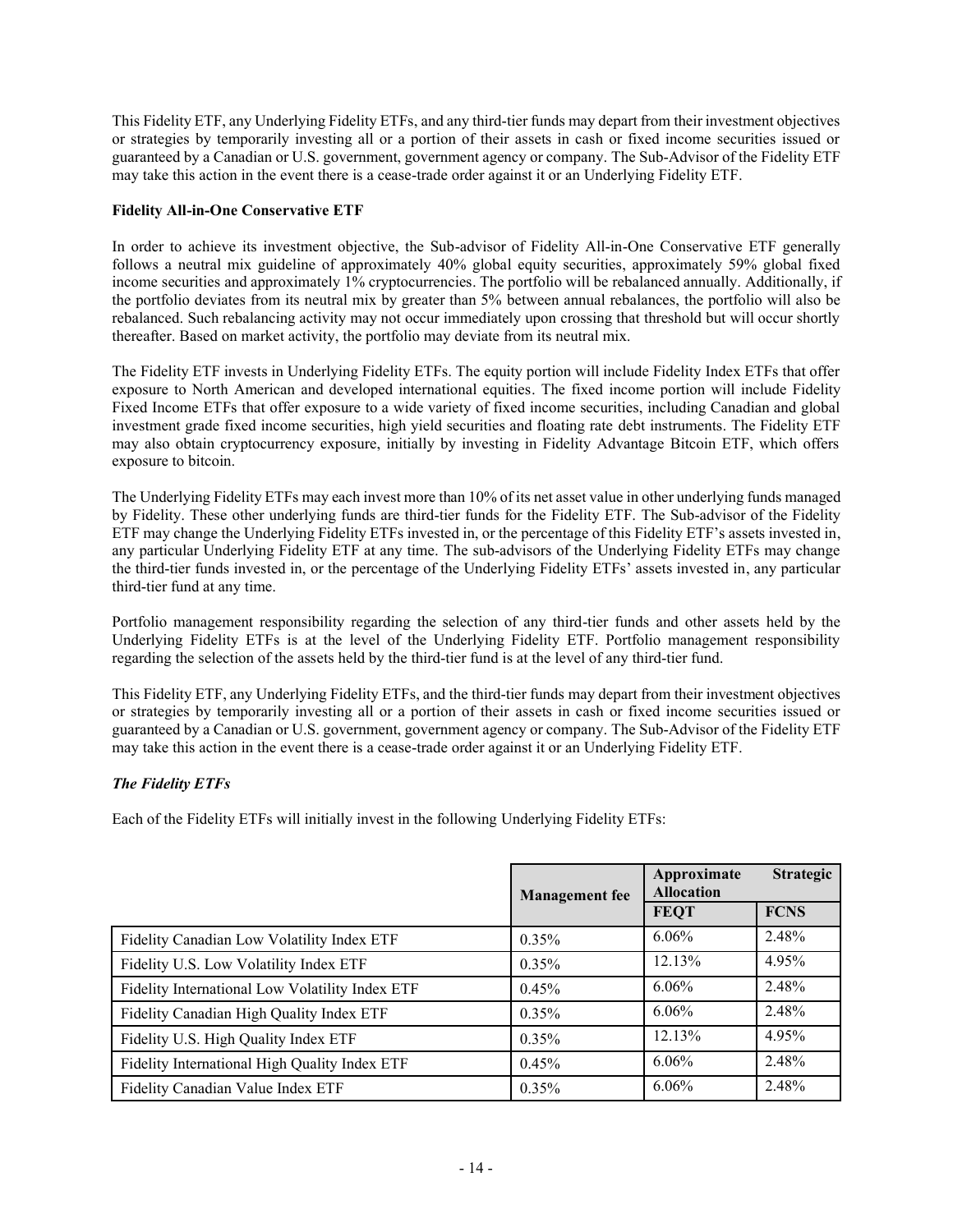|                                             | <b>Management</b> fee | Approximate<br><b>Allocation</b> | <b>Strategic</b> |
|---------------------------------------------|-----------------------|----------------------------------|------------------|
|                                             |                       | <b>FEQT</b>                      | <b>FCNS</b>      |
| Fidelity U.S. Value Index ETF               | 0.35%                 | 12.13%                           | 4.95%            |
| Fidelity International Value Index ETF      | 0.45%                 | 6.06%                            | 2.48%            |
| Fidelity Canadian Momentum Index ETF        | 0.35%                 | 6.06%                            | 2.48%            |
| Fidelity U.S. Momentum Index ETF            | 0.35%                 | 12.13%                           | 4.95%            |
| Fidelity International Momentum Index ETF   | 0.45%                 | 6.06%                            | 2.48%            |
| Fidelity Systematic Canadian Bond Index ETF | 0.25%                 |                                  | 44.55%           |
| Fidelity Global Core Plus Bond ETF          | 0.50%                 |                                  | 14.85%           |
| Fidelity Advantage Bitcoin ETF              | 0.40%                 | 3.00%                            | 1.00%            |

The Underlying Fidelity ETFs are subject to change at the discretion of the Sub-advisor. Those listed above may be removed from a Fidelity ETF's portfolio and other Underlying Fidelity ETFs not listed above may be added. Portfolio weightings are disclosed in the interim and annual management reports of fund performance and in the quarterly portfolio disclosure report. The management expense ratio of each of Fidelity All-in-One Equity ETF and Fidelity All-in-One Conservative ETF will be higher than the weighted average management fee due to Underlying Fidelity ETF expenses including portfolio transaction costs and taxes. See "Fees and Expenses".

# **Additional Investment Strategies of the Fidelity ETFs**

# *Securities Lending Transactions*

A Fidelity ETF may, in compliance with NI 81-102, lend securities to securities borrowers acceptable to it pursuant to the terms of a securities lending agreement between the Securities Lending Agent and any such borrower under which: (i) the borrower will pay to the Fidelity ETF a negotiated securities lending fee and will make compensation payments to the Fidelity ETF equal to any distributions received by the borrower on the securities borrowed; (ii) the securities loans must qualify as "securities lending arrangements" for the purposes of the Tax Act; and (iii) the Fidelity ETF will receive collateral security.

Securities lending transactions may be utilized by a Fidelity ETF to provide incremental return to the Fidelity ETF or to generate income for the purposes of meeting its current obligations. Any securities lending transaction entered into by a Fidelity ETF must be consistent with the investment objectives of the Fidelity ETF.

Under applicable securities legislation, the collateral posted by the securities borrower is required to have an aggregate value of not less than 102% of the market value of the loaned securities. The total value of the securities loaned by a Fidelity ETF at any time is not permitted to exceed 50% of the NAV of the Fidelity ETF (excluding any collateral received from securities lending activities). Any cash collateral acquired by a Fidelity ETF may be invested only in the securities permitted under NI 81-102 that have a remaining term to maturity of no longer than 90 days. The securities lending agent is responsible for the ongoing administration of the securities loans, including the obligation to mark-to-market the collateral on a daily basis.

## *Use of Derivative Instruments*

A Fidelity ETF may use derivative instruments from time to time for hedging or investment purposes. Any use of derivative instruments by a Fidelity ETF must be in compliance with NI 81-102 and any exemptive relief obtained by the Fidelity ETF from the requirements of NI 81-102 and must be consistent with the investment objectives and investment strategies of the Fidelity ETF.

The derivatives most likely to be used by the Fidelity ETFs are options, forwards, futures or swaps. If a Fidelity ETF purchases an option, it has the right, but not the obligation, to buy or sell the underlying interest at an agreed price within a certain time period. A purchased call option gives the Fidelity ETF the right to buy; a purchased put option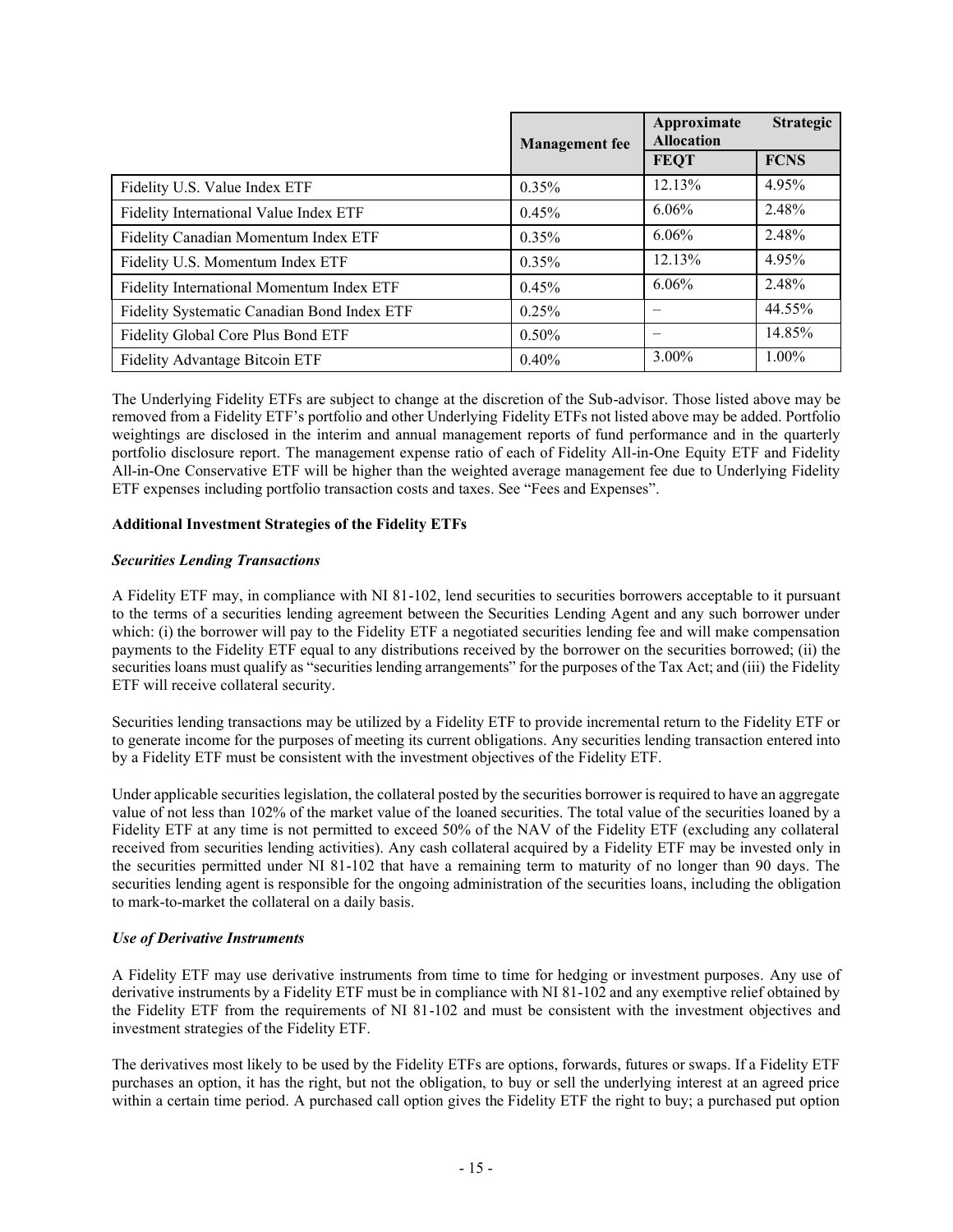gives the Fidelity ETF the right to sell. If a Fidelity ETF writes an option, it has the obligation, at the election of the holder of the option, to buy or sell the underlying interest at an agreed price within a certain time period. A written call option obliges the Fidelity ETF to sell if the option is exercised; a written put option obliges the Fidelity ETF to purchase if the option is exercised. A forward is a commitment to buy or sell the underlying interest for an agreed price on a future date. A future is similar to a forward, except that futures are traded on exchanges. A swap is a commitment to exchange one set of payments for another set of payments.

# *Cash Management*

From time to time, a Fidelity ETF may receive or hold surplus cash. The Fidelity ETF may temporarily hold this cash or invest it in money market instruments or other cash management investment vehicles managed by the Manager or an affiliate of the Manager. Alternatively, the Fidelity ETF may use the cash to pay those expenses that the Fidelity ETF is responsible for paying, to purchase additional Baskets of Securities or portions thereof or to increase the notional amount under its derivative instruments, as applicable.

From time to time, a Fidelity ETF or an Underlying Fidelity ETF in which a Fidelity ETF invests may depart from its investment objective or strategies by temporarily investing all or a portion of its assets in cash or fixed income securities issued or guaranteed by a Canadian or U.S. government, government agency or company. The applicable Sub-advisor may take this action to try to protect the Fidelity ETF or Underlying Fidelity ETF during a market downturn, or for other reasons.

# **OVERVIEW OF THE SECTORS IN WHICH THE FIDELITY ETFS INVEST**

<span id="page-18-0"></span>The Fidelity ETFs invest in Underlying Fidelity ETFs that invest in equity securities and, in the case of Fidelity Allin-One Conservative ETF, fixed income securities. There are many general factors that can impact the market price of an equity security. These factors include specific developments relating to the company that issued the securities, conditions in the market where the securities are traded, and general economic, financial and political conditions in the country or countries where the company operates. There are many factors that can impact the price of a fixedincome security, such as interest rate fluctuations, changes in the financial condition of an issuer, market liquidity conditions and other market circumstances. The value of equity securities generally tends to change more frequently and varies more widely than the value of fixed-income securities.

# **INVESTMENT RESTRICTIONS**

<span id="page-18-1"></span>The Fidelity ETFs are subject to certain restrictions and practices contained in securities legislation, including NI 81- 102. The Fidelity ETFs are managed in accordance with these restrictions and practices, except as otherwise permitted by exemptions obtained from the Canadian securities regulatory authorities (see "**[Exemptions and Approvals](#page-18-2)**"). A change to the investment objective of a Fidelity ETF would require the approval of the Unitholders. Please see "**[Unitholder Matters](#page-57-1) – [Matters Requiring Unitholders Approval](#page-58-0)**".

Each Fidelity ETF is also restricted from making an investment or undertaking an activity that would result in such Fidelity ETF failing to qualify as a "mutual fund trust" for the purposes of the Tax Act. In addition, no Fidelity ETF may invest in any property or engage in any undertaking that would cause the Fidelity ETF to have "non-portfolio earnings" as defined in section 122.1 of the Tax Act in an amount that would result in the Fidelity ETF paying a material amount of income tax.

## <span id="page-18-2"></span>**Exemptions and Approvals**

The Fidelity ETFs have obtained exemptive relief from the Canadian securities regulatory authorities to permit:

- (i) the purchase by a Unitholder of more than 20% of the Units of any Fidelity ETF without regard to the takeover bid requirements of applicable Canadian securities legislation;
- (ii) a Fidelity ETF to borrow cash in an amount not exceeding 5% of the net assets of the Fidelity ETF for a period not longer than 45 days and, if required by the lender, to provide a security interest over any of its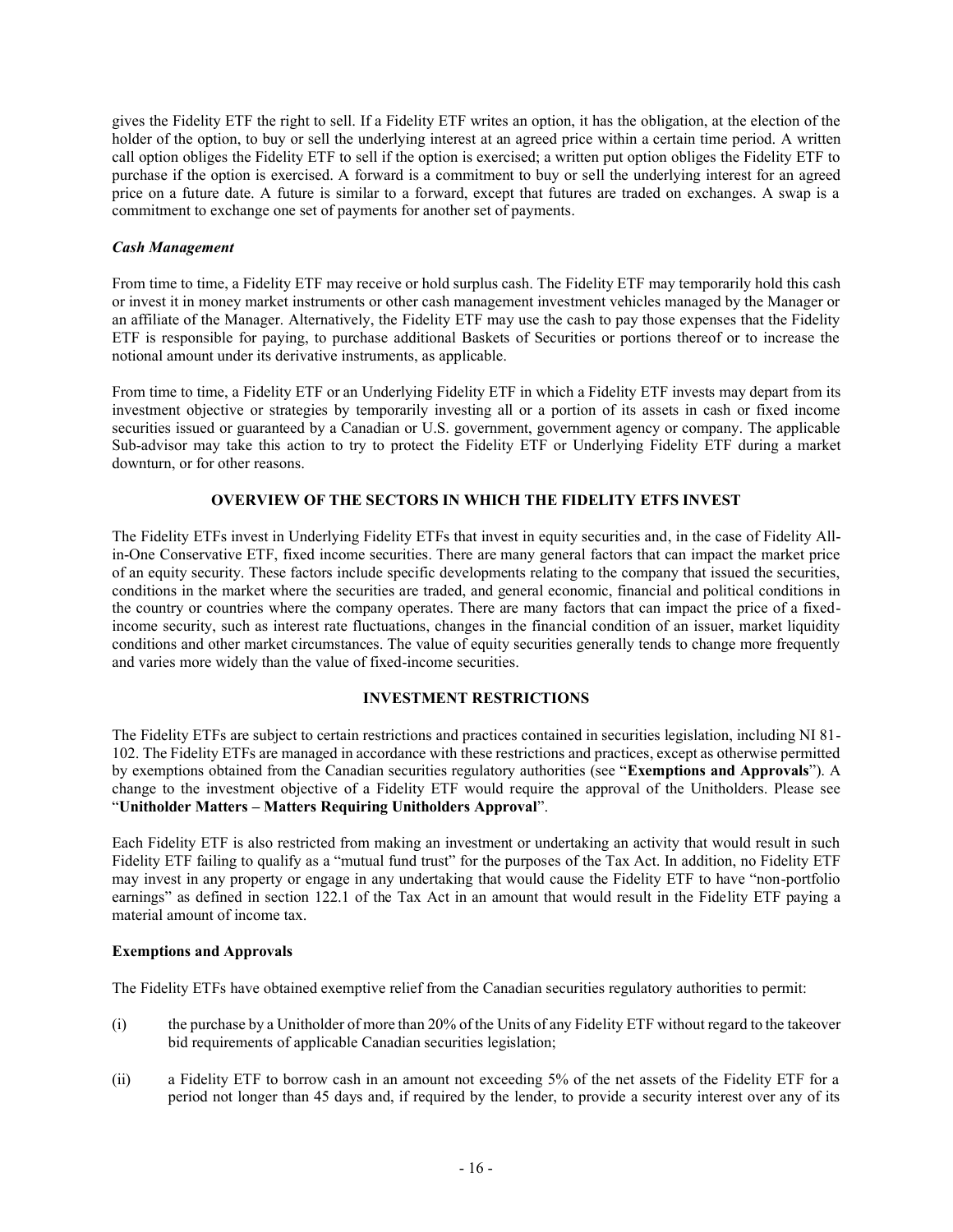portfolio assets as a temporary measure to fund the portion of any distribution payable to Unitholders that represents amounts that have not yet been received by the Fidelity ETF; and

(iii) the Fidelity ETFs to prepare a prospectus without including a certificate of an underwriter.

In addition, each Fidelity ETF may rely on exemptive relief obtained by Fidelity's mutual funds to permit them to:

- (i) invest up to 10% of a Fidelity ETF's NAV in precious metals and other physical commodities on an unlevered basis through Commodity ETFs and derivatives; and
- (ii) use additional assets to cover a Fidelity ETF's market exposure: (i) when opening or maintaining a long position in a debt-like security that has a component that is a long position in a forward contract, or in a standardized future or forward contract; and (ii) when entering into or maintaining a swap position.

## **Independent Review Committee Policies and Procedures**

The IRC reviews and, where appropriate, arranges for periodic reporting on each of the following conflict of interest matters referred to it by the Manager. The Manager has received standing instructions from the IRC to apply the following policies, related to the Fidelity ETFs or the Manager in accordance with their terms.

|                | <b>POLICY</b>                                 | <b>DESCRIPTION</b>                                                                                                                                                                                                                                                                                                                        |  |
|----------------|-----------------------------------------------|-------------------------------------------------------------------------------------------------------------------------------------------------------------------------------------------------------------------------------------------------------------------------------------------------------------------------------------------|--|
| 1              | Code of Ethics /Personal<br>Investing         | This policy governs the personal investing and other activities of employees<br>of the Manager and certain of its affiliates.                                                                                                                                                                                                             |  |
| $\overline{2}$ | Business Entertainment and<br>Workplace Gifts | This policy governs the provision and acceptance of gifts and business<br>entertainment by employees of the Manager and certain of its affiliates.                                                                                                                                                                                        |  |
| $\overline{3}$ | <b>Trade Allocation</b>                       | This policy governs the allocation of trades of portfolio securities between<br>Fidelity ETFs or client accounts when more than one Fidelity ETF or client<br>account is buying or selling securities of a particular issuer at the same time.                                                                                            |  |
| $\overline{4}$ | Best Execution and Fair Trading               | This policy addresses the quality of execution of trades of portfolio securities<br>or foreign exchange trades by brokers, including both 3 <sup>rd</sup> party brokers and<br>brokers affiliated to the Manager, on behalf of the Fidelity ETFs.                                                                                         |  |
| 5              | <b>Trade Errors</b>                           | This policy governs the correction of errors made in executing trades of<br>portfolio securities on behalf of a Fidelity ETF, including the resolution of<br>errors taking place as the Fidelity ETFs seek to repatriate foreign currencies<br>to their working currency or hedge currency exposure.                                      |  |
| 6              | Proxy Voting                                  | The Fidelity ETFs own portfolio securities and therefore the right to vote<br>proxies. This policy governs the voting of proxies.                                                                                                                                                                                                         |  |
| $\tau$         | NAV Calculation and Fair<br>Value             | This policy governs the calculation of a Fidelity ETF's net asset value per<br>share (NAV), including situations where market quotations for a portfolio<br>security are not readily available or when market quotations are unreliable, in<br>which case the Manager will calculate the NAV using the fair value of that<br>security.    |  |
| 8              | <b>NAV Error Correction</b>                   | This policy governs the correction of errors made in calculating a Fidelity<br>ETF's NAV.                                                                                                                                                                                                                                                 |  |
| 9              | Side-by-side                                  | This policy addresses the side-by-side management of different types of<br>accounts, including accounts that invest on a long-only basis – that is, buy<br>securities – and accounts that may also invest on a short basis – that is, sell<br>securities that they don't own, in the hope of repurchasing them later at a<br>lower price. |  |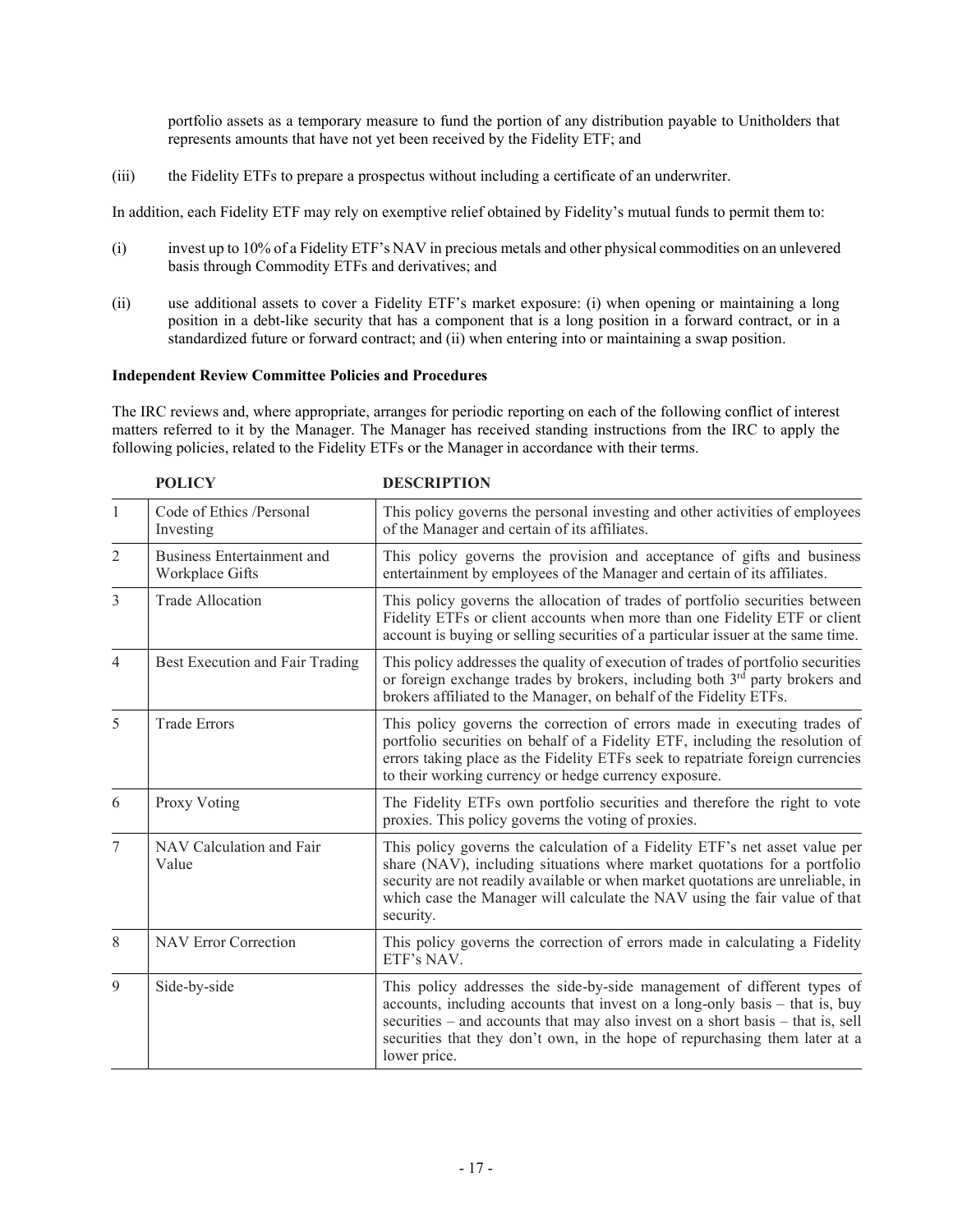|    | <b>POLICY</b>                                                 | <b>DESCRIPTION</b>                                                                                                                                                                                                                                                                |
|----|---------------------------------------------------------------|-----------------------------------------------------------------------------------------------------------------------------------------------------------------------------------------------------------------------------------------------------------------------------------|
| 10 | <b>Purchase of Securities</b><br>Underwritten by an Affiliate | This policy governs investments by the Fidelity ETFs in a class of securities<br>of an issuer during a distribution (i.e., an offering), or within 60 days of a<br>distribution, of those securities where an affiliate of the Manager acts as an<br>underwriter of the offering. |
| 11 | Disclosure of Portfolio<br>Information                        | This policy governs the manner and timelines regarding the disclosure of<br>Fidelity ETF portfolio information.                                                                                                                                                                   |
| 12 | Complaints                                                    | This policy governs the process for managing and resolving complaints<br>received from investors in the Fidelity ETFs.                                                                                                                                                            |
| 13 | Retail Benchmarks                                             | This policy governs the process for selecting and changing performance<br>benchmarks of the Fidelity ETFs.                                                                                                                                                                        |
| 14 | <i>In specie</i> Transactions                                 | This policy governs the process of transferring portfolio assets between the<br>Fidelity ETFs, pooled funds and managed accounts, all of which are managed<br>or advised by the Manager.                                                                                          |
| 15 | Co-Investing Conflicts                                        | This policy addresses potential conflicts of interest where a Fidelity ETF may<br>desire to invest in a company in which another Manager entity wishes to make<br>a simultaneous investment or has a pre-existing interest.                                                       |
| 16 | Fund Mergers                                                  | This policy addresses potential conflicts of interest that may arise in fund<br>mergers involving the Fidelity ETFs.                                                                                                                                                              |
| 17 | <b>Inter-fund Trades</b>                                      | This policy addresses potential conflicts of interest that may arise in inter-fund<br>trades involving the Fidelity ETFs.                                                                                                                                                         |

## **FEES AND EXPENSES**

<span id="page-20-0"></span>This section details the fees and expenses that a Unitholder may have to pay if the Unitholder invests in the Fidelity ETFs. A Unitholder may have to pay some of these fees and expenses directly. The Fidelity ETFs may have to pay some of these fees and expenses, which will therefore reduce the value of an investment in the Fidelity ETFs.

## **Fees and Expenses Payable by the Fidelity ETFs**

#### *Management Fee*

The management fees directly payable to the Manager by each Fidelity ETF are nil. However, the Underlying Fidelity ETFs held by the Fidelity ETFs will pay management fees and will incur trading expenses (in addition to the indirect management fee, the Fidelity ETFs will also pay indirectly the operating expenses of the Underlying Fidelity ETFs).

The management fee covers certain of the Manager's fees and costs associated with acting as the manager and the portfolio manager of the applicable Fidelity ETF, the fees paid to the Sub-advisor and the other expenses described below that are payable by the Manager in connection with each Fidelity ETF.

Based on the management fees of the Underlying Fidelity ETFs set out under "**Investment Strategies**", and the initial anticipated weightings in each of Fidelity All-in-One Equity ETF and Fidelity All-in-One Conservative ETF, it is expected that the effective, indirect management fee incurred will be approximately 0.38% and 0.34%, respectively. The actual effective, indirect management fee will differ from that based on the performance of each Underlying Fidelity ETF within a Fidelity ETF, rebalancing events initiated by the Sub-advisor, and changes to the strategic allocation, including the replacement, of the Underlying Fidelity ETFs. Actual indirect management fees will be reflected in the management expense ratio (in addition to applicable taxes and expenses listed below) of each Fidelity ETF, posted semi-annually.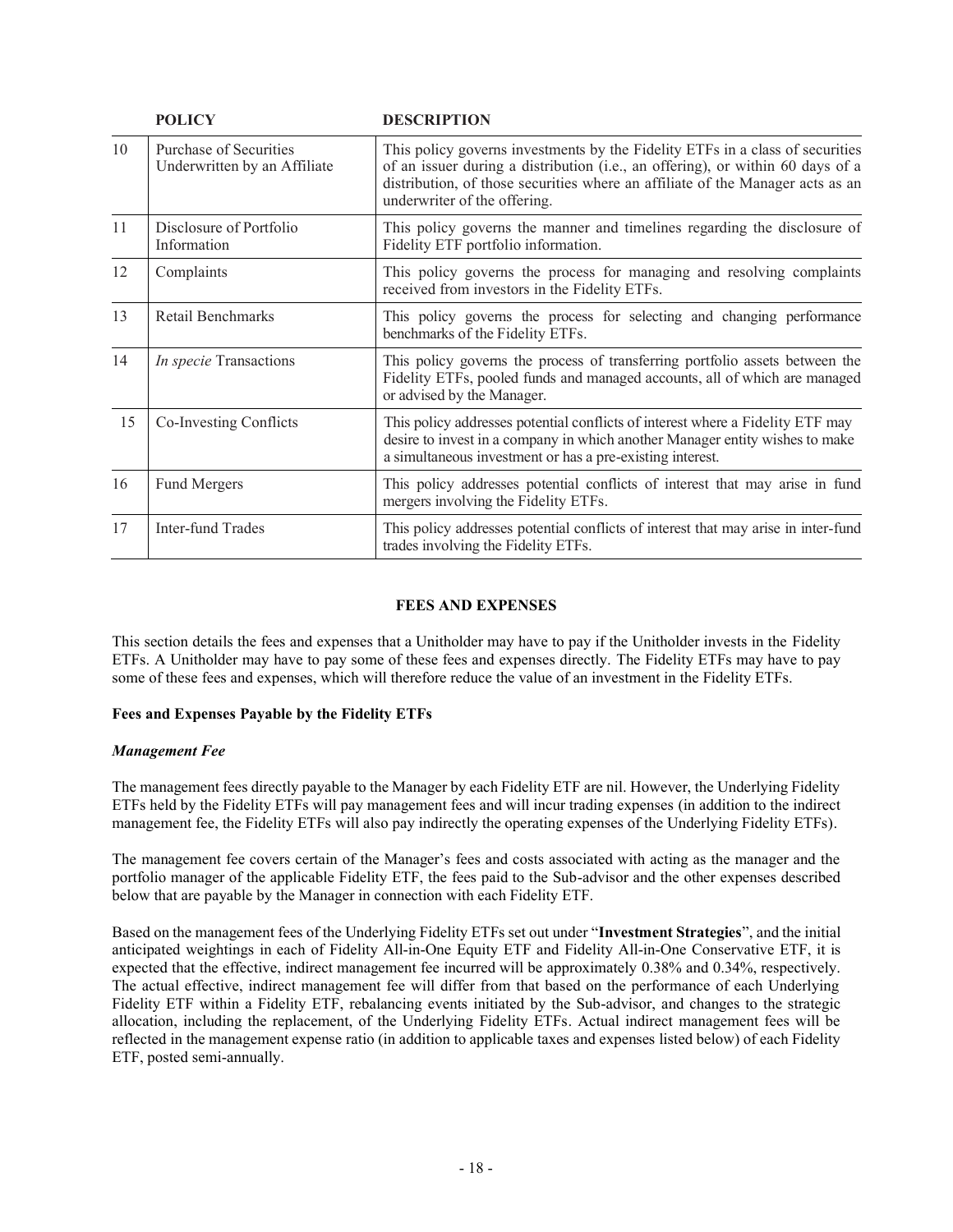Subject to the disclosure below under "**Certain Expenses**", the Manager pays all of the operating and administrative expenses incurred by the ETFs. As a result, each Fidelity ETF will incur a management expense ratio that is a proportionate blend of the management expense ratios of the Underlying Fidelity ETFs.

From time to time the Manager may decide, in its discretion, to waive a portion of the management fees. The Manager is under no obligation to do so and, if any portion of a management fee is waived by the Manager, it may discontinue this practice at any time without notice.

## *Management Fee Distributions*

In respect of large investments in a Fidelity ETF by a particular Unitholder or for other purposes, the Manager may, in its discretion, agree to charge the Fidelity ETF a reduced management fee as compared to the management fee that it otherwise would be entitled to receive, provided that an amount equal to the reduction in the management fee is distributed periodically by the Fidelity ETF to the Unitholder as a special distribution (the "**Management Fee Distribution**"). Management Fee Distributions, if any, will be paid first out of net income and net realized capital gains of a Fidelity ETF and then out of capital. The availability, amount and timing of Management Fee Distributions with respect to Units of a particular Fidelity ETF will be determined from time to time by the Manager in its sole discretion. The Manager reserves the right to discontinue or change this management fee distribution program at any time. The income tax consequences of a Management Fee Distribution will generally be borne by the Unitholder who receives the distribution.

## *Certain Expenses*

In addition to the applicable management fee, the only expenses payable by each Fidelity ETF are: (i) the fees and expenses relating to the operation of the IRC; (ii) portfolio transaction costs, including brokerage commissions and other securities transaction related expenses, including the costs of derivatives and foreign exchange transactions; (iii) interest and borrowing costs; (iv) any new fee related to external services that is not commonly charged in the Canadian exchange-traded fund industry as of the date of creation of the Fidelity ETF; (v) the costs of complying with any new regulatory requirement, including any new fee introduced after the date of creation of the Fidelity ETF; and (vi) any applicable taxes, including income, withholding or other taxes, and also including applicable GST/HST on expenses.

The Manager may decide, in its discretion, to pay some of these expenses, rather than having the Fidelity ETFs incur such expenses. The Manager is under no obligation to do so and, if any expense is reimbursed by the Manager, it may discontinue this practice at any time.

## *Fund of Funds*

A Fidelity ETF may, in accordance with applicable securities laws, invest in other Fidelity ETFs, other investment funds managed by the Manager or its affiliates and other exchange-traded funds managed by third parties. These other Fidelity ETFs and other investment funds managed by the Manager may, in turn, invest in other investment funds. With respect to such investments, no management or incentive fees are payable by the Fidelity ETF or such other investment funds that, to a reasonable person, would duplicate a fee payable by the other investment funds for the same service. Where a Fidelity ETF or another investment fund managed by the Manager invests in an Underlying Fidelity ETF or other investment fund managed by the Manager or its affiliates and such other fund pays a management fee to the Manager or its affiliates in respect of such investment that is higher than the management fee payable by the Fidelity ETF, the Manager will adjust the management fee payable by the Fidelity ETF to ensure that the total annual fees paid directly or indirectly to the Manager by the Fidelity ETF does not exceed the annual management fee set out above for the Fidelity ETF. **As the Fidelity ETFs do not pay any management fees directly to the Manager, no management fees payable by a Fidelity ETF would duplicate a fee payable by the Underlying Fidelity ETF for the same service. Each Fidelity ETF will pay the applicable management fees and applicable expenses of the Underlying Fidelity ETF that each owns. As a result, the actual aggregate management fees indirectly payable to the Manager in respect of a Fidelity ETF will be greater than nil.**

Where a Fidelity ETF invests in exchange-traded funds or other investment funds that are not managed by the Manager or its affiliates, the fees and expenses payable in connection with the management of those exchange-traded funds, including management and incentive fees, are not duplicative and are in addition to those payable by the Fidelity ETF.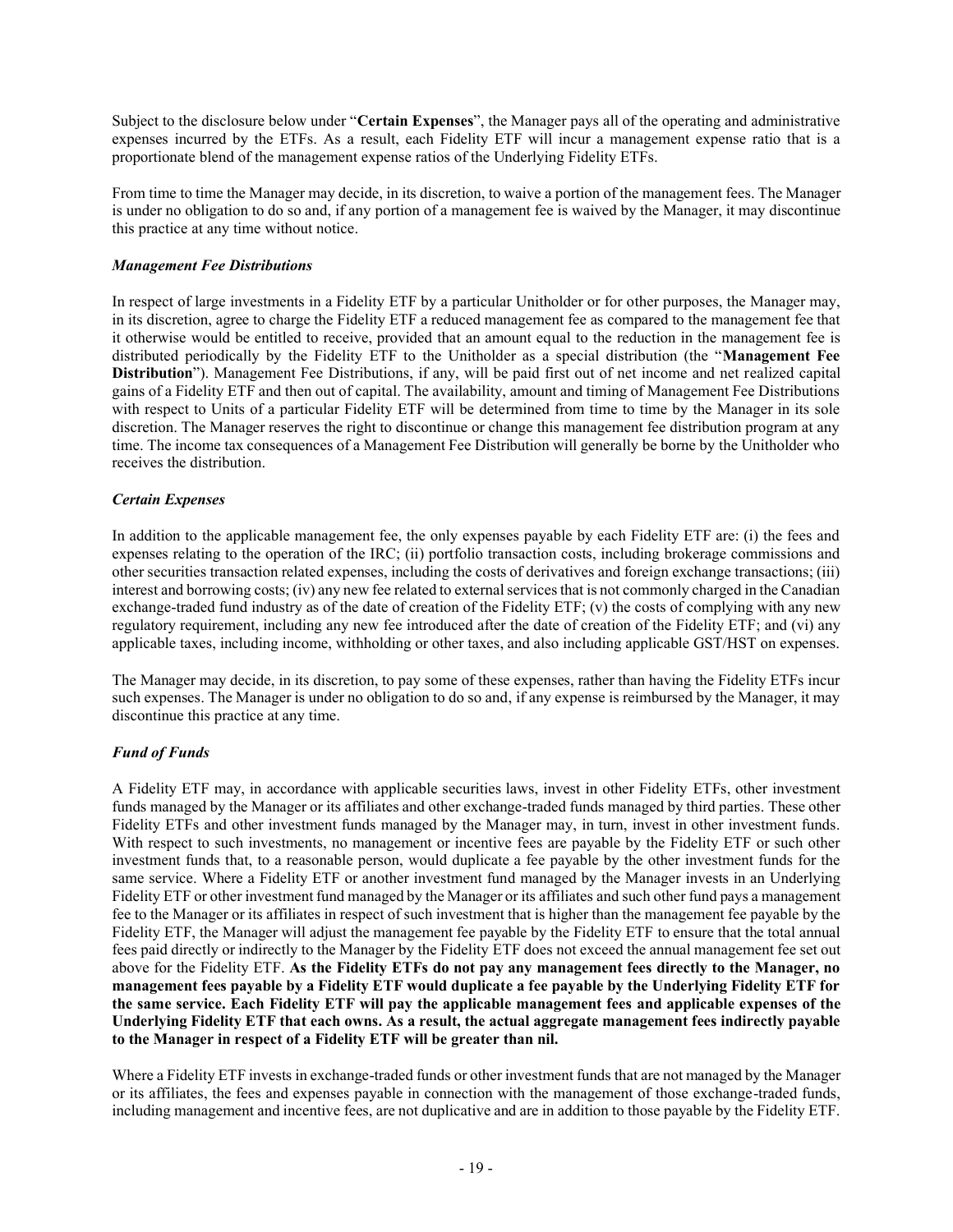No sales or redemption fees are payable by the Fidelity ETF in relation to any purchase or redemption of the securities of such investment funds. Commissions may apply to the purchase or sale of exchange-traded fund securities.

## <span id="page-22-1"></span>**Fees and Expenses Payable Directly by the Manager**

#### *Other Expenses*

Other than the expenses payable by the Fidelity ETFs, as described above, the Manager is responsible for all of the other costs and expenses of the Fidelity ETFs. These costs and expenses include, but are not limited to: (i) transfer agency fees; (ii) legal, audit and custodial fees; (iii) administrative costs and trustee services relating to Registered Plans; (iv) filing, listing and other regulatory fees; and (v) the costs of preparing and distributing the Fidelity ETFs' financial reports, prospectus, ETF Facts and the other investor communications that the Manager is required to prepare to comply with applicable laws.

#### **Fees and Expenses Payable Directly by Unitholders**

#### *Other Charges*

An amount may be charged to a Designated Broker or Dealer to offset certain transaction and other costs associated with the listing, issue, exchange and/or redemption of Units of a Fidelity ETF. This charge, which is payable to the applicable Fidelity ETF, does not apply to Unitholders who buy and sell their Units through the facilities of the NEO Exchange or another exchange or marketplace. See "**[Purchases of Units](#page-37-0)**" and "**[Redemption](#page-40-0) of Units**".

## **RISK FACTORS**

<span id="page-22-0"></span>In addition to the considerations set out elsewhere in this prospectus, the following are certain considerations relating to an investment in Units. These considerations also apply to an investment in an Underlying Fidelity ETF. For purposes of this section, a reference to a Fidelity ETF includes an Underlying Fidelity ETF. While the aim of employing the investment strategies is to help achieve the investment objectives of the Fidelity ETFs or Underlying Fidelity ETFs as applicable, the strategies also include risks that could result in losses.

## **General Risks Relating to an Investment in the Fidelity ETFs**

## *Illiquidity Risk*

A security is illiquid if it cannot be readily sold at an amount that at least approximates the amount at which the security is valued. Most securities held in an exchange-traded fund are liquid, but there are some investments that cannot be sold easily or quickly.

Securities can be illiquid for a number of reasons, including: (i) legal rules may restrict the ability to sell them; (ii) the securities might have features that make them difficult to sell; (iii) there may be a shortage of buyers; (iv) the securities might suddenly become illiquid because of sudden changes in the market; and (v) an individual security's liquidity may simply change over time.

If a Fidelity ETF is unable to dispose of some or all of the securities held by it, that Fidelity ETF may experience a delay in the receipt of the proceeds of disposition until such time as it is able to dispose of such securities. Likewise, in the case of the Fidelity Index ETFs, if certain Constituent Securities of the applicable Index are particularly illiquid, the relevant Sub-advisor may be unable to acquire the number of securities necessary to replicate the weighting of such Constituent Securities in the Index at a price acceptable to the relevant Sub-advisor on a timely basis.

## *Concentration Risk*

A Fidelity ETF may concentrate its investments by (i) investing a large portion of its net assets in relatively few companies, (ii) investing in a particular industry or geographic region, or (iii) in the case of a Fidelity Index ETF, holding more than 10% of its net assets in securities of a single issuer. A relatively high concentration of assets in, or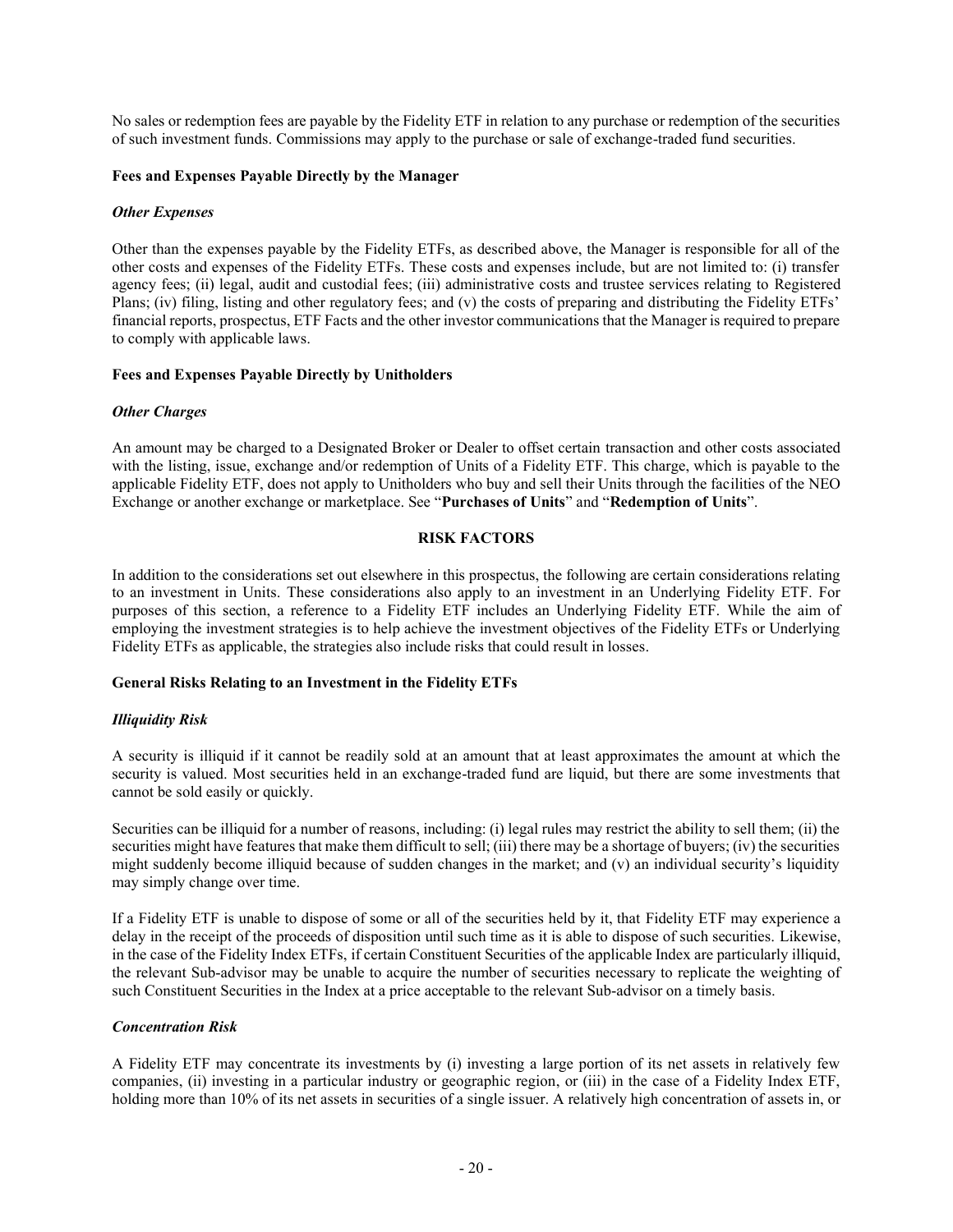exposure to, a particular company, industry or geographic region may reduce the diversification of a Fidelity ETF, and may result in increased volatility in the Fidelity ETF's NAV.

# *Large-Capitalization Investing Risk*

A Fidelity ETF may invest a relatively large percentage of its assets in the securities of large-capitalization companies. As a result, the performance of a Fidelity ETF may be adversely affected if securities of large-capitalization companies underperform securities of smaller-capitalization companies or the market as a whole. The securities of largecapitalization companies may be relatively mature compared to smaller companies and therefore subject to slower growth during times of economic expansion.

# *Mid-Capitalization Investing Risk*

A Fidelity ETF may invest in securities of mid-capitalization companies. As a result, the performance of a Fidelity ETF may be adversely affected if securities of mid-capitalization companies underperform securities of other capitalization ranges or the market as a whole. Securities of smaller companies are often more vulnerable to market volatility than securities of larger companies.

## *Large Transaction Risk*

The Units may be bought by other mutual funds, investment funds or segregated funds, including mutual funds managed by the Manager, financial institutions in connection with other investment offerings and/or investors who participate in an asset allocation program or model portfolio program. There is a risk that these investments may become large, resulting in large purchases and redemptions of Units. Other investors may also purchase large amounts of a Fidelity ETF. Large purchases and redemptions may result in: (i) a Fidelity ETF maintaining an abnormally high cash balance; (ii) large sales of portfolio securities, impacting market value; (iii) increased transaction costs (e.g., commissions); and (iv) capital gains being realized, which may increase taxable distributions to investors.

If this should occur, the returns of investors, including other funds, that invest in the Fidelity ETFs may also be adversely affected.

## *Absence of Active Market Risk*

Although the Fidelity ETFs may be listed on the NEO Exchange, there can be no assurance that an active public market for the Units will develop or be sustained.

## *Trading Price of Units Risk*

Units may trade in the market at a premium or a discount to the NAV per Unit. There can be no assurance that Units will trade at prices that reflect their NAV per Unit. The trading price of the Units will fluctuate in accordance with changes in a Fidelity ETF's NAV, as well as market supply and demand on the NEO Exchange or another exchange or marketplace, as applicable. However, as the Designated Broker and Dealers subscribe for and exchange Prescribed Number of Units of a Fidelity ETF at the NAV per Unit, large discounts or premiums to NAV should not be sustained.

## *Fluctuations in NAV Risk*

The NAV per Unit of a Fidelity ETF will vary according to, among other things, the value of the securities held by the Fidelity ETF. The Manager and the Fidelity ETF have no control over the factors that affect the value of the securities held by the Fidelity ETF, including factors that affect securities markets generally, such as general economic and political conditions, fluctuations in interest rates and factors unique to each issuer of the securities held by the Fidelity ETF, such as changes in management, changes in strategic direction, achievement of strategic goals, mergers, acquisitions and divestitures, changes in distribution and dividend policies and other events. For example, the recent international spread of COVID-19 (coronavirus disease) has caused volatility and decline in global financial markets, as well as significant disruptions to global business activity, which have caused losses for investors. The impact of unanticipated market disruptions, including COVID-19, may cause exchanges to suspend trading and/or investment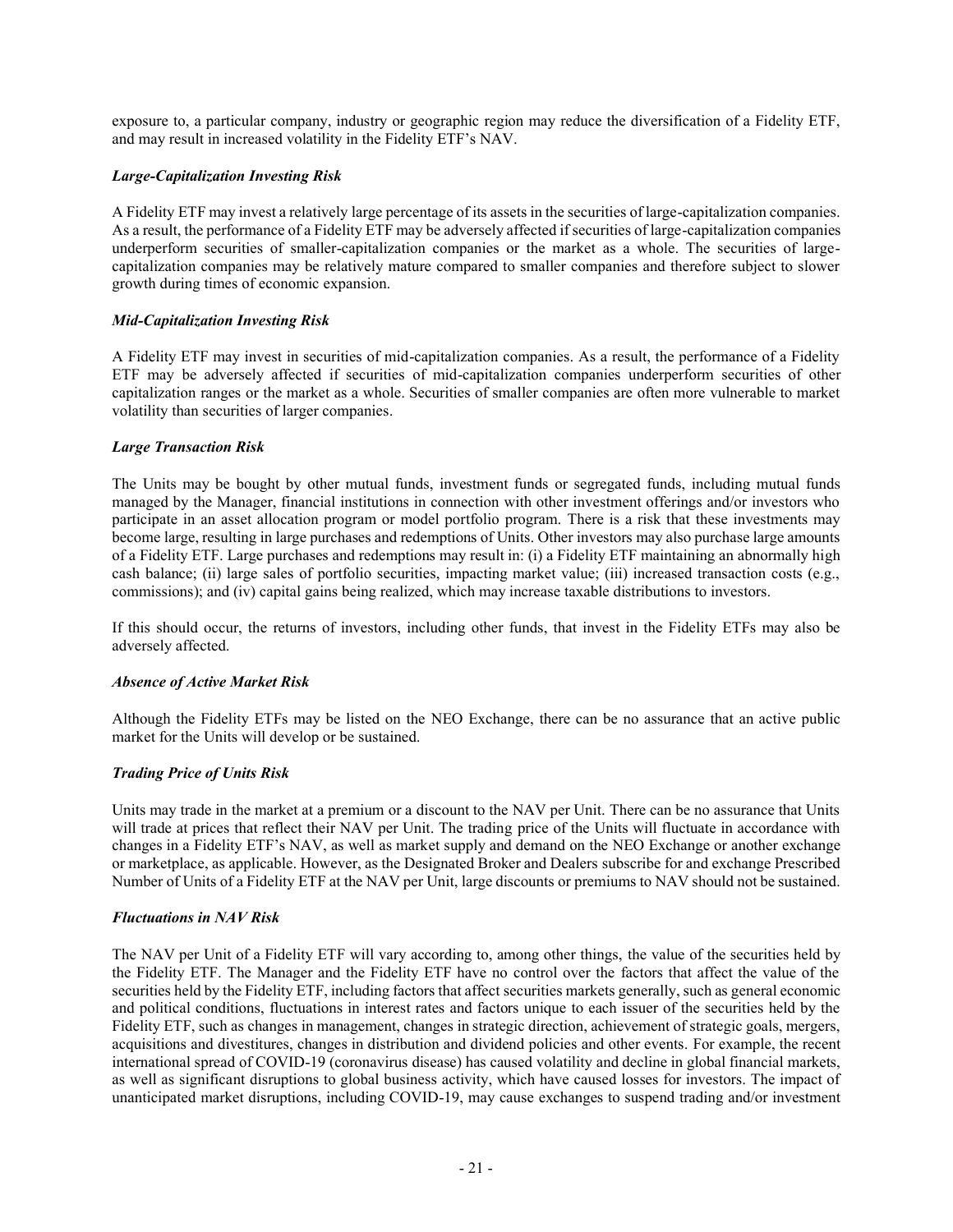funds to suspend dealing (which could be for an extended period of time), may exacerbate pre-existing political, social or economic risk, and may disproportionately affect certain issuers, industries or types of securities. These impacts may have an effect on the performance of the Fidelity ETFs, the performance of the securities in which the Fidelity ETFs invest and may lead to an increase in the amount of redemptions experienced by the Fidelity ETFs (including redemptions by large investors. See "**Large Transaction Risk**"). Each of these effects may lead to illiquidity and losses on your investment. Such unanticipated market disruptions, including COVID-19, may be short-term or may last for an extended period of time, and could have effects that cannot necessarily be presently foreseen. Even if general economic conditions do not change or improve, the value of an investment in a Fidelity ETF could decline if the particular industries, sectors, companies or types of securities in which the Fidelity ETF invests do not perform well or are adversely affected by such unanticipated events.

# *Borrowing Risk*

From time to time, a Fidelity ETF may borrow cash as a temporary measure to fund the portion of a distribution payable to its Unitholders that represents amounts that have not yet been received by the Fidelity ETF. Each Fidelity ETF is limited to borrowing up to the amount of the unpaid distribution and, in any event, not more than 5% of the net assets of that Fidelity ETF. There is a risk that a Fidelity ETF will not be able to repay the borrowed amount because it is unable to collect the distribution from the applicable issuer. Under these circumstances, the Fidelity ETF would repay the borrowed amount by disposing of portfolio assets.

## *Commodity Risk*

A Fidelity ETF may invest in commodities or in companies engaged in commodity-focused industries and may obtain exposure to commodities using derivatives or by investing in exchange-traded funds, the underlying interests of which are commodities. Commodity prices can fluctuate significantly in short time periods, which will have a direct or indirect impact on the value of such a Fidelity ETF.

#### *Legislation Risk*

Securities, tax or other regulators make changes to legislation, rules and administrative practice. Those changes may have an adverse impact on the value of a Fidelity ETF. For instance, there can be no assurance that Canadian federal income tax laws and the administrative policies and assessing practices of the CRA respecting the treatment of mutual fund trusts, SIFT trusts or an investment in a non-resident trust will not be changed in a manner that adversely affects the Fidelity ETFs or the Unitholders. See also "**Taxation Risk**" for an additional discussion of the risks associated with changes in tax legislation, rules and administrative practice.

## *Securities Lending Risk*

The Fidelity ETFs are eligible to enter into securities lending transactions. In a securities lending transaction, a Fidelity ETF lends its securities through the Securities Lending Agent to another party (often called a "**counterparty**") in exchange for a fee and a form of acceptable collateral. Some of the general risks associated with securities lending transactions include: (i) when entering into securities lending transactions, a Fidelity ETF is subject to the credit risk that the counterparty may go bankrupt or may default under the agreement and the Fidelity ETF would be forced to make a claim in order to recover its investment; and (ii) when recovering its investment on a default, a Fidelity ETF could incur a loss if the value of the securities loaned has increased in value relative to the value of the collateral held by the Fidelity ETF.

The Fidelity ETFs reduce these risks by requiring the other party to put up collateral. The value of the collateral must be at least 102% of the market value of the security loaned. The value of the collateral is checked and reset daily. The Fidelity ETFs only deal with parties who appear to have the resources and the financial strength to live up to the terms of the agreements. Securities lending transactions are limited to 50% of a Fidelity ETF's assets. Collateral held by a Fidelity ETF for loaned securities is not included in a Fidelity ETF's assets when making this calculation.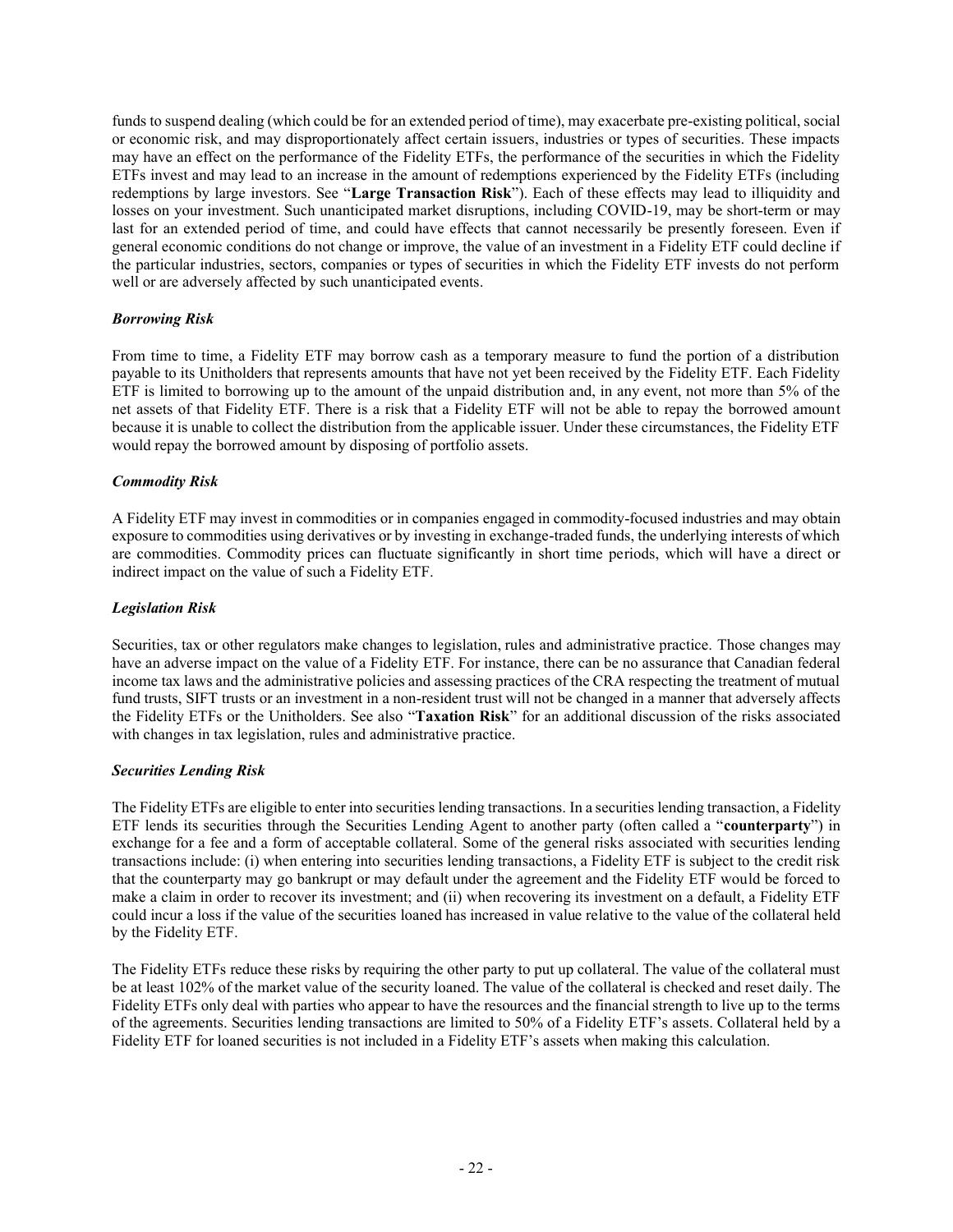## *Derivatives Risk*

The Fidelity ETFs may use derivatives to pursue their investment objectives. Derivatives usually take the form of a contract with another party whose value is determined with reference to the market price of an asset, such as a currency, commodity or stock, or the value of an index or an economic indicator, such as a stock market index or a specified interest rate (the "**underlying interest**"). The Fidelity ETFs that invest in derivatives are in a position to make or lose money based on changes in the underlying interest, such as interest rates, securities prices or currency exchange rates. The following are some examples of derivatives.

**Options**. Options give the holder the right to buy an asset from, or sell an asset to, another party for a set price, during a set period of time. Fluctuations in the value of the asset during the life of the option impact the value of the option. The holder has the option of exercising the right to buy or sell the asset, and the other party is obliged to satisfy this right. The other party generally receives a cash payment (a premium) for agreeing to provide the option.

**Forward contracts**. In a forward contract, an investor agrees to buy or sell an asset, such as a security or currency, at an agreed price on a specific date in the future.

**Futures contracts**. Futures contracts generally function in a similar manner as forward contracts, but are traded on an exchange.

**Swaps**. With a swap agreement, two parties agree to exchange, or swap, payments. The payments the two parties make are based on an agreed underlying amount, like a bond. Each party's payments are calculated differently. For example, one party's payments may be based on a floating interest rate, while the other party's payments may be based on a fixed interest rate.

**Debt-like securities**. With a debt-like security, the amount of principal and/or interest an investor receives goes up or down depending on whether there is an increase or decrease in the value of an agreed underlying security, like a share.

The use of derivatives by a Fidelity ETF carries several risks, including: (i) there is no guarantee that the Fidelity ETF is able to buy or sell a derivative at the right time to make a profit or limit a loss; (ii) it is possible that the other party to the derivative contract ("**counterparty**") will fail to perform its obligations under the contract, resulting in a loss to the Fidelity ETF; (iii) if the value of a derivative is tied to the value of an underlying interest, there is no guarantee that the value of the derivative at all times accurately reflects the value of the underlying interest; (iv) if the counterparty goes bankrupt, the Fidelity ETF could lose any deposit that was made as part of the contract; (v) if the derivatives are traded on foreign markets, it may be more difficult and take longer to complete the transaction. Foreign derivatives can also be riskier than derivatives traded on North American markets; (vi) securities exchanges could set daily trading limits on options and futures contracts. This could prevent the Fidelity ETF from completing an options or futures transaction, making it very difficult to hedge properly, to make a profit, or to limit a loss; and (vii) if the Fidelity ETF is required to give a security interest in order to enter into a derivative, there is a risk that the other party may try to enforce the security interest against the Fidelity ETF's assets.

The Fidelity ETFs can use derivatives to help offset losses that other investments might suffer because of changes in stock prices, commodity prices, interest rates or currency exchange rates. This is called hedging. While using derivatives for hedging has its benefits, it is not without its own risks, including: (i) there is no guarantee that a hedging strategy is always successful; (ii) a derivative does not always offset a drop in the value of a security, even if it has historically done so; (iii) hedging does not prevent changes in the prices of the securities in a Fidelity ETF's portfolio, or prevent losses if the prices of the securities go down; (iv) hedging can also prevent a Fidelity ETF from making a gain if the value of the currency, stock or bond goes up; (v) currency hedging does not result in the impact of currency fluctuations being eliminated altogether; (vi) a Fidelity ETF might not be able to find a suitable counterparty to enable the Fidelity ETF to hedge against an expected change in a market if most other people are expecting the same change; and (vii) hedging may be costly.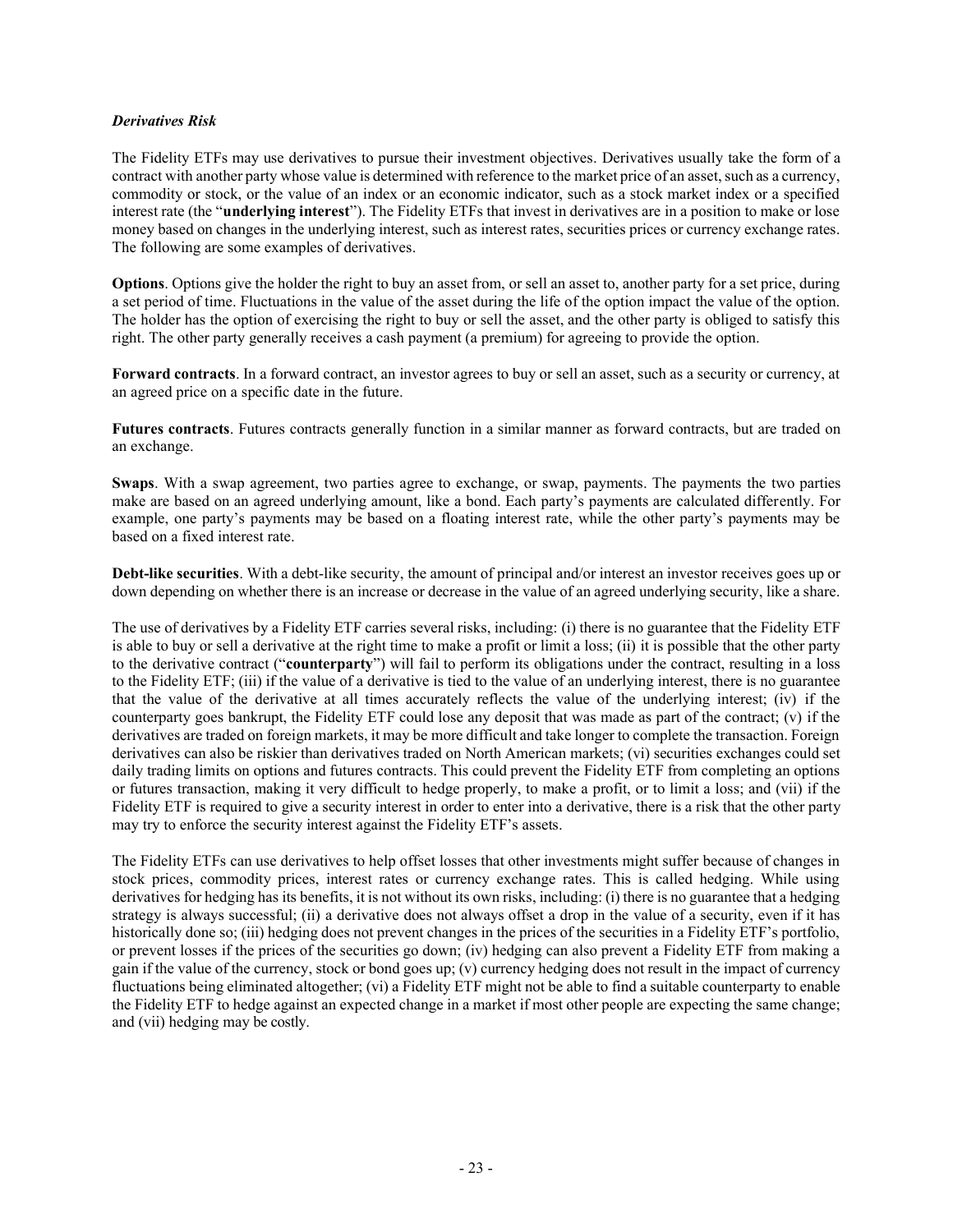## *Taxation Risk*

The Fidelity ETFs will be subject to certain tax risks generally applicable to Canadian investment funds, including the following.

Each Fidelity ETF is expected to qualify or be deemed to qualify as a mutual fund trust under the Tax Act effective from the date of its creation and at all material times thereafter. If a Fidelity ETF does not qualify or ceases to qualify as a mutual fund trust under the Tax Act, the income tax considerations described under the heading "**Income Tax Considerations**" could be materially and adversely different in some respects. For example, if a Fidelity ETF does not qualify as a mutual fund trust within the meaning of the Tax Act throughout a taxation year, the Fidelity ETF may be liable to pay alternative minimum tax and/or tax under Part XII.2 of the Tax Act, and would not be entitled to the Capital Gains Refund (as defined herein). In addition, if a Fidelity ETF does not qualify as a mutual fund trust, it may be subject to the "mark-to-market" rules under the Tax Act if more than 50% of the fair market value of the Units are held by "financial institutions" within the meaning of the Tax Act for purposes of the "mark-to-market" rules.

There can be no assurance that the CRA will agree with the tax treatment adopted by a Fidelity ETF in filing its tax returns. The CRA could reassess a Fidelity ETF on a basis that results in tax being payable by the Fidelity ETF or in an increase in the taxable component of distributions considered to have been paid to Unitholders. A reassessment by the CRA may result in a Fidelity ETF being liable for unremitted withholding tax on prior distributions to non-resident Unitholders. Such liability may reduce the NAV of, or trading prices of, Units of the Fidelity ETF.

If a Fidelity ETF experiences a "loss restriction event" for the purposes of the Tax Act, the taxation year of the Fidelity ETF will be deemed to end and the Fidelity ETF will be deemed to realize its unrealized capital losses. The Fidelity ETF may elect to realize capital gains in order to offset its capital losses and non-capital losses, including undeducted losses from prior years. Any undeducted capital losses will expire and may not be deducted from the Fidelity ETF in future years and any undeducted non-capital losses in future years will be restricted, with the result that income and capital gains distributions in the future may be larger. The Declaration of Trust provides for the automatic distribution to Unitholders of a sufficient amount of income and capital gains of the Fidelity ETF for each taxation year (including a taxation year that is deemed to end by virtue of a loss restriction event) so that the Fidelity ETF will not be liable for ordinary income tax. The Declaration of Trust provides that any such distribution is automatically reinvested in Units of the Fidelity ETF and the Units of the Fidelity ETF are immediately consolidated to the pre-distribution NAV per Unit. It may not be possible for a Fidelity ETF to determine if or when a loss restriction event has occurred because of the nature of its investments and the way Units are bought and sold. There can be no assurances that a Fidelity ETF will not experience a loss restriction event and there can be no assurances regarding when or to whom the distributions resulting from a loss restriction event will be made, or that a Fidelity ETF will not be required to pay tax notwithstanding such distributions.

A Fidelity ETF will be a SIFT trust if it holds a "non-portfolio property" (as defined in the Tax Act), or holds derivative instruments held in its portfolio or any other property in the course of carrying on a business in Canada. A Fidelity ETF that is a SIFT trust will generally be subject to tax at rates applicable to a Canadian corporation on income from a non-portfolio property and net taxable capital gains realized on the disposition of a non-portfolio property. Unitholders who receive distributions from a Fidelity ETF of this type of income and capital gains are deemed to receive an eligible dividend from a Canadian corporation for tax purposes. The total of the tax payable by a Fidelity ETF on its non-portfolio earnings and the tax payable by a Unitholder on the distribution of those earnings will generally be more than the tax that would have been payable in the absence of the tax rules that apply to a SIFT trust. The Declaration of Trust requires that each Fidelity ETF restrict its investments and activities so its non-portfolio earnings and thus SIFT tax liability is immaterial for each taxation year; however, no assurance can be given in this regard.

If a Fidelity ETF realizes capital gains as a result of the transfer or disposition of its property undertaken to permit an exchange or redemption of Units by a Unitholder, allocation of fund-level capital gains will follow the Declaration of Trust. As a result of recent amendments to the Tax Act, a Fidelity ETF will be denied a deduction for the portion of the capital gain designated to a Unitholder on an exchange or redemption of Units that is greater than the Unitholder's accrued gain on those Units, where the Unitholder's proceeds of disposition are reduced by the designation. As a result of these amendments, any capital gains that would otherwise have been designated to redeeming Unitholders may be made payable to the remaining non-redeeming Unitholders to ensure the Fidelity ETF will not be liable for non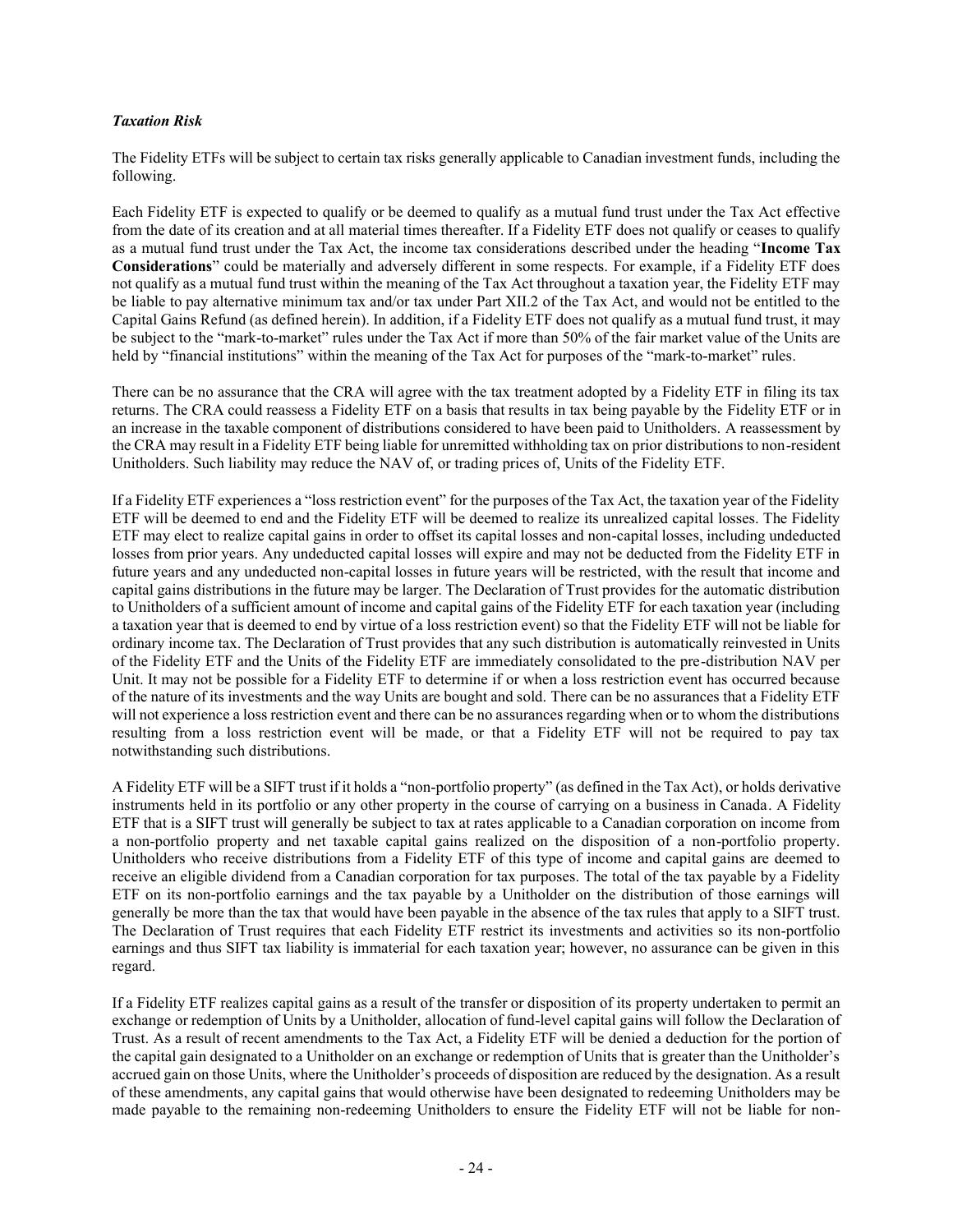refundable income tax thereon. Accordingly, the amounts of taxable distributions made to Unitholders of a Fidelity ETF may be greater than they would have been in the absence of such amendments.

# *Cease Trading of Securities Risk*

If securities held by a Fidelity ETF are cease traded at any time by a securities regulatory authority or other relevant regulator or stock exchange, the Manager may suspend the exchange or redemption of Units of the Fidelity ETF until such time as the transfer of the securities is permitted. As a result, each Fidelity ETF that holds securities traded on an exchange or other organized market bears the risk of cease trading orders against any security held by the Fidelity ETF.

# *Halted Trading of Units Risk*

Trading of Units on the NEO Exchange may be halted by the activation of individual or market-wide "circuit breakers" (which halt trading for a specific period of time when the price of a particular security or overall market prices decline or increase by a specified percentage). Trading of Units may also be halted if (i) the Units are delisted from the NEO Exchange without first being listed on another exchange; or (ii) NEO Exchange officials determine that such action is appropriate in the interest of a fair and orderly market or to protect Unitholders.

# *Cyber Security Risk*

Cyber security risk is the risk of harm, loss and liability resulting from a failure or breach of an organization's information technology systems.

In general, cyber security risk can result from deliberate attacks or unintentional events, and may arise from external or internal sources. Cyber attacks include gaining unauthorized access to digital systems (e.g., through "hacking" or malicious software coding) for purposes of misappropriating assets or sensitive information, corrupting data, equipment or systems or causing operational disruption. Cyber attacks may also be carried out in a manner that does not require gaining unauthorized access, such as causing denial-of-service attacks on websites (i.e., efforts to make network services unavailable to intended users).

Cyber security risk has the ability to negatively impact the Fidelity ETFs and the Unitholders by, among other things, disrupting and impacting business operations, interfering with a Fidelity ETF's ability to calculate its NAV, impeding trading by or in the Fidelity ETFs or causing violations of applicable privacy and other laws.

While the Manager has established business continuity plans and risk management systems to address cyber security risk, there are inherent limitations in such plans and systems, including the possibility that certain risks have not been identified. Furthermore, although the Manager has vendor oversight policies and procedures, a Fidelity ETF cannot control the cyber security plans and systems put in place by its service providers or any other third party whose operations may affect the Fidelity ETF or its Unitholders. The Fidelity ETF and its Unitholders could be negatively impacted as a result.

## *Series Risk*

Each Fidelity ETF may, without notice to Unitholders and without Unitholder approval, offer more than one series of units. If a Fidelity ETF is unable to pay the expenses of one series using that series' proportionate share of the Fidelity ETF's assets, the Fidelity ETF is required to pay those expenses out of the other series' proportionate share of the Fidelity ETF's assets. This could lower the investment returns of the other series.

## *Unit Split and Unit Consolidation Risk*

The Manager may, from time to time, split or consolidate Units when the trading price of Units of a Fidelity ETF reaches certain thresholds, or for other reasons. A consolidation is a reduction in the number of Units of a Fidelity ETF, and a corresponding increase in the net asset value per Unit and in the investor's average cost per Unit. A split is an increase in the number of Units of a Fidelity ETF, and a corresponding decrease in the net asset value per Unit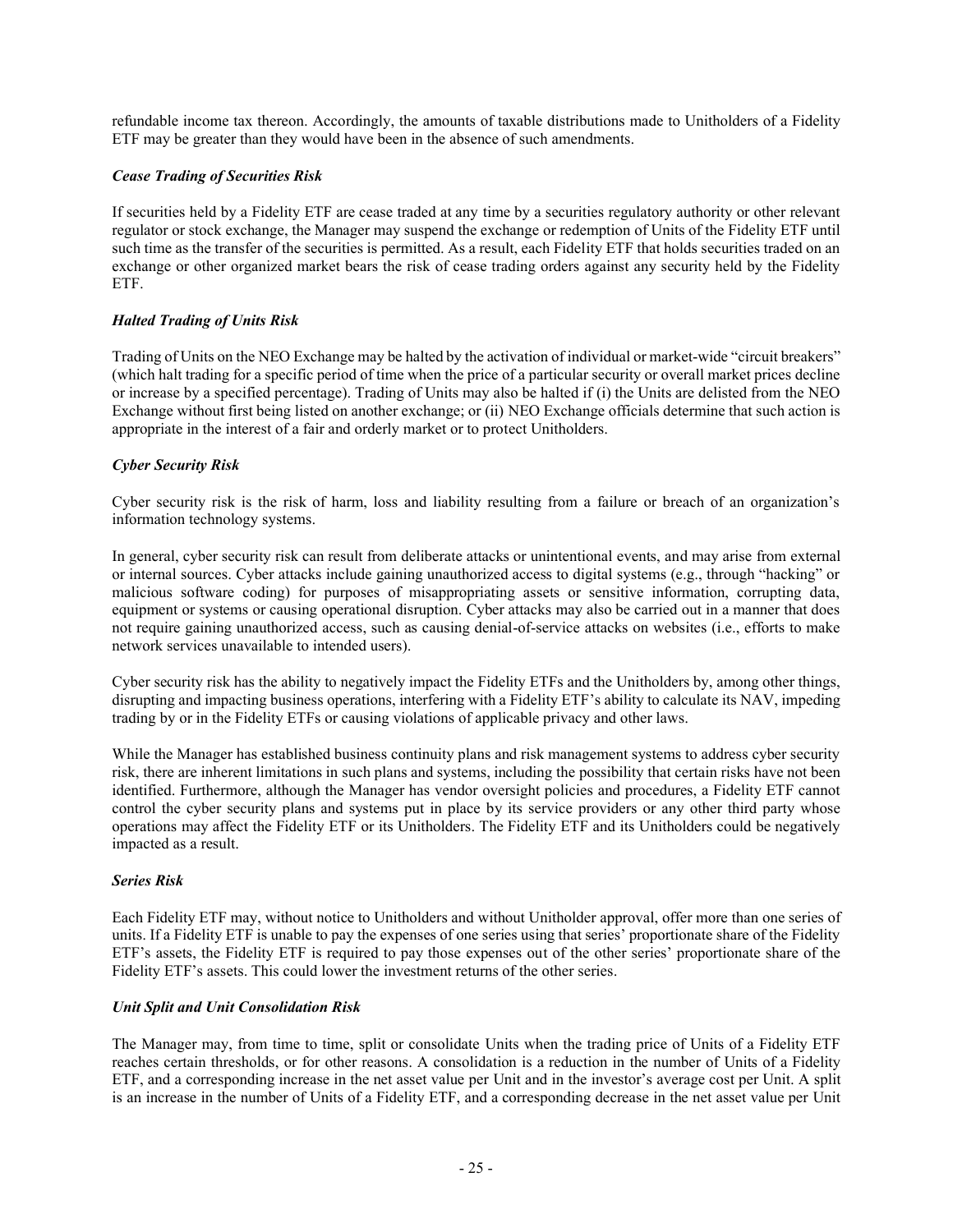and in the investor's average cost per Unit. A split or consolidation has no effect on the net asset value or the adjusted cost base of an investor's overall position. Splits and consolidations are announced publicly, in advance, by a press release that is posted on SEDAR and on the Manager's website. While the Manager works closely with major brokerage firms in respect of splits and consolidations of Units of a Fidelity ETF, and provides these firms with complete and timely information regarding such splits and consolidations, it can take up to 3-5 business days for an investor's holdings to be properly updated in their brokerage account. Under such circumstances, with certain brokers or custodians, splits and consolidations can disrupt an investor's ability to engage in the normal trading of Units on the TSX, NEO Exchange or another exchange or marketplace, as applicable. It is advisable to take extra care and contact your broker prior to trading Units of a Fidelity ETF during the first 3-5 business days following a split or consolidation of Units.

## **Additional Risks Relating to an Investment in one or more Fidelity ETFs**

In addition to the general risk factors, the following additional risk factors are inherent in an investment in one or more of the Fidelity ETFs as indicated in the table below. A description of each of these risks, listed in alphabetical order, follows the table.

| <b>Fidelity ETF</b>              | <b>Additional Risks</b>                                                         |
|----------------------------------|---------------------------------------------------------------------------------|
| Fidelity All-in-One Equity ETF   | alternative mutual fund risk; calculation and termination of the Indices risk;  |
|                                  | cease trading of Constituent Securities risk; cryptocurrency ETF risk;          |
|                                  | currency risk; equity risk; exchange-traded fund risk; foreign investment risk; |
|                                  | index investment strategy risk; portfolio management risk; rebalancing and      |
|                                  | subscription risk; sampling methodology risk; tracking error risk               |
| Fidelity All-in-One Conservative | alternative mutual fund risk; asset-backed securities and mortgage-backed       |
| <b>ETF</b>                       | securities risk; calculation and termination of the Indices risk; cease trading |
|                                  | of Constituent Securities risk; credit risk; cryptocurrency ETF risk; currency  |
|                                  | hedging risk; currency risk; equity risk; exchange-traded fund risk; foreign    |
|                                  | investment risk; index investment strategy risk; interest rate risk; portfolio  |
|                                  | management risk; rebalancing and subscription risk; sampling methodology        |
|                                  | risk; tracking error risk                                                       |

## *Alternative mutual fund risk*

The Fidelity ETFs may each invest up to 10% of its net asset value in one or more underlying funds that are referred to as alternative mutual funds. An alternative mutual fund is a type of mutual fund that, while generally subject to the requirements of NI 81-102, can invest in certain asset classes or use investment strategies that a conventional mutual fund is not permitted to invest in or use. Depending upon its investment objectives, an alternative mutual fund may invest to a greater extent in commodities, increase its use of derivatives for hedging and non-hedging purposes without the need to hold cover as would ordinarily be required, increase the amount of securities that it sells short and/or borrow cash. Through these investment strategies, an alternative mutual fund may make extensive use of leverage for investment purposes. This leverage can be achieved through cash borrowing, margin purchases, short selling of securities and/or derivative instruments. Any use of leverage has the potential to amplify gains and losses.

## *Asset-backed Securities and Mortgage-backed Securities Risk*

Certain Fidelity ETFs may invest directly or indirectly in debt obligations that are backed by pools of consumer or business loans, known as asset-backed securities, or debt obligations backed by pools of mortgages on commercial or residential real estate, known as mortgage-backed securities. The value of those securities may be affected if there are changes in the market's perception of the issuers of these types of securities, in the creditworthiness of the underlying borrowers, or in the assets backing the pools. Holders of asset-backed securities and mortgage-backed securities may not receive full repayment if the underlying loans are not ultimately repaid in full. Additionally, if these securities are prepaid before maturity and the prepayment is unexpected, or if it occurs faster than predicted, the asset-backed securities or mortgage-backed securities may pay less income, and their value might decrease. Since issuers generally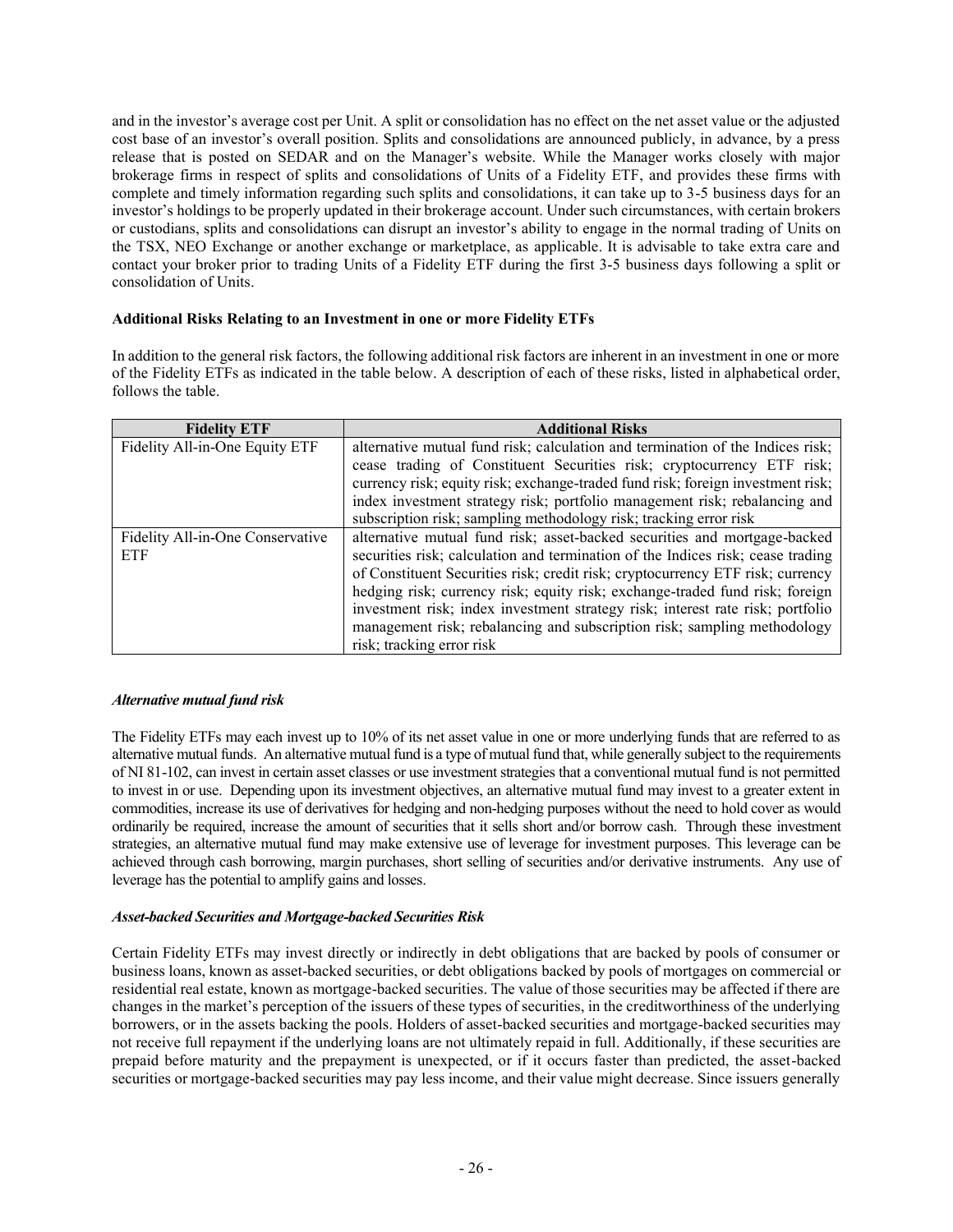choose to prepay when interest rates fall, the Fidelity ETF or Underlying Fidelity ETF, as applicable may have to reinvest this money in securities that have lower rates.

# *Calculation and Termination of the Indices Risk*

The Indices used by the Fidelity Index ETFs are calculated and maintained by or on behalf of the Index Provider. The Index Provider has the right to make adjustments to the Indices without regard to the particular interests of the Manager, the Fidelity Index ETFs or the Unitholders. The Index Provider may also cease to calculate the Indices in certain circumstances.

In addition, errors in respect of an Index may occur, including errors in respect of the quality, accuracy and completeness of the data, and these errors will affect the applicable Fidelity Index ETF and its Unitholders.

If the electronic or other facilities of the Index Provider or the applicable stock exchange malfunction for any reason, calculation of value of one or more Indices and the determination by the Manager of the Prescribed Number of Units and Baskets of Securities for the applicable Fidelity ETF may be delayed, and trading in Units may be suspended, for a period of time.

The Manager is not responsible for the Indices and does not provide any warranty or guarantee in respect of the Indices or the activities of the Index Provider.

With respect to a Fidelity Index ETF, if the Index Provider ceases to calculate the applicable Index or the Index License Agreement in respect of the applicable Index is terminated, the Manager may: (i) terminate the applicable Fidelity Index ETF on not less than 60 days' notice to Unitholders; (ii) change the investment objective of the applicable Fidelity Index ETF or seek to replicate generally an alternative index (subject to any Unitholder approval in accordance with Canadian securities legislation); or (iii) make such other arrangement as the Manager considers appropriate and in the best interests of Unitholders of the applicable Fidelity Index ETF in the circumstances.

## *Cease Trading of Constituent Securities Risk*

If Constituent Securities of an Index are cease traded at any time by a securities regulatory authority or other relevant regulator or stock exchange, the Manager may suspend the exchange or redemption of Units of the applicable Fidelity Index ETF until such time as the transfer of the securities is permitted. As a result, each Fidelity Index ETF that holds securities traded on an exchange or other organized market bears the risk of cease trading orders against any security held by the Fidelity Index ETF.

# *Credit Risk*

The Fidelity ETF may be subject to credit risk indirectly through Underlying Fidelity ETFs. Credit risk is the risk that an issuer of a fixed-income security cannot pay interest or repay principal when it is due. Many fixed-income securities of companies and governments are assigned credit ratings by specialized rating agencies, such as Standard & Poor's, which help measure the creditworthiness of the issuer. However, these credit ratings may not accurately reflect the true risk of the issuer.

The market value of fixed-income securities can be affected by adverse news, or a downgrade in the security's rating. Other factors can also affect the market value of the security, such as a change in the creditworthiness, or perceived creditworthiness, of the security's issuer.

Fixed-income securities that have a low credit rating, or which are unrated, are known as high yield securities. High yield securities typically: (i) offer a higher yield than securities with a high credit rating; (ii) have a higher potential for loss than fixed-income securities issued by financially stable and solvent issuers; (iii) are more likely to go into default on interest and principal payments than securities with a higher credit rating; and (iv) are less liquid in times of market declines.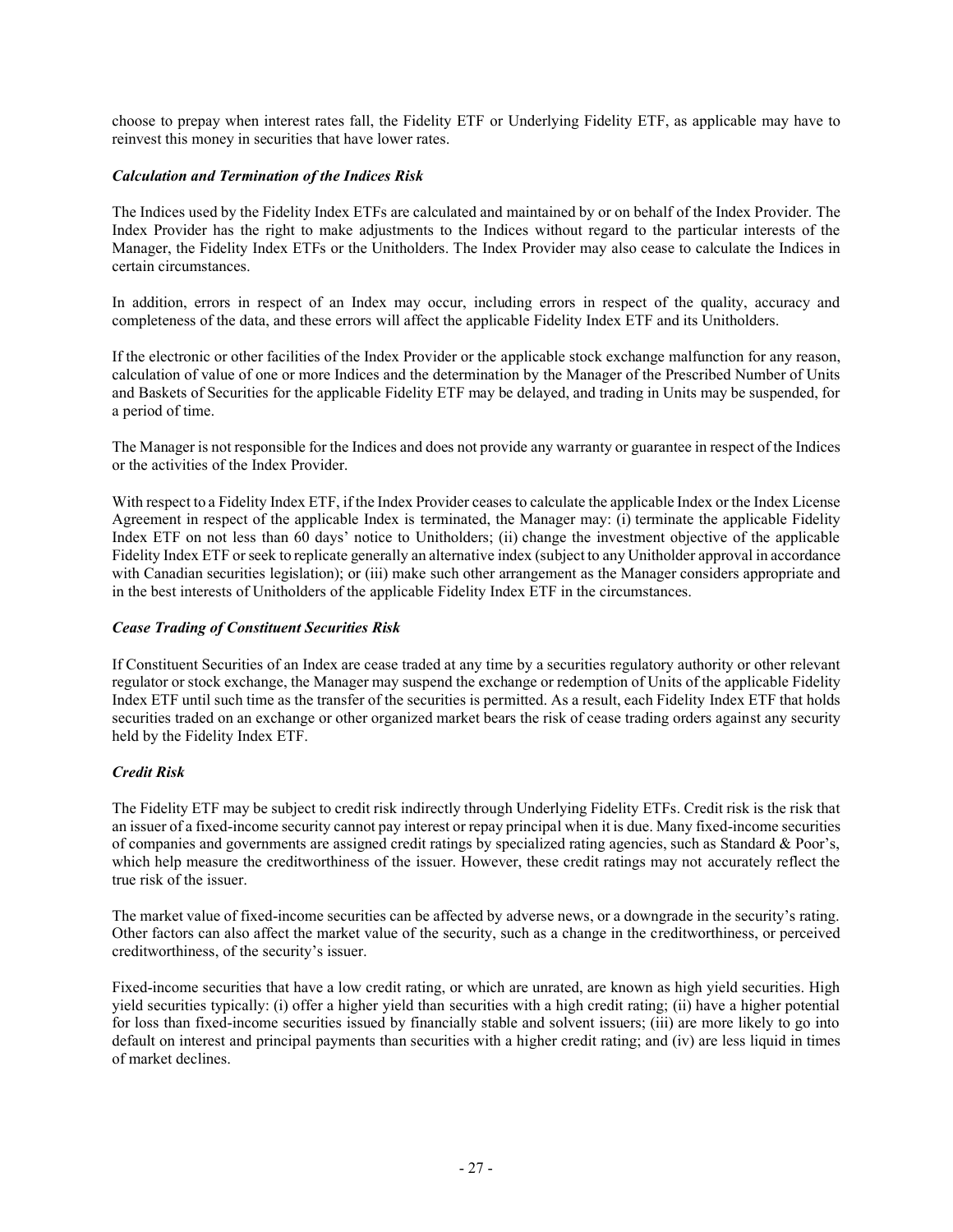Certain types of fixed-income securities, such as floating rate debt instruments, may be backed by specific assets that are pledged by the issuer in the event of a default, including non-payment. However, there is a risk that: (i) the value of the pledged collateral declines or is insufficient to meet the obligations of the borrower to all investors or lenders; and (ii) investors or lenders may incur legal costs, be subject to lengthy delays or be unable to fully recoup the principal amount and/or lost interest in the event of the issuer's default.

These and other factors may result in a loss to an Underlying Fidelity ETF if it holds these types of securities.

# *Cryptocurrency ETF risk*

The Fidelity ETFs may each invest up to 10% of its net asset value in one or more underlying funds that are referred to as alternative mutual funds. Cryptocurrency ETFs are alternative mutual funds that invest substantially all of their assets in commodities that are digital assets, such as cryptocurrencies like bitcoin or ether. Investing in digital assets presents a variety of risks that are not present when investing in other, more traditional asset classes. These risks include, but are not limited to:

- Digital assets are not legal tender, operate without central authority or banks, and are not backed by any government.
- Digital assets are new technological innovation with a limited history and are highly speculative. They have experienced, and are likely in the future to continue to experience, high volatility, including periods of extreme volatility.
- Digital assets could become subject to forks (i.e. software modifications to the digital asset network's protocol) and various types of cyberattacks.
- Trading platforms on which digital assets trade, including exchanges that may be used to fill trade orders, may stop operating or shut down due to fraud, technical problems, hackers or malware. These trading platforms may be more susceptible to fraud and security breaches than established, regulated exchanges for other products.
- The decentralized, open source protocol of the peer-to-peer computer network supporting a digital asset could be affected by internet disruptions, fraud or cybersecurity attacks, and such network may not be adequately maintained and protected by its participants.
- Regulatory actions or policies may limit the ability to exchange a digital asset or utilize it for payments. Federal, provincial, territorial or foreign governments may restrict the use and exchange of digital assets. Banks and other financial institutions may refuse to process funds for digital asset transactions, process wire transfers to or from digital asset trading platforms, digital asset-related companies or service providers, or maintain accounts for persons or entities transacting in digital assets.
- The regulation of digital assets continues to evolve in Canada and in foreign jurisdictions, and the regulation of digital assets within and outside of Canada is still developing. There may be limitations on the ability of a securities regulator in Canada to enforce or influence the enforcement of rules that apply to digital asset activities that occur in other jurisdictions.
- A digital asset could decline in popularity, acceptance or use, thereby impairing its price and liquidity.
- Holding digital assets with a third party may increase certain risks rather than holding digital assets in a private wallet, including insolvency risk (credit risk), fraud risk or proficiency risk on the part of a custodian or sub-custodian.
- There may be difficulty in enforcing legal rights against any digital asset sub-custodian if it is resident, or substantially all of its assets are located, outside of Canada.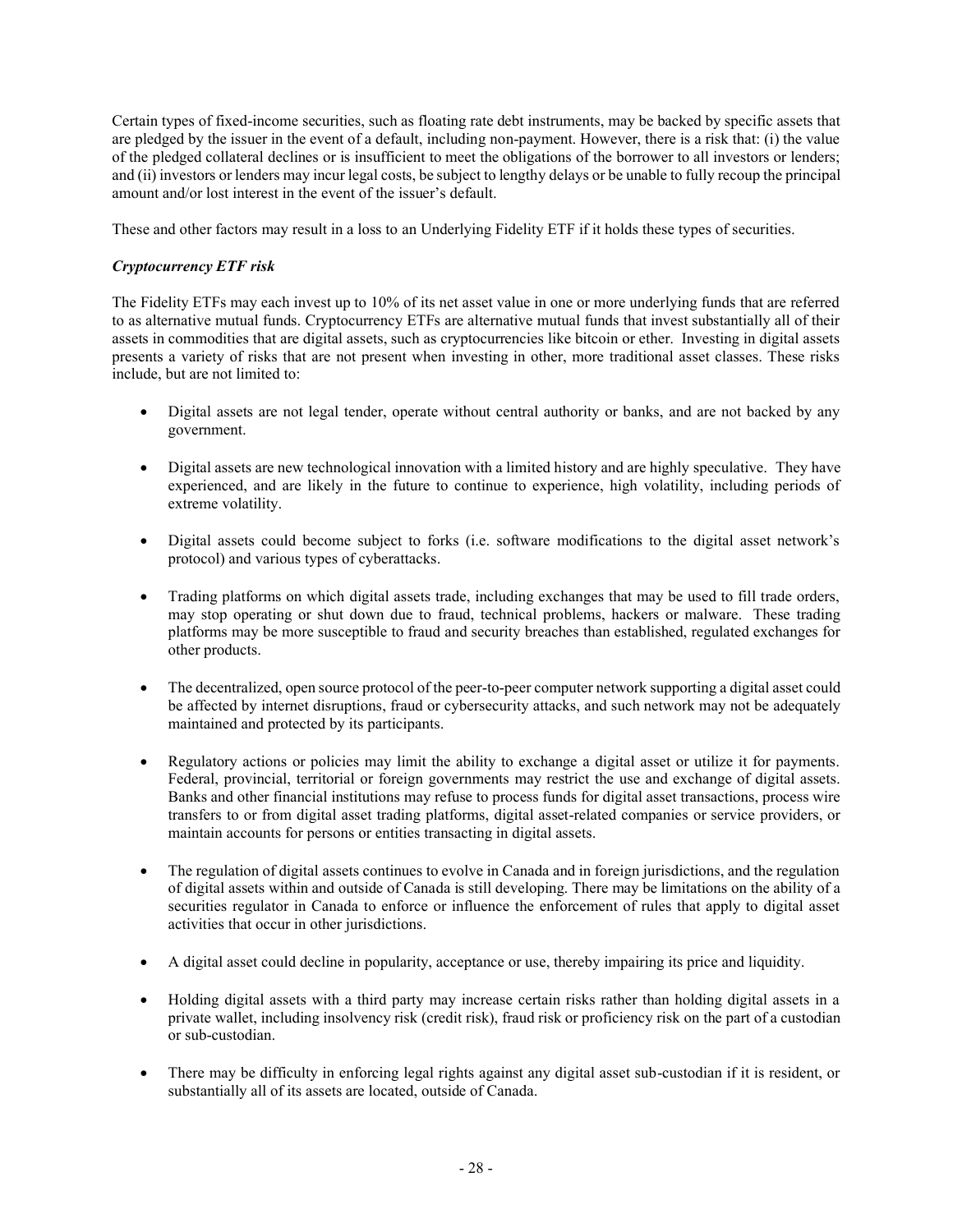## *Currency Hedging Risk*

Certain Underlying Fidelity ETFs may seek to hedge their foreign currency exposure to the Canadian dollar, to the extent identified in their strategies, by entering into currency forward transactions with financial institutions that have a "designated rating" as defined in NI 81-102. There is no assurance that these currency forward transactions will be effective. The effectiveness of an applicable currency hedging strategy will, in general, be affected by the volatility of any applicable index, to the extent an index is tracked, and the volatility of the Canadian dollar relative to the currencies to be hedged. Increased volatility will generally reduce the effectiveness of the currency hedging strategy. The effectiveness of this currency hedging strategy may also be affected by any significant difference between Canadian dollar interest rates and foreign currency interest rates. See "**Investment Strategies – Use of Derivative Instruments**".

# *Currency Risk*

Currency risk, sometimes referred to as exchange rate risk, is the risk that the value of an investment held by a Fidelity ETF is affected by changes in the value of the currency in which the investment is denominated. Movements in exchange rates can affect the day-to-day value of a Fidelity ETF or an Underlying Fidelity ETF, especially if the Fidelity ETF or Underlying Fidelity ETF invests a large percentage of its assets in foreign securities. To understand the exposure of a Fidelity ETF to foreign securities, please refer to its objectives and strategies.

A Fidelity ETF or Underlying Fidelity ETF that buys and sells securities in currencies other than the Canadian dollar can make money when the value of the Canadian dollar decreases relative to the foreign currency, and can lose money when the value of the Canadian dollar rises compared with the foreign currency. These gains and losses occur when the Fidelity ETF or Underlying Fidelity ETF converts its Canadian dollars to the foreign currency in order to buy a security, and when it converts the foreign currency back into Canadian dollars when it sells the security. If, for example, the value of the Canadian dollar has risen, but the market value of the investment has stayed the same, the investment is worth less in Canadian dollars when it is sold.

Some of the Fidelity ETFs or Underlying Fidelity ETFs may use derivatives, such as options, futures contracts, forward contracts, swaps and customized types of derivatives, to reduce the effect of changes in exchange rates.

## *Dividend-Paying Securities Risk*

Securities that pay dividends, as a group, may be out of favour with the market and underperform the overall equity market or stocks of companies that do not pay dividends. In addition, changes in the dividend policies of the companies held by an Underlying Fidelity ETF or the capital resources available for such company's dividend payments may adversely affect a Fidelity ETF.

## *Environmental, social and governance (ESG) investing risk*

Certain Fidelity ETFs may use an environmental, social and governance (ESG) investing approach, as identified in these Fidelity ETFs' investment objectives. Any criteria related to an ESG investing approach may limit the types and number of investment opportunities available to ETFs. Accordingly, there is a risk that a Fidelity ETF using an ESG investing approach could underperform other ETFs that do not have an ESG focus. Investors may differ in their views on what constitutes positive or negative ESG characteristics. The ESG assessment of an issuer or industry may also differ from the assessment applied by someone else. As a result, the securities or industries in which a Fidelity ETF using an ESG investing approach invests, directly or indirectly, may not reflect the values or assessment of any particular investor. Moreover, information and data that are used to evaluate the ESG characteristics of an issuer may be incomplete, inaccurate or unavailable, causing a Portfolio Manager or Sub-advisor to incorrectly assess the ESG practices of an issuer. A Fidelity ETF's ESG methodology may not eliminate the possibility of its exposure to issuers that exhibit negative ESG characteristics. The ESG methodology, including ESG criteria, applicable to a Fidelity ETF may change from time to time, at the discretion of the Fidelity ETF's Portfolio Manager or Sub-advisor.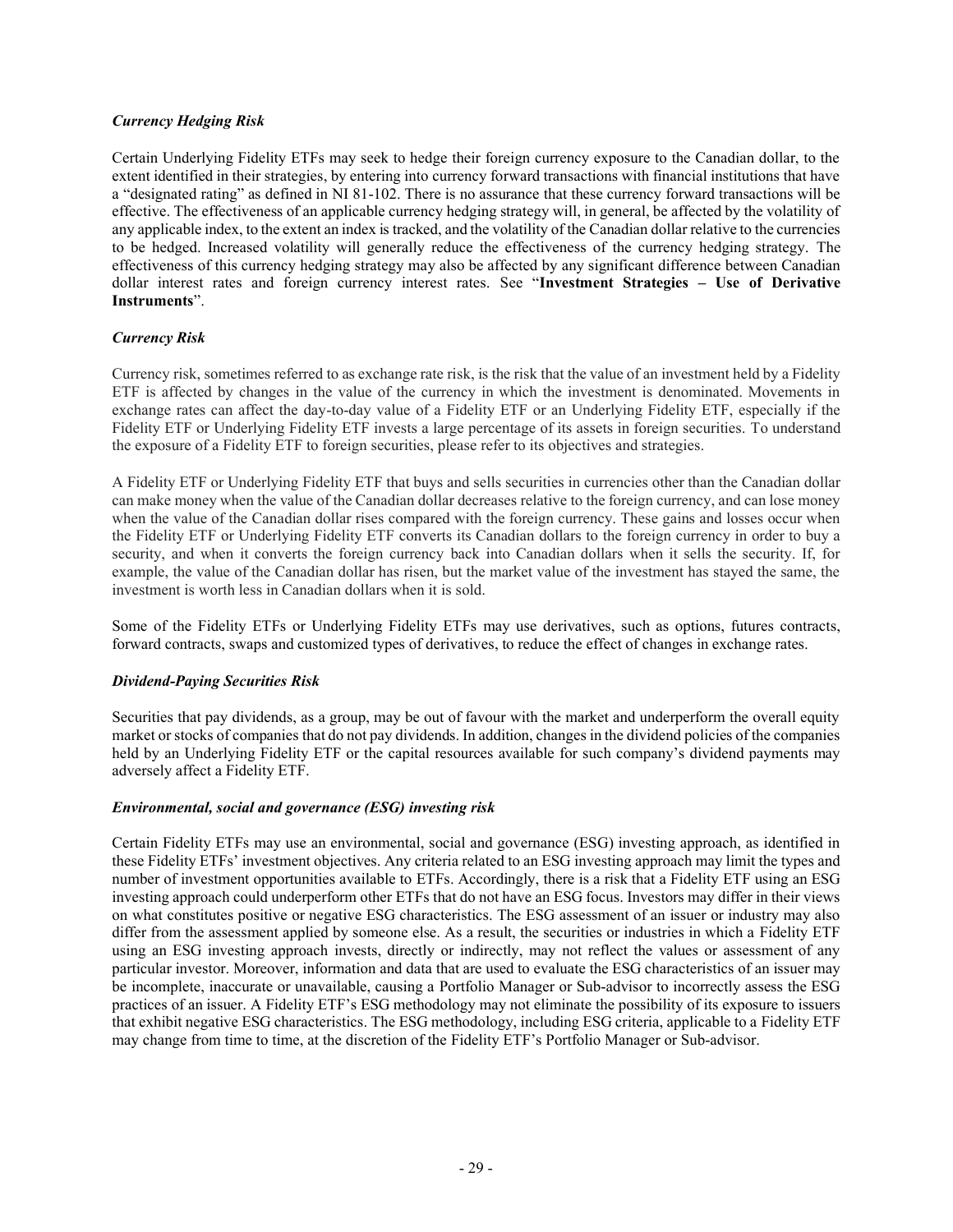# *Equity Risk*

Companies issue common shares and other kinds of equity securities to help pay for their operations and finance future growth. Equity securities can drop in price for many reasons. For example, they are affected by general economic and market conditions, interest rates, political developments and changes in the companies that issue them. If investors have confidence in a company and believe it will grow, the price of its equity securities is likely to rise. If investor confidence falls, equity prices are also likely to fall. While these factors impact all securities issued by a company, the values of equity securities generally tend to change more frequently and vary more widely than fixed-income securities. As a Fidelity ETF's NAV is based on the value of either (i) its portfolio securities; or (ii) the Underlying Fidelity ETFs, which in turn is based on the value of their portfolio securities, an overall decline in the value of the portfolio securities that it holds will reduce the value of the Underlying Fidelity ETFs, as applicable, and the value of the Fidelity ETF and, therefore, the value of the Units of the Fidelity ETF.

# *Exchange-traded Fund Risk*

The Fidelity ETFs invest in Underlying Fidelity ETFs that hold different types of investments, including stocks, bonds, commodities and other financial instruments. Certain underlying exchange-traded funds may attempt to replicate the performance of a widely quoted market index. Investments in exchange-traded funds may carry risks, including that the performance of an exchange-traded fund may be different from the performance of any index, commodity, or financial measure that the exchange-traded fund may seek to track, the Fidelity ETF may not be able to realize the full value of its investment in an underlying exchange-traded fund if it is unable to sell it on a securities market, there is no guarantee that any particular exchange-traded fund is available at any time or that an active trading market will develop or be maintained, and commissions may apply to the purchase or sale of third party exchange-traded funds.

## *Foreign Investment Risk*

There are some significant reasons to consider investing abroad. The economies of foreign countries may grow faster than Canada's economy. This can mean that investments in those countries may also grow more quickly. Foreign investments can offer diversification, since all of an investor's money is not invested in Canada.

In addition to currency risk discussed herein, foreign investments have other risks, including: (i) not all countries are as well-regulated as Canada, or have the same consistent and reliable accounting, auditing, and financial reporting standards. Some countries may have lower standards of business practices and less stringent regulation and may be more vulnerable to corruption. Even in some relatively well-regulated countries, it can be difficult to get the information investors need about business operations. Foreign investments could suffer as a result; (ii) a small number of companies could make up a large part of the foreign market. If one of these companies does poorly, the whole market could decline; (iii) sometimes foreign governments impose taxes, take over private businesses or change the rights of foreign investors. They might impose currency controls that greatly restrict the ability to get money out of the country, or they may devalue their currency; (iv) riots, civil unrest or wars, or unstable governments in some countries could hurt investments; and (v) foreign countries may experience relatively high inflation and high interest rates.

It is sometimes difficult to enforce a Fidelity ETF's or an Underlying Fidelity ETF's legal rights in another country.

For fixed income securities bought on foreign markets, including some government bonds, there's a risk that the issuer doesn't pay off the debt, or that the price of the securities drops rapidly.

Of course, the amount of risk varies from country to country. Securities in developed markets generally have lower foreign investment risk because they are usually well regulated and are relatively stable. However, securities of governments and companies in the emerging or developing markets, such as South or Southeast Asia and Latin America, can have significant foreign investment risk. For example, certain Fidelity ETFs may invest in eligible China A-Shares. China A-Shares generally may not be sold, purchased or transferred other than through Stock Connect in accordance with its rules and regulations. Stock Connect is novel in nature, and the uncertainty and change of relevant laws and regulations in the People's Republic of China that may affect financial markets could have an adverse impact on these Fidelity ETFs. While Stock Connect is not subject to individual investment quotas, there are daily investment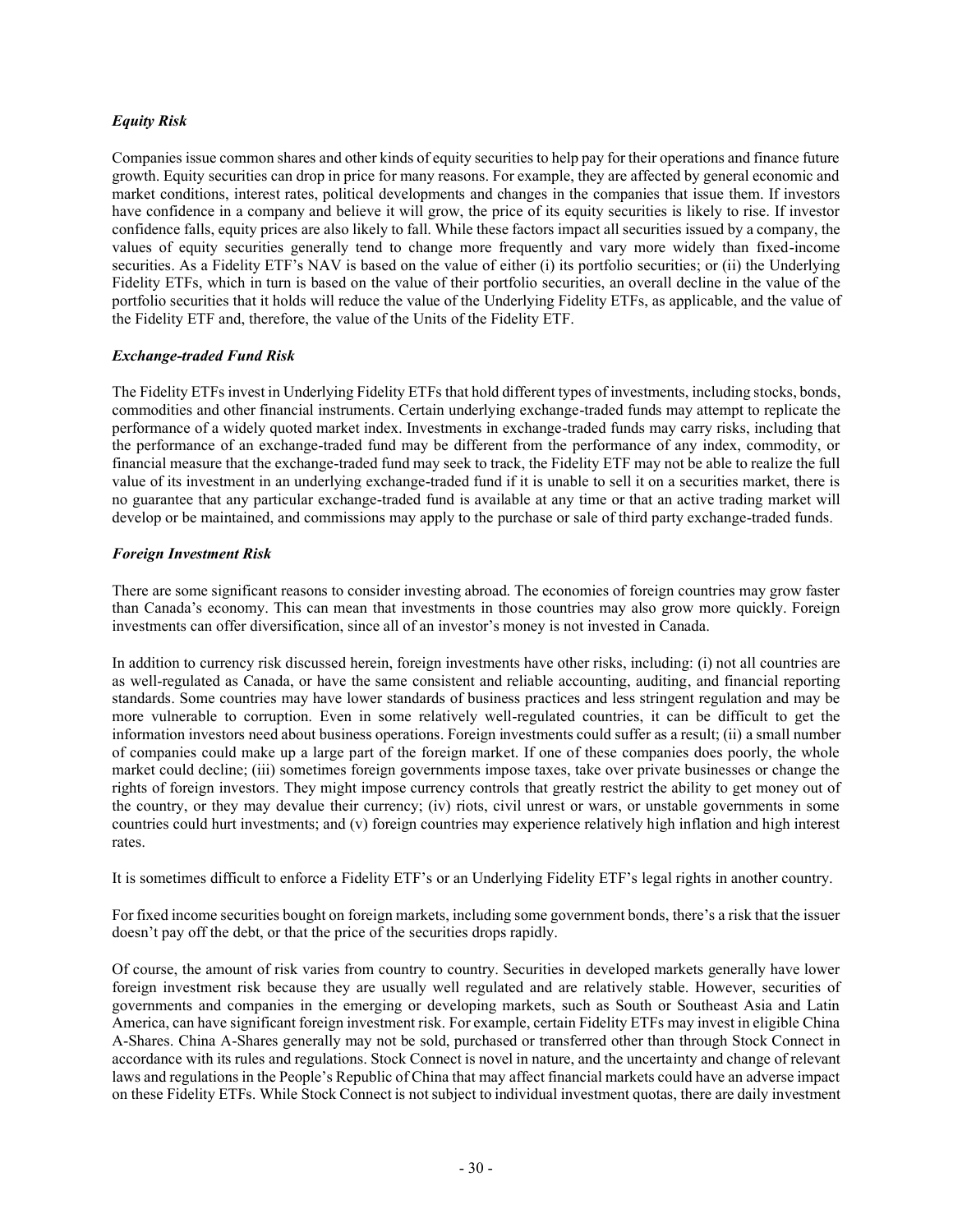quotas imposed by Chinese regulations which apply to all Stock Connect participants. These quotas may restrict or preclude a Fidelity ETF's ability to invest in China A-Shares at the Fidelity ETF's preferred time.

In addition, investment income received, and capital gains realized, by a Fidelity ETF or Underlying Fidelity ETF from sources within foreign countries may be subject to foreign taxes withheld at the source. Any foreign withholding taxes could reduce the Underlying Fidelity ETF's distribution, as applicable, and, the Fidelity ETF's distributions paid to you. Canada has entered into tax treaties with certain foreign countries which may entitle mutual funds to a reduced rate of tax on such foreign income. Some countries require the filing of a tax reclaim or other forms to receive the benefit of the reduced tax rate. Whether or when a Fidelity ETF or an Underlying Fidelity ETF will receive the tax reclaim is within the control of the particular foreign country. Information required on these forms may not be available (such as unitholder information); therefore, the Fidelity ETF or Underlying Fidelity ETF may not receive the reduced treaty rates or potential reclaims. Certain countries have conflicting and changing instructions and restrictive timing requirements which may cause a Fidelity ETF or an Underlying Fidelity ETF not to receive the reduced treaty rates or potential reclaims.

## *Index Investment Strategy Risk*

The value of the applicable Index of a Fidelity Index ETF may fluctuate in accordance with the financial condition of the Constituent Issuers that are represented in such Index (particularly those that are more heavily weighted), the value of the securities generally and other factors.

Because the investment objective of each Fidelity Index ETF is to replicate the performance of the applicable Index, the Fidelity Index ETFs are not actively managed by traditional methods and the relevant Sub-advisor will not attempt to take defensive positions in declining markets. Therefore, a Constituent Issuer with an adverse financial condition may not be removed from the portfolio of a Fidelity Index ETF until that Constituent Issuer is removed from the applicable Index.

#### *Interest Rate Risk*

Interest rates impact the cost of borrowing for governments, companies, and individuals, which, in turn, impacts overall economic activity and a wide range of investments. Lower interest rates tend to stimulate economic growth, whereas high interest rates tend to do the opposite. Interest rates may rise during the term of a fixed-income investment. When interest rates rise, fixed-income securities, like treasury bills and bonds, tend to fall in price. On the other hand, these securities tend to rise in price when interest rates fall. Various regulators and industry bodies are working globally on transitioning from interbank offered rates (IBORs), including the London Interbank Offered Rate (LIBOR), to alternative rates. The effect of such a transition on a Fidelity ETF and the Underlying Fidelity ETFs in which it invests cannot yet be determined, and may result in a reduction in the value of IBOR-based instruments held by an Underlying Fidelity ETF, a reduction in the effectiveness of certain hedging transactions and increased illiquidity and volatility in markets that currently rely on an IBOR to determine interest rates, any of which could adversely impact a Fidelity ETF's performance.

Longer-term bonds and strip bonds are generally more sensitive to changes in interest rates than other kinds of securities. The cash flow from fixed-income securities with variable rates can change as interest rates fluctuate.

#### *Portfolio Management Risk*

Each Fidelity ETF is dependent on its Sub-advisor to select its investments and is subject to the risk that poor security selection will cause it to underperform relative to other investment funds with similar investment objectives.

# *Rebalancing and Subscription Risk*

Adjustments to the Basket of Securities held by a Fidelity Index ETF to reflect rebalancing events, including adjustments to the applicable Index or as otherwise determined by the relevant Sub-advisor, will depend on the ability of the Manager and the Designated Broker to perform their respective obligations under the designated broker agreement. If a Designated Broker fails to perform, the Fidelity Index ETF may be required to sell or purchase, as the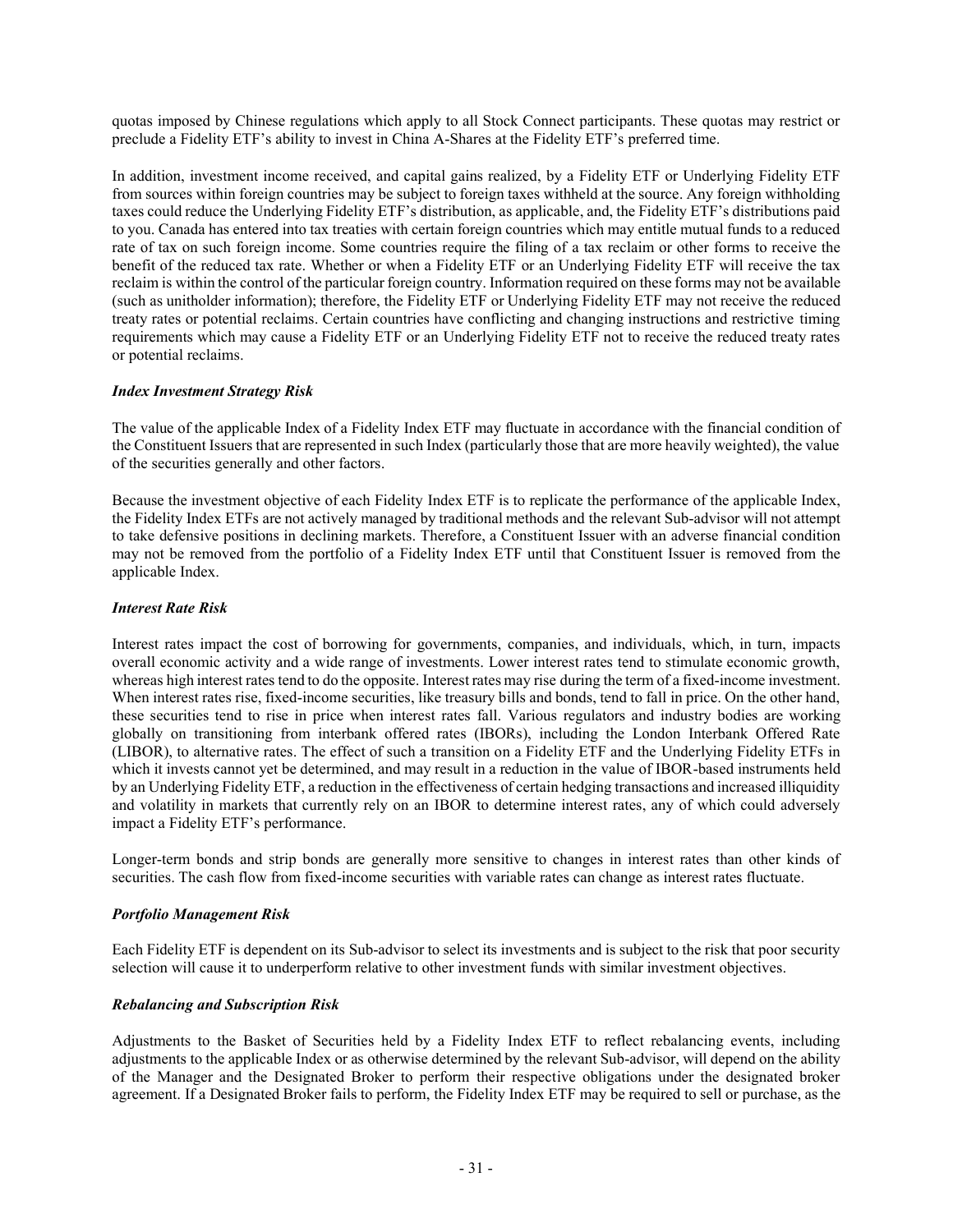case may be, Constituent Securities of the applicable Index in the market. If this happens, the Fidelity Index ETF would incur additional transaction costs, which would cause the performance of the Fidelity Index ETF to deviate more significantly from the performance of the applicable Index than would otherwise be expected.

Adjustments to the Basket of Securities necessitated by a rebalancing event could affect the underlying market for the Constituent Securities of the applicable Index, which in turn would affect the value of that Index. Similarly, subscriptions for Units by the Designated Broker and Dealers may impact the market for the Constituent Securities of the Index, as the Designated Broker or the Dealer seeks to buy or to borrow the Constituent Securities to constitute the Basket of Securities to be delivered to the Fidelity Index ETF as payment for the Units to be issued.

# *Sampling Methodology Risk*

The Fidelity Index ETFs may employ a sampling methodology. A sampling methodology involves seeking to replicate the performance of the applicable Index by holding a subset of the Constituent Securities or a portfolio of some or all of the Constituent Securities and other securities selected by the relevant Sub-advisor such that the aggregate investment characteristics of the portfolio are reflective of the aggregate investment characteristics of, or a representative sample of, the applicable Index. In certain circumstances, exposure to one or more securities may be obtained through the use of derivatives. It is possible that the use of a sampling methodology may result in a greater deviation in performance relative to the applicable Index than a replication strategy in which only the Constituent Securities are held in the portfolio in approximately the same proportions as they are represented in the applicable Index.

# *Tracking Error Risk*

Each Fidelity Index ETF will not replicate exactly the performance of the applicable Index because the total return generated by the Units will be reduced by the management fee paid or payable by the Fidelity Index ETF, the brokerage and commission costs incurred in acquiring and rebalancing the portfolio of securities held by the Fidelity Index ETF, taxes (including withholding taxes) and the other expenses paid or payable by the Fidelity Index ETF. These fees and expenses are not included in the calculation of the performance of the applicable Index.

Deviations in the tracking of the applicable Index by a Fidelity Index ETF could occur for a variety of other reasons. For example, where a Fidelity Index ETF tenders securities under a successful takeover bid for less than all securities of a Constituent Issuer and the Constituent Issuer is not removed from the applicable Index, the Fidelity Index ETF may be required to buy replacement securities at a purchase price that may be more than the takeover bid price due to timing variances. Other reasons for tracking error include the temporary unavailability of certain Constituent Securities in the secondary market and the investment strategies and investment restrictions applicable to the Fidelity Index ETF, including the use of a sampling methodology.

## **Risk Classification Methodology**

The investment risk level of each Fidelity ETF is required to be determined in accordance with a standardized risk classification methodology that is based on the historical volatility of the Fidelity ETF, as measured by the 10-year standard deviation of the returns of the Fidelity ETF. As each of the Fidelity ETFs has less than 10 years of performance history, the Manager calculates the investment risk level of each Fidelity ETF using a reference index that is expected to reasonably approximate the standard deviation of the Fidelity ETF. Once a Fidelity ETF has 10 years of performance history, the methodology will calculate the standard deviation of the Fidelity ETF using the return history of the Fidelity ETF rather than that of the reference index. In each case, the Fidelity ETFs are assigned an investment risk rating in one of the following categories: low, low to medium, medium, medium to high or high risk.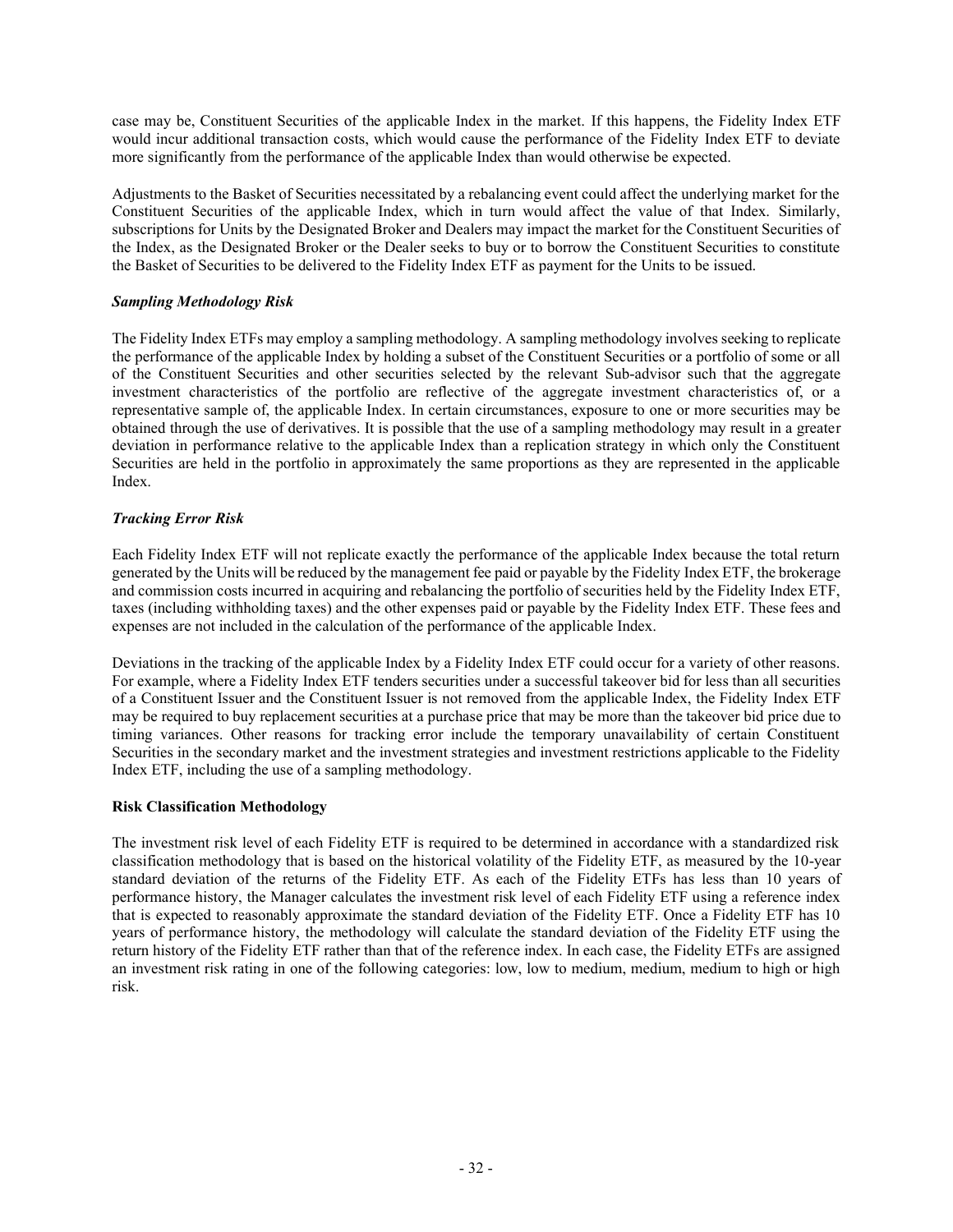The following chart sets out the risk rating of each Fidelity ETF, as well as the reference index used for the Fidelity ETFs:

| <b>Fidelity ETF</b>         | <b>Risk Rating</b> | <b>Reference Index</b>                 |
|-----------------------------|--------------------|----------------------------------------|
| All-in-One Equity ETF       | Medium             | 24.25% S&P/TSX Composite Index         |
|                             |                    | 48.50% Russell 1000 Index              |
|                             |                    | 24.25% MSCI EAFE Index                 |
|                             |                    | 3% CMBI Bitcoin Index                  |
| All-in-One Conservative ETF | Low to Medium      | 9.90% S&P/TSX Composite Index          |
|                             |                    | 19.80% Russell 1000 Index              |
|                             |                    | 9.90% MSCI EAFE Index                  |
|                             |                    | 44.55% FTSE Canada Universe Bond Index |
|                             |                    | 14.85% Bloomberg Global Aggregate Bond |
|                             |                    | Index - Hedged CAD                     |
|                             |                    | 1% CMBI Bitcoin Index                  |

The following chart sets out a description of the reference indices used for the Fidelity ETFs:

| <b>Reference Index</b>                | <b>Description of Reference Index</b>                                   |
|---------------------------------------|-------------------------------------------------------------------------|
| Bloomberg Global Aggregate Bond Index | The Bloomberg Global Aggregate Bond Index - Hedged CAD covers           |
| - Hedged CAD                          | the most liquid portion of the global investment grade fixed-rate bond  |
|                                       | market, including government, credit and collateralized securities,     |
|                                       |                                                                         |
|                                       | hedged to the Canadian dollar.                                          |
| <b>CMBI</b> Bitcoin Index             | The Coin Metrics Bletchley Index (CMBI) Bitcoin is designed to          |
|                                       | measure the performance an investor would expect from purchasing        |
|                                       | and holding bitcoin.                                                    |
| FTSE Canada Universe Bond Index       | The FTSE Canada Universe Bond Index is a capitalization-weighted        |
|                                       | index with more than 950 Canadian bonds, and includes the highest       |
|                                       | quality bonds with term-to-maturity of one to thirty years, designed    |
|                                       | to reflect the Canadian bond market.                                    |
| <b>MSCI EAFE Index</b>                | The MSCI EAFE Index is an equity index that captures large- and         |
|                                       | mid-capitalization securities across 21 developed market countries*     |
|                                       | around the world, excluding the U.S. and Canada.                        |
| Russell 1000 Index                    | The Russell 1000 Index is an index of approximately 1,000 of the        |
|                                       | largest companies, by market capitalization, in the U.S. equity market. |
| S&P/TSX Composite Index               | The S&P/TSX Composite Index aims to reflect the performance of          |
|                                       | the Canadian equity market.                                             |

\*Developed markets countries include: Australia, Austria, Belgium, Denmark, Finland, France, Germany, Hong Kong, Ireland, Israel, Italy, Japan, the Netherlands, New Zealand, Norway, Portugal, Singapore, Spain, Sweden, Switzerland and the United Kingdom.

Unitholders should know that other types of risks, both measurable and non-measurable, exist. Also, just as historical performance may not be indicative of future returns, historical volatility may not be indicative of future volatility. The risk rating of each Fidelity ETF set out above is reviewed annually and any time that it is no longer reasonable in the circumstances. A more detailed explanation of the risk classification methodology used to identify the risk ratings of the Fidelity ETFs is available on request, at no cost, by calling toll free at 1-800-263-4077 or by writing to Fidelity Investments Canada ULC, 483 Bay Street, Suite 300, Toronto, Ontario M5G 2N7.

# **DISTRIBUTION POLICY**

## <span id="page-35-0"></span>**Distributions**

Cash distributions on Units of the Fidelity ETFs will be paid annually.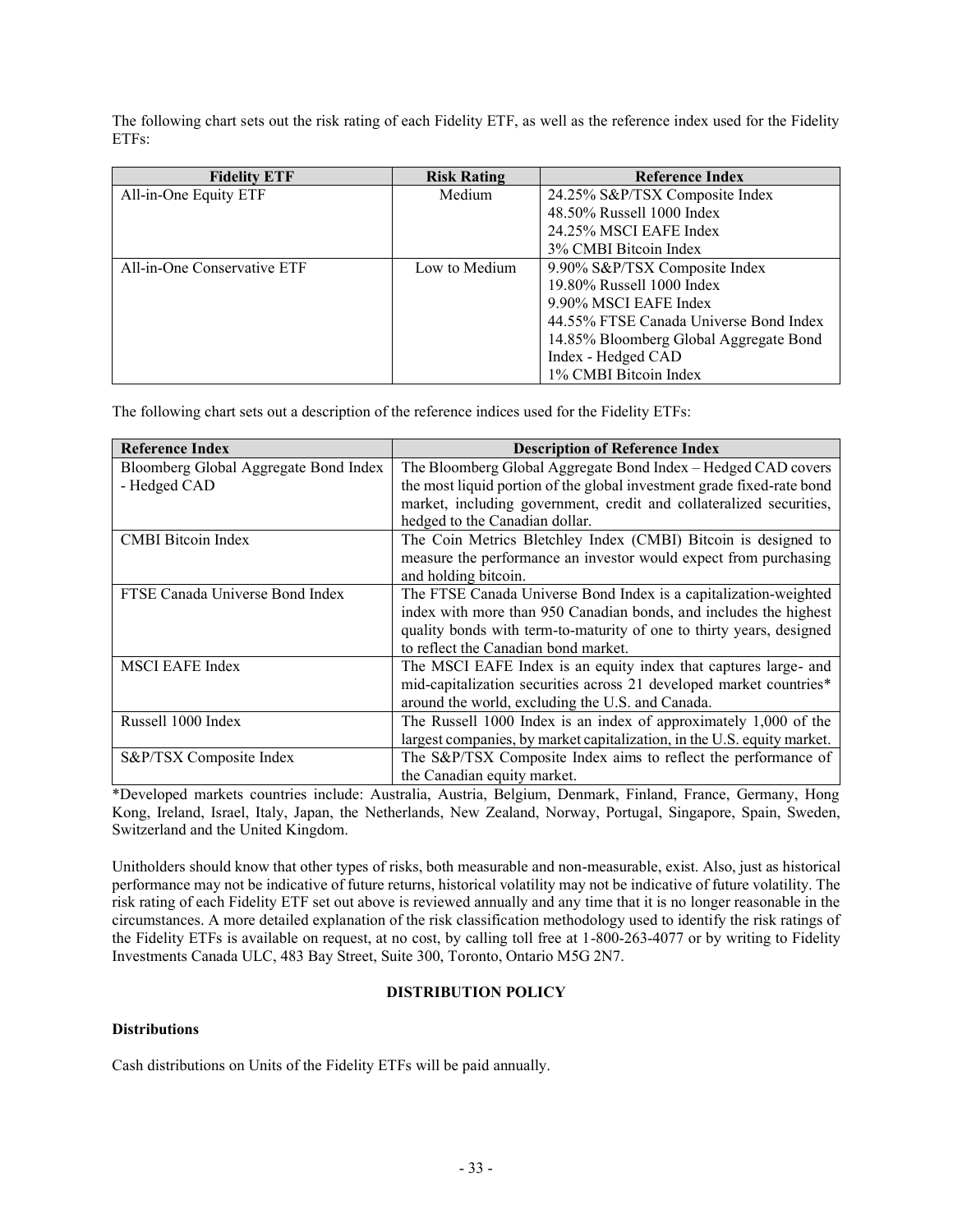Where a Fidelity ETF offers more than one series of Units, separate cash distributions are declared for each series, and the ratio of the distribution amount for each series to the NAV per Unit of that series at the time of distribution will be approximately equal. The Manager may, in its discretion, change the frequency of cash distributions, and will issue a press release if such a change is made, or the Manager may make additional distributions if determined to be appropriate. Cash distributions are expected to consist primarily of income, but may, at the Manager's discretion, include capital gains and/or returns of capital. Distributions are not fixed or guaranteed.

Each Fidelity ETF distributes a sufficient amount of its net income and net realized capital gains to Unitholders for each taxation year so that the Fidelity ETF will not be liable for ordinary income tax. To the extent that a Fidelity ETF has not otherwise distributed a sufficient amount of its net income or net realized capital gains, it will pay a distribution to Unitholders at the end of the year and that distribution will be automatically reinvested in additional Units. Immediately following such reinvestment, the number of Units outstanding will be consolidated so that the NAV per Unit following the distribution and reinvestment is the same as it would have been if the distribution had not been paid. In the case of a non-resident Unitholder, if tax has to be withheld in respect of the distribution, the Unitholder's Canadian market intermediaries may debit his, her or its account for any such required withholding tax.

Units of each Fidelity ETF trade on an ex-dividend basis at the opening of trading on the date that is one Trading Day prior to the record date for the applicable distribution. A Unitholder that subscribes for Units during the period commencing on and including the date that is one Trading Day before a distribution record date until that distribution record date will not be entitled to receive the applicable distribution in respect of those Units. Capital gains of a Fidelity ETF may be distributed to a Unitholder as part of the price paid to the Unitholder on the exchange or redemption of Units.

Management Fee Distributions, if any, will be paid first out of the net income and net realized capital gains of a Fidelity ETF and then out of capital.

The tax treatment to Unitholders of distributions is discussed under the heading "**[Income Tax Considerations](#page-42-0)**".

### **Reinvestment Plan**

The Manager has implemented a Reinvestment Plan for the Fidelity ETFs under which cash distributions are used to purchase Plan Units in the market, which are then credited to the Plan Participant through CDS. A Unitholder who wishes to enrol in the Reinvestment Plan as of a particular distribution record date should notify his, her or its CDS Participant sufficiently in advance of that distribution record date to allow the CDS Participant to notify CDS no later than 3:00 p.m. (Toronto time) on that distribution record date.

### *Fractional Units*

No fractional Plan Units are delivered under the Reinvestment Plan. Payment in cash for any remaining uninvested funds may be made in lieu of delivering fractional Plan Units by the Plan Agent to CDS or a CDS Participant, on a monthly basis. Where applicable, CDS will, in turn, credit the Plan Participant, via the applicable CDS Participant.

### *Amendments, Suspension or Termination of the Reinvestment Plan*

Plan Participants are able to terminate their participation in the Reinvestment Plan as of a particular distribution record date by notifying their CDS Participant no later than 4:00 p.m. (Toronto time) at least two business days prior to the applicable distribution record date. Beginning on the first distribution payment date after such notice is delivered, distributions to such Unitholders will be in cash. The form of termination notice is available from CDS Participants and any expenses associated with the preparation and delivery of such termination notice is for the account of the Plan Participant exercising his, her or its right to terminate participation in the Reinvestment Plan.

The Manager is permitted to terminate the Reinvestment Plan, in its sole discretion, upon not less than 30 days' notice to the Plan Participants and the Plan Agent, subject to any required regulatory approval. The Manager is also permitted to amend, modify or suspend the Reinvestment Plan at any time, in its sole discretion, provided that it complies with certain requirements, and gives notice of such amendment, modification or suspension to the Plan Participants and the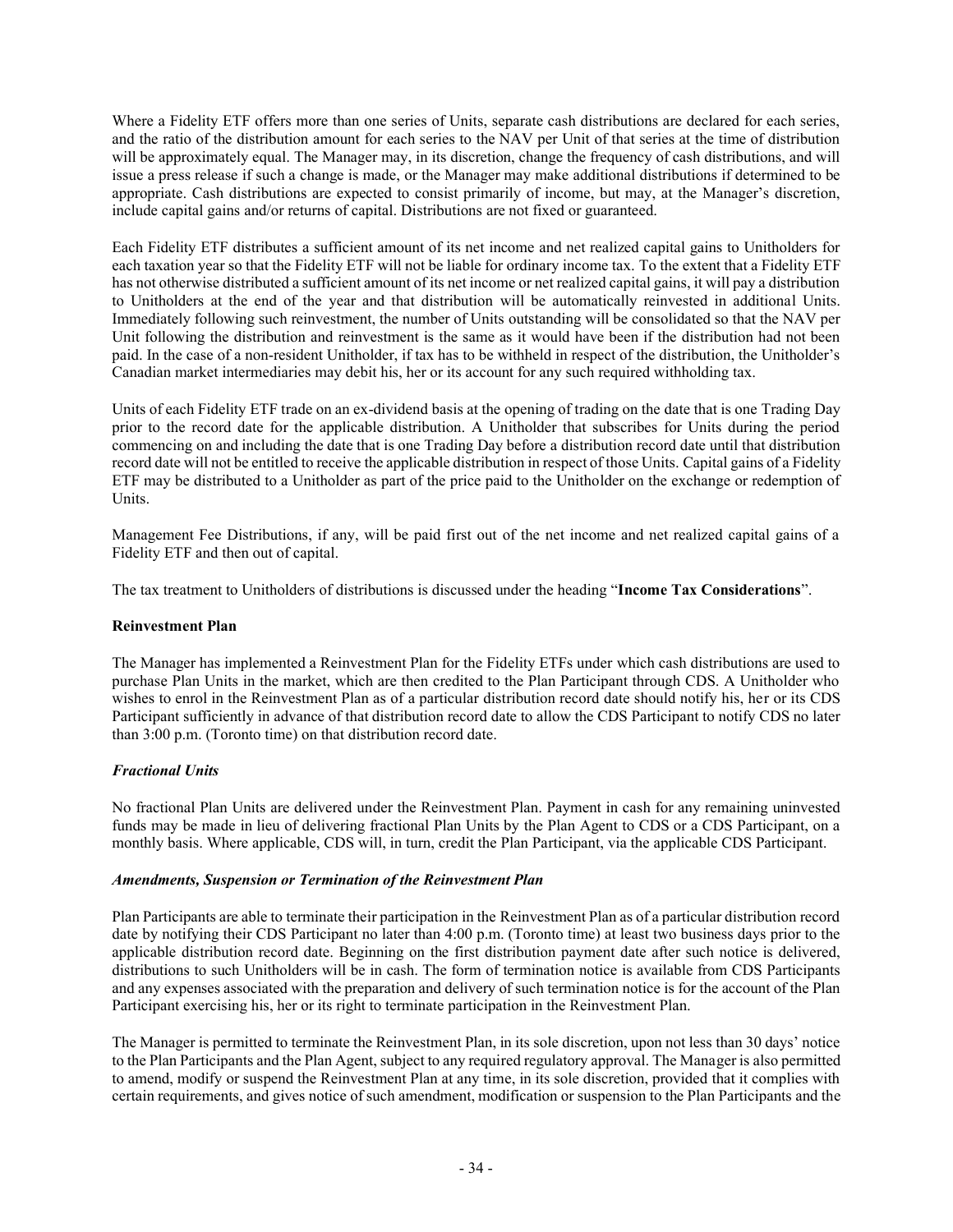Plan Agent, subject to any required regulatory approval, which notice may be given by issuing a press release containing a summary description of the amendment or in any other manner that the Manager determines to be appropriate.

The Manager may from time to time adopt rules and regulations to facilitate the administration of the Reinvestment Plan. The Manager reserves the right to regulate and interpret the Reinvestment Plan as it deems necessary or desirable to ensure the efficient and equitable operation of the Reinvestment Plan.

### *Other Provisions*

Participation in the Reinvestment Plan is restricted to Unitholders who are residents of Canada for the purposes of the Tax Act or "Canadian partnerships" as defined in the Tax Act. Immediately upon becoming a non-resident of Canada or ceasing to be a Canadian partnership, a Plan Participant is required to notify his, her or its CDS Participant and terminate participation in the Reinvestment Plan.

The automatic reinvestment of distributions under the Reinvestment Plan does not relieve Plan Participants of any income tax applicable to the distributions. See "**[Income Tax Considerations](#page-42-0)**".

### **PURCHASES OF UNITS**

### <span id="page-37-0"></span>**Continuous Distribution**

Units of the Fidelity ETFs are being offered on a continuous basis and there is no maximum number of Units that may be issued.

#### **Designated Broker**

The Manager, on behalf of each Fidelity ETF, has entered into a designated broker agreement with a Designated Broker pursuant to which the Designated Broker has agreed to perform certain duties relating to one or more of the Fidelity ETFs including, without limitation: (i) to subscribe for a sufficient number of Units to satisfy the original listing requirements of the NEO Exchange; (ii) to subscribe for Units when cash redemptions of Units occur as described under "**Redemption of Units**"; and (iii) to post a liquid two-way market for the trading of Units on the NEO Exchange.

In accordance with the designated broker agreement, the Manager may from time to time require the Designated Broker to subscribe for Units of a Fidelity ETF for cash.

#### <span id="page-37-1"></span>**Issuance of Units**

#### *To Designated Brokers and Dealers*

Generally, all orders to purchase Units directly from a Fidelity ETF must be placed by a Designated Broker or a Dealer. Each Fidelity ETF reserves the absolute right to reject any subscription order placed by a Designated Broker or a Dealer. No fees will be payable by a Fidelity ETF to a Designated Broker or a Dealer in connection with the issuance of Units. On the issuance of Units, an amount may be charged to a Designated Broker or a Dealer to offset the expenses incurred in issuing the Units.

After the initial issuance of Units of a Fidelity ETF to the Designated Broker to satisfy the NEO Exchange's original listing requirements, on any Trading Day, a Dealer (who may also be a Designated Broker) may place a subscription order for a Prescribed Number of Units (and any additional multiple thereof) of a Fidelity ETF. If a subscription order is received by the Fidelity ETF by the applicable Cut-Off Time on a Trading Day, the Fidelity ETF will issue to the Dealer a Prescribed Number of Units (and any additional multiple thereof) based on the NAV per Unit determined on the applicable Trading Day. If a subscription order is not received by the applicable Cut-Off Time on a Trading Day, subject to the discretion of the Manager, the subscription order will be deemed to be received only on the next business day. The Cut-Off Times for each Fidelity ETF are set out in the table below.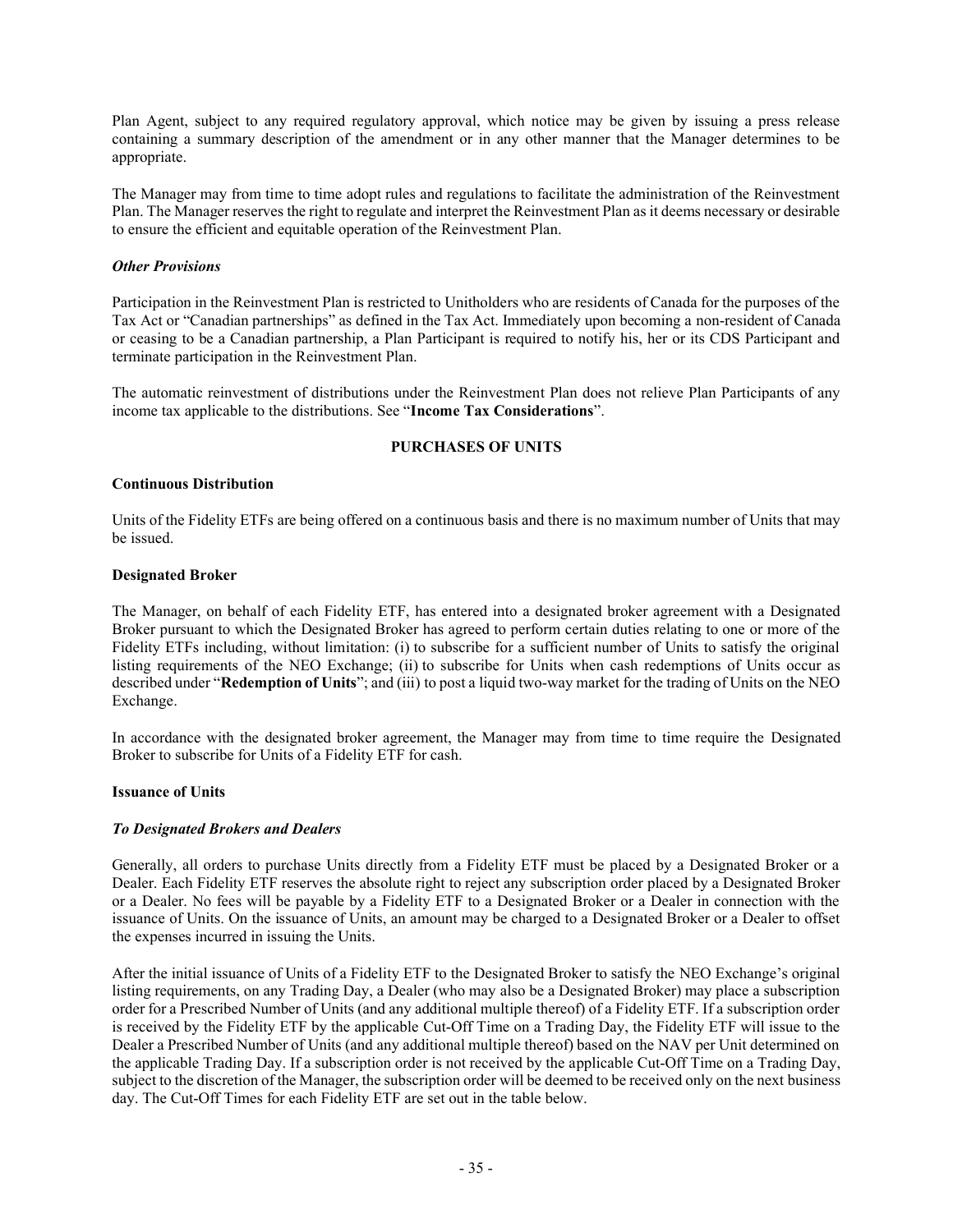| <b>Fidelity ETF</b>                  | <b>Cut-Off Times for</b><br><b>Subscriptions/Exchanges,</b> | <b>Cut-Off Times for all</b><br>other Subscriptions/ |
|--------------------------------------|-------------------------------------------------------------|------------------------------------------------------|
|                                      | Paid in Cash Only                                           | <b>Exchanges</b>                                     |
| Fidelity All-in-One Equity ETF       | 4:00 p.m. (Toronto time) on a Trading Day                   |                                                      |
| Fidelity All-in-One Conservative ETF |                                                             |                                                      |
|                                      |                                                             |                                                      |

For each Prescribed Number of Units issued, a Dealer must deliver payment consisting of, depending on the terms of the agreement with the Dealer or in the applicable Sub-advisor's discretion: (i) one Basket of Securities and cash in an amount sufficient so that the value of the securities and the cash received is equal to the aggregate NAV per Unit of the Prescribed Number of Units next determined following the receipt of the subscription order; (ii) cash in an amount equal to the aggregate NAV per Unit of the Prescribed Number of Units next determined following the receipt of the subscription order; or (iii) other securities and cash, as determined by the Manager, in an amount sufficient so that the value of the securities and cash received is equal to the aggregate NAV per Unit of the Prescribed Number of Units next determined following the receipt of the subscription order.

If a Dealer purchases Units for cash, the purchase price must be paid in Canadian dollars.

The Manager will make available to the applicable Designated Broker and Dealers information as to the Prescribed Number of Units and any Basket of Securities for each Fidelity ETF for each Trading Day. The Manager may, in its discretion, increase or decrease the Prescribed Number of Units from time to time.

### *To Designated Brokers in Special Circumstances*

Units may also be issued by a Fidelity ETF to its Designated Broker in certain special circumstances, including when cash redemptions of Units occur as described under "**[Redemption](#page-40-0) of Units – Redemption of Units in any Number for Cash**".

## *To Unitholders*

Units may be issued by a Fidelity ETF to Unitholders on the automatic reinvestment of certain distributions as described under "**[Distribution Policy](#page-35-0) – [Distributions](#page-35-1)**", and "**[Income Tax Considerations](#page-42-0) – [Taxation of the](#page-42-1)  [Fidelity ETFs](#page-42-1)**".

### **Buying and Selling Units**

The NEO Exchange has conditionally approved the listing of the Units of the Fidelity ETFs. Listing is subject to the Fidelity ETFs fulfilling all of the NEO Exchange's listing requirements, including the minimum distribution requirement.

A Unitholder may incur customary brokerage commissions in buying or selling Units. No fees are paid by a Unitholder to the Manager or the Fidelity ETFs in connection with the buying or selling of Units on the NEO Exchange or another exchange or marketplace, as applicable. Unitholders may trade Units in the same way as other securities listed on the NEO Exchange including by using market orders and limit orders.

### **Special Considerations for Unitholders**

The provisions of the so-called "early warning" reporting requirements in Canadian securities legislation do not apply if a person or company acquires 10% or more of the Units of a Fidelity ETF. The Fidelity ETFs have obtained exemptive relief to permit Unitholders to acquire more than 20% of the Units of any Fidelity ETF without regard to the takeover bid requirements of applicable Canadian securities legislation.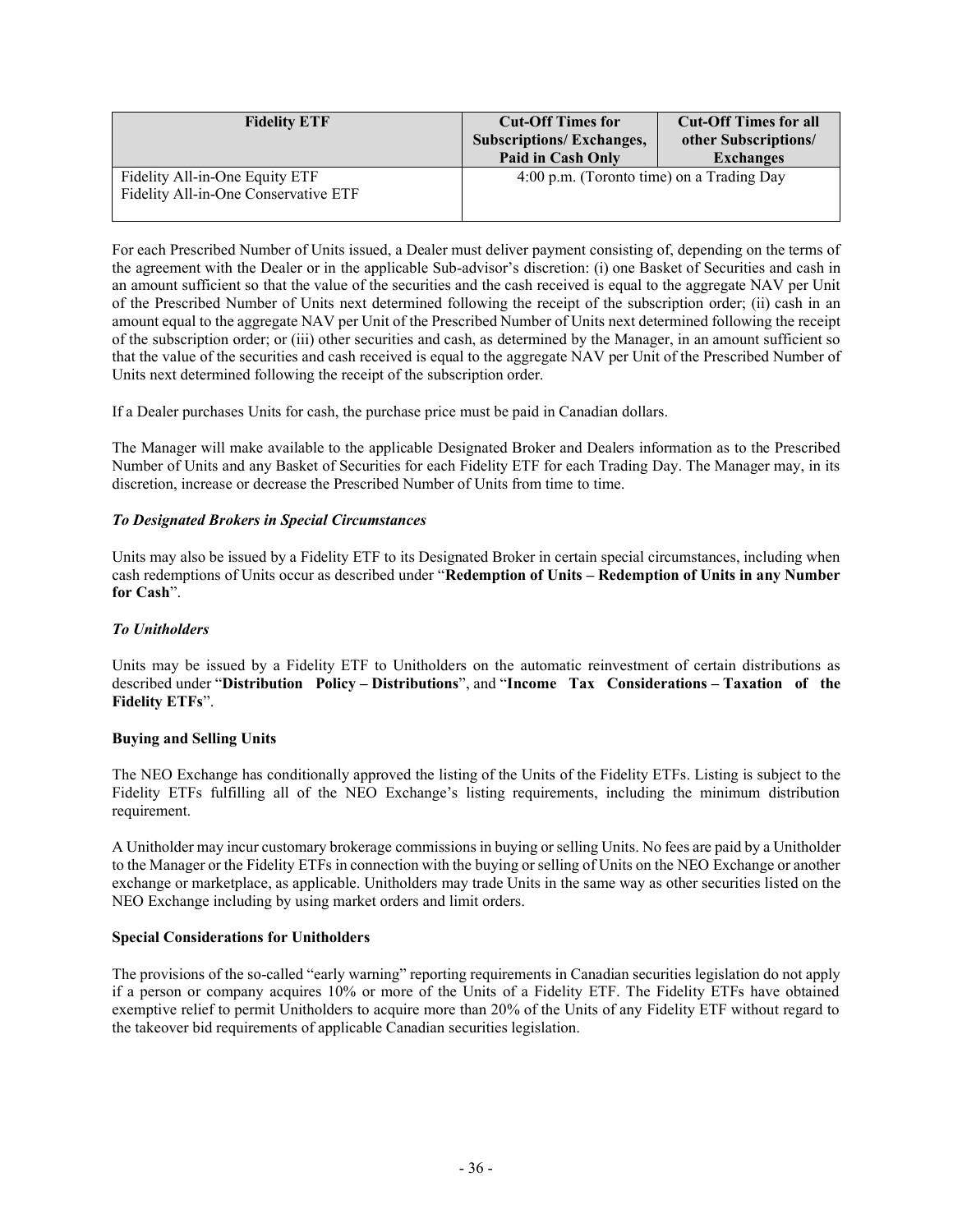#### **Non-Resident Unitholders**

At no time may (i) non-residents of Canada, (ii) partnerships that are not Canadian partnerships, or (iii) a combination of non-residents of Canada and such partnerships (all as defined in the Tax Act) be the beneficial owners of a majority of the Units of a Fidelity ETF at any time during which more than 10% of the property of the Fidelity ETF consists of certain "taxable Canadian property" (as defined in the Tax Act). The Manager shall inform the Registrar and Transfer Agent of this restriction. The Manager may require declarations as to the jurisdictions in which a beneficial owner of Units is resident and, if a partnership, its status as a Canadian partnership. If the Manager becomes aware, as a result of requiring such declarations as to beneficial ownership or otherwise, that the beneficial owners of 40% of the Units of a Fidelity ETF then outstanding are, or may be, non-residents and/or partnerships that are not Canadian partnerships, or that such a situation is imminent, the Manager may make a public announcement thereof. If the Manager determines that more than 40% of such Units are beneficially held by non-residents and/or partnerships that are not Canadian partnerships, the Manager may send a notice to such non-resident Unitholders and partnerships, chosen in inverse order to the order of acquisition or in such manner as the Manager may consider equitable and practicable, requiring them to sell their Units or a portion thereof within a specified period of not less than 30 days. If the Unitholders receiving such notice have not sold the specified number of Units or provided the Manager with satisfactory evidence that they are not non-residents or partnerships other than Canadian partnerships within such period, the Manager may, on behalf of such Unitholders, sell such Units and, in the interim, shall suspend the voting and distribution rights attached to such Units. Upon such sale, the affected holders shall cease to be beneficial holders of Units and their rights shall be limited to receiving the net proceeds of sale of such Units.

Notwithstanding the foregoing, the Manager may determine not to take any of the actions described above if the Manager reasonably determines that the failure to take any such action would not adversely impact the status of the Fidelity ETF as a mutual fund trust for purposes of the Tax Act or, alternatively, may take such other action or actions as may be necessary to maintain the status of the Fidelity ETF as a mutual fund trust for purposes of the Tax Act. Such action may include, without limitation, causing the Fidelity ETF to redeem the Units of that Unitholder for a redemption price equal to their NAV per Unit on the redemption date.

### **Registration and Transfer through CDS**

Registration of interests in, and transfers of, the Units will be made only through the book-entry only system of CDS. Units must be purchased, transferred, and surrendered for exchange or redemption only through a CDS Participant. All rights of an owner of Units must be exercised through, and all payments or other property to which such owner is entitled will be made or delivered by, CDS or the CDS Participant through which the owner holds such Units. Upon purchase of any Units, the owner will receive only the customary confirmation. All distributions and redemption proceeds in respect of Units will be made or paid initially to CDS, which payments will be forwarded by CDS to the CDS Participants and, thereafter, by such CDS Participants to the applicable Unitholders. References in this prospectus to a holder of Units means, unless the context otherwise requires, the owner of the beneficial interest in such Units.

Neither the Fidelity ETFs nor the Manager will have any liability for: (i) any aspect of the records maintained by CDS relating to the beneficial interests in the Units or the book-entry accounts maintained by CDS; (ii) maintaining, supervising or reviewing any records relating to such beneficial ownership interests; or (iii) any advice or representation made or given by CDS, whether contained in this prospectus or otherwise, or made or given with respect to the rules and regulations of CDS or any action taken by CDS or at the direction of the CDS Participants. The rules governing CDS provide that it acts as the agent and depository for the CDS Participants. As a result, CDS Participants must look solely to CDS and persons, other than CDS Participants, having an interest in the Units must look solely to CDS Participants for payment made by the Fidelity ETFs to CDS.

The ability of a beneficial owner of Units to pledge such Units or otherwise take action with respect to such owner's interest in such Units (other than through a CDS Participant) may be limited due to the lack of a physical certificate.

The Fidelity ETFs have the option to terminate registration of the Units through the book-entry only system, in which case certificates for Units in fully registered form will be issued to beneficial owners of such Units or to their nominees.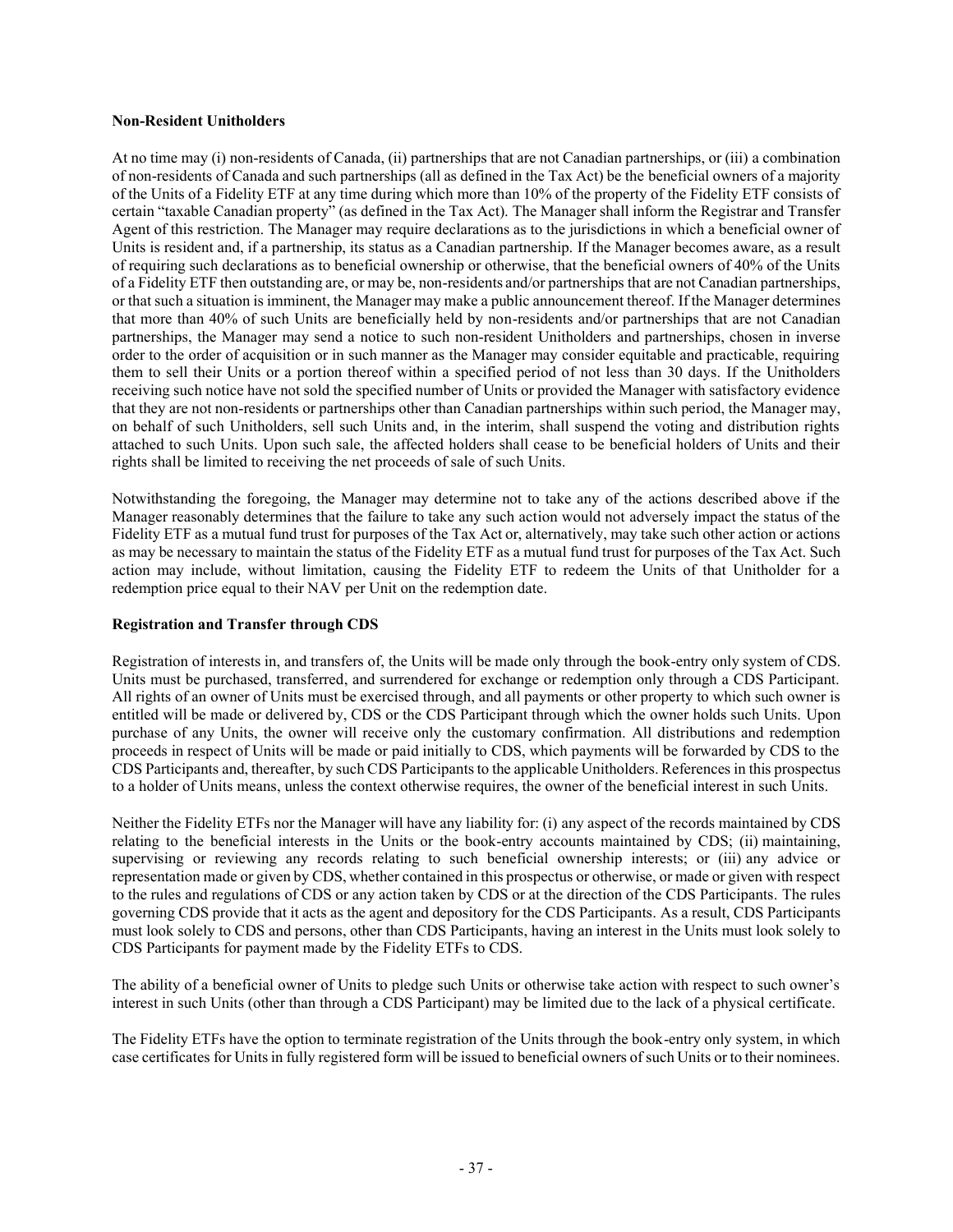### <span id="page-40-2"></span>**REDEMPTION OF UNITS**

#### <span id="page-40-0"></span>**Redemption of Units in any Number for Cash**

On any Trading Day, Unitholders may redeem Units of any Fidelity ETF in any whole number for cash at a redemption price per Unit equal to 95% of the closing price for the Units on the NEO Exchange on the effective day of the redemption, subject to a maximum redemption price of the NAV per Unit. Because Unitholders will generally be able to sell Units at the market price on the NEO Exchange or another exchange or marketplace, as applicable, through a registered broker or dealer subject only to customary brokerage commissions, Unitholders are advised to consult their brokers, dealers or investment advisers before redeeming their Units for cash.

For such a cash redemption to be effective on a Trading Day, a cash redemption request in the form prescribed by the Manager from time to time must be delivered through a CDS Participant by 9:00 a.m. (Toronto time) on that day to the applicable Fidelity ETF at its head office or as the Manager may otherwise direct. If a cash redemption request is received after 9:00 a.m. (Toronto time) on a Trading Day, the cash redemption request will be effective only on the next business day.

The redemption price for Units will be paid in Canadian dollars. Payment of the redemption price will be made by no later than the second business day after the effective day of the redemption. The cash redemption request forms may be obtained from the Manager.

Units of each Fidelity ETF trade on an ex-dividend basis at the opening of trading on the date that is one Trading Day prior to the record date for the applicable distribution. A Unitholder that exercises this cash redemption right in respect of Units during the period commencing on and including the date that is one Trading Day before a distribution record date until that distribution record date will not be entitled to receive the applicable distribution in respect of those Units. Subject to the limits imposed by the recent amendments to the Tax Act, capital gains of a Fidelity ETF may be distributed to a Unitholder as part of the price paid to the Unitholder on the exchange or redemption of Units.

In connection with the redemption of Units, a Fidelity ETF will generally dispose of securities or other assets in order to fund the required redemption proceeds. Subject to the limits imposed by the recent amendments to the Tax Act, the redemption price paid to a Unitholder may include capital gains realized by the Fidelity ETF. The remaining portion of the exchange or redemption price will be proceeds of redemption.

The Manager reserves the right to cause a Fidelity ETF to redeem the Units held by a Unitholder at a price equal to the NAV per Unit on the effective date of such redemption if the Manager believes it is in the best interests of the Fidelity ETF to do so.

### <span id="page-40-1"></span>**Exchange of Prescribed Number of Units**

On any Trading Day, Unitholders may exchange a minimum of a Prescribed Number of Units (and any additional multiple thereof) for, in the discretion of the Manager, a Basket of Securities and cash, only cash or other securities and cash. To effect an exchange of Units, a Unitholder must submit an exchange request in the form prescribed by the Manager from time to time to the applicable Fidelity ETF at its head office or as the Manager may otherwise direct by the applicable Cut-Off Time on a Trading Day. The exchange price will be equal to the aggregate NAV per Unit of the Prescribed Number of Units on the effective day of the exchange request, payable by delivery of the Basket of Securities (constituted prior to the receipt of the exchange request) and cash, only cash or other securities and cash, depending on the terms of any agreement with the Unitholder or with the consent of the Manager. If the Unitholder receives only cash, the Manager may, in its discretion, require the Unitholder to pay or reimburse the applicable Fidelity ETF for the trading expenses incurred, or expected to be incurred, by the Fidelity ETF in connection with the sale by such Fidelity ETF of securities in order to obtain the necessary cash to fund the exchange price. On an exchange, the applicable Units will be redeemed. Any cash component of the exchange price for Units will be paid in Canadian dollars.

If an exchange request is not received by the applicable Cut-Off Time on a Trading Day, subject to the discretion of the Manager, the exchange request will be deemed to be received only on the next business day. Settlement of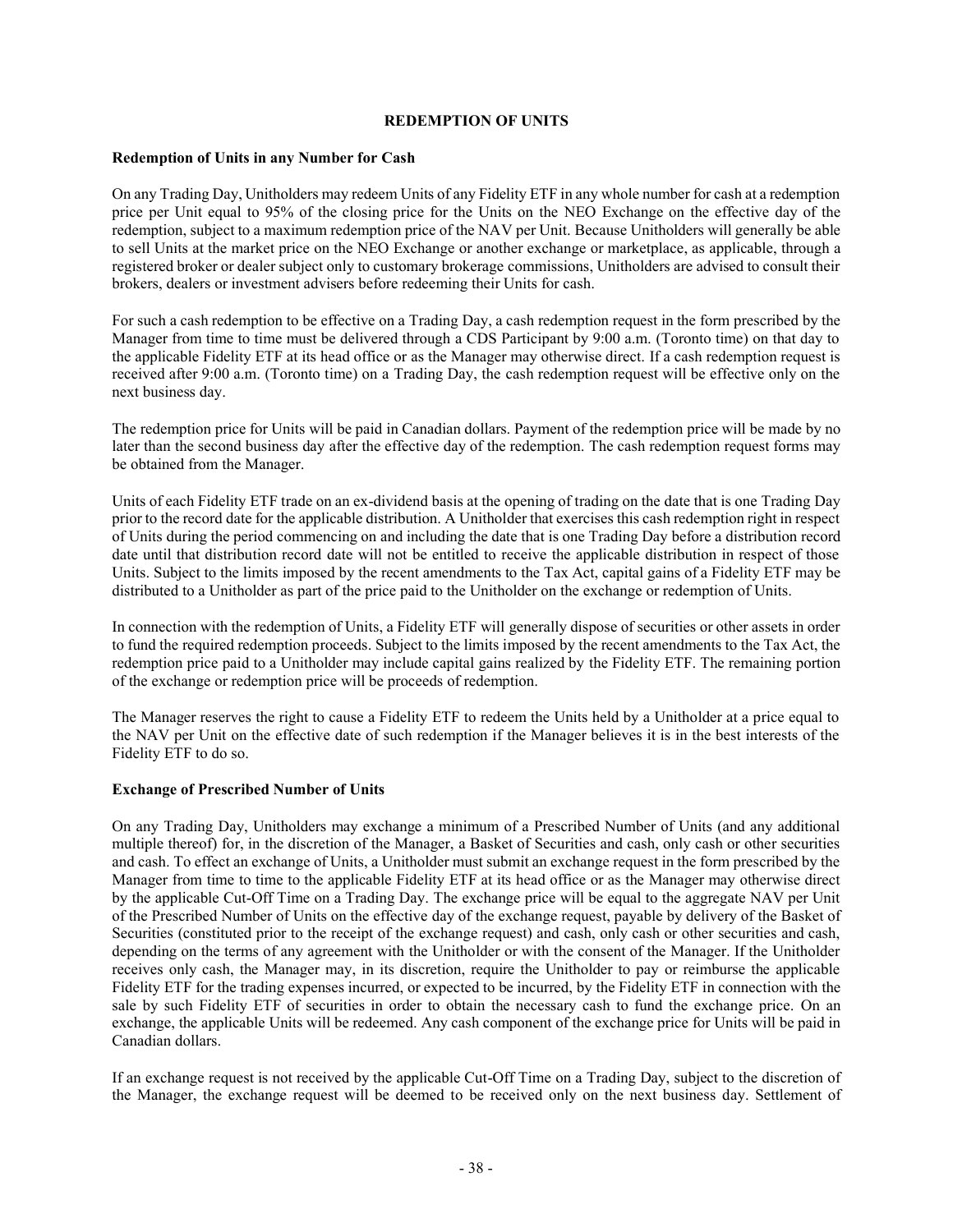exchanges for a Basket of Securities and cash, only cash or other securities and cash, as the case may be, will be made by no later than the second business day after the effective day of the exchange request.

The Manager will make available to the applicable Designated Broker and the Dealers information as to the Prescribed Number of Units and any Basket of Securities for each Fidelity ETF for each Trading Day. The Manager may, in its discretion, increase or decrease the Prescribed Number of Units from time to time.

Units of each Fidelity ETF trade on an ex-dividend basis at the opening of trading on the date that is one Trading Day prior to the record date for the applicable distribution. A Unitholder that exchanges or redeems Units during the period commencing on and including the date that is one Trading Day prior to the distribution record date until that distribution record date will be entitled to receive the applicable distribution in respect of those Units.

If securities held in the portfolio of a Fidelity ETF are cease traded at any time by order of a securities regulatory authority or other relevant regulator or stock exchange, the delivery of such securities to a Unitholder on an exchange may be postponed until such time as the transfer of the securities is permitted by law.

### **Characterization of Redemption or Exchange Amount**

Subject to the limits imposed by the recent amendments to the Tax Act, the exchange or redemption price paid to a Unitholder may include capital gains realized by the Fidelity ETF. The remaining portion of the exchange or redemption price will be proceeds of disposition.

### <span id="page-41-0"></span>**Suspension of Exchanges and Redemptions**

The Manager may suspend the exchange and/or redemption of Units or the payment of the exchange or redemption price of a Fidelity ETF: (i) during any period when normal trading is suspended on a stock exchange or other market on which securities owned by the Fidelity ETF are listed and traded, if these securities represent more than 50% by value or underlying market exposure of the total assets of the Fidelity ETF, without allowance for liabilities, and if these securities are not traded on any other exchange that represents a reasonably practical alternative for the Fidelity ETF; or (ii) with the prior permission of the securities regulatory authorities. The suspension shall apply to all requests for exchange or redemption received prior to the suspension but as to which payment has not been made, as well as to all requests received while the suspension is in effect. All Unitholders making such requests shall be advised by the Manager of the suspension and that the exchange or redemption will be effected at a price determined on the first Valuation Date following the termination of the suspension. All such Unitholders shall have, and shall be advised that they have, the right to withdraw their requests for exchange or redemption. The Manager shall not accept a subscription order for Units during any period when exchanges or redemptions are suspended unless it has received permission from the Ontario Securities Commission to accept such orders. The suspension shall terminate in any event on the first day on which the condition giving rise to the suspension has ceased to exist, provided that no other condition under which a suspension is authorized then exists. To the extent not inconsistent with the official rules and regulations promulgated by any government body having jurisdiction over the Fidelity ETFs, any declaration of suspension made by the Manager shall be conclusive.

#### **Exchange and Redemption of Units through CDS Participants**

The exchange and redemption rights described above must be exercised through the CDS Participant through which the owner holds Units. Beneficial owners of Units should ensure that they provide exchange and/or redemption instructions to the CDS Participants through which they hold Units sufficiently in advance of the cut-off times set by CDS Participants to allow such CDS Participants to notify the Manager or as the Manager may direct prior to the relevant cut-off time.

### **Short-Term Trading**

The Manager does not believe that it is necessary to impose any short-term trading restrictions on the Fidelity ETFs at this time, as the Fidelity ETFs are exchange-traded funds that are primarily traded in the secondary market.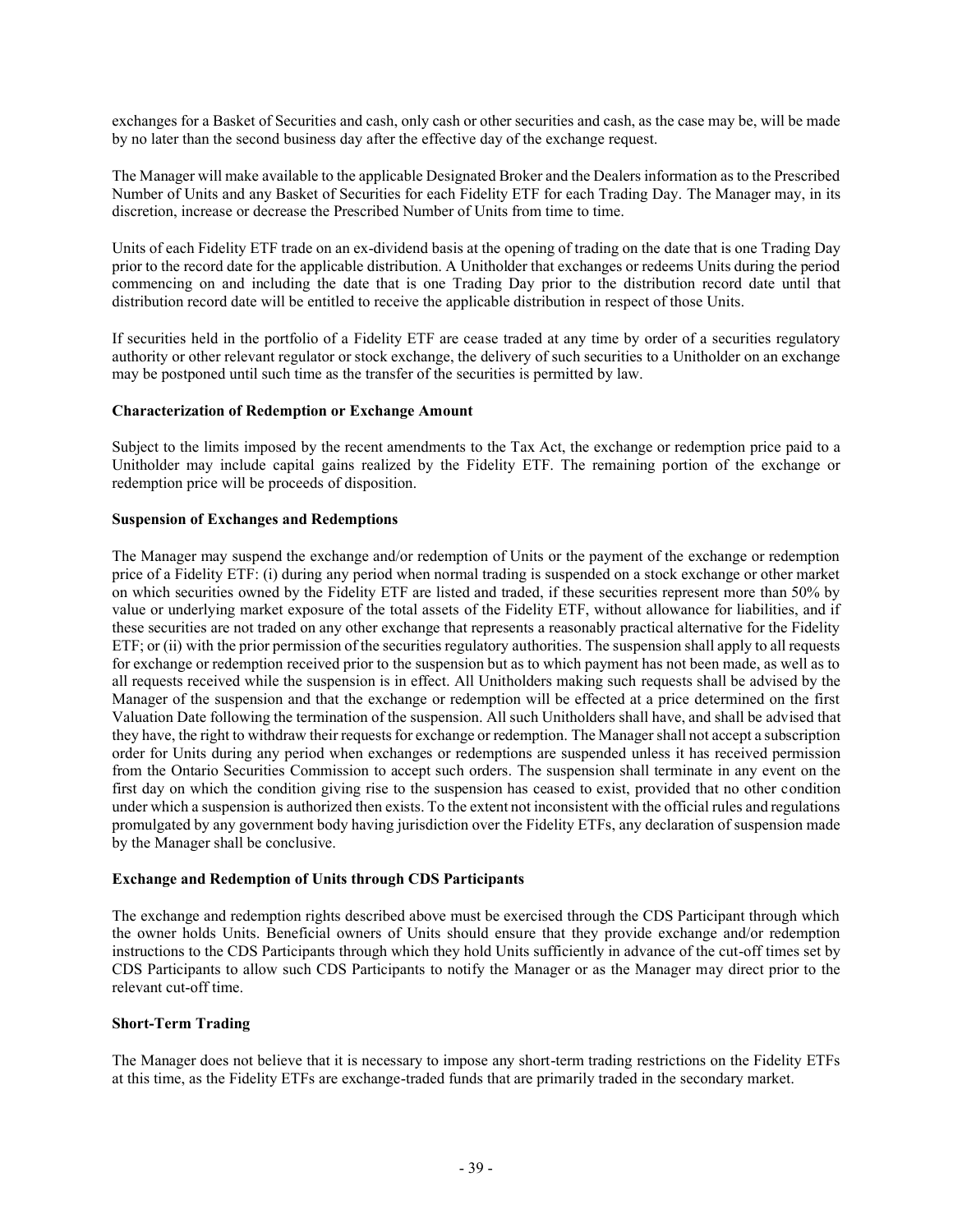### **INCOME TAX CONSIDERATIONS**

<span id="page-42-0"></span>In the opinion of Borden Ladner Gervais LLP, the following is, as of the date hereof, a summary of the principal Canadian federal income tax considerations under the Tax Act for the Fidelity ETFs and for a prospective Unitholder in a Fidelity ETF who, for the purposes of the Tax Act, is an individual (other than a trust), is resident in Canada, holds Units of the Fidelity ETF either directly as capital property or in a Registered Plan, is not affiliated with the Fidelity ETF and deals at arm's length with the Fidelity ETF. This summary is based on the current provisions of the Tax Act, all specific proposals to amend the Tax Act that have been publicly announced by the Minister of Finance (Canada) (the "Minister") prior to the date of this prospectus and counsel's understanding of the current published administrative policies and assessing practices of the CRA. This summary does not take into account or anticipate any other changes in law whether by legislative, administrative or judicial action and it does not take into account provincial, territorial or foreign income tax legislation or considerations, which may differ from the considerations described below.

### **This summary is of a general nature only and is not exhaustive of all possible income tax considerations. Prospective investors should therefore consult their own tax advisers about their individual circumstances.**

This summary is also based on the assumptions that each Fidelity ETF will: (i) qualify or be deemed to qualify as a mutual fund trust under the Tax Act at all material times; (ii) not be a SIFT trust at any time; (iii) not invest in any "offshore investment fund property" as defined in section 94.1 of the Tax Act; (iv) not invest 10% or more in any "exempt foreign trust" as described in section 94.2 of the Tax Act; (v) not invest in securities of an issuer that would be treated as a "foreign affiliate" or a "controlled foreign affiliate" of the Fidelity ETF; and (vi) not enter into any arrangement where the result would be a "dividend rental arrangement" under the Tax Act. The Manager has advised counsel that it expects this to be the case and that these assumptions are reasonable.

#### **Status of the Fidelity ETFs**

This summary is based on the assumption that each Fidelity ETF will qualify or be deemed to qualify as a mutual fund trust under the Tax Act effective from the date of its creation and at all material times thereafter. If a Fidelity ETF were not to so qualify as a mutual fund trust under the Tax Act throughout a taxation year, the Fidelity ETF, among other things: (i) may become liable for alternative minimum tax under the Tax Act in such year; (ii) would not be eligible for a Capital Gains Refund (defined below) for such year; (iii) may be subject to the "mark-to-market" rules described below; (iv) would be required to withhold on capital gains distributions made to Unitholders who are nonresidents of Canada for purposes of the Tax Act; and (v) may be subject to a special tax under Part XII.2 of the Tax Act in such year.

If a Fidelity ETF does not qualify as a mutual fund trust and more than 50% (based on fair market value) of the Units of the Fidelity ETF are held by one or more Unitholders that are considered "financial institutions" for the purposes of certain mark-to-market rules in the Tax Act, then the Fidelity ETF itself will be treated as a financial institution under those rules. As a result, the Fidelity ETF will be required to recognize income for each taxation year during which it is a deemed financial institution on the full amount of any gains and losses accruing on certain types of securities that it holds, and also will be subject to special rules with respect to income inclusion on these securities. Any income arising from such treatment will be included in amounts to be distributed to Unitholders. If more than 50% of the Units of the Fidelity ETF cease to be held by financial institutions, the tax year of the Fidelity ETF will be deemed to end immediately before that time and any gains or losses accrued before that time will be deemed realized by the Fidelity ETF and will be distributed to Unitholders. A new taxation year for the Fidelity ETF will then begin and for that and subsequent taxation years, for so long as not more than 50% of the Units of the Fidelity ETF are held by financial institutions or the Fidelity ETF qualifies as a mutual fund trust, the Fidelity ETF will not be subject to these mark-to-market rules. Initially, following the creation of a Fidelity ETF, financial institutions will hold all the outstanding Units of the Fidelity ETF.

### <span id="page-42-1"></span>**Taxation of the Fidelity ETFs**

Each Fidelity ETF will elect to have a taxation year that ends on December 15 of each calendar year.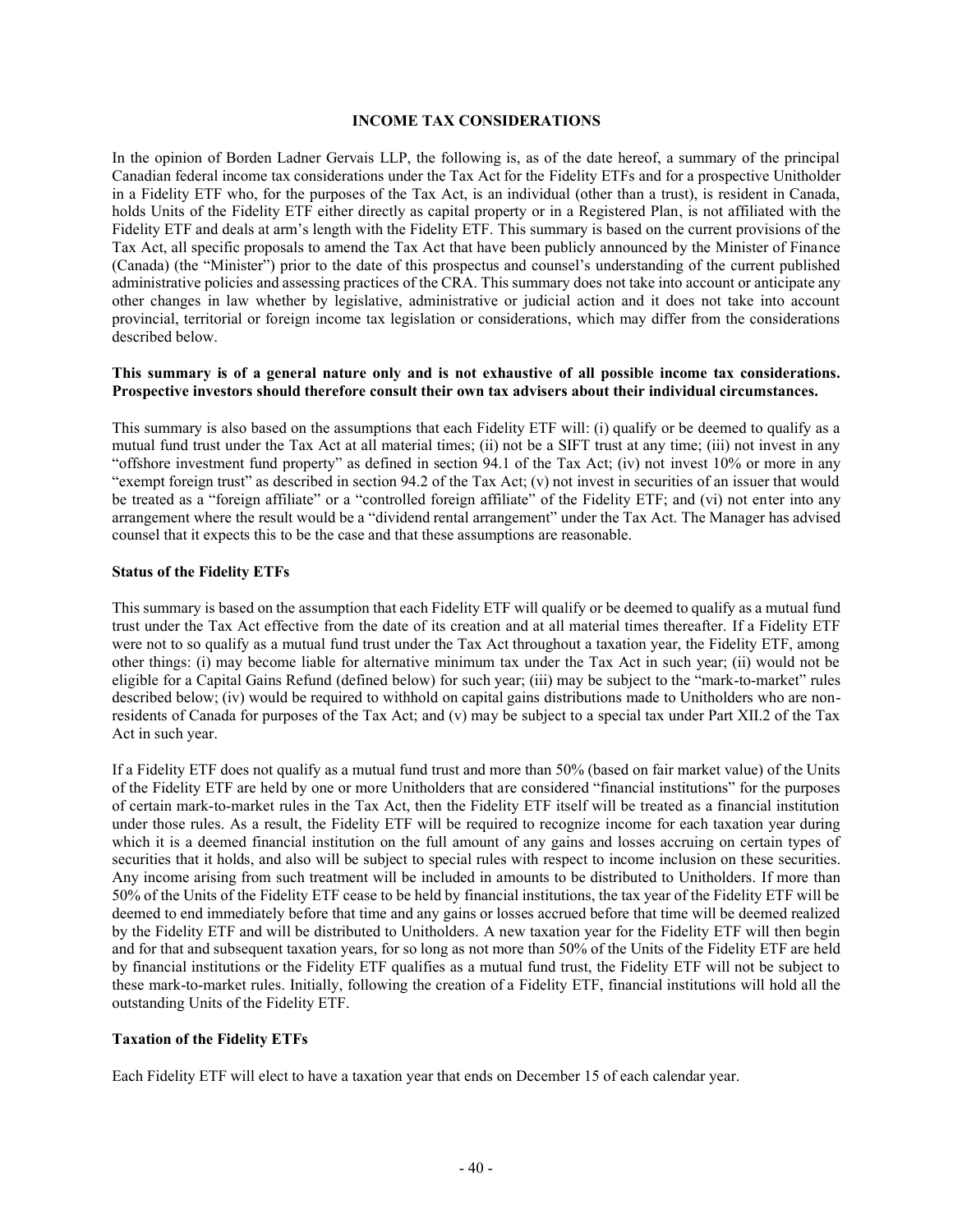Each Fidelity ETF is subject to tax under Part I of the Tax Act on its net income, including net taxable capital gains, as calculated under the Tax Act for a taxation year (after deducting available loss carryforwards) to the extent that it is not paid or payable to Unitholders. A Fidelity ETF that is a mutual fund trust throughout its taxation year is entitled to a refund ("**Capital Gains Refund**") of its tax liability on its net realized capital gains equal to an amount determined by formula under the Tax Act based on the redemption of Units during the year and accrued gains on the Fidelity ETF's assets. The Declaration of Trust requires each Fidelity ETF to distribute a sufficient amount of its net income and net realized capital gains, if any, for each taxation year to Unitholders so that the Fidelity ETF will not be liable in any taxation year for income tax under Part I of the Tax Act after taking into account any entitlement to a Capital Gains Refund.

Each Fidelity ETF is required to calculate its net income, including net taxable capital gains, in Canadian dollars for each taxation year according to the rules in the Tax Act. Net income, including net taxable capital gains, is affected by fluctuations in the value of the Canadian dollar relative to foreign currency where amounts of income, expense, cost or proceeds of disposition are denominated in foreign currency. A Fidelity ETF is generally required to include in the calculation of its income interest as it accrues, dividends when they are received and capital gains and losses when they are realized. Foreign source income received by a Fidelity ETF is generally received net of any taxes withheld in the foreign jurisdiction. The foreign taxes so withheld are included in the calculation of the Fidelity ETF's income. Trust income that is paid or becomes payable to a Fidelity ETF in a calendar year is generally included in income for the taxation year of the Fidelity ETF that ends in the calendar year. Trust income paid or payable to a Fidelity ETF by a Canadian-resident trust may have the character of ordinary property income, foreign source income, dividends received from a taxable Canadian corporation or taxable capital gains.

Gains or losses realized by a Fidelity ETF on the disposition of securities held as capital property constitute capital gains or capital losses. Securities will generally be considered to be held by a Fidelity ETF as capital property unless the Fidelity ETF is considered to be trading or dealing in securities, or otherwise carrying on a business of buying and selling securities, or has acquired the securities in a transaction or transactions considered to be an adventure in the nature of trade. The Manager has advised counsel that each Fidelity ETF purchases securities (other than derivative instruments) with the objective of earning income thereon and takes the position that gains and losses realized on the disposition of these securities are capital gains and capital losses. Generally, a gain or loss from a cash settled option, futures contract, forward contract, total return swap and other derivative instrument is treated on account of income rather than as a capital gain or loss unless the derivative is used by a Fidelity ETF as a hedge to limit its gain or loss on a specific capital asset or group of capital assets held by the Fidelity ETF. Where a Fidelity ETF uses derivatives to hedge exposure with respect to securities held on capital account and the derivatives are sufficiently linked to such securities, gains or losses realized on such derivatives will be treated as capital gains or losses.

A Fidelity ETF that invests in foreign denominated securities must calculate its adjusted cost base and proceeds of disposition in Canadian dollars based on the conversion rate on the date the securities were purchased and sold, as applicable. Capital gains realized during a taxation year are reduced by capital losses realized during the year. In certain circumstances, a capital loss realized by a Fidelity ETF may be denied or suspended and, therefore, may not be available to offset capital gains. For example, a capital loss realized by a Fidelity ETF will be suspended if, during the period that begins 30 days before and ends 30 days after the date on which the capital loss was realized, the Fidelity ETF (or a person affiliated with the Fidelity ETF for the purposes of the Tax Act) acquires a property that is the same as or is identical to the particular property on which the loss was realized and owns that property at the end of the period.

A trust is generally subject to a "loss restriction event" for the purposes of the Tax Act each time a person or partnership becomes a "majority-interest beneficiary" of the trust for the purposes of the Tax Act. Generally, a majority-interest means more than 50% of the fair market value of the trust held by the person or partnership and affiliates. If a Fidelity ETF experiences a loss restriction event, the taxation year of the Fidelity ETF will be deemed to end, and the Fidelity ETF will be deemed to realize its unrealized capital losses. The Fidelity ETF may elect to realize capital gains in order to offset its capital losses and non-capital losses, including undeducted losses from prior years. Any undeducted capital losses will expire and may not be deducted by the Fidelity ETF in future years and any undeducted non-capital losses in future years will be restricted, with the result that income and capital gains distributions in the future may be larger.

The Declaration of Trust provides for the automatic distribution to Unitholders of a sufficient amount of income and capital gains of the Fidelity ETF for each taxation year (including a taxation year that is deemed to end by virtue of a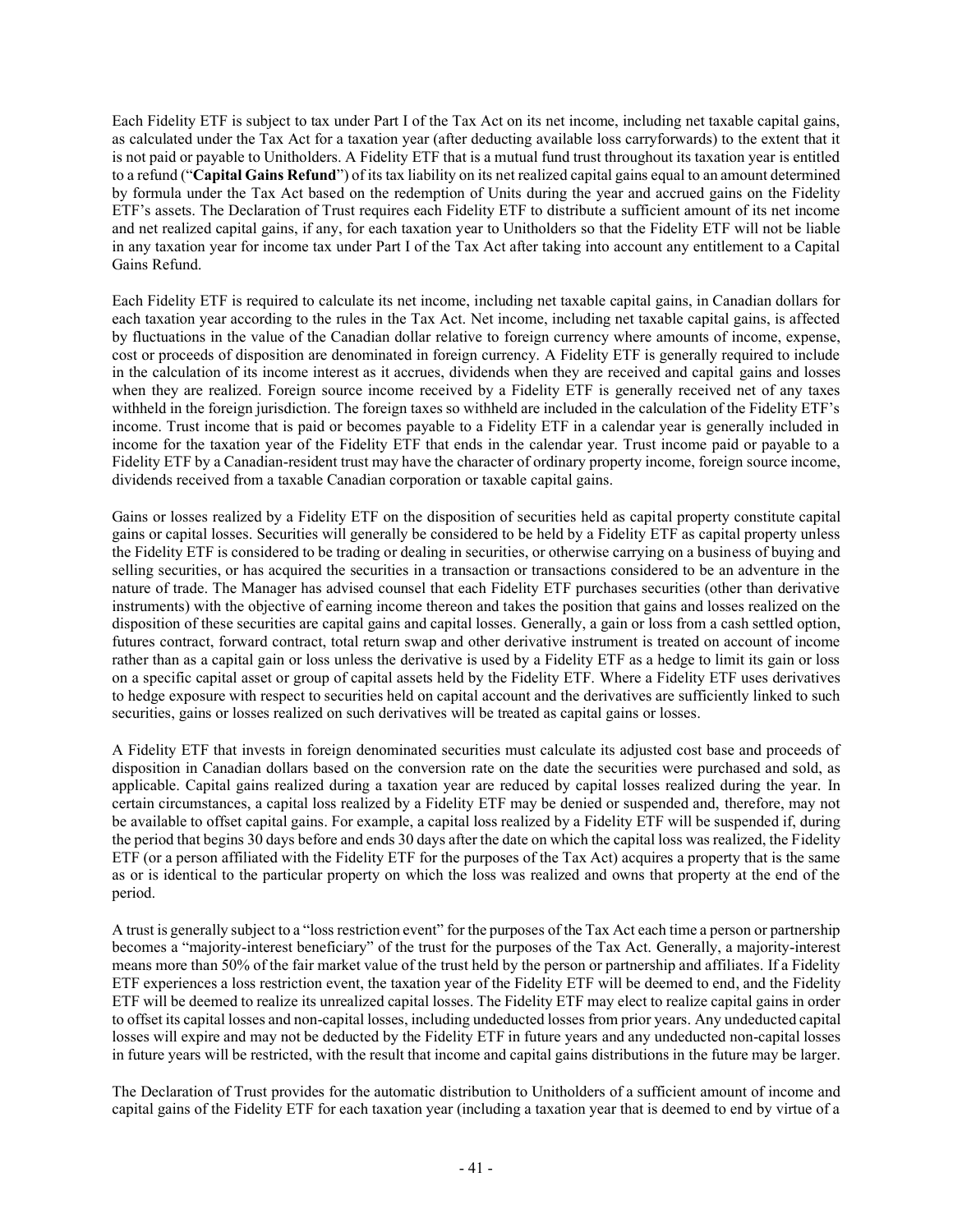loss restriction event) so that the Fidelity ETF will not be liable for ordinary income tax. The Declaration of Trust provides that any such distribution is automatically reinvested in Units of a Fidelity ETF and the Units of the Fidelity ETF are immediately consolidated to the pre-distribution NAV per Unit.

## **Taxation of Unitholders (other than Registered Plans)**

## *Distributions*

A Unitholder is required to include in computing income for tax purposes, the amount of any income and the taxable portion of any capital gains of a Fidelity ETF (including any Management Fee Distributions) that is paid or payable to the Unitholder in the year, whether such amounts are paid in cash or reinvested in additional Units. The non-taxable portion of any capital gains of a Fidelity ETF that is paid or payable to the Unitholder in the year is not included in the Unitholder's income and, provided the Fidelity ETF makes the appropriate designation on its tax return, does not reduce the adjusted cost base of the Unitholder's Units of that Fidelity ETF. Any other non-taxable distribution, such as a return of capital, reduces the Unitholder's adjusted cost base. A Unitholder is deemed to realize a capital gain to the extent that the adjusted cost base of the Unitholder's Units would otherwise become a negative amount and the adjusted cost base is nil immediately thereafter.

Each Fidelity ETF may, and is expected to designate to the extent permitted by the Tax Act, the portion of the net income of the Fidelity ETF distributed to Unitholders that may reasonably be considered to consist of: (i) taxable dividends (including eligible dividends) received or considered to be received by the Fidelity ETF on shares of taxable Canadian corporations; and (ii) net taxable capital gains realized or considered to be realized by the Fidelity ETF. Any amount so designated is deemed for tax purposes to be received or realized by Unitholders in the year as a taxable dividend and as a taxable capital gain, respectively. The dividend gross-up and tax credit treatment normally applicable to taxable dividends (including eligible dividends) paid by a taxable Canadian corporation applies to amounts designated as taxable dividends. Taxable capital gains so designated are subject to the general rules relating to the taxation of capital gains described below. In addition, a Fidelity ETF may make designations in respect of its foreign source income, if any, so that Unitholders may be able to claim a foreign tax credit (in accordance with and subject to the general limitations under the Tax Act) for foreign taxes paid (and not deducted) by the Fidelity ETF. A loss realized by a Fidelity ETF may not be allocated to and may not be treated as a loss of the Unitholders of the Fidelity ETF.

Individuals and certain trusts may be subject to an alternative minimum tax in respect of taxable dividends (including eligible dividends) received or considered to be received from taxable Canadian corporations and realized capital gains.

### *Disposition of Units*

Generally, a Unitholder realizes a capital gain (or loss) on the sale, redemption, exchange or other disposition of a Unit to the extent that the proceeds of disposition for the Unit exceed (or are less than) the total of the adjusted cost base to the Unitholder of the Unit and any reasonable costs of disposition. In general, the adjusted cost base of all Units of a particular Fidelity ETF held by the Unitholder at a particular time is the total amount paid for all Units of the Fidelity ETF currently and previously held by the Unitholder (including brokerage commissions paid and the amount of reinvested distributions) less any distributions of capital and less the adjusted cost base of any Units of the Fidelity ETF previously disposed of by the Unitholder. The adjusted cost base to a Unitholder of one Unit is the average adjusted cost base of all Units owned by the Unitholder as capital property at that time. A consolidation of Units after the reinvestment of a distribution in additional Units will not be regarded as a disposition of Units.

When a Unitholder redeems Units of a Fidelity ETF for cash or exchanges Units of a Fidelity ETF for a Basket of Securities and cash, the Fidelity ETF may distribute capital gains to the Unitholder as partial payment of the redemption or exchange price, as applicable. Any capital gains so distributed must be included in the calculation of the Unitholder's income in the manner described above. As described under "Risk Factors - Taxation Risk", as a result of recent amendments to the Tax Act, a Fidelity ETF will be denied a deduction for the portion of a capital gain of the Fidelity ETF designated to a Unitholder on a redemption or exchange of Units that is greater than the Unitholder's accrued gain on those Units, where the Unitholder's proceeds of disposition are reduced by the designation.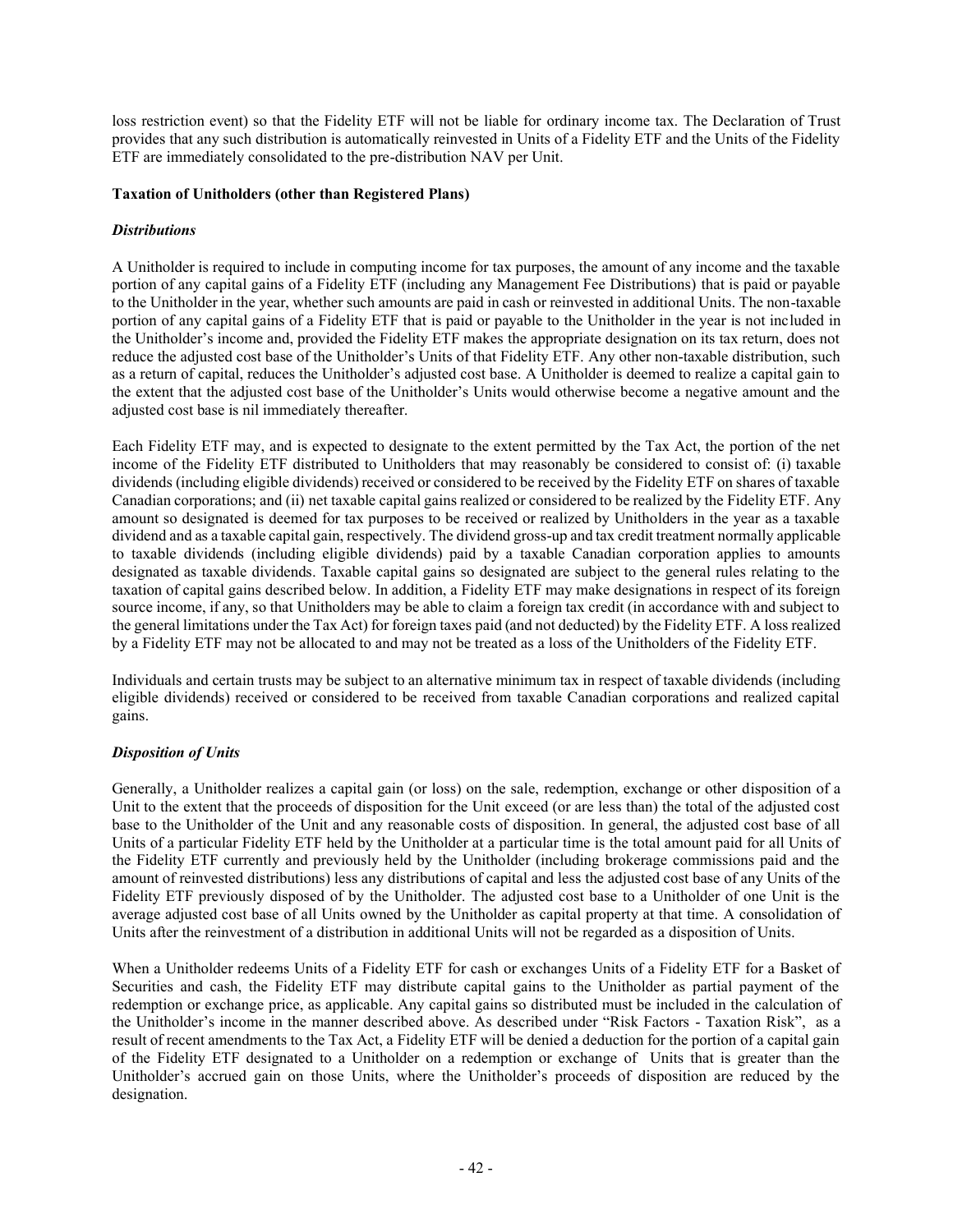A Unitholder may acquire securities *in specie* from a Fidelity ETF on the redemption of Units or on the termination of the Fidelity ETF. The cost of any securities acquired by the Unitholder from the Fidelity ETF on the redemption of the Units will generally be the fair market value of the securities at that time. Unitholders who redeem Units are advised to confirm with the Manager the details of any distributions paid at the time of redemption and the fair market value of any securities received from the Fidelity ETF, and are also advised to consult with their own tax advisers.

## *Taxation of Capital Gains and Capital Losses*

One-half of any capital gain realized by a Unitholder and the amount of any net taxable capital gains realized or considered to be realized by a Fidelity ETF and designated by the Fidelity ETF in respect of the Unitholder is included in the Unitholder's income as a taxable capital gain. One-half of a capital loss may be deducted from taxable capital gains subject to and in accordance with detailed rules in the Tax Act.

## **Taxation of Registered Plans**

A Registered Plan that holds Units of a Fidelity ETF and the planholder, annuitant or subscriber of that Registered Plan, as the case may be, will generally not be subject to tax on the value of the Units, income or capital gains distributed by the Fidelity ETF to the Registered Plan or a gain realized by the Registered Plan on the disposition of the Units (whether payment is received in cash or by reinvestment in additional Units), provided the Units are a qualified investment under the Tax Act for the Registered Plan and, in the case of Registered Plans (other than deferred profit-sharing plans), not a prohibited investment for the Registered Plan.

## **Tax Implications of the Fidelity ETFs' Distribution Policy**

A portion of the NAV of a Unit of a Fidelity ETF may reflect income and/or capital gains accrued or realized by the Fidelity ETF before the Unit was acquired by a Unitholder. The income and taxable portion of capital gains paid or payable to a Unitholder must be included in the calculation of the Unitholder's income in the manner described above, even if it relates to a period before the Unitholder owned the Units and may have been reflected in the price paid by the Unitholder for the Units. In particular, this may be the case when Units are acquired late in the year, or on or before the date on which a distribution will be paid.

### **INTERNATIONAL INFORMATION REPORTING**

Generally, Unitholders will be required to provide their dealer with information related to their citizenship and tax residence, including their tax identification number(s). If a Unitholder is identified as a U.S. citizen or a foreign (including U.S.) tax resident, or if the Unitholder fails to provide the required information and indicia of U.S. or non-Canadian status is present, details about the Unitholder and their investment in a Fidelity ETF will be reported to the CRA, unless the investment is held within a Registered Plan. The CRA will provide that information to the U.S. Internal Revenue Service ("**IRS**") (in the case of U.S. citizens or tax residents) or the relevant tax authority of any country that is a signatory of the Multilateral Competent Authority Agreement on Automatic Exchange of Financial Account Information or that has otherwise agreed to a bilateral information exchange with Canada.

The U.S. Internal Revenue Service issued a clarification to a set of existing tax rules that resulted in Canadian mutual funds (such as the Fidelity ETFs) generally being classified as corporations for U.S. tax purposes. As a result, U.S. taxpayers (including Canadian residents who are U.S. citizens) who hold Canadian mutual funds generally are subject to the Passive Foreign Investment Company ("**PFIC**") rules, including an annual requirement to report each PFIC investment, held directly or indirectly, on a separate U.S. tax form. If you are a U.S. citizen, you should consult your tax advisor about the U.S. tax rules that apply to you and the advisability of making (or refraining from making) any U.S. tax election such as a Qualified Electing Fund ("**QEF**") election.

Generally, the QEF election more closely aligns the Canadian and U.S. tax treatment of an investment in Canadian mutual funds. To assist investors who choose to make QEF elections, the Manager will make available PFIC Annual Information Statements ("**AIS**") for the Fidelity ETFs. Investors should consult their dealer or financial advisors about obtaining their AIS from the Manager.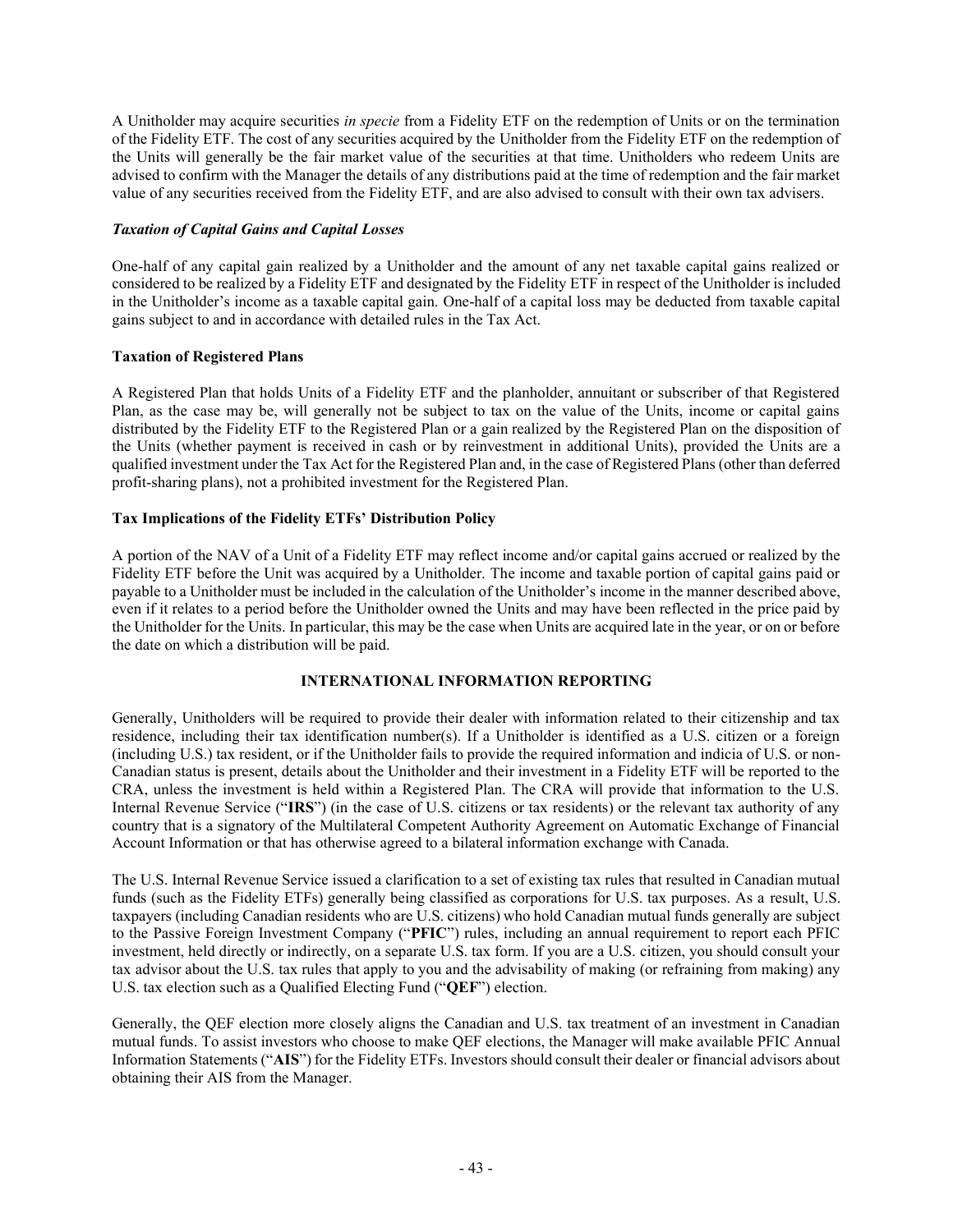### **ELIGIBILITY FOR INVESTMENT**

<span id="page-46-0"></span>In the opinion of Borden Ladner Gervais LLP, the Units of a Fidelity ETF will be a qualified investment under the Tax Act for a Registered Plan at any time that the Fidelity ETF qualifies or is deemed to qualify as a "mutual fund trust" under the Tax Act or that the Units are listed on a "designated stock exchange" within the meaning of the Tax Act, which includes the NEO Exchange.

A Unit of a Fidelity ETF that is a qualified investment under the Tax Act for a Registered Plan may nevertheless be a prohibited investment under the Tax Act for a Registered Plan (other than a deferred profit-sharing plan). Generally, the Units of a Fidelity ETF will not be a prohibited investment under the Tax Act for a Registered Plan unless the planholder, annuitant or subscriber, as the case may be (together with non-arm's length partnerships and persons, including the Registered Plan) directly or indirectly holds Units having a fair market value of 10% or more of the Fidelity ETF. However, under a safe harbour for newly established mutual funds, Units of a Fidelity ETF will not be a prohibited investment under the Tax Act for a Registered Plan at any time during the first 24 months of the Fidelity ETF's existence if the Fidelity ETF is or is deemed to be a mutual fund trust under the Tax Act and either remains in substantial compliance with the requirements of NI 81-102 or follows a reasonable policy of investment diversification throughout that period. Investors should consult their own tax advisers for advice on whether Units would be a prohibited investment for their Registered Plans.

On a distribution *in specie* from a Fidelity ETF on the redemption of Units or on the termination of the Fidelity ETF, a Registered Plan will acquire securities. The Registered Plan and the planholder, annuitant or subscriber of the Registered Plan, as the case may be, will generally not be subject to tax on the value of those securities, income received by the Registered Plan from those securities or gains realized by the Registered Plan on the disposition of those securities, provided each of those securities is a qualified investment under the Tax Act for the Registered Plan at all times that the security is held by the Registered Plan and, in the case of Registered Plans (other than deferred profit-sharing plans), not a prohibited investment for the Registered Plan. Investors should consult their own tax advisers for advice on whether or not such securities would be qualified investments and not prohibited investments for their Registered Plans.

# **ORGANIZATION AND MANAGEMENT DETAILS OF THE FIDELITY ETFS**

### **Manager of the Fidelity ETFs**

Fidelity Investments Canada ULC, a registered portfolio manager and investment fund manager, is the trustee, manager and portfolio manager of the Fidelity ETFs. The head office of the Fidelity ETFs and the Manager is located at 483 Bay Street, Suite 300, Toronto, Ontario M5G 2N7.

### *Duties and Services Provided by the Manager*

Pursuant to the Management Agreement, the Manager has been appointed as the investment fund manager of the Fidelity ETFs and has agreed to provide, or arrange for the provision of, all general management and administrative services required by each Fidelity ETF in its day-to-day operations, including bookkeeping, record-keeping and other administrative services for the Fidelity ETFs. The Manager may delegate all or some of its powers, provided that the Manager shall be fully liable to each Fidelity ETF in the event of a failure of such persons to discharge the duties of the Manager under the Management Agreement, and shall require such persons to perform their services to a standard of care that is at least as high as that imposed on the Manager under the Management Agreement.

The Manager is responsible for providing management, administrative and portfolio advisory and investment management services to the Fidelity ETFs. The Manager's duties include, without limitation,

- (i) approving the expenses of the Fidelity ETFs and the payment of expenses on behalf of the Fidelity ETFs that are the responsibility of the Fidelity ETFs;
- (ii) providing office accommodation, office facilities and personnel;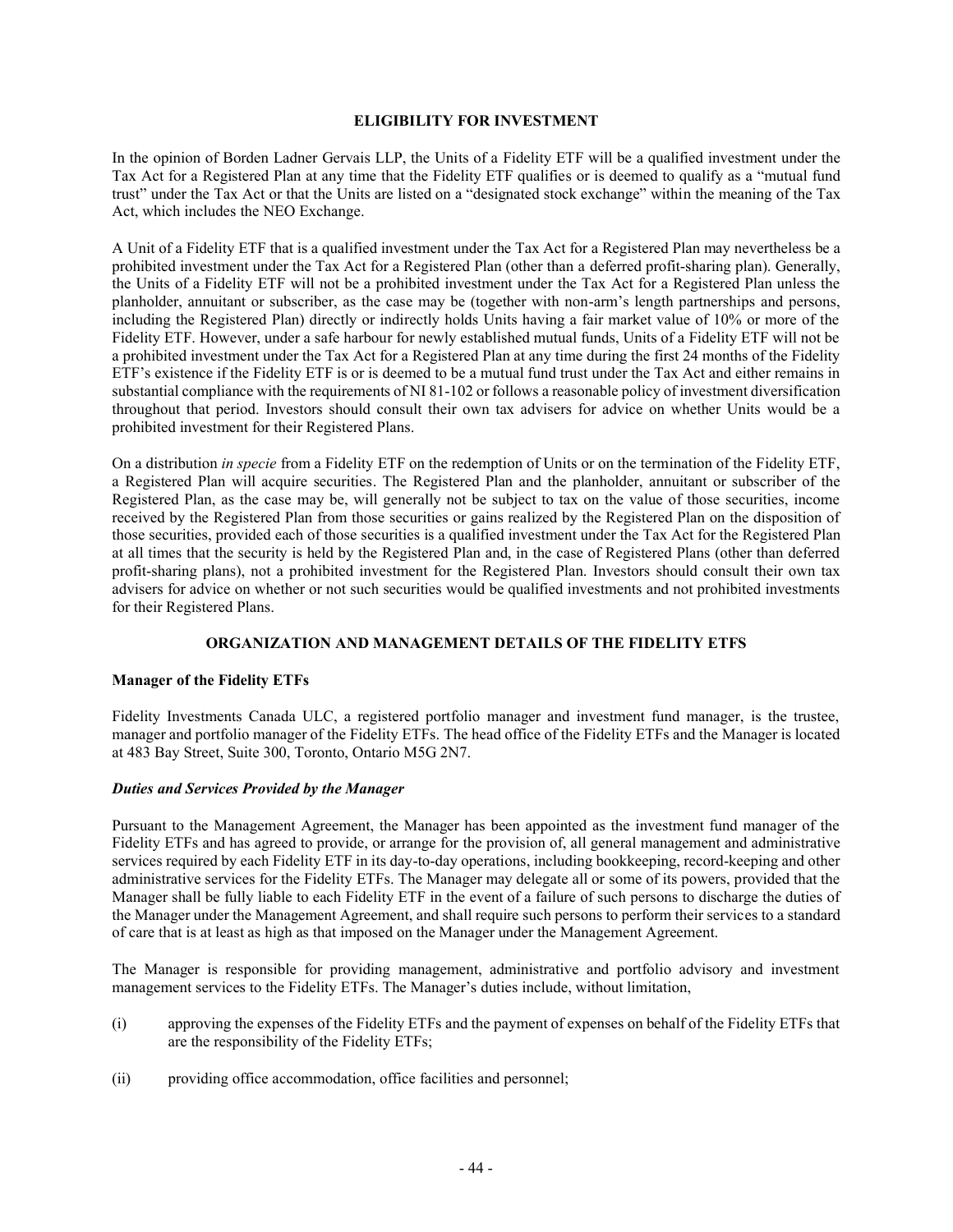- (iii) preparing financial statements and other financial and accounting information as required by the Fidelity ETFs;
- (iv) ensuring that the Fidelity ETFs comply with all securities legislation, regulations, rules, policies and guidelines applicable to the Fidelity ETFs or the Manager, including stock exchange listing requirements and stock exchange rules;
- (v) delivering or causing to be delivered, all statements, reports, notices, announcements, proxies and other documents to Unitholders, including notices of Unitholder meetings, payment of distributions and dividends, tax disclosure documents and other announcements to Unitholders;
- (vi) determining the amount of distributions to be made by the Fidelity ETFs;
- (vii) communicating with Unitholders and preparing for and holding any meetings of Unitholders as required;
- (viii) ensuring that the NAV per Unit is calculated and published;
- (ix) administering the issue, exchange and redemption of Units;
- (x) negotiating contractual agreements with third party providers of services, including the Sub-advisor, the Designated Brokers, the Dealers, the Index Provider, the Custodian, the Registrar and Transfer Agent, the Fund Administrator, the auditor, legal counsel and printers; and
- (xi) providing, or causing to be provided, all other services necessary or desirable to conduct and operate the dayto-day business of the Fidelity ETFs.

### *Details of the Management Agreement*

Pursuant to the Management Agreement, the Manager is required to exercise its powers and discharge its duties honestly, in good faith and in the best interests of the Fidelity ETFs and, in connection therewith, to exercise the degree of care, diligence and skill that a reasonably prudent person would exercise in the circumstances. The Manager will be liable to each Fidelity ETF in the event of any failure to meet this standard of care by the Manager, any associate or affiliate of the Manager or any of its or their respective directors, officers or employees, but will not otherwise be liable to the Fidelity ETF in respect of any matter.

The Management Agreement may be terminated by any of the Fidelity ETFs or by the Manager upon 60 days' prior written notice. In addition, either party may terminate the Management Agreement as a result of the insolvency or default of the other party, if the other party ceases to carry on business or if the other party commits any material breach of the Management Agreement and fails to remedy such breach within 30 days after receiving written notice requiring the same to be remedied. The Management Agreement may not be assigned by either party without consent, unless the assignment is to a company affiliated with the Manager within the meaning of the *Securities Act* (Ontario).

The Manager is entitled to fees for its services as manager under the Management Agreement as described under "**[Fees and Expenses](#page-20-0) – [Management Fee](#page-20-1)**". The Manager is indemnified by each Fidelity ETF for any legal fees, judgments and amounts paid in settlement, actually and reasonably incurred by the Manager in connection with the services provided by the Manager to a Fidelity ETF, if: (i) those fees, judgments and amounts were not incurred as a result of a breach by the Manager of the standard of care set out in the Management Agreement; and (ii) the Fidelity ETF has reasonable grounds to believe that the action or inaction that caused the payment of the fees, judgments and amounts paid in settlement was in the best interests of the Fidelity ETF.

The management services of the Manager under the Management Agreement are not exclusive and nothing in the Management Agreement prevents the Manager from providing similar services to other investment funds and other clients (whether or not their investment objectives and policies are similar to those of the Fidelity ETFs) or from engaging in other activities. See "**[Conflicts of Interest](#page-52-0)**" below.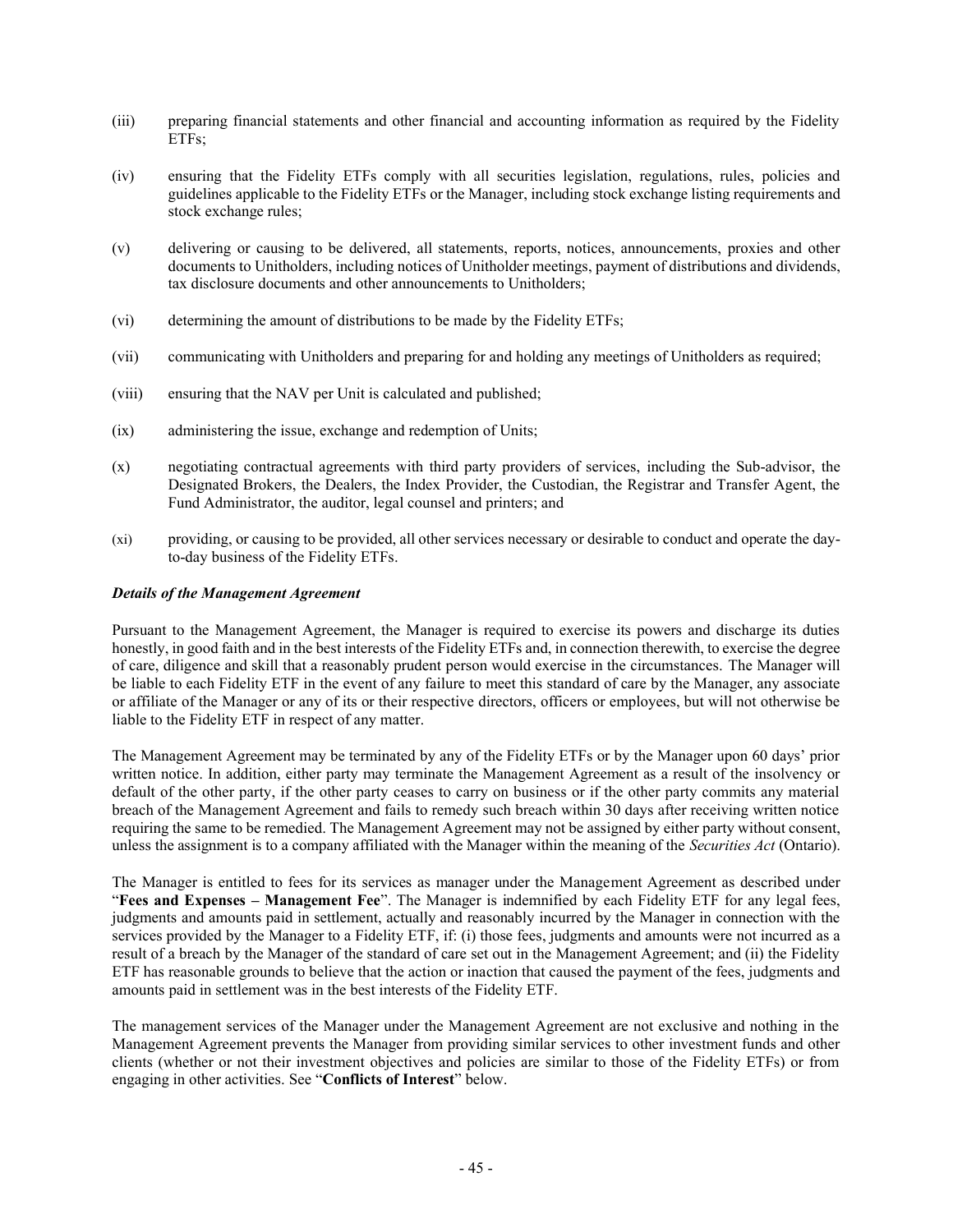# **Executive Officers and Directors of the Manager of the Fidelity ETFs**

The name and municipality of residence of each of the directors and executive officers of the Manager, and their principal occupations, are as follows:

| <b>Residence</b><br><b>Executive Vice-</b><br>Executive Vice-President, Institutional.<br>Michael Barnett<br>Toronto, Ontario<br>President, Institutional<br>Senior Vice-President, Fund Oversight, Secretary, Chief<br>Senior Vice-President.<br>W. Sian Burgess<br>Toronto, Ontario<br>Compliance Officer, Chief Privacy Officer and Chief Anti-<br>Fund Oversight,<br>Secretary, Chief<br>Money Laundering Officer.<br>Compliance Officer,<br>Chief Privacy Officer<br>and Chief Anti-Money<br>Laundering Officer<br>David Bushnell<br>Senior Vice-President,<br>Senior Vice-President, Advisor Distribution. Prior thereto,<br><b>Advisor Distribution</b><br>Senior Vice-President, Marketing and Vice President, Regional<br>East York, Ontario<br>Sales.<br>Senior Vice-President, Products and Marketing. Prior thereto,<br>Kelly Creelman<br>Senior Vice-President,<br>Coldwater, Ontario<br>Products and<br>Senior Vice-President, Products.<br>Marketing and Director<br>Peter Eccleton<br>Self-employed consultant. Prior thereto, Partner,<br>Director<br>PricewaterhouseCoopers LLP.<br>Toronto, Ontario<br>Diana Godfrey<br>Senior Vice-President,<br>Senior Vice-President, Human Resources. Prior thereto, Vice-<br>Burlington, Ontario<br>Human Resources<br>President, Human Resources.<br>John E. Hall<br>Self-employed advisor. Prior thereto, Partner, Borden Ladner<br>Director<br>Gervais LLP.<br>Mono, Ontario<br><b>Chief Investment</b><br>Chief Investment Officer.<br><b>Andrew Marchese</b><br>Officer and Director<br>Burlington, Ontario<br>Chief Financial Officer and Senior Vice-President.<br><b>Chief Financial</b><br>Philip McDowell<br>Mississauga,<br>Officer, Senior<br>Vice-President and<br>Ontario<br>Director<br>Senior Vice-President, Client Services and Chief Information<br>Cameron Murray<br>Senior Vice-President,<br>Toronto, Ontario<br>Client Services, Chief<br>Officer.<br><b>Information Officer</b><br>and Director<br>Self-employed advisor. Prior thereto, Partner,<br><b>Barry Myers</b><br>Director<br>PricewaterhouseCoopers LLP.<br>Toronto, Ontario<br>Partner and Chairman, RP Investment Advisors LP. Chair of<br><b>Andrew Pringle</b><br>Director<br>the Board of Trustees of the McMichael Canadian Art<br>Toronto, Ontario<br>Collection.<br>President and Chief Executive Officer.<br>Robert Strickland<br>President, Chief | Name and<br><b>Municipality of</b> | Position with the<br><b>Manager</b> | <b>Principal Occupation Within Preceding Five Years</b> |
|-------------------------------------------------------------------------------------------------------------------------------------------------------------------------------------------------------------------------------------------------------------------------------------------------------------------------------------------------------------------------------------------------------------------------------------------------------------------------------------------------------------------------------------------------------------------------------------------------------------------------------------------------------------------------------------------------------------------------------------------------------------------------------------------------------------------------------------------------------------------------------------------------------------------------------------------------------------------------------------------------------------------------------------------------------------------------------------------------------------------------------------------------------------------------------------------------------------------------------------------------------------------------------------------------------------------------------------------------------------------------------------------------------------------------------------------------------------------------------------------------------------------------------------------------------------------------------------------------------------------------------------------------------------------------------------------------------------------------------------------------------------------------------------------------------------------------------------------------------------------------------------------------------------------------------------------------------------------------------------------------------------------------------------------------------------------------------------------------------------------------------------------------------------------------------------------------------------------------------------------------------------------------------------------------------------------------------------------------------------------------------------------------------|------------------------------------|-------------------------------------|---------------------------------------------------------|
|                                                                                                                                                                                                                                                                                                                                                                                                                                                                                                                                                                                                                                                                                                                                                                                                                                                                                                                                                                                                                                                                                                                                                                                                                                                                                                                                                                                                                                                                                                                                                                                                                                                                                                                                                                                                                                                                                                                                                                                                                                                                                                                                                                                                                                                                                                                                                                                                       |                                    |                                     |                                                         |
|                                                                                                                                                                                                                                                                                                                                                                                                                                                                                                                                                                                                                                                                                                                                                                                                                                                                                                                                                                                                                                                                                                                                                                                                                                                                                                                                                                                                                                                                                                                                                                                                                                                                                                                                                                                                                                                                                                                                                                                                                                                                                                                                                                                                                                                                                                                                                                                                       |                                    |                                     |                                                         |
|                                                                                                                                                                                                                                                                                                                                                                                                                                                                                                                                                                                                                                                                                                                                                                                                                                                                                                                                                                                                                                                                                                                                                                                                                                                                                                                                                                                                                                                                                                                                                                                                                                                                                                                                                                                                                                                                                                                                                                                                                                                                                                                                                                                                                                                                                                                                                                                                       |                                    |                                     |                                                         |
|                                                                                                                                                                                                                                                                                                                                                                                                                                                                                                                                                                                                                                                                                                                                                                                                                                                                                                                                                                                                                                                                                                                                                                                                                                                                                                                                                                                                                                                                                                                                                                                                                                                                                                                                                                                                                                                                                                                                                                                                                                                                                                                                                                                                                                                                                                                                                                                                       |                                    |                                     |                                                         |
|                                                                                                                                                                                                                                                                                                                                                                                                                                                                                                                                                                                                                                                                                                                                                                                                                                                                                                                                                                                                                                                                                                                                                                                                                                                                                                                                                                                                                                                                                                                                                                                                                                                                                                                                                                                                                                                                                                                                                                                                                                                                                                                                                                                                                                                                                                                                                                                                       |                                    |                                     |                                                         |
|                                                                                                                                                                                                                                                                                                                                                                                                                                                                                                                                                                                                                                                                                                                                                                                                                                                                                                                                                                                                                                                                                                                                                                                                                                                                                                                                                                                                                                                                                                                                                                                                                                                                                                                                                                                                                                                                                                                                                                                                                                                                                                                                                                                                                                                                                                                                                                                                       |                                    |                                     |                                                         |
|                                                                                                                                                                                                                                                                                                                                                                                                                                                                                                                                                                                                                                                                                                                                                                                                                                                                                                                                                                                                                                                                                                                                                                                                                                                                                                                                                                                                                                                                                                                                                                                                                                                                                                                                                                                                                                                                                                                                                                                                                                                                                                                                                                                                                                                                                                                                                                                                       |                                    |                                     |                                                         |
|                                                                                                                                                                                                                                                                                                                                                                                                                                                                                                                                                                                                                                                                                                                                                                                                                                                                                                                                                                                                                                                                                                                                                                                                                                                                                                                                                                                                                                                                                                                                                                                                                                                                                                                                                                                                                                                                                                                                                                                                                                                                                                                                                                                                                                                                                                                                                                                                       |                                    |                                     |                                                         |
|                                                                                                                                                                                                                                                                                                                                                                                                                                                                                                                                                                                                                                                                                                                                                                                                                                                                                                                                                                                                                                                                                                                                                                                                                                                                                                                                                                                                                                                                                                                                                                                                                                                                                                                                                                                                                                                                                                                                                                                                                                                                                                                                                                                                                                                                                                                                                                                                       |                                    |                                     |                                                         |
|                                                                                                                                                                                                                                                                                                                                                                                                                                                                                                                                                                                                                                                                                                                                                                                                                                                                                                                                                                                                                                                                                                                                                                                                                                                                                                                                                                                                                                                                                                                                                                                                                                                                                                                                                                                                                                                                                                                                                                                                                                                                                                                                                                                                                                                                                                                                                                                                       |                                    |                                     |                                                         |
|                                                                                                                                                                                                                                                                                                                                                                                                                                                                                                                                                                                                                                                                                                                                                                                                                                                                                                                                                                                                                                                                                                                                                                                                                                                                                                                                                                                                                                                                                                                                                                                                                                                                                                                                                                                                                                                                                                                                                                                                                                                                                                                                                                                                                                                                                                                                                                                                       |                                    |                                     |                                                         |
|                                                                                                                                                                                                                                                                                                                                                                                                                                                                                                                                                                                                                                                                                                                                                                                                                                                                                                                                                                                                                                                                                                                                                                                                                                                                                                                                                                                                                                                                                                                                                                                                                                                                                                                                                                                                                                                                                                                                                                                                                                                                                                                                                                                                                                                                                                                                                                                                       |                                    |                                     |                                                         |
|                                                                                                                                                                                                                                                                                                                                                                                                                                                                                                                                                                                                                                                                                                                                                                                                                                                                                                                                                                                                                                                                                                                                                                                                                                                                                                                                                                                                                                                                                                                                                                                                                                                                                                                                                                                                                                                                                                                                                                                                                                                                                                                                                                                                                                                                                                                                                                                                       |                                    |                                     |                                                         |
|                                                                                                                                                                                                                                                                                                                                                                                                                                                                                                                                                                                                                                                                                                                                                                                                                                                                                                                                                                                                                                                                                                                                                                                                                                                                                                                                                                                                                                                                                                                                                                                                                                                                                                                                                                                                                                                                                                                                                                                                                                                                                                                                                                                                                                                                                                                                                                                                       |                                    |                                     |                                                         |
|                                                                                                                                                                                                                                                                                                                                                                                                                                                                                                                                                                                                                                                                                                                                                                                                                                                                                                                                                                                                                                                                                                                                                                                                                                                                                                                                                                                                                                                                                                                                                                                                                                                                                                                                                                                                                                                                                                                                                                                                                                                                                                                                                                                                                                                                                                                                                                                                       |                                    |                                     |                                                         |
|                                                                                                                                                                                                                                                                                                                                                                                                                                                                                                                                                                                                                                                                                                                                                                                                                                                                                                                                                                                                                                                                                                                                                                                                                                                                                                                                                                                                                                                                                                                                                                                                                                                                                                                                                                                                                                                                                                                                                                                                                                                                                                                                                                                                                                                                                                                                                                                                       |                                    |                                     |                                                         |
|                                                                                                                                                                                                                                                                                                                                                                                                                                                                                                                                                                                                                                                                                                                                                                                                                                                                                                                                                                                                                                                                                                                                                                                                                                                                                                                                                                                                                                                                                                                                                                                                                                                                                                                                                                                                                                                                                                                                                                                                                                                                                                                                                                                                                                                                                                                                                                                                       |                                    |                                     |                                                         |
|                                                                                                                                                                                                                                                                                                                                                                                                                                                                                                                                                                                                                                                                                                                                                                                                                                                                                                                                                                                                                                                                                                                                                                                                                                                                                                                                                                                                                                                                                                                                                                                                                                                                                                                                                                                                                                                                                                                                                                                                                                                                                                                                                                                                                                                                                                                                                                                                       |                                    |                                     |                                                         |
|                                                                                                                                                                                                                                                                                                                                                                                                                                                                                                                                                                                                                                                                                                                                                                                                                                                                                                                                                                                                                                                                                                                                                                                                                                                                                                                                                                                                                                                                                                                                                                                                                                                                                                                                                                                                                                                                                                                                                                                                                                                                                                                                                                                                                                                                                                                                                                                                       |                                    |                                     |                                                         |
|                                                                                                                                                                                                                                                                                                                                                                                                                                                                                                                                                                                                                                                                                                                                                                                                                                                                                                                                                                                                                                                                                                                                                                                                                                                                                                                                                                                                                                                                                                                                                                                                                                                                                                                                                                                                                                                                                                                                                                                                                                                                                                                                                                                                                                                                                                                                                                                                       |                                    |                                     |                                                         |
|                                                                                                                                                                                                                                                                                                                                                                                                                                                                                                                                                                                                                                                                                                                                                                                                                                                                                                                                                                                                                                                                                                                                                                                                                                                                                                                                                                                                                                                                                                                                                                                                                                                                                                                                                                                                                                                                                                                                                                                                                                                                                                                                                                                                                                                                                                                                                                                                       |                                    |                                     |                                                         |
|                                                                                                                                                                                                                                                                                                                                                                                                                                                                                                                                                                                                                                                                                                                                                                                                                                                                                                                                                                                                                                                                                                                                                                                                                                                                                                                                                                                                                                                                                                                                                                                                                                                                                                                                                                                                                                                                                                                                                                                                                                                                                                                                                                                                                                                                                                                                                                                                       |                                    |                                     |                                                         |
|                                                                                                                                                                                                                                                                                                                                                                                                                                                                                                                                                                                                                                                                                                                                                                                                                                                                                                                                                                                                                                                                                                                                                                                                                                                                                                                                                                                                                                                                                                                                                                                                                                                                                                                                                                                                                                                                                                                                                                                                                                                                                                                                                                                                                                                                                                                                                                                                       |                                    |                                     |                                                         |
|                                                                                                                                                                                                                                                                                                                                                                                                                                                                                                                                                                                                                                                                                                                                                                                                                                                                                                                                                                                                                                                                                                                                                                                                                                                                                                                                                                                                                                                                                                                                                                                                                                                                                                                                                                                                                                                                                                                                                                                                                                                                                                                                                                                                                                                                                                                                                                                                       |                                    |                                     |                                                         |
|                                                                                                                                                                                                                                                                                                                                                                                                                                                                                                                                                                                                                                                                                                                                                                                                                                                                                                                                                                                                                                                                                                                                                                                                                                                                                                                                                                                                                                                                                                                                                                                                                                                                                                                                                                                                                                                                                                                                                                                                                                                                                                                                                                                                                                                                                                                                                                                                       |                                    |                                     |                                                         |
|                                                                                                                                                                                                                                                                                                                                                                                                                                                                                                                                                                                                                                                                                                                                                                                                                                                                                                                                                                                                                                                                                                                                                                                                                                                                                                                                                                                                                                                                                                                                                                                                                                                                                                                                                                                                                                                                                                                                                                                                                                                                                                                                                                                                                                                                                                                                                                                                       |                                    |                                     |                                                         |
|                                                                                                                                                                                                                                                                                                                                                                                                                                                                                                                                                                                                                                                                                                                                                                                                                                                                                                                                                                                                                                                                                                                                                                                                                                                                                                                                                                                                                                                                                                                                                                                                                                                                                                                                                                                                                                                                                                                                                                                                                                                                                                                                                                                                                                                                                                                                                                                                       |                                    |                                     |                                                         |
|                                                                                                                                                                                                                                                                                                                                                                                                                                                                                                                                                                                                                                                                                                                                                                                                                                                                                                                                                                                                                                                                                                                                                                                                                                                                                                                                                                                                                                                                                                                                                                                                                                                                                                                                                                                                                                                                                                                                                                                                                                                                                                                                                                                                                                                                                                                                                                                                       |                                    |                                     |                                                         |
|                                                                                                                                                                                                                                                                                                                                                                                                                                                                                                                                                                                                                                                                                                                                                                                                                                                                                                                                                                                                                                                                                                                                                                                                                                                                                                                                                                                                                                                                                                                                                                                                                                                                                                                                                                                                                                                                                                                                                                                                                                                                                                                                                                                                                                                                                                                                                                                                       |                                    |                                     |                                                         |
|                                                                                                                                                                                                                                                                                                                                                                                                                                                                                                                                                                                                                                                                                                                                                                                                                                                                                                                                                                                                                                                                                                                                                                                                                                                                                                                                                                                                                                                                                                                                                                                                                                                                                                                                                                                                                                                                                                                                                                                                                                                                                                                                                                                                                                                                                                                                                                                                       |                                    |                                     |                                                         |
|                                                                                                                                                                                                                                                                                                                                                                                                                                                                                                                                                                                                                                                                                                                                                                                                                                                                                                                                                                                                                                                                                                                                                                                                                                                                                                                                                                                                                                                                                                                                                                                                                                                                                                                                                                                                                                                                                                                                                                                                                                                                                                                                                                                                                                                                                                                                                                                                       |                                    |                                     |                                                         |
|                                                                                                                                                                                                                                                                                                                                                                                                                                                                                                                                                                                                                                                                                                                                                                                                                                                                                                                                                                                                                                                                                                                                                                                                                                                                                                                                                                                                                                                                                                                                                                                                                                                                                                                                                                                                                                                                                                                                                                                                                                                                                                                                                                                                                                                                                                                                                                                                       |                                    |                                     |                                                         |
|                                                                                                                                                                                                                                                                                                                                                                                                                                                                                                                                                                                                                                                                                                                                                                                                                                                                                                                                                                                                                                                                                                                                                                                                                                                                                                                                                                                                                                                                                                                                                                                                                                                                                                                                                                                                                                                                                                                                                                                                                                                                                                                                                                                                                                                                                                                                                                                                       |                                    |                                     |                                                         |
|                                                                                                                                                                                                                                                                                                                                                                                                                                                                                                                                                                                                                                                                                                                                                                                                                                                                                                                                                                                                                                                                                                                                                                                                                                                                                                                                                                                                                                                                                                                                                                                                                                                                                                                                                                                                                                                                                                                                                                                                                                                                                                                                                                                                                                                                                                                                                                                                       |                                    |                                     |                                                         |
|                                                                                                                                                                                                                                                                                                                                                                                                                                                                                                                                                                                                                                                                                                                                                                                                                                                                                                                                                                                                                                                                                                                                                                                                                                                                                                                                                                                                                                                                                                                                                                                                                                                                                                                                                                                                                                                                                                                                                                                                                                                                                                                                                                                                                                                                                                                                                                                                       |                                    |                                     |                                                         |
|                                                                                                                                                                                                                                                                                                                                                                                                                                                                                                                                                                                                                                                                                                                                                                                                                                                                                                                                                                                                                                                                                                                                                                                                                                                                                                                                                                                                                                                                                                                                                                                                                                                                                                                                                                                                                                                                                                                                                                                                                                                                                                                                                                                                                                                                                                                                                                                                       |                                    |                                     |                                                         |
|                                                                                                                                                                                                                                                                                                                                                                                                                                                                                                                                                                                                                                                                                                                                                                                                                                                                                                                                                                                                                                                                                                                                                                                                                                                                                                                                                                                                                                                                                                                                                                                                                                                                                                                                                                                                                                                                                                                                                                                                                                                                                                                                                                                                                                                                                                                                                                                                       |                                    |                                     |                                                         |
| Executive Officer,<br>Toronto, Ontario                                                                                                                                                                                                                                                                                                                                                                                                                                                                                                                                                                                                                                                                                                                                                                                                                                                                                                                                                                                                                                                                                                                                                                                                                                                                                                                                                                                                                                                                                                                                                                                                                                                                                                                                                                                                                                                                                                                                                                                                                                                                                                                                                                                                                                                                                                                                                                |                                    |                                     |                                                         |
| <b>Ultimate Designated</b>                                                                                                                                                                                                                                                                                                                                                                                                                                                                                                                                                                                                                                                                                                                                                                                                                                                                                                                                                                                                                                                                                                                                                                                                                                                                                                                                                                                                                                                                                                                                                                                                                                                                                                                                                                                                                                                                                                                                                                                                                                                                                                                                                                                                                                                                                                                                                                            |                                    |                                     |                                                         |
| Person and Director<br>Don Wilkinson                                                                                                                                                                                                                                                                                                                                                                                                                                                                                                                                                                                                                                                                                                                                                                                                                                                                                                                                                                                                                                                                                                                                                                                                                                                                                                                                                                                                                                                                                                                                                                                                                                                                                                                                                                                                                                                                                                                                                                                                                                                                                                                                                                                                                                                                                                                                                                  |                                    |                                     |                                                         |
| Self-employed advisor. Prior thereto, Partner, Deloitte Canada.<br>Director<br>Mississauga,                                                                                                                                                                                                                                                                                                                                                                                                                                                                                                                                                                                                                                                                                                                                                                                                                                                                                                                                                                                                                                                                                                                                                                                                                                                                                                                                                                                                                                                                                                                                                                                                                                                                                                                                                                                                                                                                                                                                                                                                                                                                                                                                                                                                                                                                                                           |                                    |                                     |                                                         |
| Ontario                                                                                                                                                                                                                                                                                                                                                                                                                                                                                                                                                                                                                                                                                                                                                                                                                                                                                                                                                                                                                                                                                                                                                                                                                                                                                                                                                                                                                                                                                                                                                                                                                                                                                                                                                                                                                                                                                                                                                                                                                                                                                                                                                                                                                                                                                                                                                                                               |                                    |                                     |                                                         |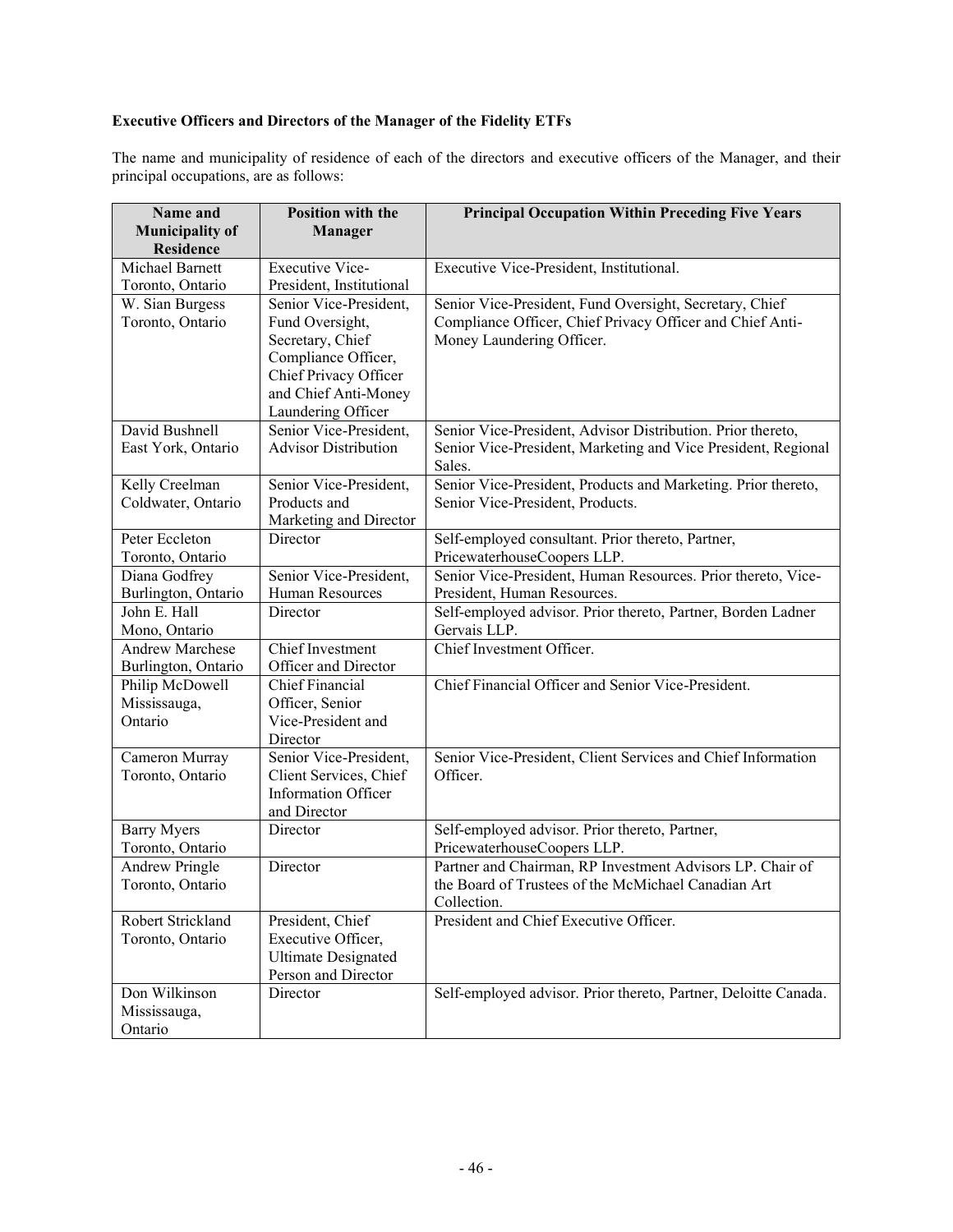## **Portfolio Manager**

Fidelity Investments Canada ULC, a registered portfolio manager, is the portfolio manager of the Fidelity ETFs. Under the Management Agreement, the Portfolio Manager is responsible for providing portfolio advisory and investment management services to the Fidelity ETFs and has the authority to engage the services of sub-advisors in connection with any investment advice and/or portfolio management services required by the Fidelity ETFs. The Portfolio Manager has engaged the services of Geode as sub-advisor of the Fidelity ETFs.

### **Sub-advisor**

## *Geode*

Geode Capital Management, LLC has been retained by the Portfolio Manager pursuant to the Geode Sub-advisory Agreement to provide all portfolio management services to the Fidelity ETFs.

Geode is a registered investment adviser in the United States with offices based in Boston, Massachusetts.

The individuals at Geode principally responsible for providing advice to each of the Fidelity ETFs managed by Geode are as follows:

| <b>Name and Title</b>                                  | <b>Fidelity ETF</b>       | <b>With Geode</b> | <b>Principal Occupation Within</b>                                                                                                                                                                                                                   |
|--------------------------------------------------------|---------------------------|-------------------|------------------------------------------------------------------------------------------------------------------------------------------------------------------------------------------------------------------------------------------------------|
|                                                        |                           | <b>Since</b>      | <b>Preceding Five Years</b>                                                                                                                                                                                                                          |
| Louis Bottari<br><b>BS</b><br>(co-lead<br>manager)     | Each of the Fidelity ETFs | 2008              | Since joining Geode in 2008,<br>Mr. Bottari has worked as an<br>Assistant Portfolio Manager,<br>Portfolio Manager and Senior<br>Portfolio Manager.                                                                                                   |
| Deane<br>Gyllenhaal<br>BS, MBA<br>(co-lead<br>Manager) | Each of the Fidelity ETFs | 2014              | Since joining Geode in 2014,<br>Mr. Gyllenhaal has worked as a<br>Senior Portfolio Manager. Prior<br>joining<br>Geode,<br>Mr.<br>to<br>Gyllenhaal was<br>Senior<br>a<br>Portfolio Manager at Hartford<br>Investment Management from<br>2006 to 2014. |
| Dan Glenn<br>BS, MBA<br>(co-lead<br>manager)           | Each of the Fidelity ETFs | 2018              | Since joining Geode in 2018,<br>Mr. Glenn has worked as a<br>Portfolio Manager. Prior to<br>joining Geode, Mr. Glenn was<br>an Associate Portfolio Manager<br>at ProShares from 2009 to<br>2018.                                                     |
| Payal Gupta<br>BS, MBA<br>(co-lead<br>manager)         | Each of the Fidelity ETFs | 2019              | Since joining Geode in 2019,<br>Ms. Gupta has worked as a<br>Portfolio Manager. Prior to<br>joining Geode, Ms. Gupta was<br>a Senior Portfolio Manager at<br>SSGA from 2005 to 2019.                                                                 |
| Peter Matthew<br><b>BS</b><br>(co-lead<br>manager)     | Each of the Fidelity ETFs | 2007              | Since joining Geode in 2007,<br>Mr. Matthew has worked as a<br>Senior Operations Associate,<br>Portfolio Manager Assistant,<br>Assistant Portfolio Manager<br>and Portfolio Manager.                                                                 |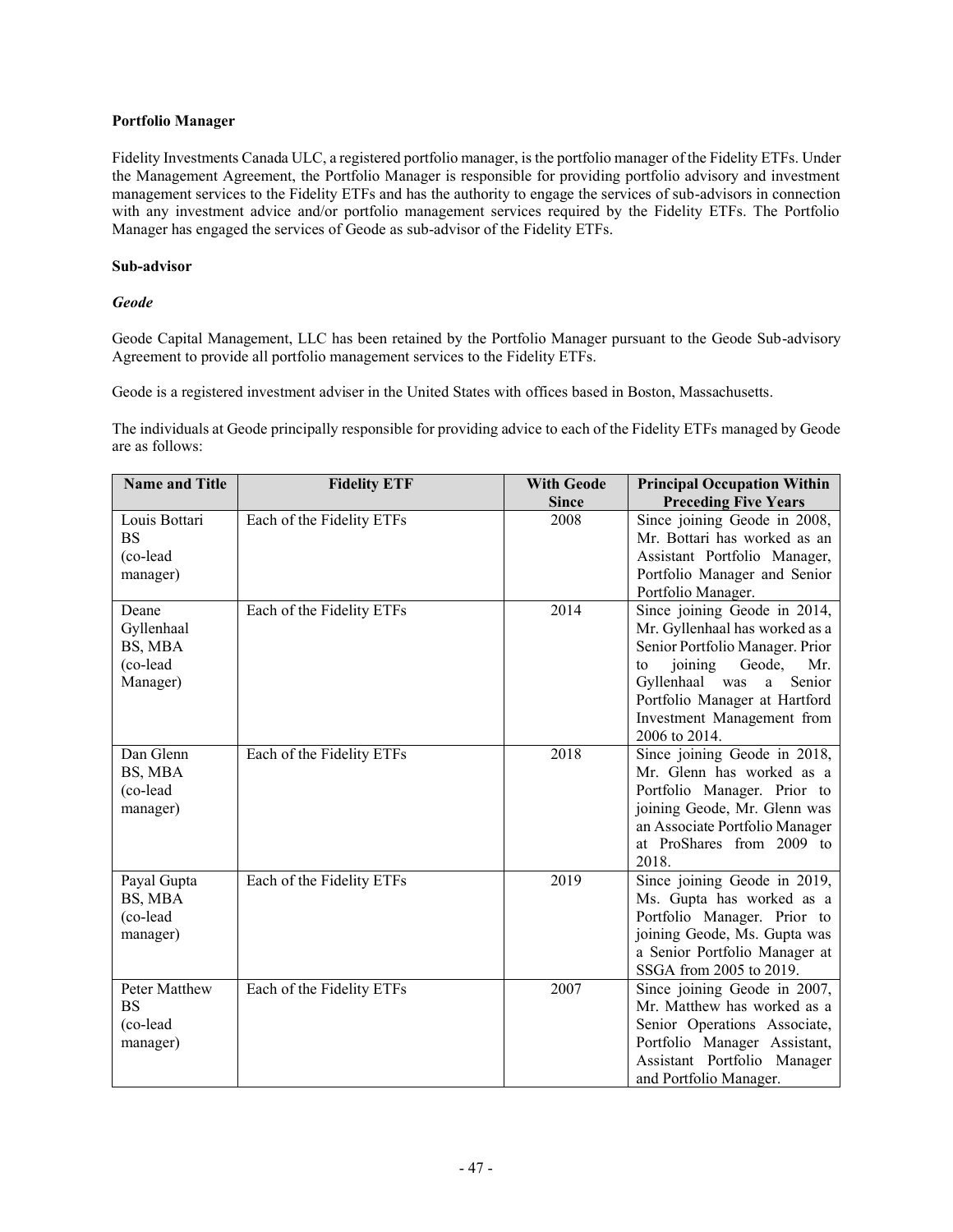| <b>Name and Title</b>                                  | <b>Fidelity ETF</b>       | <b>With Geode</b><br><b>Since</b> | <b>Principal Occupation Within</b><br><b>Preceding Five Years</b>                                                                                                                                                                                                                                                                                                            |
|--------------------------------------------------------|---------------------------|-----------------------------------|------------------------------------------------------------------------------------------------------------------------------------------------------------------------------------------------------------------------------------------------------------------------------------------------------------------------------------------------------------------------------|
| Thomas O'Brien<br>BS, MBA, CFA<br>(co-lead<br>manager) | Each of the Fidelity ETFs | 2019                              | Since joining Geode in 2019,<br>Mr. O'Brien has worked as a<br>Portfolio Manager. Prior to<br>joining Geode, Mr. O'Brien<br>was a Senior Global Equity<br>Portfolio Manager at The<br>Northern Trust from 2004 to<br>2019.                                                                                                                                                   |
| Robert Regan<br>BS, MS<br>(co-lead<br>manager)         | Each of the Fidelity ETFs | 2016                              | Since joining Geode in 2016,<br>Mr. Regan has worked as a<br>Portfolio Manager. Prior to<br>joining Geode, Mr. Regan was<br>Senior<br>Implementation<br>Portfolio Manager at SSGA<br>from 2008 to 2016.                                                                                                                                                                      |
| Navid Sohrabi<br>BA, MFE, CFA<br>(co-lead<br>manager)  | Each of the Fidelity ETFs | 2019                              | Since joining Geode in 2019,<br>Mr. Sohrabi has worked as a<br>Portfolio Manager. Prior to<br>joining Geode, Mr. Sohrabi<br>Index<br>Portfolio<br>was<br>an<br>and<br>Manager<br>Ouantitative<br>Strategist at DWS Group from<br>2015 to 2019. Prior to DWS<br>Group, Mr. Sohrabi was a<br>Derivatives Trader and Analyst<br>at Analytic Investors LLC from<br>2013 to 2015. |
| Chris Toth<br>BS, CFA<br>(co-lead<br>manager)          | Each of the Fidelity ETFs | 2019                              | Since joining Geode in 2019,<br>Mr. Toth has worked as a<br>Portfolio Manager. Prior to<br>joining Geode, Mr. Toth was a<br>portfolio manager and trader at<br>Proteus Capital from 2013 to<br>2018.                                                                                                                                                                         |
| <b>Josh Posner</b><br>BS, CFA<br>(co-lead<br>manager)  | Each of the Fidelity ETFs | 2020                              | Since joining Geode in 2020,<br>Mr. Posner has worked as a<br>Portfolio Manager. Mr. Posner<br>an assistant portfolio<br>was<br>manager and equity trader at<br>Vanguard, LLC from 2016 to<br>2020, and held various roles at<br>Vanguard since 2006.                                                                                                                        |

### *Details of the Sub-advisory Agreement*

### *Geode Sub-advisory Agreement*

Under the terms of the Geode Sub-advisory Agreement, Geode is responsible for providing all portfolio management services in respect of each Fidelity ETF, other than in respect of currency hedging activities, as applicable, and for ensuring that the trading and investment activities of each Fidelity ETF are in compliance with each Fidelity ETF's investment objective, strategies and restrictions. In connection with its services, Geode identifies and makes all dayto-day investment decisions relating to the securities to be held by the Fidelity ETFs, including the securities to be included in each Basket of Securities and, to the extent necessary, executes portfolio transactions.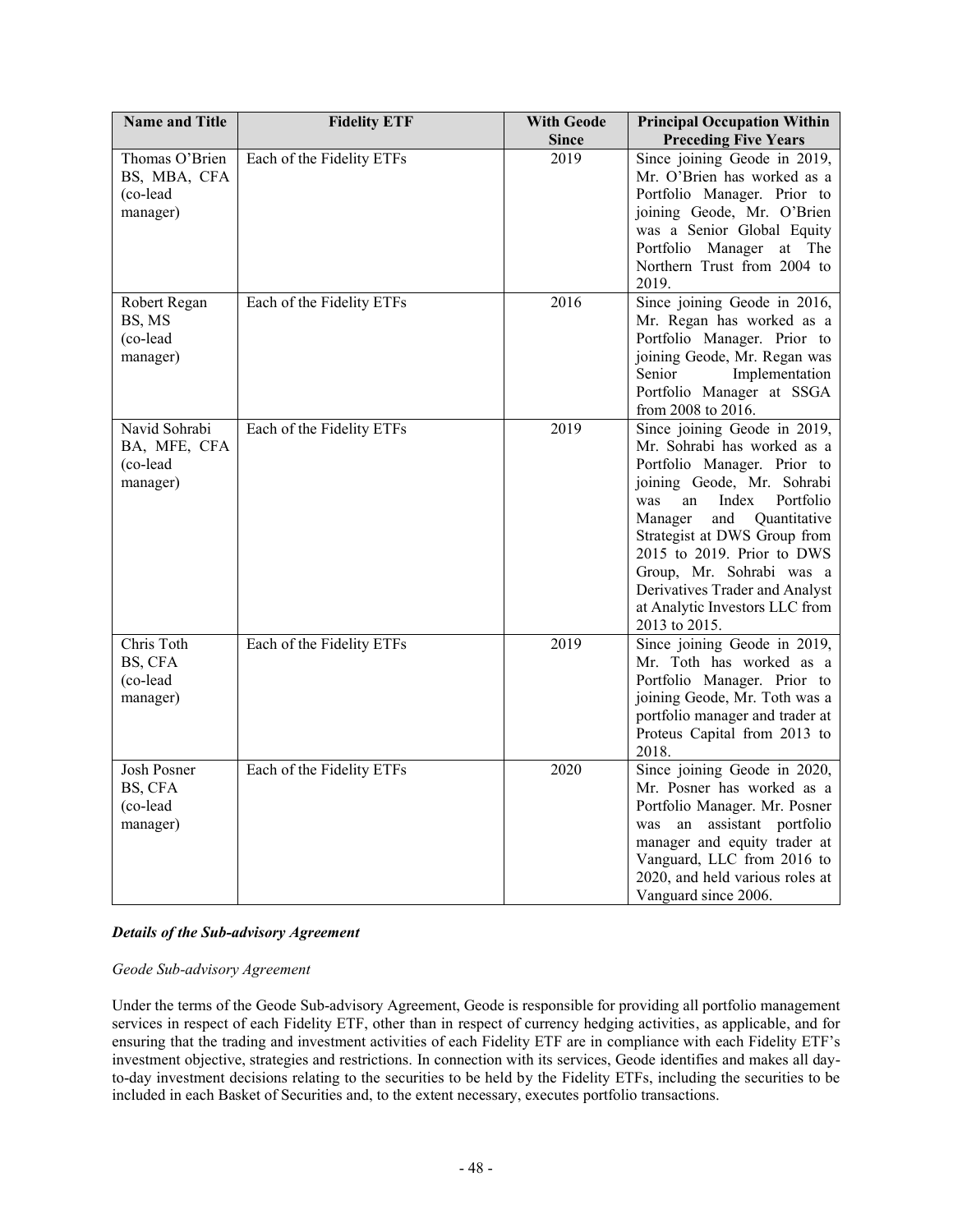Geode is required to exercise its powers and discharge its duties honestly, in good faith and in the best interests of each of the Fidelity ETFs with a view to meeting the investment objectives of each of the Fidelity ETFs and, in connection therewith, to exercise the degree of care, diligence and skill that a reasonably prudent person would exercise in comparable circumstances. The Geode Sub-advisory Agreement provides that, so long as Geode has met its standard of care, it will not be liable for any loss, damage or expense from or relating to the adoption or implementation of any investment program or policy, the purchase, sale or retention of any portfolio investment in the Fidelity ETF or any error of judgment or other performance or non-performance by Geode of its duties. Geode will incur liability, however, in cases of bad faith, fraud or gross negligence in the performance of its duties, failure to meet its standard of care, diligence and skill as prescribed in the Geode Sub-advisory Agreement or any reckless disregard by Geode of its obligations and duties under the Geode Sub-advisory Agreement.

Either Geode or the Portfolio Manager may terminate the Geode Sub-advisory Agreement at any time without penalty on 90 days' prior written notice. In addition, either party may terminate the Geode Sub-advisory Agreement immediately: (i) in the event of a material breach of the Geode Sub-advisory Agreement that has or could have an adverse impact on the reputation of the non-breaching party; (ii) in the event of a material breach of the Geode Subadvisory Agreement that has not been rectified by the party that has breached the Geode Sub-advisory Agreement within 30 days of being provided with notice of such breach by the non-breaching party; or (iii) if the other party becomes bankrupt or insolvent.

### **Brokerage Arrangements**

Decisions as to the purchase and sale of portfolio securities and decisions as to the execution of all portfolio transactions, including selection of market, dealer or broker, and the negotiation, where applicable, of commissions, are made by the relevant Sub-advisor.

In selecting brokers, many factors are considered in the context of a particular trade and in regard to the applicable Sub-advisor's overall responsibilities with respect to the Fidelity ETFs and to other investment accounts the Subadvisor manages. Factors deemed relevant may include the following: (i) price; (ii) size and type of the transaction; (iii) reasonableness of compensation to be paid; (iv) speed and certainty of trade executions, including the broker's willingness to commit capital; (v) nature of markets on which the security is to be purchased or sold; (vi) the availability of liquidity in the security; (vii) reliability of a market center or broker; (viii) overall trading relationship with the broker; (ix) assessment of whether and how closely the broker will likely follow instructions; (x) degree of anonymity that a particular broker or market can provide; (xi) the potential for avoiding market impact; (xii) the execution services rendered on a continuing basis; (xiii) the execution efficiency, settlement capability and financial condition of the firm; (xiv) arrangements for payment of fund expenses, if applicable; and (xv) the provision of additional brokerage and research products and services, if applicable. Notwithstanding the factors listed above, in effecting portfolio transactions, overall service and prompt execution of orders on favourable terms are of primary consideration.

Portfolio transactions may be executed with brokers who provide research services to assist a Sub-advisor with its investment management responsibilities. Such services include reports and analysis that are used to assist with investment decisions in the following subject areas: economic, industry, company, municipal, sovereign, legal or political research reports, market colour commentary, company meeting facilitation, compilation of securities prices, earnings, dividends and similar data, quotation services, data, information and other services, analytical computer software and services and investment recommendations.

Each Sub-advisor has established procedures to assist it in making a good faith determination that its clients, including the applicable Fidelity ETFs, receive a reasonable benefit considering the value of research goods and services and the amount of brokerage commissions paid.

A Sub-advisor may enter into commission sharing arrangements ("**CSA**") whereby the applicable Fidelity ETFs pay a bundled commission into a CSA account maintained by the broker for order execution and research goods and services. The Sub-advisor directs the broker to use the CSA account to pay for research goods and services. Research goods and services must be used to assist with investment or trading decisions or with effecting securities transactions. The research goods and services that are purchased through CSAs generally support broad categories of investment mandates. In order to ensure that the Fidelity ETFs are receiving reasonable benefit from CSAs, each Sub-advisor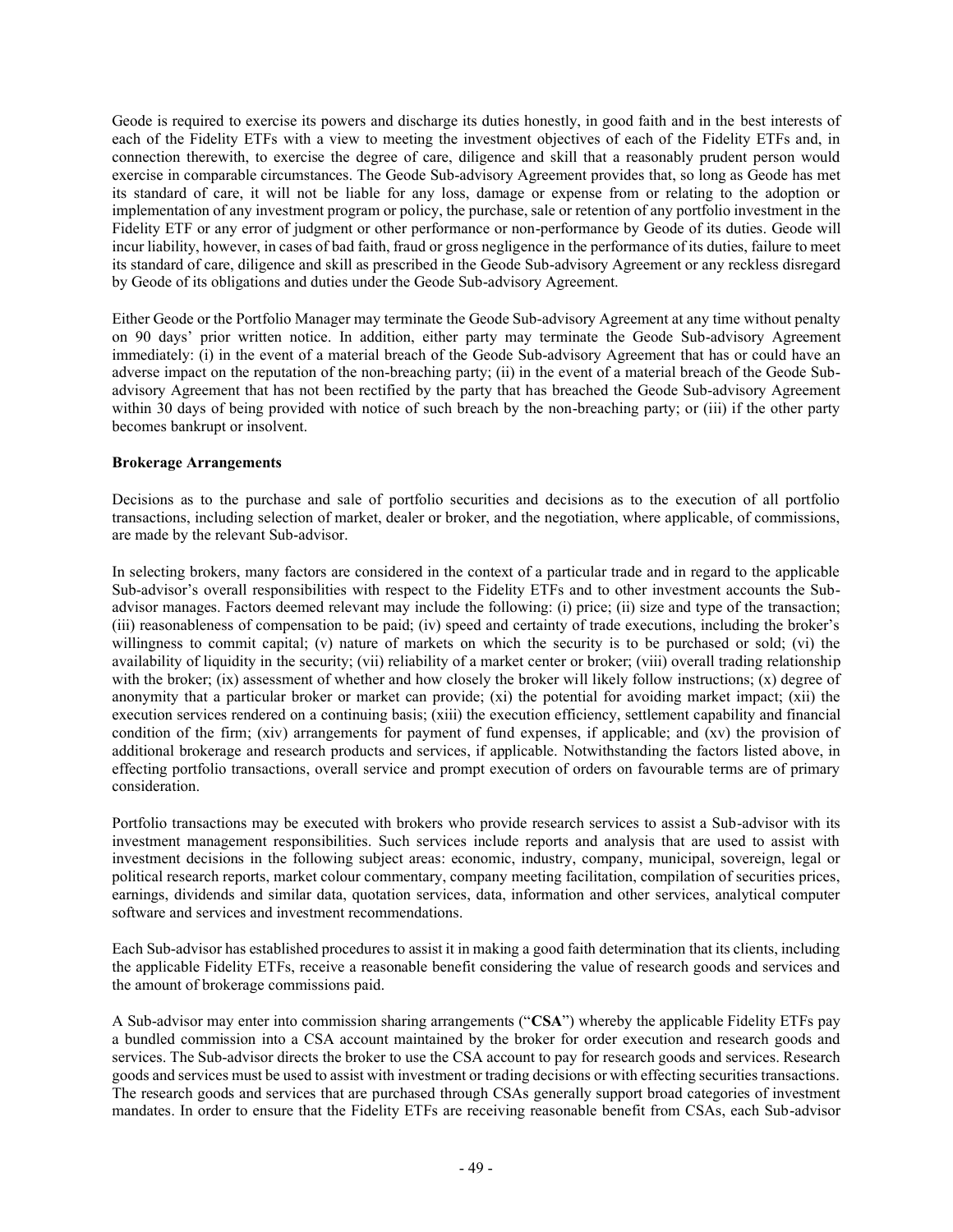uses an annual budget process to ensure that: (i) only eligible research goods and services are purchased; (ii) such research goods and services add value to the Sub-advisor's quantitative or qualitative reviews and are not duplicated by other goods or services; (iii) the cost of such research goods and services are reasonable given the nature of the investment mandates, the availability of alternative services and the extent to which the research good or service is used; and (iv) the research good or service is paid for by the Fidelity ETFs which will benefit from the research goods and services.

A Sub-advisor may place trades with certain affiliated brokers, and in doing so determine that their trade execution capabilities and costs are comparable to those of non-affiliated, qualified brokerage firms. In addition, a Sub-advisor may place trades with brokers that use affiliated companies as a clearing agent. With respect to client trades that are executed by affiliates, the Sub-advisor seeks to ensure that the trade execution obtained is comparable to that of unaffiliated brokers and that the continued use of such affiliate is appropriate.

Where brokerage transactions involving client brokerage commissions of the Fidelity ETFs have been or might be directed to a broker in return for the provision of any good or service by the broker or a third party, other than order execution, the names of such dealers or third parties will be provided upon request by contacting Fidelity at 1-800- 263-4077 or via email at cs.english@fidelity.ca (for assistance in English) or sc.francais@fidelity.ca (for assistance in French).

Investment decisions for each Fidelity ETF are made independently from those of other funds or investment accounts, including proprietary accounts advised by a Sub-advisor. The same security is often held in the portfolio of more than one of these funds or investment accounts. Simultaneous transactions are inevitable when several funds and investment accounts are managed by the same sub-advisor, particularly when the same security is suitable for the investment objective of more than one fund or investment account. Each Sub-advisor has established allocation policies for its various funds and investment accounts to ensure allocations are appropriate given its clients' differing investment objectives and other considerations.

## <span id="page-52-0"></span>**Conflicts of Interest**

The management services of the Manager under the Management Agreement are not exclusive and nothing in the Management Agreement prevents the Manager from providing similar management services to other investment funds and other clients (whether or not their investment objectives and policies are similar to those of the Fidelity ETFs) or from engaging in other activities. The portfolio management services of each Sub-advisor under the applicable Subadvisory Agreement are not exclusive and nothing in the Sub-advisory Agreement prevents the Sub-advisor from providing similar portfolio management services to other investment funds and other clients (whether or not their investment objectives and policies are similar to those of the Fidelity ETFs) or from engaging in other activities.

Directors and officers of the Manager and of the Sub-advisor must obtain the prior approval of the Manager or the applicable Sub-advisor, as the case may be, in order to engage in any outside business activities. One of the activities that requires approval is acting as a director or officer of another company (an "**Issuer**"). A Fidelity ETF may purchase securities of an Issuer if this transaction is permitted by law and the Manager or the applicable Sub-advisor, as the case may be, has approved this transaction. This approval will be given only if the Manager is satisfied that there has been proper resolution of any potential conflicts of interest.

No Designated Broker or Dealer has been involved in the preparation of this prospectus or has performed any review of the contents of this prospectus and, as such, the Designated Brokers and the Dealers do not perform many of the usual underwriting activities in connection with the distribution by the Fidelity ETFs of their Units under this prospectus. Units of a Fidelity ETF do not represent an interest or an obligation of any Designated Broker, any Dealer or any affiliate thereof and a Unitholder does not have any recourse against any such parties in respect of amounts payable by a Fidelity ETF to such Designated Brokers or Dealers.

One or more registered dealers act or may act as a Designated Broker, a Dealer and/or a market maker. These relationships may create actual or perceived conflicts of interest that Unitholders should consider in relation to an investment in a Fidelity ETF. In particular, by virtue of these relationships, these registered dealers may profit from the sale and trading of Units. The Designated Broker, as market maker of a Fidelity ETF in the secondary market, may therefore have economic interests that differ from, and may be adverse to, those of Unitholders. Any such registered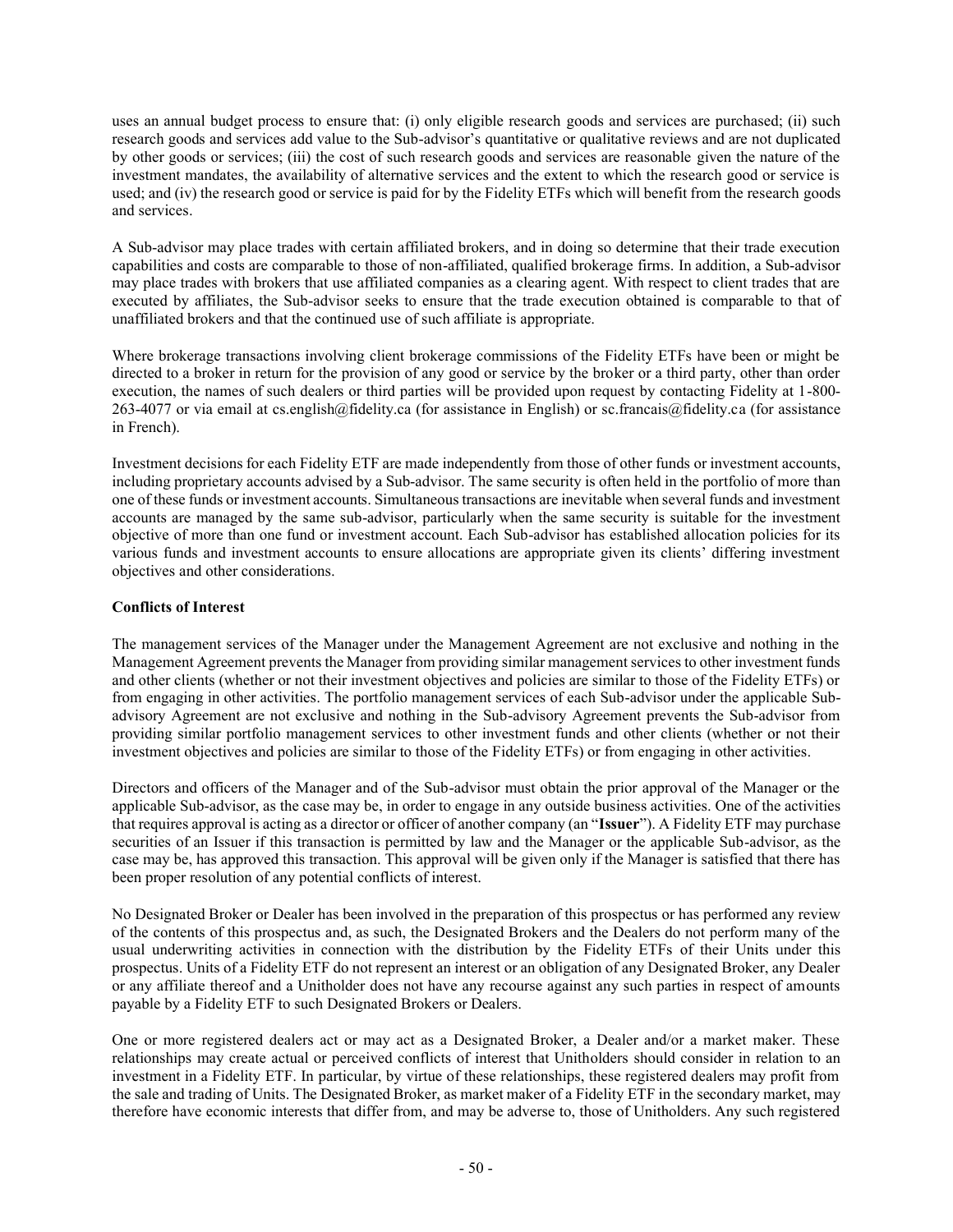dealer and its affiliates may, at present or in the future, engage in business with a Fidelity ETF, with the issuers of securities making up the investment portfolio of a Fidelity ETF or with the Manager or any funds sponsored by the Manager or its affiliates, including by making loans, entering into derivative transactions or providing advisory or agency services. In addition, the relationship between any such registered dealer and its affiliates and the Manager and its affiliates may extend to other activities, such as being part of a distribution syndicate for other funds sponsored by the Manager or its affiliates.

### **Independent Review Committee**

As required by NI 81-107, the Manager has established an IRC to review all conflicts of interest matters identified and referred to the IRC by the Manager relating to the investment funds managed by the Manager, including the Fidelity ETFs. The IRC reviews and gives its approval or recommendations as to the conflict of interest matters referred to it. A conflict of interest matter is a situation where a reasonable person would consider the Manager or an entity related to the Manager to have an interest that conflicts with the Manager's ability to act in good faith and in the best interest of the Fidelity ETFs. The IRC is also required to approve certain mergers involving the Fidelity ETFs and any change of the auditor of the Fidelity ETFs.

The IRC must have all independent members. The Manager considers that an individual is independent if the individual is not a director, officer, or employee of any of the Manager, a Sub-advisor, an affiliate of the Manager or an affiliate of a Sub-advisor. In addition, the individual must be independent of management and free from any interest and any business or other relationship that could, or could reasonably be perceived to, materially interfere with the individual's ability to act with the view to the best interest of the Fidelity ETFs.

The members of the IRC are as follows:

James E. Cook (Chair) Douglas Nowers Richard J. Kostoff Frances Horodelski

The IRC has a written charter that sets out its powers, duties, and responsibilities. Additionally, pursuant to NI 81-107, the IRC assesses, at least annually, the adequacy and effectiveness of the following:

- (i) the Manager's policies and procedures regarding conflict of interest matters;
- (ii) any standing instructions that the IRC gave to the Manager for conflict of interest matters related to the Fidelity ETFs;
- (iii) the compliance of the Manager and each Fidelity ETF with any conditions imposed by the IRC in a recommendation or approval it has provided to the Manager; and
- (iv) the independence and compensation of its members, the IRC's effectiveness as a committee and the contribution of each member to the IRC.

The IRC prepares a report for Unitholders, at least annually, of its activities. Such report is made available on the Manager's website at www.fidelity.ca or, at the request of a Unitholder and at no cost, by contacting the Manager at 483 Bay Street, Suite 300, Toronto, Ontario M5G 2N7, or by sending an e-mail to at cs.english@fidelity.ca (for assistance in English) or sc.francais@fidelity.ca (for assistance in French).

Each member of the IRC is paid an annual retainer of \$55,000 (\$65,000 for the Chair) by the Manager to serve on the IRC and a fee of \$2,500 (\$4,000 for the Chair) for each meeting attended. A portion of the retainer and meeting fees paid to each member is allocated to each investment fund managed by the Manager, including each Fidelity ETF, and depends, among other things, on the total number of investment funds managed by the Manager for which such member acted as an IRC member during the fiscal year.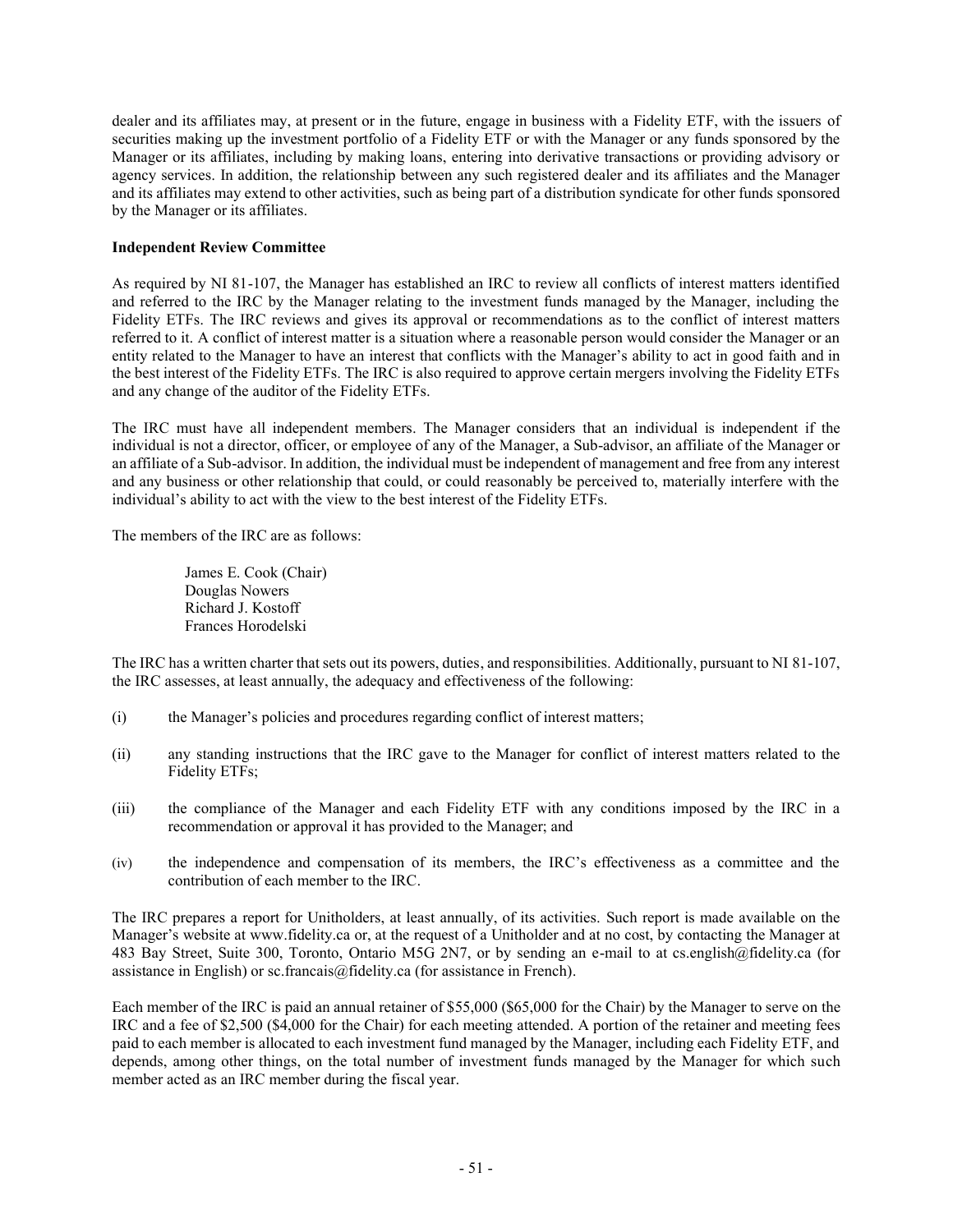### **Trustee**

Pursuant to the Declaration of Trust, the Manager is also the trustee of the Fidelity ETFs.

The trustee may resign upon 90 days' notice to Unitholders and the Manager. If the trustee resigns or if it becomes incapable of acting as trustee, the trustee may appoint a successor trustee and its resignation shall become effective upon the acceptance of such appointment by its successor. If no successor has been appointed within 90 days, the Fidelity ETFs will be terminated.

The Declaration of Trust provides that the trustee shall act honestly, in good faith and in the best interests of each Fidelity ETF and shall perform its duties to the standard of care that a reasonably prudent person would exercise in the circumstances. In addition, the Declaration of Trust contains other customary provisions limiting the liability of the trustee and indemnifying the trustee in respect of certain liabilities incurred by it in carrying out the trustee's duties.

At any time during which the Manager is the trustee, the Manager will receive no fee in respect of the provision of services as trustee.

### **Custodian**

State Street Trust Company Canada, at its principal offices in Toronto, Ontario, is custodian of the assets of the Fidelity ETFs pursuant to the Custodian Agreement. The Custodian has a qualified foreign sub-custodian in each jurisdiction in which the Fidelity ETFs have securities. The Custodian may terminate the Custodian Agreement at any time upon 180 days' written notice and the Manager may terminate the Custodian Agreement at any time upon 30 days' written notice.

The Custodian is entitled to receive fees from the Manager as described under "**[Fees and Expenses](#page-20-0)**" and to be reimbursed for all expenses and liabilities that are properly incurred by the Custodian in connection with the activities of the Fidelity ETFs.

### **Securities Lending Agent**

The Manager, on behalf of the Fidelity ETFs, has entered into a Securities Lending Agreement. The Securities Lending Agreement appoints and authorizes State Street Bank and Trust Company, a sub-custodian of the Fidelity ETFs, to act as agent for securities lending transactions for those Fidelity ETFs that engage in securities lending and to execute, in the applicable Fidelity ETF's name and on its behalf, securities lending agreements with borrowers in accordance with NI 81-102. The Securities Lending Agreement requires that the collateral received by a Fidelity ETF in a securities lending transaction must have a market value of not less than 102% of the value of the securities loaned. Under the Securities Lending Agreement, the Securities Lending Agent agrees to indemnify the Fidelity ETFs from certain losses incurred in connection with its failure to perform any of its obligations under the Securities Lending Agreement. The Securities Lending Agreement may be terminated at any time at the option of either party upon 30 days' prior notice to the other party.

### **Auditor**

The auditor of the Fidelity ETFs is PricewaterhouseCoopers LLP, Chartered Professional Accountants, PwC Tower, 18 York Street, Suite 2600, Toronto, Ontario M5J 0B2.

### **Registrar and Transfer Agent**

State Street Trust Company Canada is the registrar and transfer agent for the Units of the Fidelity ETFs. The register of the Fidelity ETFs is kept in Toronto, Ontario.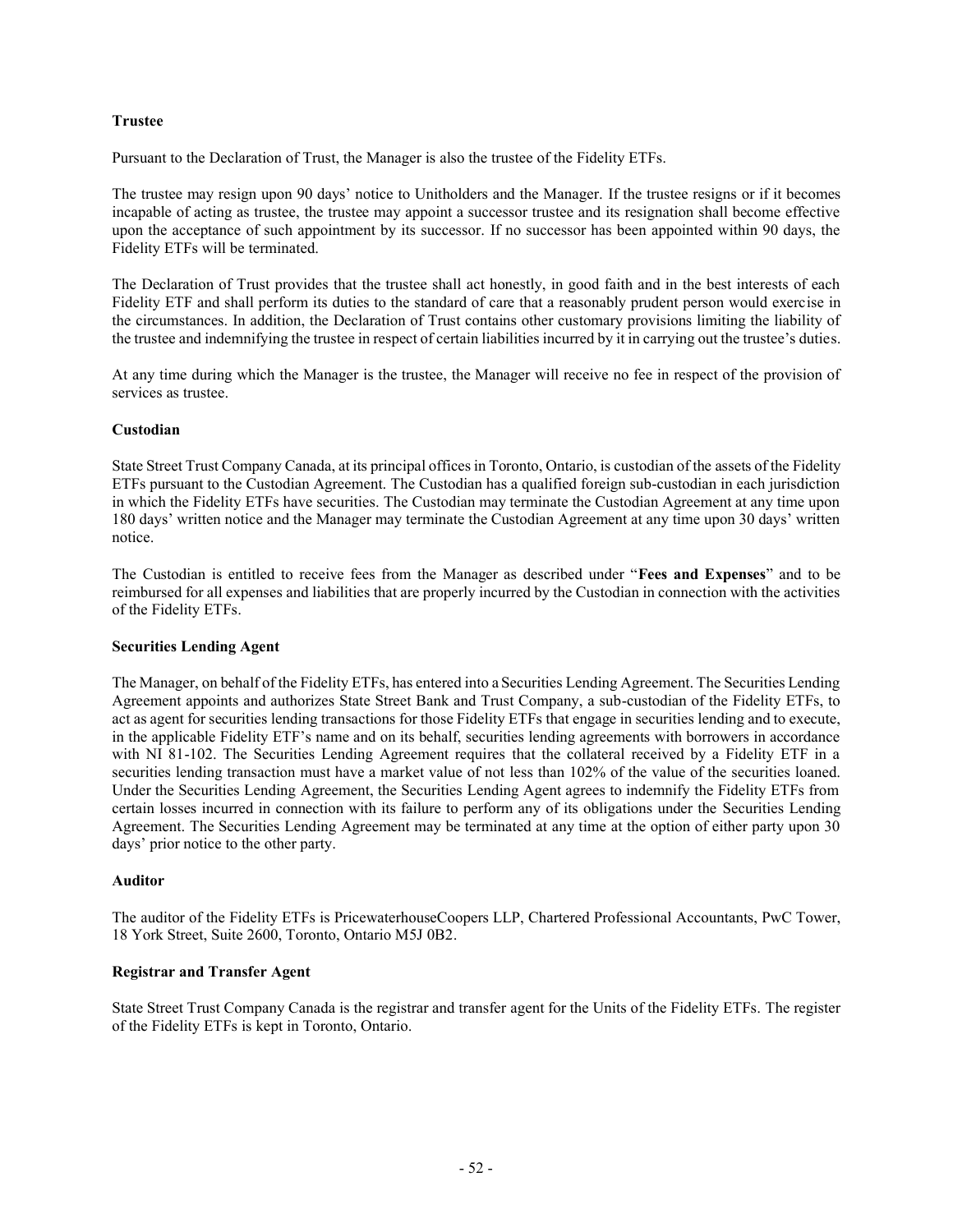### **Promoter**

The Manager has taken the initiative in founding and organizing the Fidelity ETFs and is, accordingly, the promoter of the Fidelity ETFs within the meaning of securities legislation of certain provinces and territories of Canada. The Manager, in its capacity as manager of the Underlying Fidelity ETFs, receives compensation from the Underlying Fidelity ETFs. See "**[Fees and Expenses](#page-20-0)**".

### **Fund Administrator**

State Street Trust Company Canada, at its principal offices in Toronto, Ontario, is the fund administrator. The Fund Administrator is responsible for certain aspects of the day-to-day administration of the Fidelity ETFs, including NAV calculations, accounting for net income and net realized capital gains of the Fidelity ETFs and maintaining books and records with respect to each Fidelity ETF.

### **CALCULATION OF NET ASSET VALUE**

The NAV of a Fidelity ETF is the value of all assets of that Fidelity ETF less its liabilities. The NAV and the NAV per Unit of each Fidelity ETF is calculated by the Fund Administrator on each Valuation Date, subject to any temporary suspension of the right to exchange or redeem units as described under "**[Redemption](#page-40-0) of Units** – **[Suspension of Exchanges and Redemptions](#page-41-0)**" above. If a Fidelity ETF offers different series of Units, a separate NAV is calculated for each series of Units of the Fidelity ETF. The NAV per Unit of each series of a Fidelity ETF is calculated by dividing the NAV of the series at the close of business on a Valuation Date by the total number of Units of the series outstanding at that time. All of the Fidelity ETFs are valued, and can be bought, in Canadian dollars.

The issue, exchange or redemption of Units and the reinvestment of distributions is reflected in the next calculation of the NAV made after the time such transactions become binding. Portfolio transactions (investment purchases and sales) are reflected in the next calculation of the NAV made after the date on which they become binding. The NAV per Unit of each Fidelity ETF calculated on each Valuation Day remains in effect until the NAV per Unit of that Fidelity ETF is next calculated.

### **Valuation Policies and Procedures of the Fidelity ETFs**

The value of the portfolio securities and other assets of each Fidelity ETF is determined by applying the following rules:

- (i) liquid assets (which term includes cash on hand or on deposit or on call, bills and demand notes and accounts receivable, prepaid expenses, cash dividends declared and interest accrued and not yet received) will be valued at the full amount thereof unless the Manager determines an otherwise fair value;
- (ii) securities listed on a public securities exchange are valued at their last sale or closing price as reported on that Valuation Date or, if no sale is reported to have taken place on that Valuation Date and there is no reported closing price, at the closing bid price on that Valuation Date;
- (iii) unlisted securities traded on an over-the-counter market are valued at the closing bid price on that Valuation Date;
- (iv) restricted securities that are not illiquid are valued at the lesser of:
	- (a) the value thereof based on reported quotations in common use on that Valuation Date; and
	- (b) that percentage of the market value of securities of the same class, the trading of which is not restricted or limited by reason of any representation, undertaking or agreement or by law, equal to the percentage that the Fidelity ETF's acquisition cost was of the market value of such securities at the time of acquisition, provided that a gradual taking into account of the actual value of the securities may be made where the date on which the restrictions will be lifted is known;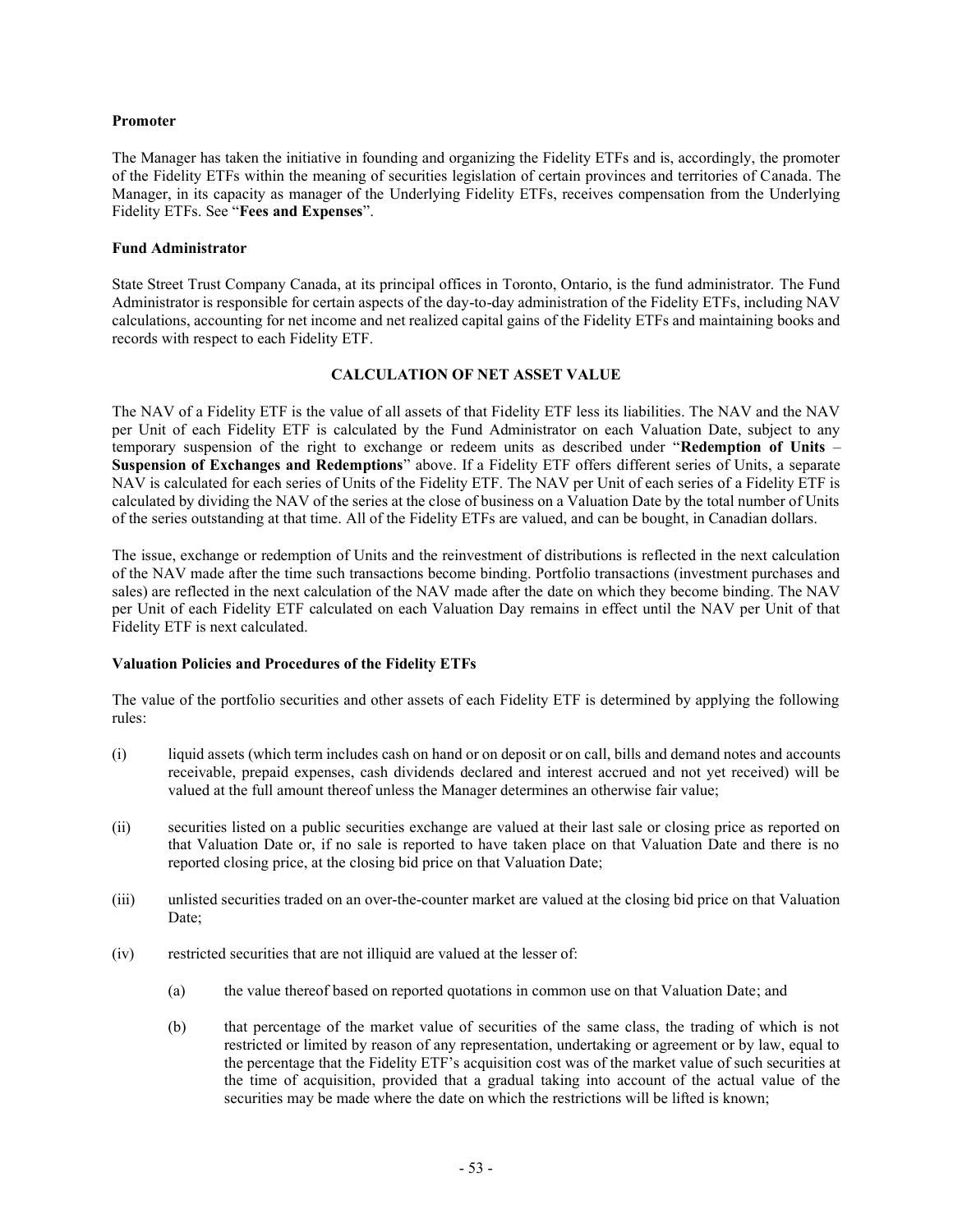- (v) long positions in clearing corporation options, options on futures, over-the-counter options, debt-like securities and listed warrants shall be valued at the fair value thereof;
- (vi) where a covered clearing corporation option, option on futures or over the counter option is written by the Fidelity ETF, the premium received by the Fidelity ETF will be reflected as a deferred credit which will be valued at an amount equal to the current market value of the clearing corporation option, option on futures or over-the-counter option which would have the effect of closing the position; any difference resulting from revaluation shall be treated as an unrealized gain or loss on investment; the deferred credit shall be deducted in arriving at the NAV of the Fidelity ETF; the securities, if any, which are the subject of a written covered clearing corporation option or over-the-counter option will be valued in the manner described above for listed securities;
- (vii) securities quoted in currencies other than the Canadian dollar are translated to Canadian dollars using the closing rate of exchange as quoted by customary banking sources on that Valuation Date;
- (viii) the value of a futures contract, forward contract or swap shall be the gain or loss, if any, that would arise as a result of closing the position in the futures contract or forward contract or swap, as the case may be, on that Valuation Date unless daily limits are in effect, in which case fair market value shall be based on the current value of the underlying interest;
- (ix) where a Fidelity ETF owns securities issued by another investment fund, the securities of the other investment fund are valued at either the price calculated by the manager of the other investment fund for the applicable series of securities of the other investment fund for that Valuation Date in accordance with the constating documents of the other investment fund if such securities are acquired by the Fidelity ETF from the other investment fund or at their close price or last sale price reported before the Valuation Time on a Valuation Date if such securities are acquired by the Fidelity ETF on a public securities exchange;
- (x) if securities are interlisted or traded on more than one exchange or market the Manager shall use the last sale price or the closing bid price, as the case may be, reported on the exchange or market determined by the Manager to be the principal exchange or market for such securities;
- (xi) margin paid or deposited in respect of futures contracts, forward contracts, and swaps shall be reflected as an account receivable and margin consisting of assets other than cash shall be noted as held as margin;
- (xii) short-term securities may be valued using market quotations, amortized cost or original cost plus accrued interest, unless the Manager determines that these no longer approximate market value of the assets; and
- (xiii) notwithstanding the foregoing, securities and other assets for which market quotations are, in the Manager's opinion, inaccurate, unreliable, not reflective of all available material information or not readily available are valued at their fair value, as determined by the Manager.

The Declaration of Trust contains details of the method of determining the value of liabilities to be deducted in determining the NAV of each Fidelity ETF. In arriving at the NAV, the Manager will generally use the latest reported information available to it on the Valuation Day.

The financial statements of each Fidelity ETF are required to be prepared in compliance with IFRS. The Fidelity ETFs' accounting policies for measuring the fair value of their investments under IFRS are identical to those used in measuring the NAV per Unit for transactions with Unitholders. However, if the closing price of a security of a Fidelity ETF falls outside of the bid and ask price spread of the security, the Manager may adjust the net assets attributable to holders of redeemable Units in the Fidelity ETF's financial statements. As a result, the NAV per Unit for transactions with Unitholders may be different from the net assets attributable to securityholders of that series of Units that is reported in such Fidelity ETFs' financial statements under IFRS.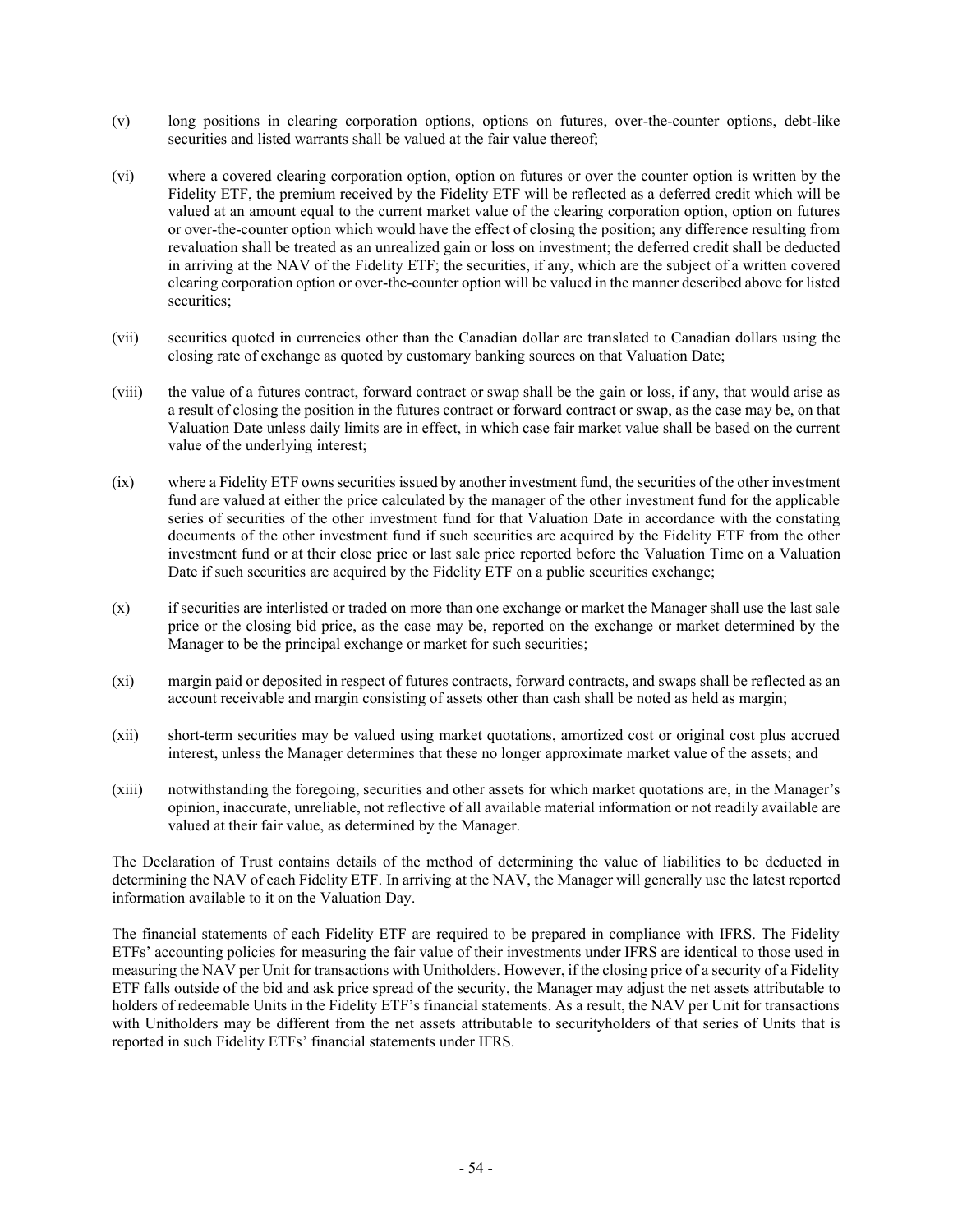### **Reporting of Net Asset Value**

The aggregate NAV of each Fidelity ETF and the NAV per Unit is available to the public on the Manager's website at www.fidelity.ca.

### **ATTRIBUTES OF THE UNITS**

#### **Description of the Securities Distributed**

Each Fidelity ETF is authorized to issue an unlimited number of Units, each of which represents an equal, undivided interest in the Units' proportionate share of the assets of the Fidelity ETF.

On December 16, 2004, the *Trust Beneficiaries' Liability Act, 2004* (Ontario) came into force. This statute provides that holders of units of a trust are not, as beneficiaries, liable for any default, obligation or liability of the trust if, when the default occurs or the liability arises (i) the trust is a reporting issuer under the *Securities Act* (Ontario); and (ii) the trust is governed by the laws of Ontario. Each Fidelity ETF is a reporting issuer under the *Securities Act* (Ontario) and each Fidelity ETF is governed by the laws of Ontario by virtue of the provisions of the Declaration of Trust.

### **Certain Provisions of the Units**

Each Unit held by a Unitholder entitles that Unitholder to one vote at all meetings of Unitholders. Each Unit is entitled to participate equally with all other Units with respect to all distributions made by the Fidelity ETF to Unitholders, other than Management Fee Distributions and amounts paid on the exchange or redemption of Units. Units are issued only as fully paid and are non-assessable.

On any Trading Day, Unitholders may exchange a minimum of a Prescribed Number of Units (and any additional multiple thereof) for a Basket of Securities and cash, only cash or other securities and cash, at the discretion of the Manager. See "**[Redemption](#page-40-0) of Units – [Exchange of Prescribed Number of Units](#page-40-1)**".

On any Trading Day, Unitholders may redeem Units in any whole number for cash at a redemption price per Unit equal to 95% of the closing price for the Units on the NEO Exchange on the effecti[ve day of the redemption, subject](#page-40-2)  to a maximum redemption price of the NAV per Unit. See "**[Redemption](#page-40-0) of Units –**

#### **[Redemption of Units in any Number for](#page-40-2)** Cash".

#### **Modification of Terms**

All rights attached to the Units may only be modified, amended, or varied in accordance with the terms of the Declaration of Trust. See "**[Unitholder Matters](#page-57-0) – [Amendments to the Declaration of Trust](#page-59-0)**".

The Manager may amend the Declaration of Trust from time to time to redesignate the name of a Fidelity ETF or to create a new class or series of units of a Fidelity ETF without notice to existing Unitholders, unless such amendment in some way affects the existing Unitholders' rights or the value of their investment.

### **UNITHOLDER MATTERS**

#### <span id="page-57-0"></span>**Meeting of Unitholders**

Except as otherwise required by law, meetings of Unitholders of a Fidelity ETF will be held if called by the Manager upon written notice of not less than 21 days nor more than 50 days before the meeting.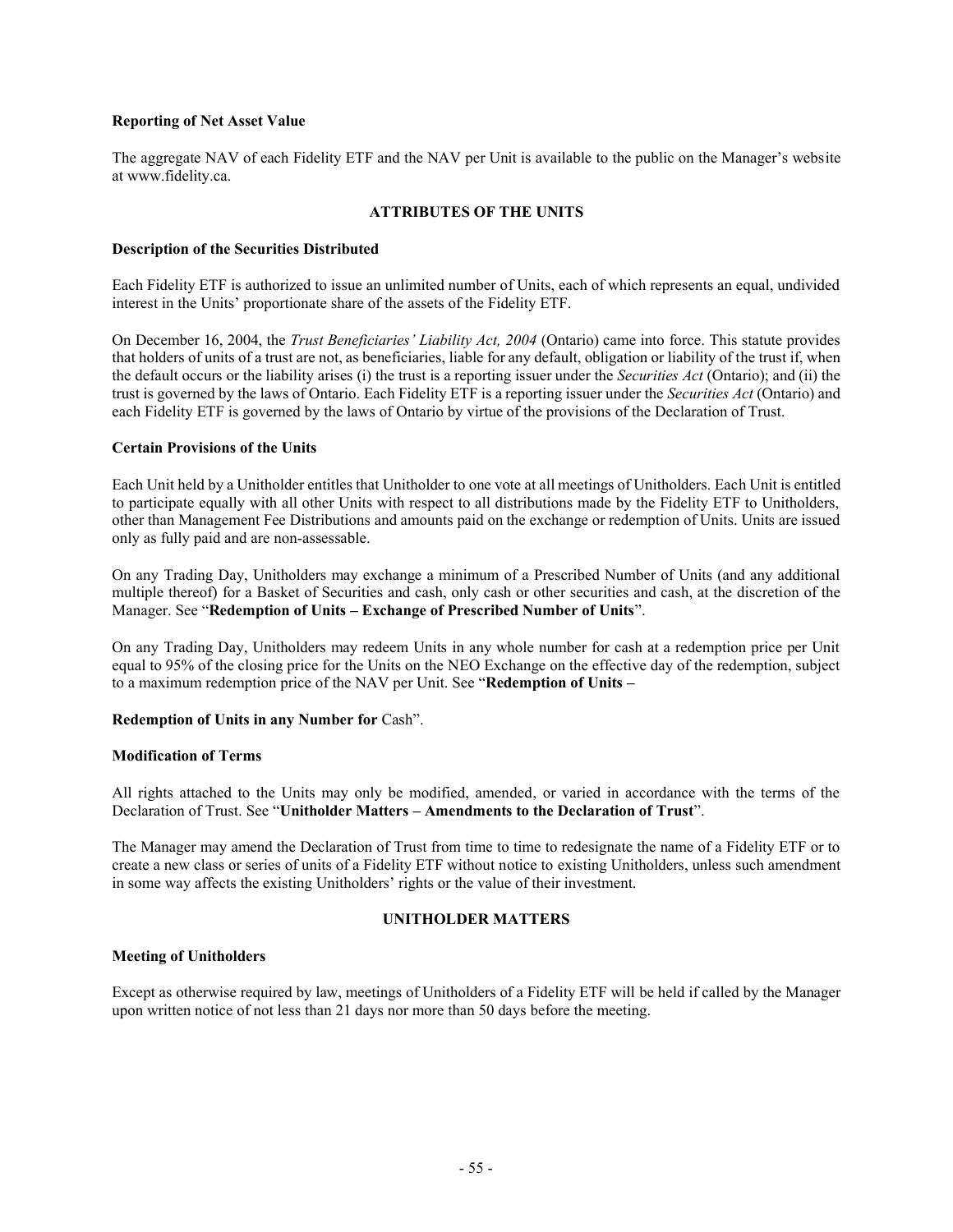### **Matters Requiring Unitholders Approval**

Under the Declaration of Trust, Unitholders are entitled to vote on any matter that pursuant to Canadian securities legislation must be submitted to Unitholders for approval. NI 81-102 requires that Unitholders of a Fidelity ETF approve the following:

- (i) any change to the basis of the calculation of a fee or expense that is charged to the Fidelity ETF or directly to its Unitholders if such change could result in an increase in charges to the Fidelity ETF or its Unitholders, except where:
	- (a) the Fidelity ETF is at arm's length with the person or company charging the fee or expense;
	- (b) the Unitholders have received at least 60 days' written notice before the effective date of the change; and
	- (c) the right to notice described in [\(b\)](#page-58-0) is disclosed in the prospectus of the Fidelity ETF;
- <span id="page-58-0"></span>(ii) the introduction of a fee or expense, to be charged to a Fidelity ETF or directly to its Unitholders by the Fidelity ETF or the Manager in connection with the holding of Units of the Fidelity ETF that could result in an increase in charges to the Fidelity ETF or its Unitholders (which would not include expenses associated with complying with governmental or regulatory requirements introduced after the date the Fidelity ETF was created), except where:
	- (a) the Fidelity ETF is at arm's length with the person or company charging the fee or expense;
	- (b) the Unitholders have received at least 60 days' written notice before the effective date of the change; and
	- (c) the right to notice described in [\(b\)](#page-58-1) is disclosed in the prospectus of the Fidelity ETF;
- <span id="page-58-1"></span>(iii) any change to the Manager, unless the new manager of the Fidelity ETF is an affiliate of the Manager;
- (iv) any change to the fundamental investment objective of the Fidelity ETF;
- (v) the decrease in the frequency of the calculation of the Fidelity ETF's NAV per Unit;
- (vi) the undertaking by the Fidelity ETF of a reorganization with, or transfer of its assets to, another mutual fund, if the Fidelity ETF ceases to continue after the reorganization or transfer of assets and the transaction results in the Unitholders of the Fidelity ETF becoming securityholders in the other mutual fund, unless:
	- (a) the IRC of the Fidelity ETF has approved the change;
	- (b) the Fidelity ETF is being reorganized with, or its assets are being transferred to, another mutual fund to which NI 81-102 and NI 81-107 apply and that is managed by the Manager, or an affiliate of the Manager;
	- (c) the Unitholders have received at least 60 days' written notice before the effective date of the change;
	- (d) the right to notice described in [\(c\)](#page-58-2) is disclosed in the prospectus of the Fidelity ETF; and
	- (e) the transaction complies with certain other requirements of applicable securities legislation; and
- <span id="page-58-2"></span>(vii) the undertaking by the Fidelity ETF of a reorganization with, or acquisition of assets from, another mutual fund, if the Fidelity ETF continues after the reorganization or acquisition of assets, the transaction results in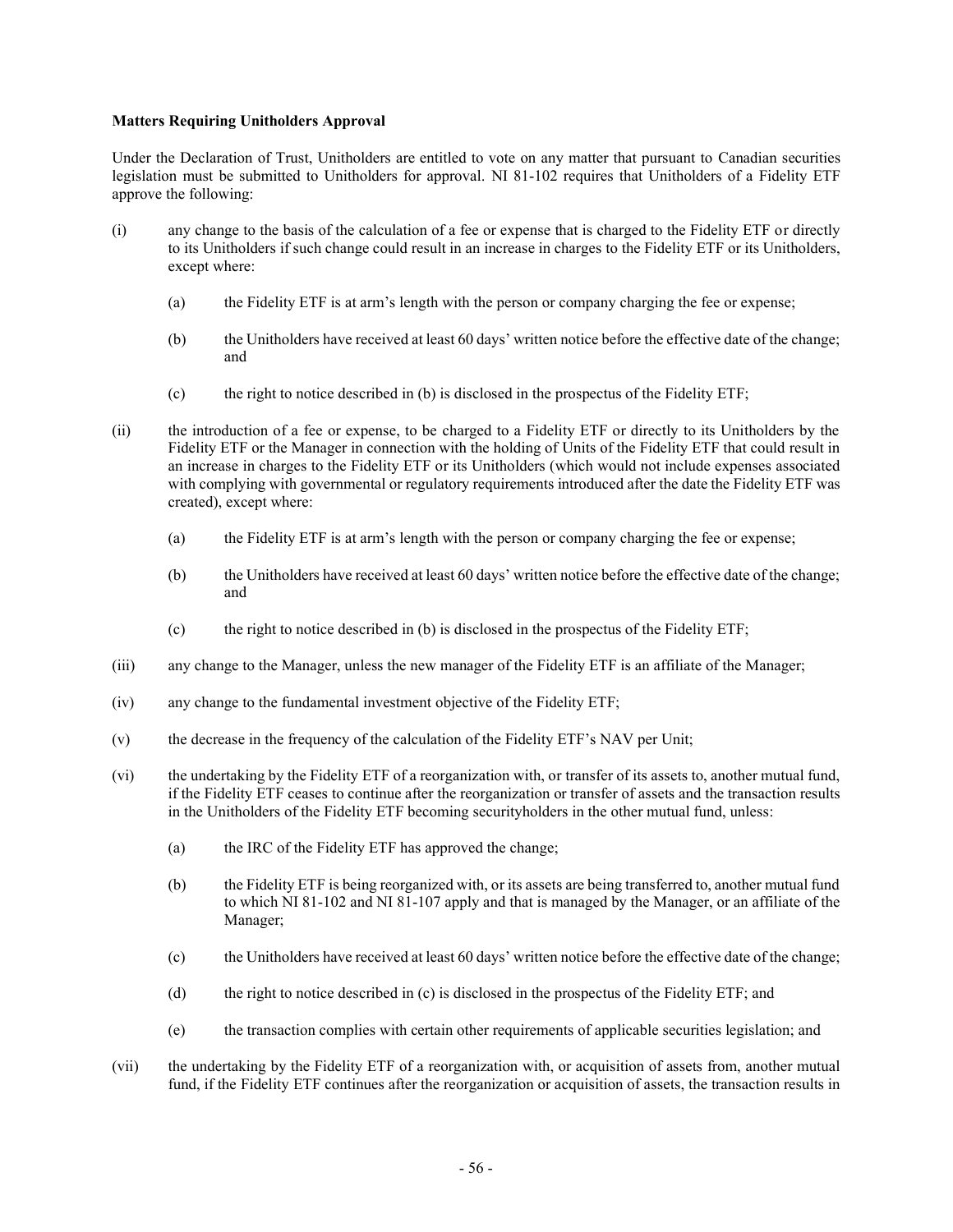the securityholders of the other mutual fund becoming Unitholders of the Fidelity ETF and the transaction would be a material change to the Fidelity ETF.

In addition, the auditor of a Fidelity ETF may not be changed unless the IRC has approved the change and Unitholders have received at least 60 days' written notice before the effective date of the change.

Approval of Unitholders of a Fidelity ETF of any such matter will be given if a majority of the votes cast at a meeting of Unitholders of the Fidelity ETF duly called and held for the purpose of considering the same approve the related resolution.

### <span id="page-59-0"></span>**Amendments to the Declaration of Trust**

The Trustee may amend the Declaration of Trust from time to time, but it may not, without the approval of a majority of the votes of Unitholders of the Fidelity ETF voting at a meeting of Unitholders duly called for such purpose, make any amendment relating to any matter in respect of which NI 81-102 requires a meeting, as set out above, or any amendment that will adversely affect the voting rights of Unitholders.

Unitholders are entitled to one vote per Unit of the Units held on the record date established for voting at any meeting of Unitholders.

### **Accounting and Reporting to Unitholders**

The fiscal year-end of the Fidelity ETFs is March 31. The Fidelity ETFs will deliver or make available to Unitholders (i) audited comparative annual financial statements; (ii) unaudited interim financial statements; and (iii) annual and interim MRFPs. Such documents are incorporated by reference into, and form an integral part of, this prospectus. See "**[Documents Incorporated by Reference](#page-63-0)**".

Each Unitholder will also be mailed annually, by his, her or its broker, no later than March 31, information necessary to enable such Unitholder to complete a Canadian income tax return with respect to amounts paid or payable by each Fidelity ETF owned by such Unitholder in respect of the preceding taxation year of such Fidelity ETF.

The Manager will ensure that each Fidelity ETF complies with all applicable reporting and administrative requirements. The Manager will also ensure that adequate books and records are kept reflecting the activities of each Fidelity ETF. A Unitholder or his, her or its duly authorized representative has the right to examine the books and records of the applicable Fidelity ETF during normal business hours at the offices of the Fund Administrator. Notwithstanding the foregoing, a Unitholder shall not have access to any information that, in the opinion of the Manager, should be kept confidential in the interests of the Fidelity ETFs.

#### **Permitted Mergers**

A Fidelity ETF may, without Unitholder approval, enter into a merger or other similar transaction that has the effect of combining that Fidelity ETF with any other investment fund or funds that have investment objectives, valuation procedures and fee structures that are similar to the Fidelity ETF, subject to

- (i) approval of the merger by the IRC;
- (ii) compliance with certain merger pre-approval conditions set out in section 5.6 of NI 81-102; and
- (iii) written notice being sent to Unitholders at least 60 days before the effective date of the merger.

In connection with any such merger, the merging funds will be valued at their respective NAVs and Unitholders of the Fidelity ETF will be offered the right to redeem their Units for cash at the applicable NAV per Unit.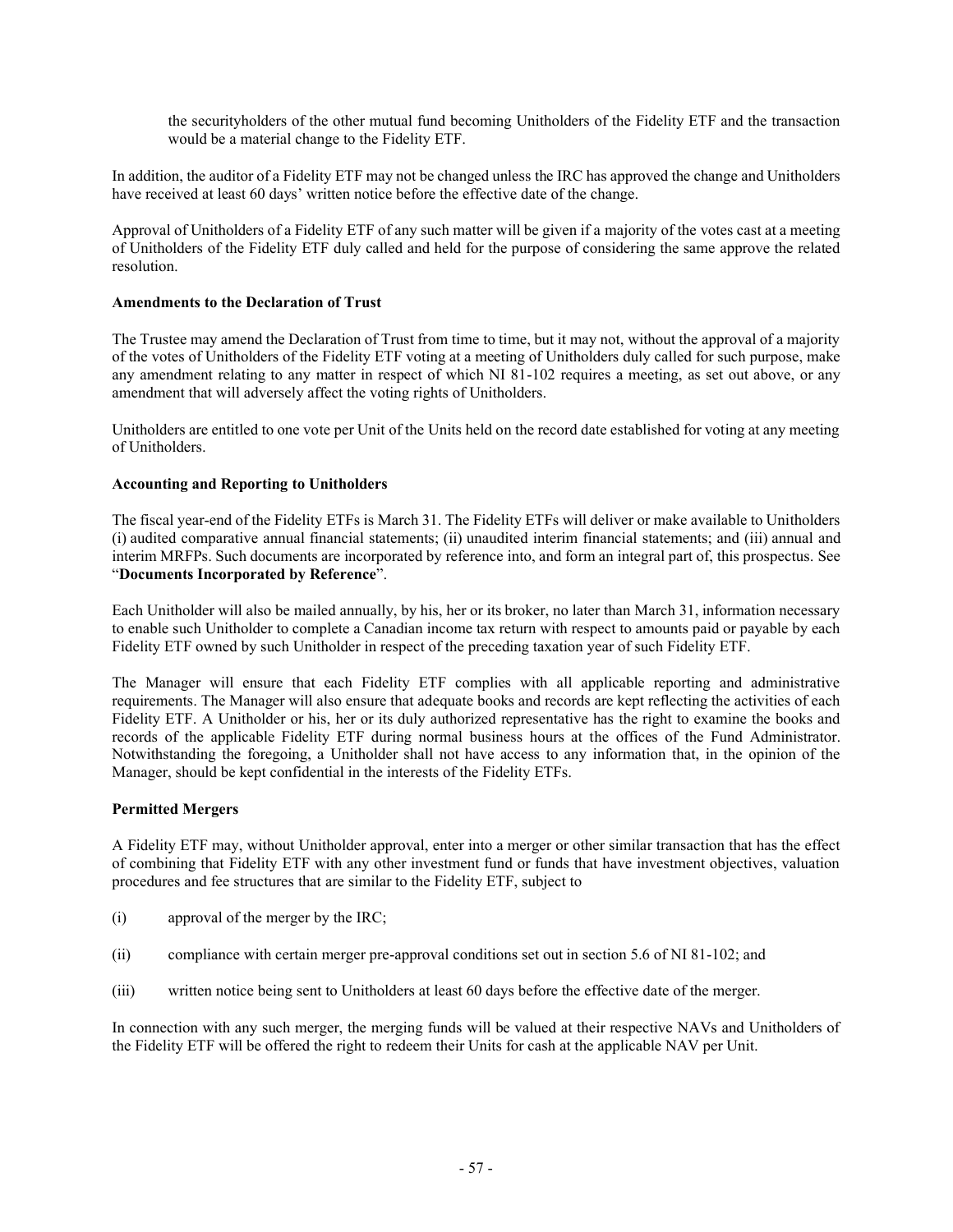## **TERMINATION OF THE FIDELITY ETFS**

A Fidelity ETF may be terminated by the Manager on at least 60 days' notice to Unitholders of such termination and the Manager will issue a press release in advance thereof. The Manager may also terminate a Fidelity ETF if the Trustee resigns or becomes incapable of acting and is not replaced.

Upon such termination, the securities held by the Fidelity ETF, cash and other assets remaining after paying or providing for all liabilities and obligations of the Fidelity ETF and any termination-related expenses payable by the Fidelity ETF shall be distributed pro rata among the Unitholders of the Fidelity ETF.

The rights of Unitholders to exchange and redeem Units described under "**[Redemption](#page-40-0) of Units**" will cease as and from the date of termination of that Fidelity ETF.

### **RELATIONSHIP BETWEEN THE FIDELITY ETFS AND DEALERS**

The Manager, on behalf of the Fidelity ETFs, may enter into various continuous distribution dealer agreements with registered dealers (that may or may not be Designated Brokers) pursuant to which the Dealers may subscribe for Units of one or more of the Fidelity ETFs as described under "**[Purchases of Units](#page-37-0) – [Issuance of Units](#page-37-1)**".

No Designated Broker or Dealer has been involved in the preparation of this prospectus or has performed any review of the contents of this prospectus and, as such, the Designated Brokers and the Dealers do not perform many of the usual underwriting activities in connection with the distribution by the Fidelity ETFs of their Units under this prospectus. The Fidelity ETFs have obtained exemptive relief from the Canadian securities regulatory authorities to relieve them from the requirement that this prospectus contain a certificate of the underwriter or underwriters.

## **PRINCIPAL HOLDERS OF SECURITIES OF THE FIDELITY ETFS**

As at January 12, 2022, each Fidelity ETF was created with an initial contribution of \$100 from the Manager. As at the date of this prospectus, the Manager holds all of the issued and outstanding Units of each Fidelity ETF.

#### **PROXY VOTING DISCLOSURE FOR PORTFOLIO SECURITIES HELD**

#### **Geode Proxy Voting Disclosure**

The Manager, in its capacity as Portfolio Manager to the Fidelity ETFs, has retained Geode, pursuant to the Geode Sub-advisory Agreement, to manage the proxy voting on behalf of the Fidelity ETFs in accordance with Geode's proxy voting guidelines (the "**Geode Guidelines**"). The following are descriptions of the general principles followed by Geode in respect of voting securities held by the Fidelity ETFs. Details of the specific proxy voting guidelines followed by Geode are set out in the Geode Guidelines.

When a Fidelity ETF invests in an underlying fund also managed by the Manager, Geode will not vote those securities of the underlying fund held by the Fidelity ETF. Instead, where applicable, the Manager may arrange for such securities of the fund to be voted by the beneficial holders of the Fidelity ETF. When a Fidelity ETF invests in an underlying fund that is not managed by the Manager, Geode will vote in the same proportion as all other unitholders of such underlying fund ("echo voting"). Geode may choose not to vote if "echo voting" is not operationally feasible.

#### *General Principles*

- (i) All proxy votes shall be considered and made in a manner consistent with the best interests of Geode's clients (including shareholders of mutual fund clients) without regard to any other relationship, business or otherwise, between the portfolio company subject to the proxy vote and Geode or its affiliates.
- (ii) Geode seeks to maximize the value of investments of the Fidelity ETFs, which it believes will be furthered through (1) accountability of a company's management and directors to its shareholders, (2) alignment of the interests of management with those of shareholders (including through compensation, benefit and equity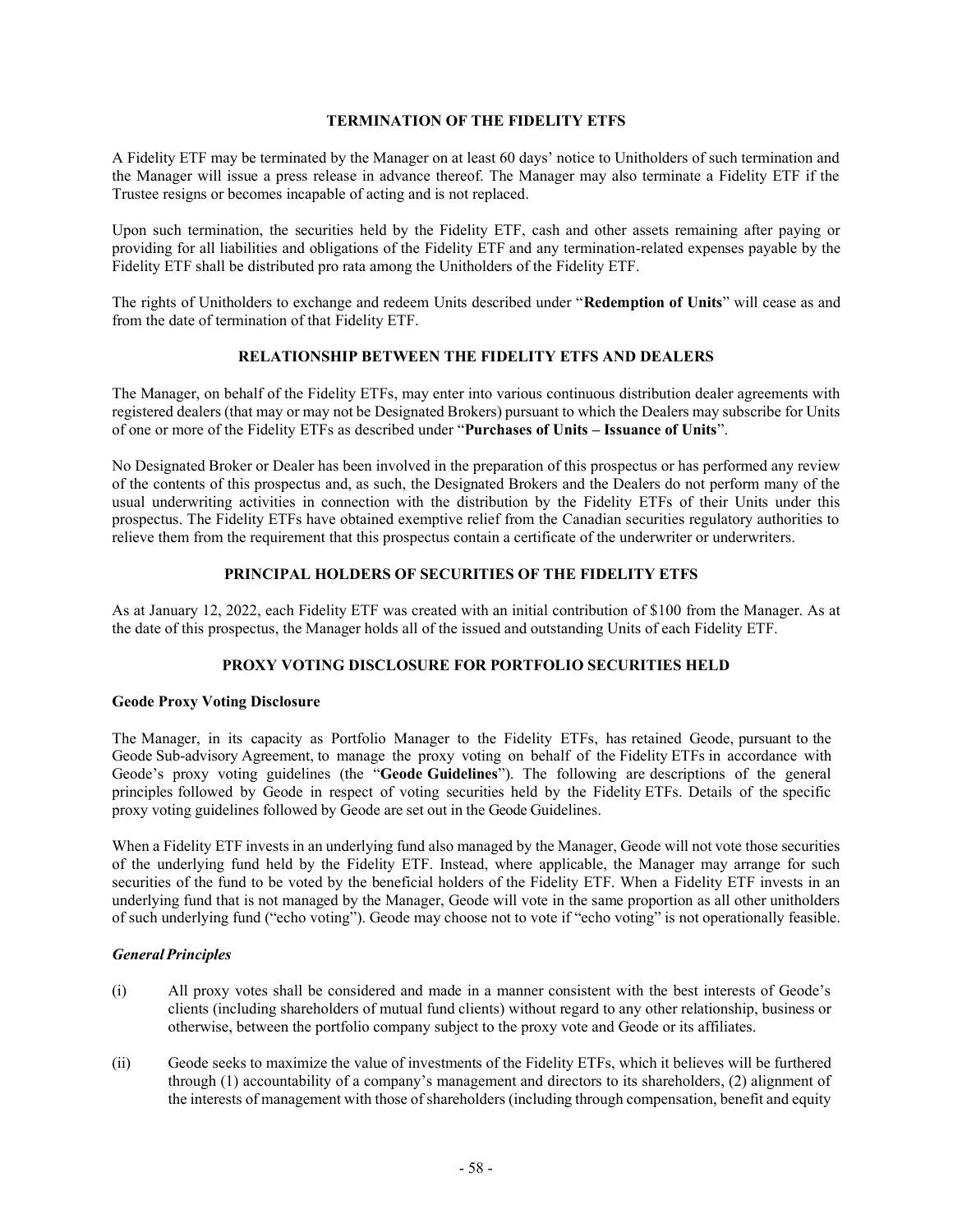ownership programs), and (3) increased disclosure of a company's business and operations. Geode reserves the right to override any of its proxy voting policies with respect to a particular shareholder vote when such an override is, in Geode's best judgment, consistent with the overall principle of voting proxies in the best long-term economic interests of Geode's clients (including the Fidelity ETFs).

- (iii) As a general matter: (1) proxies will be voted FOR incumbent members of a board of directors and FOR routine management proposals, except as otherwise addressed under the Geode Guidelines; (2) shareholder and non-routine management proposals addressed by the Geode Guidelines will be voted as provided in the Geode Guidelines; and (3) shareholder and non-routine management proposals not addressed by the Geode Guidelines will be evaluated and voted by members of Geode's Operations Committee based on fundamental analysis and/or research and recommendations provided by an established commercial proxy advisory service, other third-party service providers, appropriate departments within Geode, and the oversight of Geode's Operations Committee.
- (iv) When voting the securities of non-U.S. issuers, Geode will evaluate proposals in accordance with the Geode Guidelines but will also take local market standards and best practices into consideration. Geode may also limit or modify its voting at certain non-U.S. meetings (e.g., if shares are required to be blocked or reregistered in connection with voting).

## *Fund of Fund Voting*

When a Fidelity ETF invests in an Underlying Fidelity ETF, Geode will not vote those securities of the Underlying Fidelity ETF held by the Fidelity ETF. Instead, where applicable, the Manager may arrange for such securities of the Underlying Fidelity ETF to be voted by the beneficial holders of the Fidelity ETF. When a Fidelity ETF invests in an underlying fund that is not managed by the Manager, Geode will vote in the same proportion as all other unitholders of such underlying fund.

The policies and procedures relating to proxy voting, including the Geode Guidelines, are available on request, at no cost, by calling the Manager at 1-800-263-4077, by sending the Manager an e-mail at cs.english@fidelity.ca (for assistance in English) or sc.francais@fidelity.ca (for assistance in French) or on the Manager's website at www.fidelity.ca. Each Fidelity ETF's proxy voting record for the most recent period ended June 30 of each year is available free of charge to any Unitholder of the Fidelity ETF on request at any time after August 31 of that year. It can also be viewed on the Manager's website at www.fidelity.ca.

### **MATERIAL CONTRACTS**

The following contracts can reasonably be regarded as material to purchasers of Units:

- (i) Declaration of Trust;
- (ii) Management Agreement; and
- (iii) Custodian Agreement

Copies of the agreements referred to above may be inspected during business hours at the principal office of the Manager.

### **LEGAL AND ADMINISTRATIVE PROCEEDINGS**

The Fidelity ETFs are not involved in any legal proceedings, nor is the Manager aware of existing or pending legal or arbitration proceedings involving any Fidelity ETF.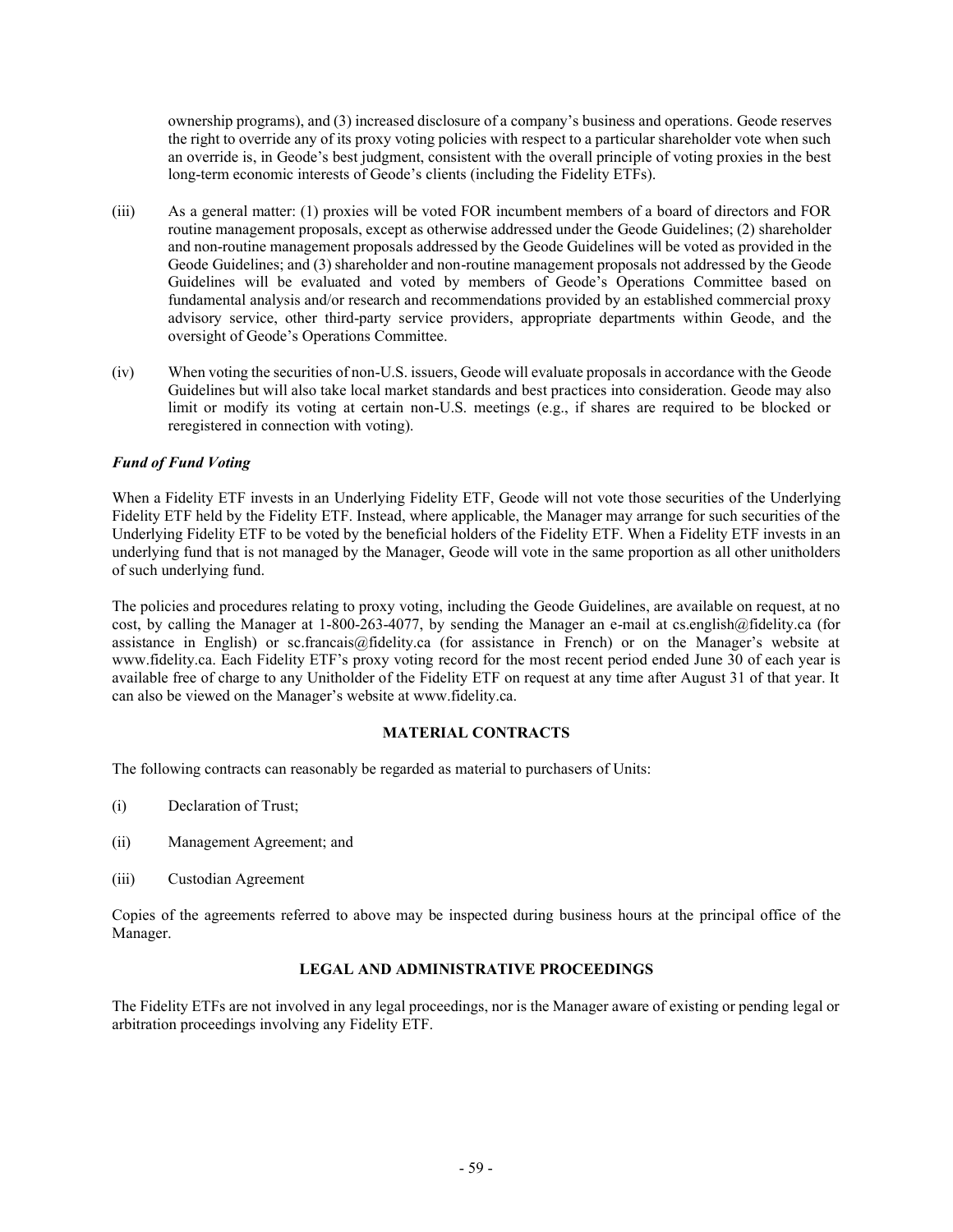### **EXPERTS**

Borden Ladner Gervais LLP, legal counsel to the Fidelity ETFs and the Manager, has provided certain legal opinions regarding the principal Canadian federal income tax considerations that apply to an investment in the Units by a Canadian resident individual and by a Registered Plan. See "**[Income Tax Considerations](#page-42-0)**" and "**[Eligibility for](#page-46-0)  [Investment](#page-46-0)**".

PricewaterhouseCoopers LLP, the auditor of the Fidelity ETFs, has consented to the use of its report dated January 12, 2022 to the Unitholder and Trustee of the Fidelity ETFs on each of their statements of financial position as at January 12, 2022 and the related notes thereto, incorporated by reference herein.

PricewaterhouseCoopers LLP has confirmed that it is independent with respect to the Fidelity ETFs within the meaning of the Rules of Professional Conduct of the Chartered Professional Accountants of Ontario.

### **EXEMPTIONS AND APPROVALS**

Each Fidelity ETF has obtained exemptive relief from the Canadian securities regulatory authorities to permit:

- (i) the purchase by a Unitholder of more than 20% of the Units of any Fidelity ETF without regard to the takeover bid requirements of applicable Canadian securities legislation;
- (ii) a Fidelity ETF to borrow cash in an amount not exceeding 5% of the net assets of the Fidelity ETF for a period not longer than 45 days and, if required by the lender, to provide a security interest over any of its portfolio assets as a temporary measure to fund the portion of any distribution payable to Unitholders that represents amounts that have not yet been received by the Fidelity ETF; and
- (iii) the Fidelity ETFs to prepare a prospectus without including a certificate of an underwriter.
- (iv) the Fidelity ETFs to purchase debt securities from, or sell debt securities to investment funds that are not reporting issuers and to which NI 81-102 and NI 81-107 do not apply (each, a "**Pooled Fund**") or a fund managed by Fidelity in the U.S. and offered to U.S. investors (a "**U.S. Fund**") and to engage in inter-fund trades between and amongst the Fidelity ETFs and Pooled Funds, a Canadian client account managed by Fidelity and a Fidelity ETF or Pooled Fund, and a Fidelity ETF, a Pooled Fund and a U.S. Fund, subject to compliance with Section 6.1(2) of NI 81-107 Investment Funds Independent Review Committee. Certain conditions must be met, including, the approval of the IRC of each Fidelity ETF engaging in such transactions; and
- (v) an exemption from the requirements relating to holding illiquid assets under Sections 2.4(1), (2) and (3) of NI 81-102 with respect to fixed income securities that qualify for, and may be traded pursuant to the exemption from the registration requirements of the U.S. *Securities Act of 1933*, as amended (the "**U.S. Securities Act**"), as set out in Rule 144A of the U.S. Securities Act for resales of certain fixed income securities to "qualified institutional buyers" (as defined in the U.S. Securities Act). Certain conditions must be met including that the Fidelity ETF qualifies as a "qualified institutional buyer" at the time of purchase of the securities, the securities can be readily disposed of through market facilities on which public quotations in common use are widely available at an amount that at least approximates the amount at which the portfolio asset is valued in calculating the net asset value per security of the Fidelity ETF, the securities are traded on a mature and liquid market, and that the prospectus of each Fidelity ETF relying on the exemption discloses the fact that the Fidelity ETF has obtained this exemption.

In addition, each Fidelity ETF may rely on exemptive relief obtained by Fidelity's mutual funds to permit them to:

(i) invest up to 10% of a Fidelity ETF's NAV in precious metals and other physical commodities on an unlevered basis through Commodity ETFs and derivatives; and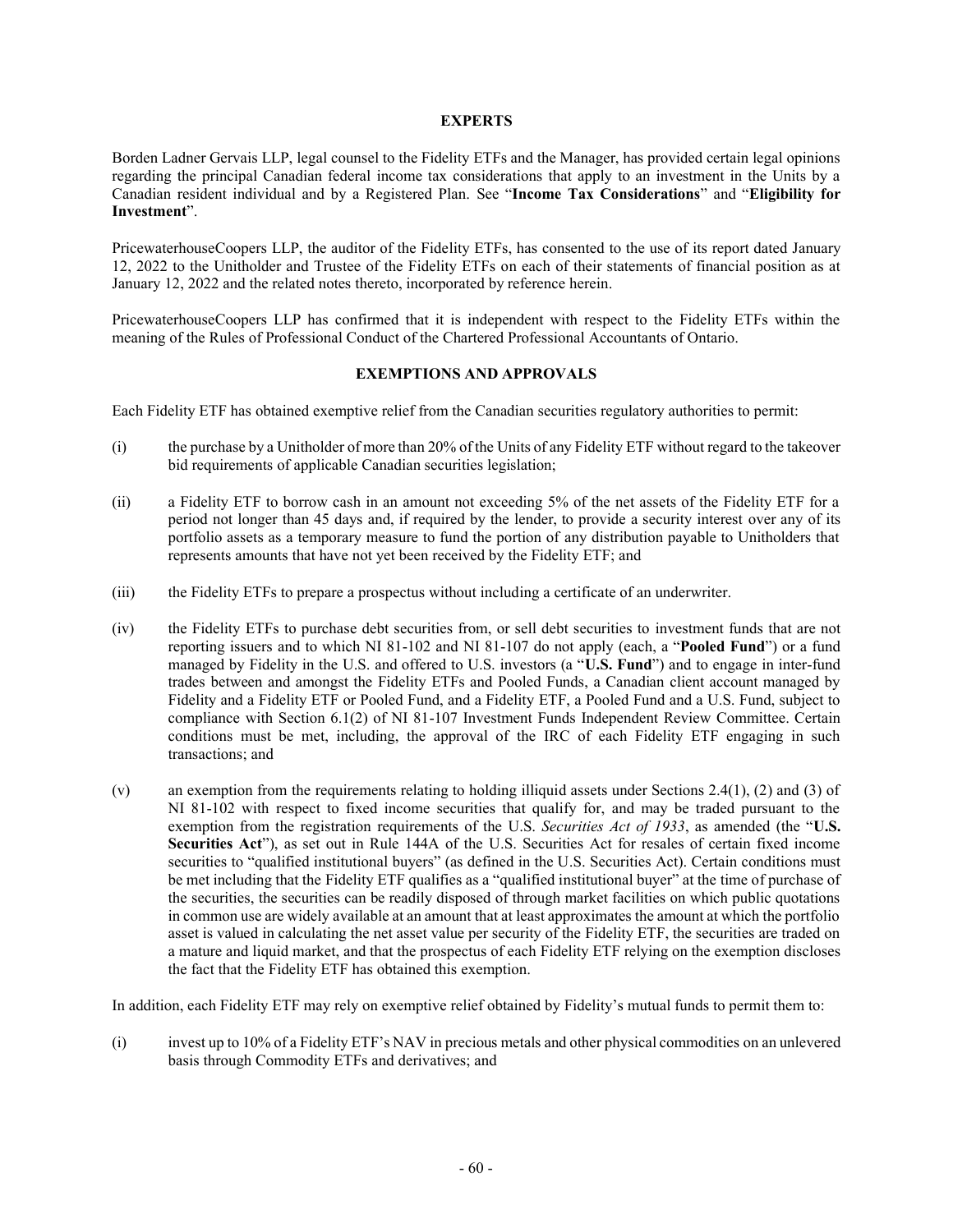(ii) use additional assets to cover a Fidelity ETF's market exposure: (i) when opening or maintaining a long position in a debt-like security that has a component that is a long position in a forward contract, or in a standardized future or forward contract; and (ii) when entering into or maintaining a swap position.

The Fidelity ETFs have received an exemption to permit them to invest in securities of an Underlying Fidelity ETF that may, at the time of the purchase, hold more than 10% of its net asset value in securities that are not index participation units of another Underlying Fidelity ETF.

## **PURCHASERS' STATUTORY RIGHTS OF WITHDRAWAL AND RESCISSION**

Securities legislation in certain of the provinces and territories of Canada provides purchasers with the right to withdraw from an agreement to purchase securities of exchange-traded funds within 48 hours after receipt of a confirmation of a purchase of such securities. In several of the provinces and territories of Canada, the securities legislation further provides a purchaser with remedies for rescission or, in some jurisdictions, revisions of the price or damages, if the prospectus and any amendment contains a misrepresentation or non-delivery of the ETF Facts, provided that the remedies for rescission, revisions of the price or damages are exercised by the purchaser within the time limit prescribed by the securities legislation of the purchaser's province or territory.

The Manager has obtained exemptive relief from the requirement in securities legislation to include an underwriter's certificate in the prospectus. As such, purchasers of Units of the Fidelity ETFs will not be able to rely on the inclusion of an underwriter's certificate in the prospectus or any amendment for the statutory rights and remedies that would otherwise have been available against an underwriter that would have been required to sign an underwriter's certificate.

Purchasers should refer to the applicable provisions of the securities legislation and the decisions referred to above for the particulars of their rights or consult with a legal adviser.

### **DOCUMENTS INCORPORATED BY REFERENCE**

<span id="page-63-0"></span>During the period in which the Fidelity ETFs are in continuous distribution, additional information is available in:

- (i) the most recently filed ETF Facts documents of the Fidelity ETFs;
- (ii) the most recently filed annual financial statements of the Fidelity ETFs, together with the accompanying report of the auditor, if any;
- (iii) any interim financial statements filed after the most recently filed annual financial statements of the Fidelity ETFs;
- (iv) the most recently filed annual MRFP of the Fidelity ETFs, if any; and
- (v) any interim MRFP of the Fidelity ETFs filed after the most recent annual MRFP.

These documents are incorporated by reference into the prospectus, which means that they legally form part of this document just as if they were printed as part of this document. A Unitholder can get a copy of these documents upon request and at no cost by calling 1-800-263-4077 or by contacting a registered dealer.

These documents are available on the Manager's website at www.fidelity.ca or by contacting the Manager at 1-800- 263-4077 or via e-mail at cs.english@fidelity.ca (for assistance in English) or sc.francais@fidelity.ca (for assistance in French).

These documents and other information about the Fidelity ETFs are available on the internet at www.sedar.com.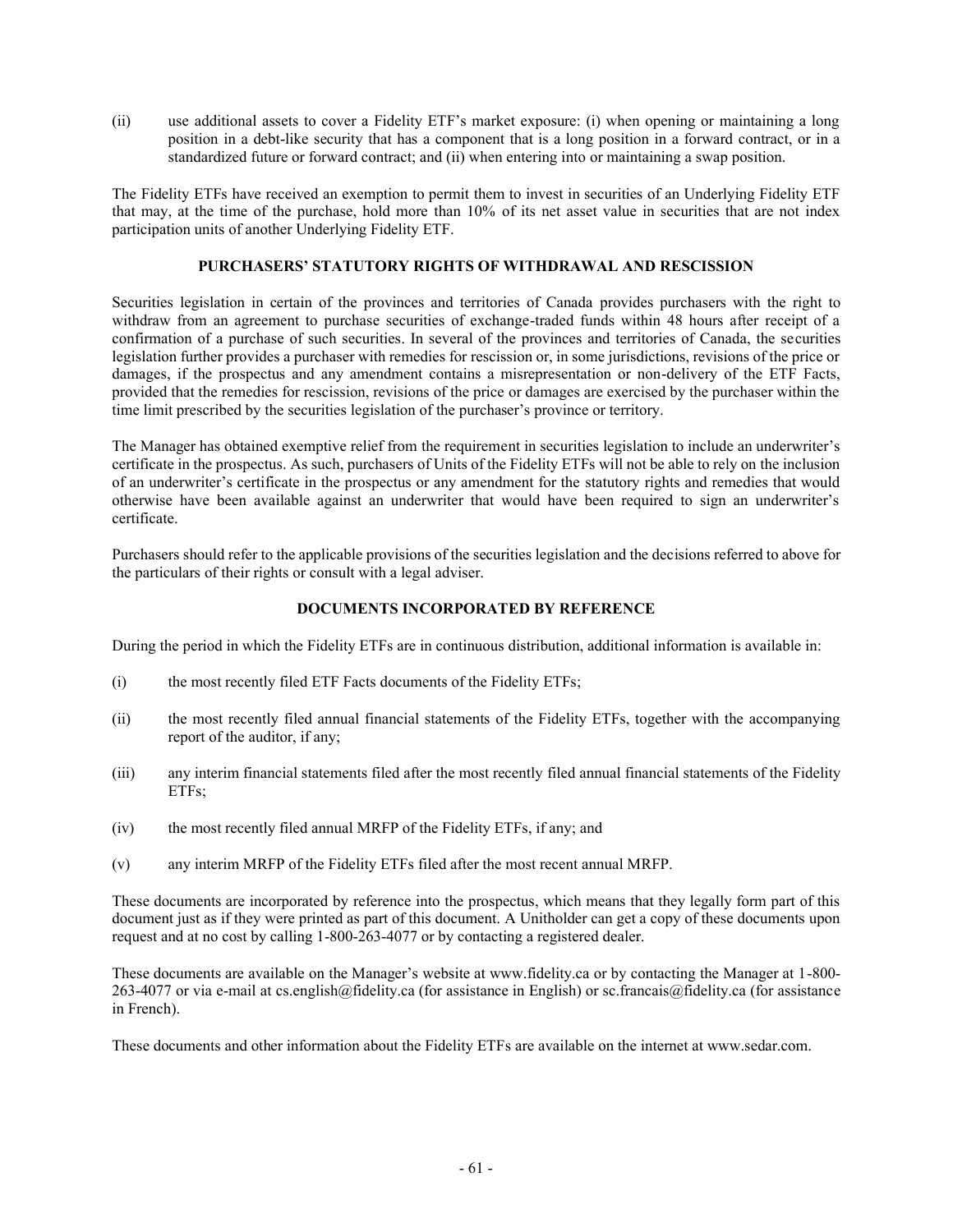In addition to the documents listed above, any document of the type described above that are filed on behalf of the Fidelity ETFs after the date of this prospectus and before the termination of the distribution of the Fidelity ETFs are deemed to be incorporated by reference into this prospectus.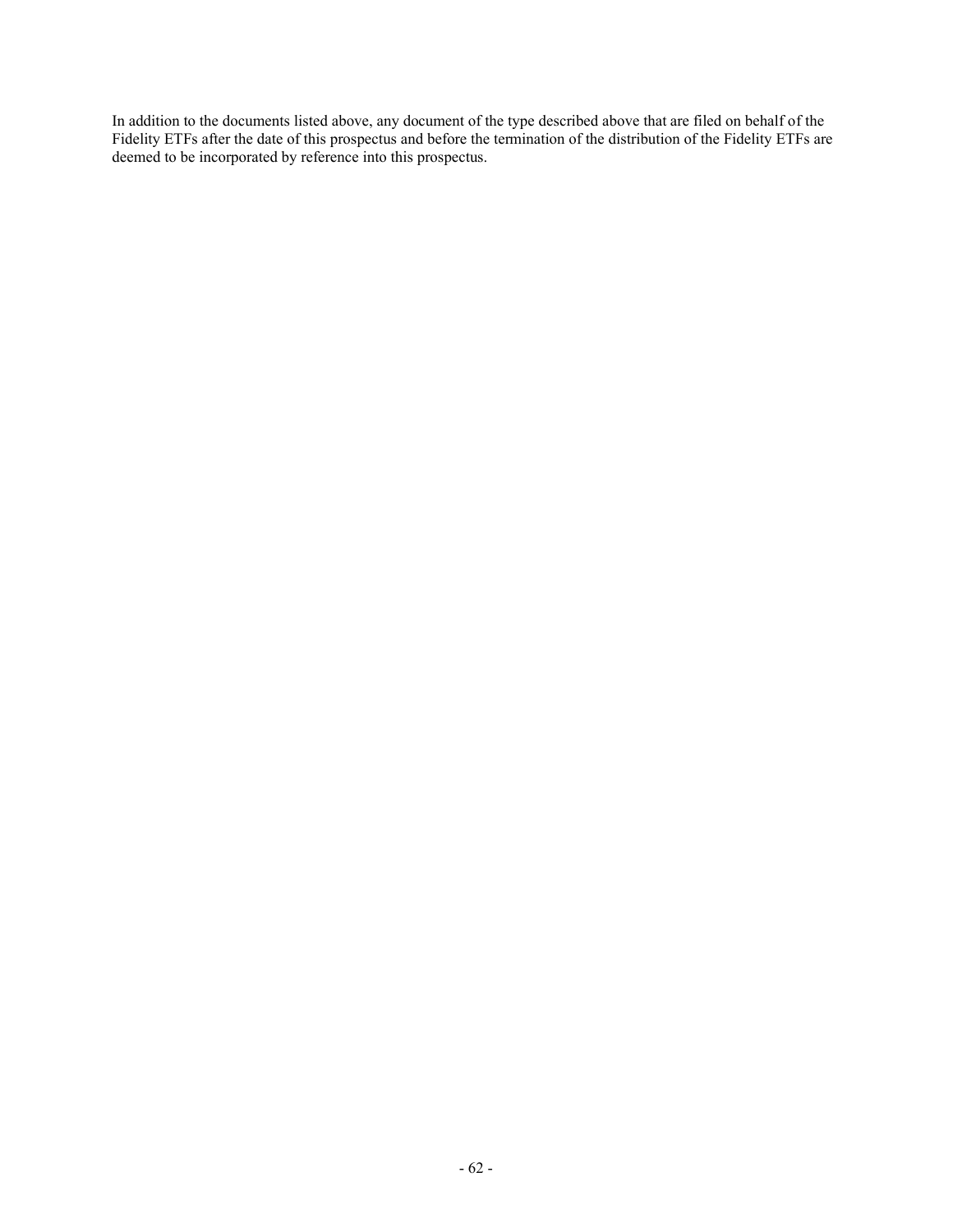## **INDEPENDENT AUDITOR'S REPORT**

To the Unitholder and Trustee of

## **Fidelity All-in-One Equity ETF**

## **Fidelity All-in-One Conservative ETF**

(individually, a "Fund")

## *Our opinion*

In our opinion, the accompanying financial statement of each Fund presents fairly, in all material respects, the financial position of each Fund as at January 12, 2022 in accordance with those requirements of International Financial Reporting Standards (IFRS) relevant to preparing a statement of financial position.

### *What we have audited*

The financial statement of each Fund comprises the statement of financial position as at January 12, 2022 and the notes to the financial statement, which include significant accounting policies and other explanatory information.

## *Basis for opinion*

We conducted our audit in accordance with Canadian generally accepted auditing standards. Our responsibilities under those standards are further described in the Auditor's responsibilities for the audit of the financial statement section of our report.

We believe that the audit evidence we have obtained is sufficient and appropriate to provide a basis for our opinion.

### *Independence*

We are independent of each Fund in accordance with the ethical requirements that are relevant to our audit of the financial statement in Canada. We have fulfilled our other ethical responsibilities in accordance with these requirements.

### *Emphasis of matter – basis of accounting*

We draw to users' attention the fact that the financial statement of each Fund does not comprise a full set of financial statements prepared in accordance with IFRS. Our opinion is not modified in respect of this matter.

### *Responsibilities of management and those charged with governance for the financial statement*

Management is responsible for the preparation and fair presentation of the financial statement of each Fund in accordance with those requirements of IFRS relevant to preparing a statement of financial position, and for such internal control as management determines is necessary to enable the preparation of a financial statement that is free from material misstatement, whether due to fraud or error.

In preparing the financial statement, management is responsible for assessing the ability of each Fund to continue as a going concern, disclosing, as applicable, matters related to going concern and using the going concern basis of accounting unless management either intends to liquidate any Fund or to cease operations, or has no realistic alternative but to do so.

Those charged with governance are responsible for overseeing the financial reporting process of each Fund.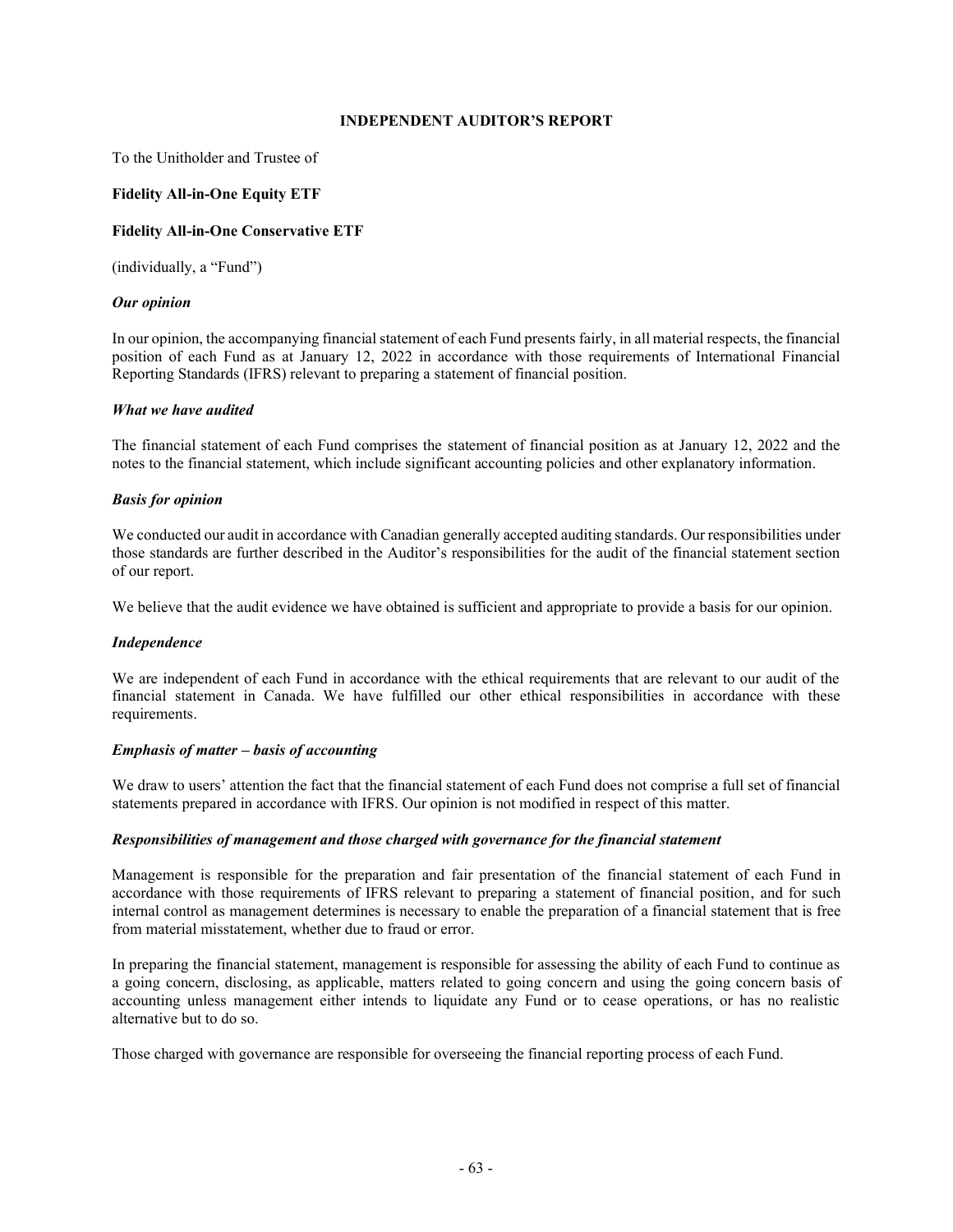### *Auditor's responsibilities for the audit of the financial statement*

Our objectives are to obtain reasonable assurance about whether the financial statement as a whole for each Fund is free from material misstatement, whether due to fraud or error, and to issue an auditor's report that includes our opinion. Reasonable assurance is a high level of assurance, but is not a guarantee that an audit conducted in accordance with Canadian generally accepted auditing standards will always detect a material misstatement when it exists. Misstatements can arise from fraud or error and are considered material if, individually or in the aggregate, they could reasonably be expected to influence the economic decisions of users taken on the basis of the financial statement of each Fund.

As part of an audit in accordance with Canadian generally accepted auditing standards, we exercise professional judgment and maintain professional skepticism throughout the audit. We also:

- Identify and assess the risks of material misstatement of the financial statement of each Fund, whether due to fraud or error, design and perform audit procedures responsive to those risks, and obtain audit evidence that is sufficient and appropriate to provide a basis for our opinion. The risk of not detecting a material misstatement resulting from fraud is higher than for one resulting from error, as fraud may involve collusion, forgery, intentional omissions, misrepresentations, or the override of internal control.
- Obtain an understanding of internal control relevant to the audit in order to design audit procedures that are appropriate in the circumstances, but not for the purpose of expressing an opinion on the effectiveness of the internal control of each Fund.
- Evaluate the appropriateness of accounting policies used and the reasonableness of accounting estimates and related disclosures made by management.
- Conclude on the appropriateness of management's use of the going concern basis of accounting and, based on the audit evidence obtained, whether a material uncertainty exists related to events or conditions that may cast significant doubt on the ability of each Fund to continue as a going concern. If we conclude that a material uncertainty exists, we are required to draw attention in our auditor's report to the related disclosures in the financial statement of each Fund or, if such disclosures are inadequate, to modify our opinion. Our conclusions are based on the audit evidence obtained up to the date of our auditor's report. However, future events or conditions may cause any Fund to cease to continue as a going concern.
- Evaluate the overall presentation, structure and content of the financial statement of each Fund, including the disclosures, and whether the financial statement represents the underlying transactions and events in a manner that achieves fair presentation.

We communicate with those charged with governance regarding, among other matters, the planned scope and timing of the audit and significant audit findings, including any significant deficiencies in internal control that we identify during our audit.

(signed) *PricewaterhouseCoopers LLP*

#### **Chartered Professional Accountants, Licensed Public Accountants**

Toronto, Ontario January 12, 2022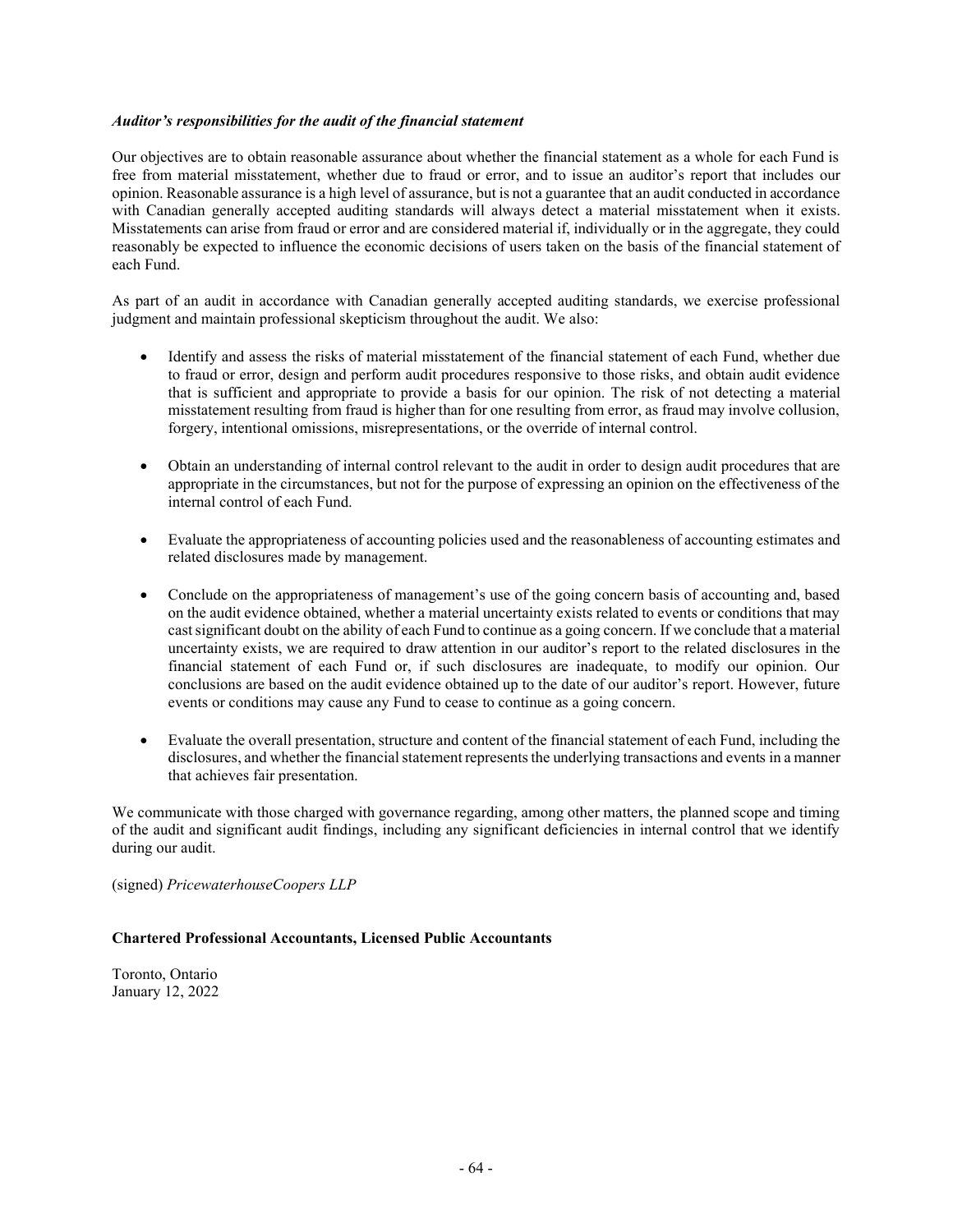## **FIDELITY ALL-IN-ONE EQUITY ETF STATEMENT OF FINANCIAL POSITION**

### **As at January 12, 2022**

| <b>Assets</b><br><b>Current assets</b>          |   |     |
|-------------------------------------------------|---|-----|
| Cash                                            | S | 100 |
| Net assets attributable to Unitholders          | S | 100 |
| Net assets attributable to Unitholders per Unit |   | 10  |

Approved on behalf of the Board of Directors of Fidelity Investments Canada ULC, as trustee of Fidelity All-in-One Equity ETF

*(signed) Philip McDowell* Philip McDowell Chief Financial Officer, Senior Vice-President and Director

*(signed) Barry Myers* Barry Myers

Director

The accompanying notes are an integral part of this statement of financial position.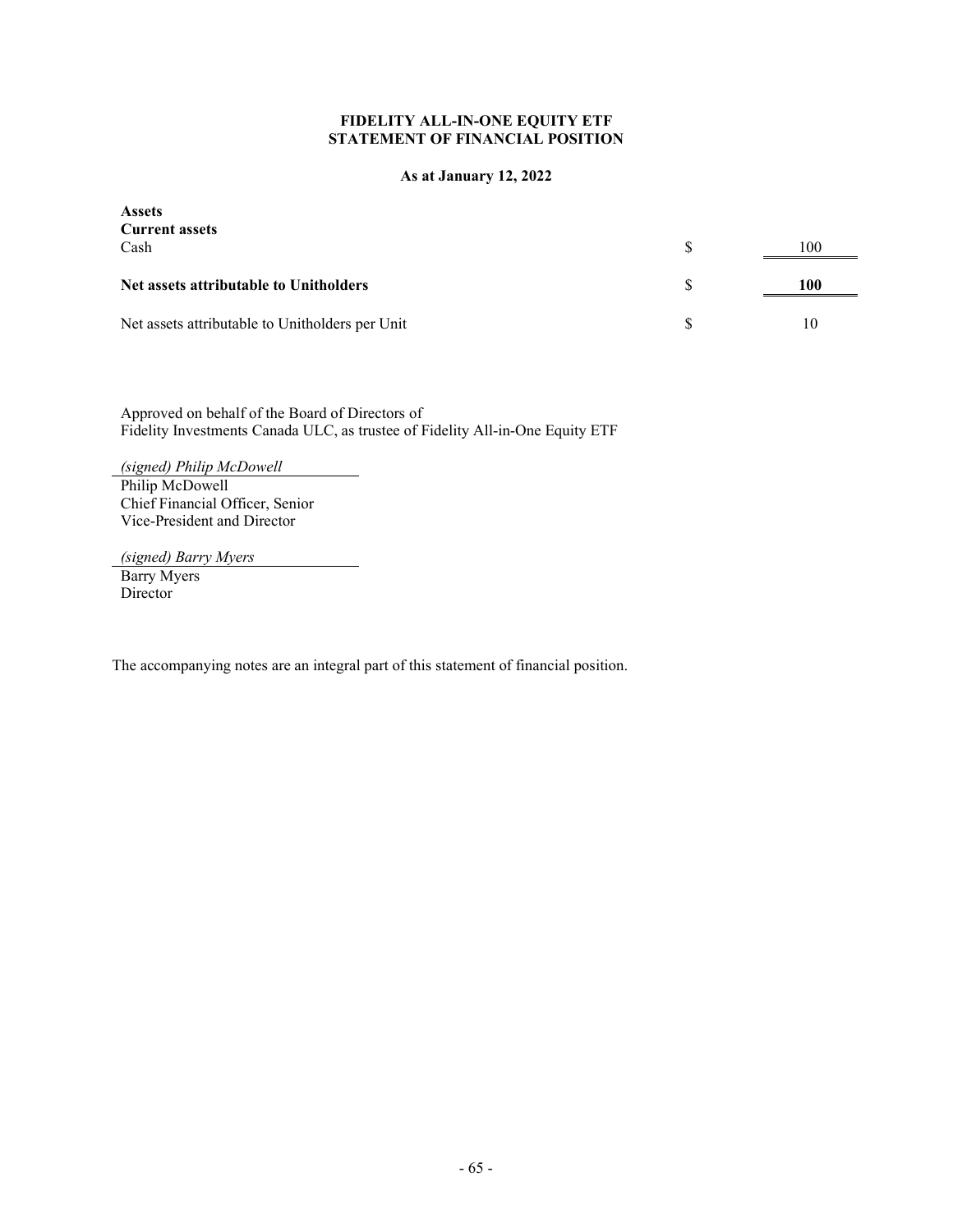## **FIDELITY ALL-IN-ONE CONSERVATIVE ETF STATEMENT OF FINANCIAL POSITION**

## **As at January 12, 2022**

| <b>Assets</b>                                   |   |     |
|-------------------------------------------------|---|-----|
| <b>Current assets</b>                           |   |     |
| Cash                                            | S | 100 |
| Net assets attributable to Unitholders          | S | 100 |
| Net assets attributable to Unitholders per Unit |   | 10  |

Approved on behalf of the Board of Directors of Fidelity Investments Canada ULC, as trustee of Fidelity All-in-One Conservative ETF

*(signed) Philip McDowell* Philip McDowell Chief Financial Officer, Senior Vice-President and Director

*(signed) Barry Myers* Barry Myers

Director

The accompanying notes are an integral part of this statement of financial position.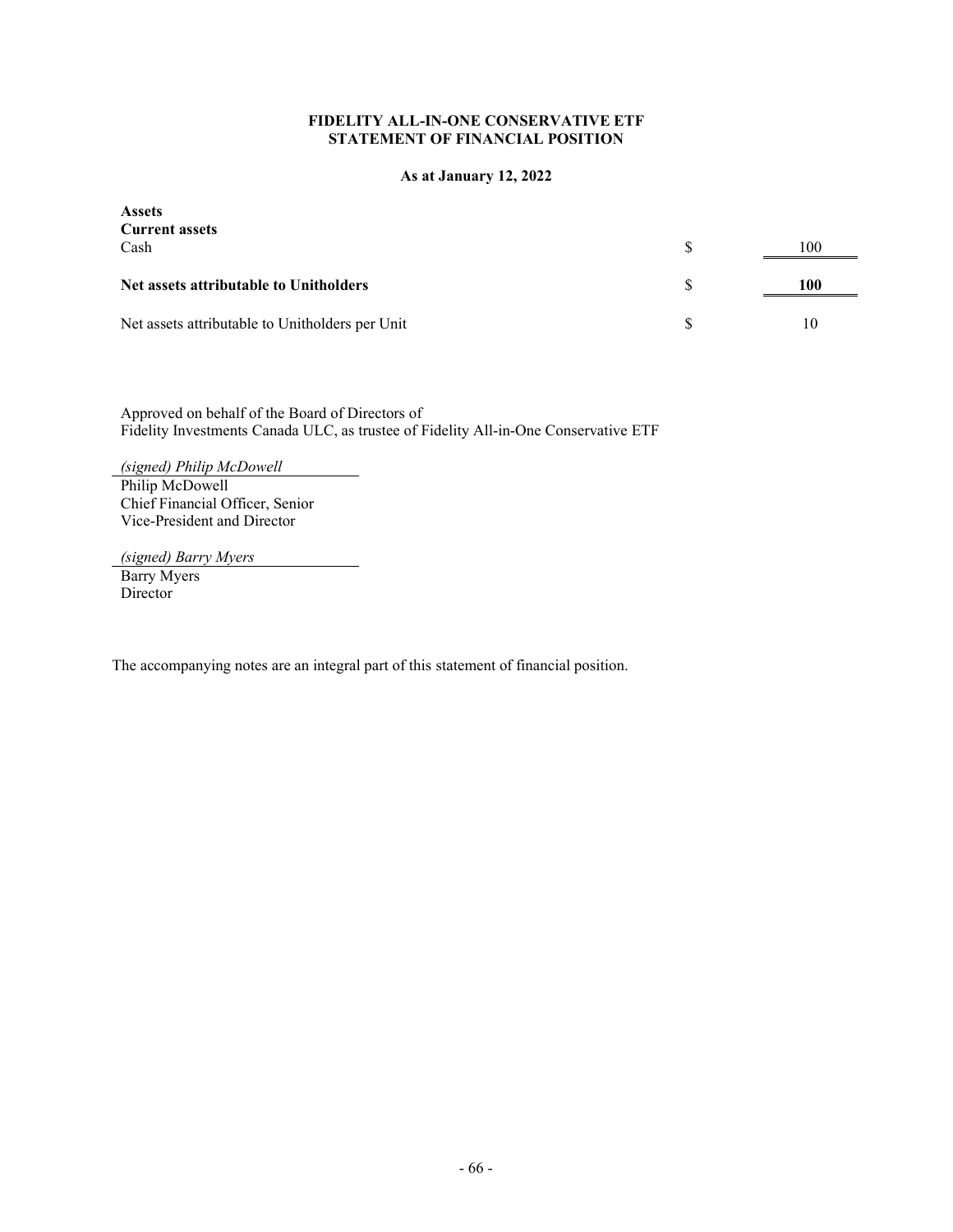#### **Notes to the Statements of Financial Position as at January 12, 2022:**

### **1. Formation of the Fidelity ETFs**

Each of Fidelity All-in-One Equity ETF and Fidelity All-in-One Conservative ETF (the "**Fidelity ETFs**") is an exchange-traded fund established as a trust under the laws of the Province of Ontario effective January 12, 2022. The Fidelity ETFs have been established pursuant to a declaration of trust.

The number of units which may be issued by each Fidelity ETF is unlimited. Fidelity Investments Canada ULC ("**Fidelity**"), as manager and trustee of each Fidelity ETF, is responsible for the day-to-day operations and provides all general management and administrative services. Fidelity is responsible for the investment management of each Fidelity ETF's portfolio. The registered office of each Fidelity ETF is located at 483 Bay Street, Suite 300, Toronto, Ontario M5G 2N7. The statement of financial position of each Fidelity ETF as at January 12, 2022 was authorized for issue by Fidelity's board of directors on January 12, 2022.

Each Fidelity ETF meets the definition of an investment entity as its purpose is to invest its net assets for capital growth and/or investment income for the benefit of its unitholders, and its investment performance is measured on a fair value basis.

#### **2. Summary of significant accounting policies**

### *Basis of presentation*

The Statement of Financial Position of each Fidelity ETF has been prepared in accordance with those requirements of International Financial Reporting Standards ("**IFRS**") as published by the International Accounting Standards Board (IASB) relevant to preparing a statement of financial position. In applying IFRS, management may make estimates and assumptions that affect the reported amounts of assets and liabilities. Actual results could differ from those estimates.

The following is a summary of significant accounting policies followed by each Fidelity ETF in the preparation of the Statement of Financial Position of each Fidelity ETF.

#### *Cash*

Cash is comprised of cash on deposit with a Canadian financial institution.

### *Classification of units issued by each Fidelity ETF*

In accordance with IAS 32, each Fidelity ETF's units' entitlements include a contractual obligation to distribute any net income and net realized capital gains at least annually in cash (at the request of the unitholder) and, therefore, the ongoing redemption feature is not the units' only contractual obligation. Therefore, each Fidelity ETF's redeemable units do not meet the criteria for classification as equity and have been classified as financial liabilities on the Statement of Financial Position. Each Fidelity ETF's obligation for net assets attributable to unitholders is recorded at the redemption amount.

#### **3. Functional and presentation currency**

The Statement of Financial Position of each Fidelity ETF is presented in Canadian dollars, which is the functional currency of each Fidelity ETF.

### **4. Related party transactions**

Fidelity serves as the manager and the portfolio adviser of each Fidelity ETF.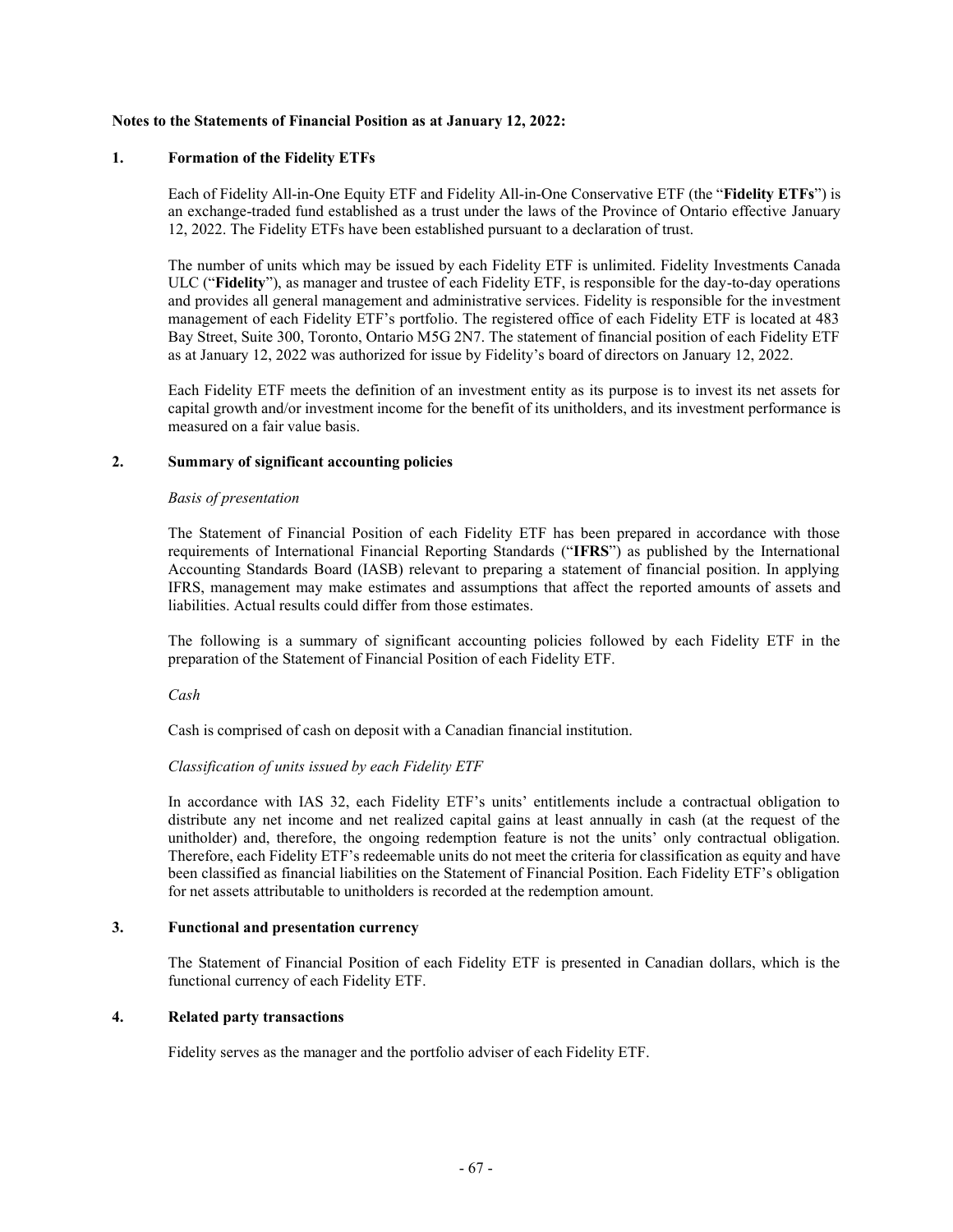### **5. Management fee**

The management fees directly payable to the Manager by each Fidelity ETF are nil. However, the Underlying Fidelity ETFs held by the Fidelity ETFs will pay management fees and will incur trading expenses.

This management fee covers certain of Fidelity's fees and costs associated with acting as the manager and the portfolio manager of the Fidelity ETFs, the fees paid to the sub-advisors and the other expenses that are payable by Fidelity in connection with the Fidelity ETFs.

Subject to the disclosure below, the Manager pays all of the operating and administrative expenses incurred by the ETFs. As a result, each Fidelity ETF will incur a management expense ratio that is a proportionate blend of the management expense ratios of the Underlying Fidelity ETFs.

In addition to the applicable management fee, the only expenses payable by each Fidelity ETF are: (i) the fees and expenses relating to the operation of the IRC; (ii) portfolio transaction costs, including brokerage commissions and other securities transaction related expenses, including the costs of derivatives and foreign exchange transactions; (iii) interest and borrowing costs; (iv) any new fee related to external services that is not commonly charged in the Canadian exchange-traded fund industry as of the date of creation of the Fidelity  $ETF$ ; (v) the costs of complying with any new regulatory requirement, including any new fee introduced after the date of creation of the Fidelity ETF; and (vi) any applicable taxes, including income, withholding or other taxes, and also including applicable GST/HST on expenses.

Fidelity may decide, in its discretion, to pay some of these expenses, rather than having the Fidelity ETFs incur such expenses. Fidelity is under no obligation to do so and, if any expense is reimbursed by Fidelity, it may discontinue this practice at any time.

### **6. Net assets attributable to unitholders**

A total of ten units of each Fidelity ETF were issued for cash on January 12, 2022 to Fidelity. Fidelity holds all outstanding units of the Fidelity ETFs as at January 12, 2022.

Unitholders may redeem units of each Fidelity ETF in any whole number for cash for a redemption price per unit of 95% of the closing price for the units on the NEO Exchange on the effective day of the redemption, subject to a maximum redemption price of the applicable net asset value per unit, or may exchange a minimum of a prescribed number of units (and any additional multiple thereof) for, in the discretion of Fidelity, securities and cash or only cash. A prescribed number of units is a number of units determined by Fidelity from time to time for the purpose of subscription orders, exchanges, redemptions or for other purposes.